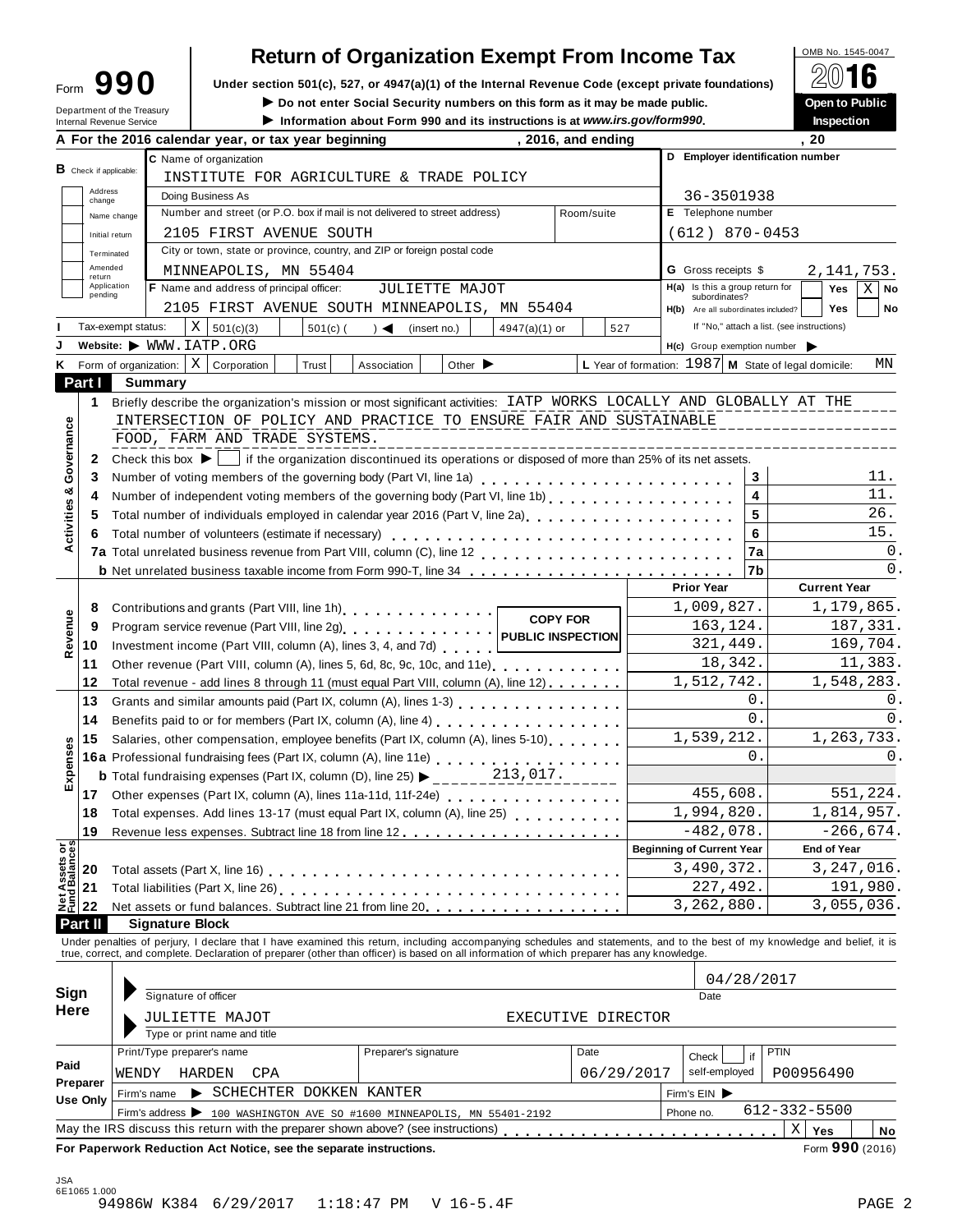|            | Form 990 (2016)                                                                                                                                                                                                                                                                                                                             | Page 2           |
|------------|---------------------------------------------------------------------------------------------------------------------------------------------------------------------------------------------------------------------------------------------------------------------------------------------------------------------------------------------|------------------|
|            | Part III<br><b>Statement of Program Service Accomplishments</b>                                                                                                                                                                                                                                                                             |                  |
|            | 1 Briefly describe the organization's mission:                                                                                                                                                                                                                                                                                              |                  |
|            | IATP WORKS LOCALLY AND GLOBALLY AT THE INTERSECTION OF POLICY AND                                                                                                                                                                                                                                                                           |                  |
|            | PRACTICE TO ENSURE FAIR AND SUSTAINABLE FOOD, FARM AND TRADE SYSTEMS.                                                                                                                                                                                                                                                                       |                  |
|            |                                                                                                                                                                                                                                                                                                                                             |                  |
|            |                                                                                                                                                                                                                                                                                                                                             |                  |
|            | 2 Did the organization undertake any significant program services during the year which were not listed on the<br>Yes                                                                                                                                                                                                                       | X No             |
| 3          | If "Yes," describe these new services on Schedule O.<br>Did the organization cease conducting, or make significant changes in how it conducts, any program<br>Yes                                                                                                                                                                           | $\mid X \mid$ No |
|            | If "Yes," describe these changes on Schedule O.                                                                                                                                                                                                                                                                                             |                  |
| 4          | Describe the organization's program service accomplishments for each of its three largest program services, as measured by<br>expenses. Section 501(c)(3) and 501(c)(4) organizations are required to report the amount of grants and allocations to others,<br>the total expenses, and revenue, if any, for each program service reported. |                  |
|            |                                                                                                                                                                                                                                                                                                                                             |                  |
|            | INTERNATIONAL / TRADE AND GLOBAL GOVERNANCE: SEE SCHEDULE O.                                                                                                                                                                                                                                                                                |                  |
|            |                                                                                                                                                                                                                                                                                                                                             |                  |
|            |                                                                                                                                                                                                                                                                                                                                             |                  |
|            |                                                                                                                                                                                                                                                                                                                                             |                  |
|            |                                                                                                                                                                                                                                                                                                                                             |                  |
|            |                                                                                                                                                                                                                                                                                                                                             |                  |
|            |                                                                                                                                                                                                                                                                                                                                             |                  |
|            |                                                                                                                                                                                                                                                                                                                                             |                  |
|            |                                                                                                                                                                                                                                                                                                                                             |                  |
|            |                                                                                                                                                                                                                                                                                                                                             |                  |
|            | (Expenses \$<br>$_{337,137}$ including grants of \$ ) (Revenue \$ )<br>4b (Code:<br>CLIMATE CHANGE AND CORPORATE STRATEGIES: SEE SCHEDULE O.                                                                                                                                                                                                |                  |
|            |                                                                                                                                                                                                                                                                                                                                             |                  |
|            |                                                                                                                                                                                                                                                                                                                                             |                  |
|            | 4c (Code:<br>) (Expenses \$<br>313, 262. including grants of \$<br>) (Revenue \$<br>AGRICULTURE AND FOOD: SEE SCHEDULE O.                                                                                                                                                                                                                   |                  |
|            |                                                                                                                                                                                                                                                                                                                                             |                  |
|            |                                                                                                                                                                                                                                                                                                                                             |                  |
|            |                                                                                                                                                                                                                                                                                                                                             |                  |
|            |                                                                                                                                                                                                                                                                                                                                             |                  |
|            | ATTACHMENT 1<br>4d Other program services (Describe in Schedule O.)<br>(Expenses \$<br>213, 398. including grants of \$<br>) (Revenue \$                                                                                                                                                                                                    |                  |
|            | 4e Total program service expenses ><br>1,288,713.                                                                                                                                                                                                                                                                                           |                  |
| <b>JSA</b> |                                                                                                                                                                                                                                                                                                                                             | Form 990 (2016)  |
|            | 6E1020 1.000<br>94986W K384 6/29/2017<br>$1:18:47$ PM<br>V 16-5.4F                                                                                                                                                                                                                                                                          | PAGE 3           |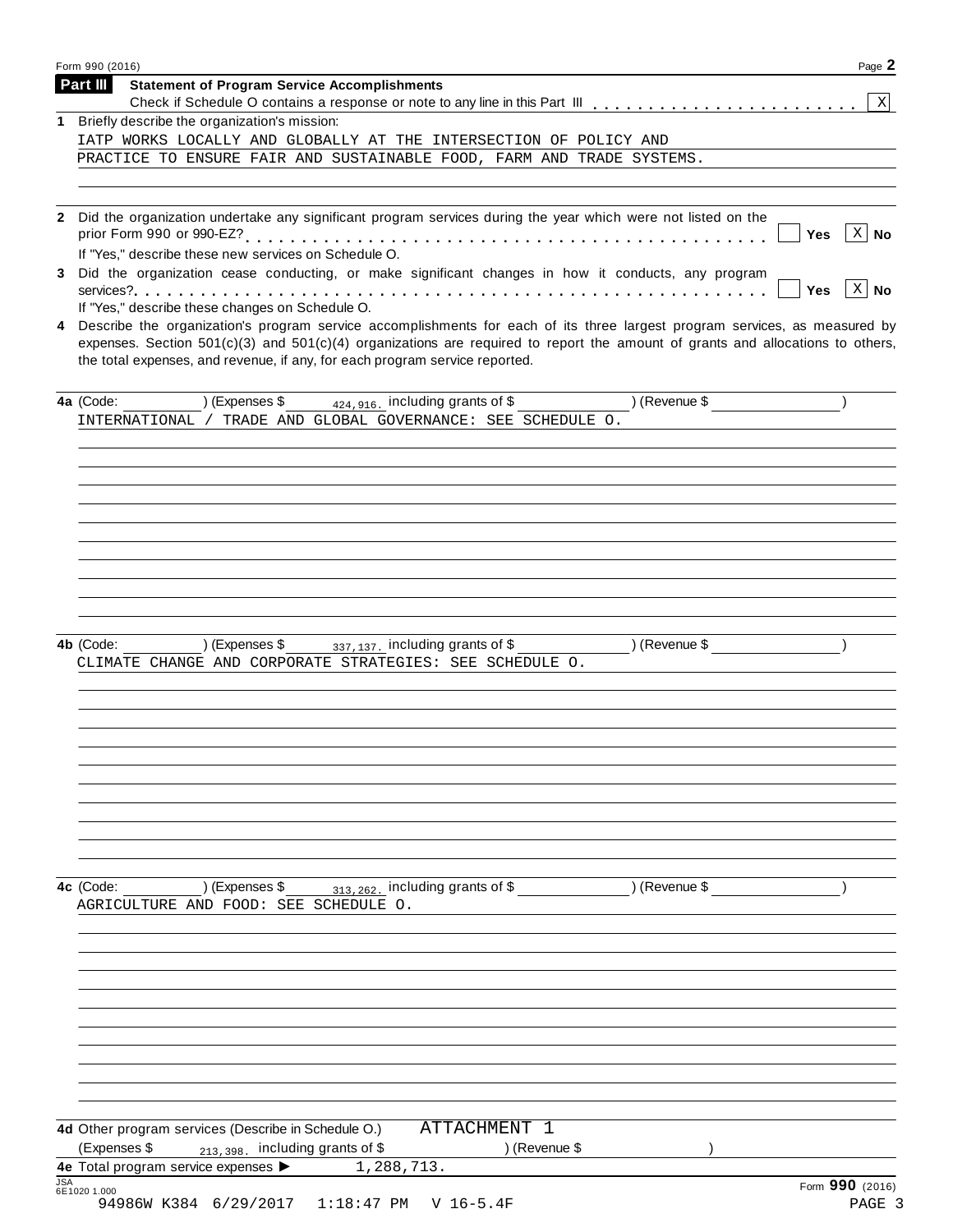| Part IV<br>Yes<br>No<br>Is the organization described in section $501(c)(3)$ or $4947(a)(1)$ (other than a private foundation)? If "Yes,"<br>1<br>X<br>1<br>$\mathbf X$<br>Is the organization required to complete Schedule B, Schedule of Contributors (see instructions)?.<br>$\overline{2}$<br>2<br>Did the organization engage in direct or indirect political campaign activities on behalf of or in opposition to<br>3<br>candidates for public office? If "Yes," complete Schedule C, Part I.<br>3<br>Χ<br>Section 501(c)(3) organizations. Did the organization engage in lobbying activities, or have a section 501(h)<br>4<br>Χ<br>4<br>Is the organization a section $501(c)(4)$ , $501(c)(5)$ , or $501(c)(6)$ organization that receives membership dues,<br>5<br>assessments, or similar amounts as defined in Revenue Procedure 98-19? If "Yes," complete Schedule C,<br>5<br>Χ<br>Did the organization maintain any donor advised funds or any similar funds or accounts for which donors<br>6<br>have the right to provide advice on the distribution or investment of amounts in such funds or accounts? If<br>X<br>6<br>Did the organization receive or hold a conservation easement, including easements to preserve open space,<br>7<br>$\overline{7}$<br>X<br>the environment, historic land areas, or historic structures? If "Yes," complete Schedule D, Part II.<br>Did the organization maintain collections of works of art, historical treasures, or other similar assets? If "Yes,"<br>8<br>X<br>8<br>Did the organization report an amount in Part X, line 21, for escrow or custodial account liability, serve as a<br>9<br>custodian for amounts not listed in Part X; or provide credit counseling, debt management, credit repair, or<br>X<br>9<br>Did the organization, directly or through a related organization, hold assets in temporarily restricted<br>10<br>X<br>endowments, permanent endowments, or quasi-endowments? If "Yes," complete Schedule D, Part V.<br>10<br>If the organization's answer to any of the following questions is "Yes," then complete Schedule D, Parts VI,<br>11<br>VII, VIII, IX, or X as applicable.<br>a Did the organization report an amount for land, buildings, and equipment in Part X, line 10? If "Yes,"<br>Χ<br>11a<br><b>b</b> Did the organization report an amount for investments-other securities in Part X, line 12 that is 5% or more<br>Χ<br>11 <sub>b</sub><br>c Did the organization report an amount for investments-program related in Part X, line 13 that is 5% or more<br>X<br>11c<br>d Did the organization report an amount for other assets in Part X, line 15 that is 5% or more of its total assets<br>Χ<br>reported in Part X, line 16? If "Yes," complete Schedule D, Part IX.<br>11d<br>Χ<br>e Did the organization report an amount for other liabilities in Part X, line 25? If "Yes," complete Schedule D, Part X<br>11e<br>f Did the organization's separate or consolidated financial statements for the tax year include a footnote that addresses<br>the organization's liability for uncertain tax positions under FIN 48 (ASC 740)? If "Yes," complete Schedule D, Part X  111<br>$\mathbf X$<br>12a Did the organization obtain separate, independent audited financial statements for the tax year? If "Yes," complete<br>Χ<br>12a<br><b>b</b> Was the organization included in consolidated, independent audited financial statements for the tax year? If<br>X<br>"Yes," and if the organization answered "No" to line 12a, then completing Schedule D, Parts XI and XII is optional 1<br>12 <sub>b</sub><br>Χ<br>Is the organization a school described in section 170(b)(1)(A)(ii)? If "Yes," complete Schedule E.<br>13<br>13<br>Χ<br>14a Did the organization maintain an office, employees, or agents outside of the United States?.<br>14a<br><b>b</b> Did the organization have aggregate revenues or expenses of more than \$10,000 from grantmaking,<br>fundraising, business, investment, and program service activities outside the United States, or aggregate<br>foreign investments valued at \$100,000 or more? If "Yes," complete Schedule F, Parts I and IV<br>X<br>14b<br>Did the organization report on Part IX, column (A), line 3, more than \$5,000 of grants or other assistance to or<br>15<br>Χ<br>15<br>Did the organization report on Part IX, column (A), line 3, more than \$5,000 of aggregate grants or other<br>16<br>assistance to or for foreign individuals? If "Yes," complete Schedule F, Parts III and IV<br>Χ<br>16<br>Did the organization report a total of more than \$15,000 of expenses for professional fundraising services on<br>17<br>X<br>Part IX, column (A), lines 6 and 11e? If "Yes," complete Schedule G, Part I (see instructions)<br>17<br>Did the organization report more than \$15,000 total of fundraising event gross income and contributions on<br>18<br>Χ<br>18<br>Did the organization report more than \$15,000 of gross income from gaming activities on Part VIII, line 9a?<br>19<br>Χ<br>19 | Form 990 (2016)<br>Page 3 |                                        |  |  |  |  |  |  |  |  |
|--------------------------------------------------------------------------------------------------------------------------------------------------------------------------------------------------------------------------------------------------------------------------------------------------------------------------------------------------------------------------------------------------------------------------------------------------------------------------------------------------------------------------------------------------------------------------------------------------------------------------------------------------------------------------------------------------------------------------------------------------------------------------------------------------------------------------------------------------------------------------------------------------------------------------------------------------------------------------------------------------------------------------------------------------------------------------------------------------------------------------------------------------------------------------------------------------------------------------------------------------------------------------------------------------------------------------------------------------------------------------------------------------------------------------------------------------------------------------------------------------------------------------------------------------------------------------------------------------------------------------------------------------------------------------------------------------------------------------------------------------------------------------------------------------------------------------------------------------------------------------------------------------------------------------------------------------------------------------------------------------------------------------------------------------------------------------------------------------------------------------------------------------------------------------------------------------------------------------------------------------------------------------------------------------------------------------------------------------------------------------------------------------------------------------------------------------------------------------------------------------------------------------------------------------------------------------------------------------------------------------------------------------------------------------------------------------------------------------------------------------------------------------------------------------------------------------------------------------------------------------------------------------------------------------------------------------------------------------------------------------------------------------------------------------------------------------------------------------------------------------------------------------------------------------------------------------------------------------------------------------------------------------------------------------------------------------------------------------------------------------------------------------------------------------------------------------------------------------------------------------------------------------------------------------------------------------------------------------------------------------------------------------------------------------------------------------------------------------------------------------------------------------------------------------------------------------------------------------------------------------------------------------------------------------------------------------------------------------------------------------------------------------------------------------------------------------------------------------------------------------------------------------------------------------------------------------------------------------------------------------------------------------------------------------------------------------------------------------------------------------------------------------------------------------------------------------------------------------------------------------------------------------------------------------------------------------------------------------------------------------------------------------------------------------------------------------------------------------------------------------------------------------------------------------------------------------------------------------------------------------------------------------------------------------------------------------------------------------------------------------------------------------------------------------------------------------------------|---------------------------|----------------------------------------|--|--|--|--|--|--|--|--|
|                                                                                                                                                                                                                                                                                                                                                                                                                                                                                                                                                                                                                                                                                                                                                                                                                                                                                                                                                                                                                                                                                                                                                                                                                                                                                                                                                                                                                                                                                                                                                                                                                                                                                                                                                                                                                                                                                                                                                                                                                                                                                                                                                                                                                                                                                                                                                                                                                                                                                                                                                                                                                                                                                                                                                                                                                                                                                                                                                                                                                                                                                                                                                                                                                                                                                                                                                                                                                                                                                                                                                                                                                                                                                                                                                                                                                                                                                                                                                                                                                                                                                                                                                                                                                                                                                                                                                                                                                                                                                                                                                                                                                                                                                                                                                                                                                                                                                                                                                                                                                                                                                      |                           | <b>Checklist of Required Schedules</b> |  |  |  |  |  |  |  |  |
|                                                                                                                                                                                                                                                                                                                                                                                                                                                                                                                                                                                                                                                                                                                                                                                                                                                                                                                                                                                                                                                                                                                                                                                                                                                                                                                                                                                                                                                                                                                                                                                                                                                                                                                                                                                                                                                                                                                                                                                                                                                                                                                                                                                                                                                                                                                                                                                                                                                                                                                                                                                                                                                                                                                                                                                                                                                                                                                                                                                                                                                                                                                                                                                                                                                                                                                                                                                                                                                                                                                                                                                                                                                                                                                                                                                                                                                                                                                                                                                                                                                                                                                                                                                                                                                                                                                                                                                                                                                                                                                                                                                                                                                                                                                                                                                                                                                                                                                                                                                                                                                                                      |                           |                                        |  |  |  |  |  |  |  |  |
|                                                                                                                                                                                                                                                                                                                                                                                                                                                                                                                                                                                                                                                                                                                                                                                                                                                                                                                                                                                                                                                                                                                                                                                                                                                                                                                                                                                                                                                                                                                                                                                                                                                                                                                                                                                                                                                                                                                                                                                                                                                                                                                                                                                                                                                                                                                                                                                                                                                                                                                                                                                                                                                                                                                                                                                                                                                                                                                                                                                                                                                                                                                                                                                                                                                                                                                                                                                                                                                                                                                                                                                                                                                                                                                                                                                                                                                                                                                                                                                                                                                                                                                                                                                                                                                                                                                                                                                                                                                                                                                                                                                                                                                                                                                                                                                                                                                                                                                                                                                                                                                                                      |                           |                                        |  |  |  |  |  |  |  |  |
|                                                                                                                                                                                                                                                                                                                                                                                                                                                                                                                                                                                                                                                                                                                                                                                                                                                                                                                                                                                                                                                                                                                                                                                                                                                                                                                                                                                                                                                                                                                                                                                                                                                                                                                                                                                                                                                                                                                                                                                                                                                                                                                                                                                                                                                                                                                                                                                                                                                                                                                                                                                                                                                                                                                                                                                                                                                                                                                                                                                                                                                                                                                                                                                                                                                                                                                                                                                                                                                                                                                                                                                                                                                                                                                                                                                                                                                                                                                                                                                                                                                                                                                                                                                                                                                                                                                                                                                                                                                                                                                                                                                                                                                                                                                                                                                                                                                                                                                                                                                                                                                                                      |                           |                                        |  |  |  |  |  |  |  |  |
|                                                                                                                                                                                                                                                                                                                                                                                                                                                                                                                                                                                                                                                                                                                                                                                                                                                                                                                                                                                                                                                                                                                                                                                                                                                                                                                                                                                                                                                                                                                                                                                                                                                                                                                                                                                                                                                                                                                                                                                                                                                                                                                                                                                                                                                                                                                                                                                                                                                                                                                                                                                                                                                                                                                                                                                                                                                                                                                                                                                                                                                                                                                                                                                                                                                                                                                                                                                                                                                                                                                                                                                                                                                                                                                                                                                                                                                                                                                                                                                                                                                                                                                                                                                                                                                                                                                                                                                                                                                                                                                                                                                                                                                                                                                                                                                                                                                                                                                                                                                                                                                                                      |                           |                                        |  |  |  |  |  |  |  |  |
|                                                                                                                                                                                                                                                                                                                                                                                                                                                                                                                                                                                                                                                                                                                                                                                                                                                                                                                                                                                                                                                                                                                                                                                                                                                                                                                                                                                                                                                                                                                                                                                                                                                                                                                                                                                                                                                                                                                                                                                                                                                                                                                                                                                                                                                                                                                                                                                                                                                                                                                                                                                                                                                                                                                                                                                                                                                                                                                                                                                                                                                                                                                                                                                                                                                                                                                                                                                                                                                                                                                                                                                                                                                                                                                                                                                                                                                                                                                                                                                                                                                                                                                                                                                                                                                                                                                                                                                                                                                                                                                                                                                                                                                                                                                                                                                                                                                                                                                                                                                                                                                                                      |                           |                                        |  |  |  |  |  |  |  |  |
|                                                                                                                                                                                                                                                                                                                                                                                                                                                                                                                                                                                                                                                                                                                                                                                                                                                                                                                                                                                                                                                                                                                                                                                                                                                                                                                                                                                                                                                                                                                                                                                                                                                                                                                                                                                                                                                                                                                                                                                                                                                                                                                                                                                                                                                                                                                                                                                                                                                                                                                                                                                                                                                                                                                                                                                                                                                                                                                                                                                                                                                                                                                                                                                                                                                                                                                                                                                                                                                                                                                                                                                                                                                                                                                                                                                                                                                                                                                                                                                                                                                                                                                                                                                                                                                                                                                                                                                                                                                                                                                                                                                                                                                                                                                                                                                                                                                                                                                                                                                                                                                                                      |                           |                                        |  |  |  |  |  |  |  |  |
|                                                                                                                                                                                                                                                                                                                                                                                                                                                                                                                                                                                                                                                                                                                                                                                                                                                                                                                                                                                                                                                                                                                                                                                                                                                                                                                                                                                                                                                                                                                                                                                                                                                                                                                                                                                                                                                                                                                                                                                                                                                                                                                                                                                                                                                                                                                                                                                                                                                                                                                                                                                                                                                                                                                                                                                                                                                                                                                                                                                                                                                                                                                                                                                                                                                                                                                                                                                                                                                                                                                                                                                                                                                                                                                                                                                                                                                                                                                                                                                                                                                                                                                                                                                                                                                                                                                                                                                                                                                                                                                                                                                                                                                                                                                                                                                                                                                                                                                                                                                                                                                                                      |                           |                                        |  |  |  |  |  |  |  |  |
|                                                                                                                                                                                                                                                                                                                                                                                                                                                                                                                                                                                                                                                                                                                                                                                                                                                                                                                                                                                                                                                                                                                                                                                                                                                                                                                                                                                                                                                                                                                                                                                                                                                                                                                                                                                                                                                                                                                                                                                                                                                                                                                                                                                                                                                                                                                                                                                                                                                                                                                                                                                                                                                                                                                                                                                                                                                                                                                                                                                                                                                                                                                                                                                                                                                                                                                                                                                                                                                                                                                                                                                                                                                                                                                                                                                                                                                                                                                                                                                                                                                                                                                                                                                                                                                                                                                                                                                                                                                                                                                                                                                                                                                                                                                                                                                                                                                                                                                                                                                                                                                                                      |                           |                                        |  |  |  |  |  |  |  |  |
|                                                                                                                                                                                                                                                                                                                                                                                                                                                                                                                                                                                                                                                                                                                                                                                                                                                                                                                                                                                                                                                                                                                                                                                                                                                                                                                                                                                                                                                                                                                                                                                                                                                                                                                                                                                                                                                                                                                                                                                                                                                                                                                                                                                                                                                                                                                                                                                                                                                                                                                                                                                                                                                                                                                                                                                                                                                                                                                                                                                                                                                                                                                                                                                                                                                                                                                                                                                                                                                                                                                                                                                                                                                                                                                                                                                                                                                                                                                                                                                                                                                                                                                                                                                                                                                                                                                                                                                                                                                                                                                                                                                                                                                                                                                                                                                                                                                                                                                                                                                                                                                                                      |                           |                                        |  |  |  |  |  |  |  |  |
|                                                                                                                                                                                                                                                                                                                                                                                                                                                                                                                                                                                                                                                                                                                                                                                                                                                                                                                                                                                                                                                                                                                                                                                                                                                                                                                                                                                                                                                                                                                                                                                                                                                                                                                                                                                                                                                                                                                                                                                                                                                                                                                                                                                                                                                                                                                                                                                                                                                                                                                                                                                                                                                                                                                                                                                                                                                                                                                                                                                                                                                                                                                                                                                                                                                                                                                                                                                                                                                                                                                                                                                                                                                                                                                                                                                                                                                                                                                                                                                                                                                                                                                                                                                                                                                                                                                                                                                                                                                                                                                                                                                                                                                                                                                                                                                                                                                                                                                                                                                                                                                                                      |                           |                                        |  |  |  |  |  |  |  |  |
|                                                                                                                                                                                                                                                                                                                                                                                                                                                                                                                                                                                                                                                                                                                                                                                                                                                                                                                                                                                                                                                                                                                                                                                                                                                                                                                                                                                                                                                                                                                                                                                                                                                                                                                                                                                                                                                                                                                                                                                                                                                                                                                                                                                                                                                                                                                                                                                                                                                                                                                                                                                                                                                                                                                                                                                                                                                                                                                                                                                                                                                                                                                                                                                                                                                                                                                                                                                                                                                                                                                                                                                                                                                                                                                                                                                                                                                                                                                                                                                                                                                                                                                                                                                                                                                                                                                                                                                                                                                                                                                                                                                                                                                                                                                                                                                                                                                                                                                                                                                                                                                                                      |                           |                                        |  |  |  |  |  |  |  |  |
|                                                                                                                                                                                                                                                                                                                                                                                                                                                                                                                                                                                                                                                                                                                                                                                                                                                                                                                                                                                                                                                                                                                                                                                                                                                                                                                                                                                                                                                                                                                                                                                                                                                                                                                                                                                                                                                                                                                                                                                                                                                                                                                                                                                                                                                                                                                                                                                                                                                                                                                                                                                                                                                                                                                                                                                                                                                                                                                                                                                                                                                                                                                                                                                                                                                                                                                                                                                                                                                                                                                                                                                                                                                                                                                                                                                                                                                                                                                                                                                                                                                                                                                                                                                                                                                                                                                                                                                                                                                                                                                                                                                                                                                                                                                                                                                                                                                                                                                                                                                                                                                                                      |                           |                                        |  |  |  |  |  |  |  |  |
|                                                                                                                                                                                                                                                                                                                                                                                                                                                                                                                                                                                                                                                                                                                                                                                                                                                                                                                                                                                                                                                                                                                                                                                                                                                                                                                                                                                                                                                                                                                                                                                                                                                                                                                                                                                                                                                                                                                                                                                                                                                                                                                                                                                                                                                                                                                                                                                                                                                                                                                                                                                                                                                                                                                                                                                                                                                                                                                                                                                                                                                                                                                                                                                                                                                                                                                                                                                                                                                                                                                                                                                                                                                                                                                                                                                                                                                                                                                                                                                                                                                                                                                                                                                                                                                                                                                                                                                                                                                                                                                                                                                                                                                                                                                                                                                                                                                                                                                                                                                                                                                                                      |                           |                                        |  |  |  |  |  |  |  |  |
|                                                                                                                                                                                                                                                                                                                                                                                                                                                                                                                                                                                                                                                                                                                                                                                                                                                                                                                                                                                                                                                                                                                                                                                                                                                                                                                                                                                                                                                                                                                                                                                                                                                                                                                                                                                                                                                                                                                                                                                                                                                                                                                                                                                                                                                                                                                                                                                                                                                                                                                                                                                                                                                                                                                                                                                                                                                                                                                                                                                                                                                                                                                                                                                                                                                                                                                                                                                                                                                                                                                                                                                                                                                                                                                                                                                                                                                                                                                                                                                                                                                                                                                                                                                                                                                                                                                                                                                                                                                                                                                                                                                                                                                                                                                                                                                                                                                                                                                                                                                                                                                                                      |                           |                                        |  |  |  |  |  |  |  |  |
|                                                                                                                                                                                                                                                                                                                                                                                                                                                                                                                                                                                                                                                                                                                                                                                                                                                                                                                                                                                                                                                                                                                                                                                                                                                                                                                                                                                                                                                                                                                                                                                                                                                                                                                                                                                                                                                                                                                                                                                                                                                                                                                                                                                                                                                                                                                                                                                                                                                                                                                                                                                                                                                                                                                                                                                                                                                                                                                                                                                                                                                                                                                                                                                                                                                                                                                                                                                                                                                                                                                                                                                                                                                                                                                                                                                                                                                                                                                                                                                                                                                                                                                                                                                                                                                                                                                                                                                                                                                                                                                                                                                                                                                                                                                                                                                                                                                                                                                                                                                                                                                                                      |                           |                                        |  |  |  |  |  |  |  |  |
|                                                                                                                                                                                                                                                                                                                                                                                                                                                                                                                                                                                                                                                                                                                                                                                                                                                                                                                                                                                                                                                                                                                                                                                                                                                                                                                                                                                                                                                                                                                                                                                                                                                                                                                                                                                                                                                                                                                                                                                                                                                                                                                                                                                                                                                                                                                                                                                                                                                                                                                                                                                                                                                                                                                                                                                                                                                                                                                                                                                                                                                                                                                                                                                                                                                                                                                                                                                                                                                                                                                                                                                                                                                                                                                                                                                                                                                                                                                                                                                                                                                                                                                                                                                                                                                                                                                                                                                                                                                                                                                                                                                                                                                                                                                                                                                                                                                                                                                                                                                                                                                                                      |                           |                                        |  |  |  |  |  |  |  |  |
|                                                                                                                                                                                                                                                                                                                                                                                                                                                                                                                                                                                                                                                                                                                                                                                                                                                                                                                                                                                                                                                                                                                                                                                                                                                                                                                                                                                                                                                                                                                                                                                                                                                                                                                                                                                                                                                                                                                                                                                                                                                                                                                                                                                                                                                                                                                                                                                                                                                                                                                                                                                                                                                                                                                                                                                                                                                                                                                                                                                                                                                                                                                                                                                                                                                                                                                                                                                                                                                                                                                                                                                                                                                                                                                                                                                                                                                                                                                                                                                                                                                                                                                                                                                                                                                                                                                                                                                                                                                                                                                                                                                                                                                                                                                                                                                                                                                                                                                                                                                                                                                                                      |                           |                                        |  |  |  |  |  |  |  |  |
|                                                                                                                                                                                                                                                                                                                                                                                                                                                                                                                                                                                                                                                                                                                                                                                                                                                                                                                                                                                                                                                                                                                                                                                                                                                                                                                                                                                                                                                                                                                                                                                                                                                                                                                                                                                                                                                                                                                                                                                                                                                                                                                                                                                                                                                                                                                                                                                                                                                                                                                                                                                                                                                                                                                                                                                                                                                                                                                                                                                                                                                                                                                                                                                                                                                                                                                                                                                                                                                                                                                                                                                                                                                                                                                                                                                                                                                                                                                                                                                                                                                                                                                                                                                                                                                                                                                                                                                                                                                                                                                                                                                                                                                                                                                                                                                                                                                                                                                                                                                                                                                                                      |                           |                                        |  |  |  |  |  |  |  |  |
|                                                                                                                                                                                                                                                                                                                                                                                                                                                                                                                                                                                                                                                                                                                                                                                                                                                                                                                                                                                                                                                                                                                                                                                                                                                                                                                                                                                                                                                                                                                                                                                                                                                                                                                                                                                                                                                                                                                                                                                                                                                                                                                                                                                                                                                                                                                                                                                                                                                                                                                                                                                                                                                                                                                                                                                                                                                                                                                                                                                                                                                                                                                                                                                                                                                                                                                                                                                                                                                                                                                                                                                                                                                                                                                                                                                                                                                                                                                                                                                                                                                                                                                                                                                                                                                                                                                                                                                                                                                                                                                                                                                                                                                                                                                                                                                                                                                                                                                                                                                                                                                                                      |                           |                                        |  |  |  |  |  |  |  |  |
|                                                                                                                                                                                                                                                                                                                                                                                                                                                                                                                                                                                                                                                                                                                                                                                                                                                                                                                                                                                                                                                                                                                                                                                                                                                                                                                                                                                                                                                                                                                                                                                                                                                                                                                                                                                                                                                                                                                                                                                                                                                                                                                                                                                                                                                                                                                                                                                                                                                                                                                                                                                                                                                                                                                                                                                                                                                                                                                                                                                                                                                                                                                                                                                                                                                                                                                                                                                                                                                                                                                                                                                                                                                                                                                                                                                                                                                                                                                                                                                                                                                                                                                                                                                                                                                                                                                                                                                                                                                                                                                                                                                                                                                                                                                                                                                                                                                                                                                                                                                                                                                                                      |                           |                                        |  |  |  |  |  |  |  |  |
|                                                                                                                                                                                                                                                                                                                                                                                                                                                                                                                                                                                                                                                                                                                                                                                                                                                                                                                                                                                                                                                                                                                                                                                                                                                                                                                                                                                                                                                                                                                                                                                                                                                                                                                                                                                                                                                                                                                                                                                                                                                                                                                                                                                                                                                                                                                                                                                                                                                                                                                                                                                                                                                                                                                                                                                                                                                                                                                                                                                                                                                                                                                                                                                                                                                                                                                                                                                                                                                                                                                                                                                                                                                                                                                                                                                                                                                                                                                                                                                                                                                                                                                                                                                                                                                                                                                                                                                                                                                                                                                                                                                                                                                                                                                                                                                                                                                                                                                                                                                                                                                                                      |                           |                                        |  |  |  |  |  |  |  |  |
|                                                                                                                                                                                                                                                                                                                                                                                                                                                                                                                                                                                                                                                                                                                                                                                                                                                                                                                                                                                                                                                                                                                                                                                                                                                                                                                                                                                                                                                                                                                                                                                                                                                                                                                                                                                                                                                                                                                                                                                                                                                                                                                                                                                                                                                                                                                                                                                                                                                                                                                                                                                                                                                                                                                                                                                                                                                                                                                                                                                                                                                                                                                                                                                                                                                                                                                                                                                                                                                                                                                                                                                                                                                                                                                                                                                                                                                                                                                                                                                                                                                                                                                                                                                                                                                                                                                                                                                                                                                                                                                                                                                                                                                                                                                                                                                                                                                                                                                                                                                                                                                                                      |                           |                                        |  |  |  |  |  |  |  |  |
|                                                                                                                                                                                                                                                                                                                                                                                                                                                                                                                                                                                                                                                                                                                                                                                                                                                                                                                                                                                                                                                                                                                                                                                                                                                                                                                                                                                                                                                                                                                                                                                                                                                                                                                                                                                                                                                                                                                                                                                                                                                                                                                                                                                                                                                                                                                                                                                                                                                                                                                                                                                                                                                                                                                                                                                                                                                                                                                                                                                                                                                                                                                                                                                                                                                                                                                                                                                                                                                                                                                                                                                                                                                                                                                                                                                                                                                                                                                                                                                                                                                                                                                                                                                                                                                                                                                                                                                                                                                                                                                                                                                                                                                                                                                                                                                                                                                                                                                                                                                                                                                                                      |                           |                                        |  |  |  |  |  |  |  |  |
|                                                                                                                                                                                                                                                                                                                                                                                                                                                                                                                                                                                                                                                                                                                                                                                                                                                                                                                                                                                                                                                                                                                                                                                                                                                                                                                                                                                                                                                                                                                                                                                                                                                                                                                                                                                                                                                                                                                                                                                                                                                                                                                                                                                                                                                                                                                                                                                                                                                                                                                                                                                                                                                                                                                                                                                                                                                                                                                                                                                                                                                                                                                                                                                                                                                                                                                                                                                                                                                                                                                                                                                                                                                                                                                                                                                                                                                                                                                                                                                                                                                                                                                                                                                                                                                                                                                                                                                                                                                                                                                                                                                                                                                                                                                                                                                                                                                                                                                                                                                                                                                                                      |                           |                                        |  |  |  |  |  |  |  |  |
|                                                                                                                                                                                                                                                                                                                                                                                                                                                                                                                                                                                                                                                                                                                                                                                                                                                                                                                                                                                                                                                                                                                                                                                                                                                                                                                                                                                                                                                                                                                                                                                                                                                                                                                                                                                                                                                                                                                                                                                                                                                                                                                                                                                                                                                                                                                                                                                                                                                                                                                                                                                                                                                                                                                                                                                                                                                                                                                                                                                                                                                                                                                                                                                                                                                                                                                                                                                                                                                                                                                                                                                                                                                                                                                                                                                                                                                                                                                                                                                                                                                                                                                                                                                                                                                                                                                                                                                                                                                                                                                                                                                                                                                                                                                                                                                                                                                                                                                                                                                                                                                                                      |                           |                                        |  |  |  |  |  |  |  |  |
|                                                                                                                                                                                                                                                                                                                                                                                                                                                                                                                                                                                                                                                                                                                                                                                                                                                                                                                                                                                                                                                                                                                                                                                                                                                                                                                                                                                                                                                                                                                                                                                                                                                                                                                                                                                                                                                                                                                                                                                                                                                                                                                                                                                                                                                                                                                                                                                                                                                                                                                                                                                                                                                                                                                                                                                                                                                                                                                                                                                                                                                                                                                                                                                                                                                                                                                                                                                                                                                                                                                                                                                                                                                                                                                                                                                                                                                                                                                                                                                                                                                                                                                                                                                                                                                                                                                                                                                                                                                                                                                                                                                                                                                                                                                                                                                                                                                                                                                                                                                                                                                                                      |                           |                                        |  |  |  |  |  |  |  |  |
|                                                                                                                                                                                                                                                                                                                                                                                                                                                                                                                                                                                                                                                                                                                                                                                                                                                                                                                                                                                                                                                                                                                                                                                                                                                                                                                                                                                                                                                                                                                                                                                                                                                                                                                                                                                                                                                                                                                                                                                                                                                                                                                                                                                                                                                                                                                                                                                                                                                                                                                                                                                                                                                                                                                                                                                                                                                                                                                                                                                                                                                                                                                                                                                                                                                                                                                                                                                                                                                                                                                                                                                                                                                                                                                                                                                                                                                                                                                                                                                                                                                                                                                                                                                                                                                                                                                                                                                                                                                                                                                                                                                                                                                                                                                                                                                                                                                                                                                                                                                                                                                                                      |                           |                                        |  |  |  |  |  |  |  |  |
|                                                                                                                                                                                                                                                                                                                                                                                                                                                                                                                                                                                                                                                                                                                                                                                                                                                                                                                                                                                                                                                                                                                                                                                                                                                                                                                                                                                                                                                                                                                                                                                                                                                                                                                                                                                                                                                                                                                                                                                                                                                                                                                                                                                                                                                                                                                                                                                                                                                                                                                                                                                                                                                                                                                                                                                                                                                                                                                                                                                                                                                                                                                                                                                                                                                                                                                                                                                                                                                                                                                                                                                                                                                                                                                                                                                                                                                                                                                                                                                                                                                                                                                                                                                                                                                                                                                                                                                                                                                                                                                                                                                                                                                                                                                                                                                                                                                                                                                                                                                                                                                                                      |                           |                                        |  |  |  |  |  |  |  |  |
|                                                                                                                                                                                                                                                                                                                                                                                                                                                                                                                                                                                                                                                                                                                                                                                                                                                                                                                                                                                                                                                                                                                                                                                                                                                                                                                                                                                                                                                                                                                                                                                                                                                                                                                                                                                                                                                                                                                                                                                                                                                                                                                                                                                                                                                                                                                                                                                                                                                                                                                                                                                                                                                                                                                                                                                                                                                                                                                                                                                                                                                                                                                                                                                                                                                                                                                                                                                                                                                                                                                                                                                                                                                                                                                                                                                                                                                                                                                                                                                                                                                                                                                                                                                                                                                                                                                                                                                                                                                                                                                                                                                                                                                                                                                                                                                                                                                                                                                                                                                                                                                                                      |                           |                                        |  |  |  |  |  |  |  |  |
|                                                                                                                                                                                                                                                                                                                                                                                                                                                                                                                                                                                                                                                                                                                                                                                                                                                                                                                                                                                                                                                                                                                                                                                                                                                                                                                                                                                                                                                                                                                                                                                                                                                                                                                                                                                                                                                                                                                                                                                                                                                                                                                                                                                                                                                                                                                                                                                                                                                                                                                                                                                                                                                                                                                                                                                                                                                                                                                                                                                                                                                                                                                                                                                                                                                                                                                                                                                                                                                                                                                                                                                                                                                                                                                                                                                                                                                                                                                                                                                                                                                                                                                                                                                                                                                                                                                                                                                                                                                                                                                                                                                                                                                                                                                                                                                                                                                                                                                                                                                                                                                                                      |                           |                                        |  |  |  |  |  |  |  |  |
|                                                                                                                                                                                                                                                                                                                                                                                                                                                                                                                                                                                                                                                                                                                                                                                                                                                                                                                                                                                                                                                                                                                                                                                                                                                                                                                                                                                                                                                                                                                                                                                                                                                                                                                                                                                                                                                                                                                                                                                                                                                                                                                                                                                                                                                                                                                                                                                                                                                                                                                                                                                                                                                                                                                                                                                                                                                                                                                                                                                                                                                                                                                                                                                                                                                                                                                                                                                                                                                                                                                                                                                                                                                                                                                                                                                                                                                                                                                                                                                                                                                                                                                                                                                                                                                                                                                                                                                                                                                                                                                                                                                                                                                                                                                                                                                                                                                                                                                                                                                                                                                                                      |                           |                                        |  |  |  |  |  |  |  |  |
|                                                                                                                                                                                                                                                                                                                                                                                                                                                                                                                                                                                                                                                                                                                                                                                                                                                                                                                                                                                                                                                                                                                                                                                                                                                                                                                                                                                                                                                                                                                                                                                                                                                                                                                                                                                                                                                                                                                                                                                                                                                                                                                                                                                                                                                                                                                                                                                                                                                                                                                                                                                                                                                                                                                                                                                                                                                                                                                                                                                                                                                                                                                                                                                                                                                                                                                                                                                                                                                                                                                                                                                                                                                                                                                                                                                                                                                                                                                                                                                                                                                                                                                                                                                                                                                                                                                                                                                                                                                                                                                                                                                                                                                                                                                                                                                                                                                                                                                                                                                                                                                                                      |                           |                                        |  |  |  |  |  |  |  |  |
|                                                                                                                                                                                                                                                                                                                                                                                                                                                                                                                                                                                                                                                                                                                                                                                                                                                                                                                                                                                                                                                                                                                                                                                                                                                                                                                                                                                                                                                                                                                                                                                                                                                                                                                                                                                                                                                                                                                                                                                                                                                                                                                                                                                                                                                                                                                                                                                                                                                                                                                                                                                                                                                                                                                                                                                                                                                                                                                                                                                                                                                                                                                                                                                                                                                                                                                                                                                                                                                                                                                                                                                                                                                                                                                                                                                                                                                                                                                                                                                                                                                                                                                                                                                                                                                                                                                                                                                                                                                                                                                                                                                                                                                                                                                                                                                                                                                                                                                                                                                                                                                                                      |                           |                                        |  |  |  |  |  |  |  |  |
|                                                                                                                                                                                                                                                                                                                                                                                                                                                                                                                                                                                                                                                                                                                                                                                                                                                                                                                                                                                                                                                                                                                                                                                                                                                                                                                                                                                                                                                                                                                                                                                                                                                                                                                                                                                                                                                                                                                                                                                                                                                                                                                                                                                                                                                                                                                                                                                                                                                                                                                                                                                                                                                                                                                                                                                                                                                                                                                                                                                                                                                                                                                                                                                                                                                                                                                                                                                                                                                                                                                                                                                                                                                                                                                                                                                                                                                                                                                                                                                                                                                                                                                                                                                                                                                                                                                                                                                                                                                                                                                                                                                                                                                                                                                                                                                                                                                                                                                                                                                                                                                                                      |                           |                                        |  |  |  |  |  |  |  |  |
|                                                                                                                                                                                                                                                                                                                                                                                                                                                                                                                                                                                                                                                                                                                                                                                                                                                                                                                                                                                                                                                                                                                                                                                                                                                                                                                                                                                                                                                                                                                                                                                                                                                                                                                                                                                                                                                                                                                                                                                                                                                                                                                                                                                                                                                                                                                                                                                                                                                                                                                                                                                                                                                                                                                                                                                                                                                                                                                                                                                                                                                                                                                                                                                                                                                                                                                                                                                                                                                                                                                                                                                                                                                                                                                                                                                                                                                                                                                                                                                                                                                                                                                                                                                                                                                                                                                                                                                                                                                                                                                                                                                                                                                                                                                                                                                                                                                                                                                                                                                                                                                                                      |                           |                                        |  |  |  |  |  |  |  |  |
|                                                                                                                                                                                                                                                                                                                                                                                                                                                                                                                                                                                                                                                                                                                                                                                                                                                                                                                                                                                                                                                                                                                                                                                                                                                                                                                                                                                                                                                                                                                                                                                                                                                                                                                                                                                                                                                                                                                                                                                                                                                                                                                                                                                                                                                                                                                                                                                                                                                                                                                                                                                                                                                                                                                                                                                                                                                                                                                                                                                                                                                                                                                                                                                                                                                                                                                                                                                                                                                                                                                                                                                                                                                                                                                                                                                                                                                                                                                                                                                                                                                                                                                                                                                                                                                                                                                                                                                                                                                                                                                                                                                                                                                                                                                                                                                                                                                                                                                                                                                                                                                                                      |                           |                                        |  |  |  |  |  |  |  |  |
|                                                                                                                                                                                                                                                                                                                                                                                                                                                                                                                                                                                                                                                                                                                                                                                                                                                                                                                                                                                                                                                                                                                                                                                                                                                                                                                                                                                                                                                                                                                                                                                                                                                                                                                                                                                                                                                                                                                                                                                                                                                                                                                                                                                                                                                                                                                                                                                                                                                                                                                                                                                                                                                                                                                                                                                                                                                                                                                                                                                                                                                                                                                                                                                                                                                                                                                                                                                                                                                                                                                                                                                                                                                                                                                                                                                                                                                                                                                                                                                                                                                                                                                                                                                                                                                                                                                                                                                                                                                                                                                                                                                                                                                                                                                                                                                                                                                                                                                                                                                                                                                                                      |                           |                                        |  |  |  |  |  |  |  |  |
|                                                                                                                                                                                                                                                                                                                                                                                                                                                                                                                                                                                                                                                                                                                                                                                                                                                                                                                                                                                                                                                                                                                                                                                                                                                                                                                                                                                                                                                                                                                                                                                                                                                                                                                                                                                                                                                                                                                                                                                                                                                                                                                                                                                                                                                                                                                                                                                                                                                                                                                                                                                                                                                                                                                                                                                                                                                                                                                                                                                                                                                                                                                                                                                                                                                                                                                                                                                                                                                                                                                                                                                                                                                                                                                                                                                                                                                                                                                                                                                                                                                                                                                                                                                                                                                                                                                                                                                                                                                                                                                                                                                                                                                                                                                                                                                                                                                                                                                                                                                                                                                                                      |                           |                                        |  |  |  |  |  |  |  |  |
|                                                                                                                                                                                                                                                                                                                                                                                                                                                                                                                                                                                                                                                                                                                                                                                                                                                                                                                                                                                                                                                                                                                                                                                                                                                                                                                                                                                                                                                                                                                                                                                                                                                                                                                                                                                                                                                                                                                                                                                                                                                                                                                                                                                                                                                                                                                                                                                                                                                                                                                                                                                                                                                                                                                                                                                                                                                                                                                                                                                                                                                                                                                                                                                                                                                                                                                                                                                                                                                                                                                                                                                                                                                                                                                                                                                                                                                                                                                                                                                                                                                                                                                                                                                                                                                                                                                                                                                                                                                                                                                                                                                                                                                                                                                                                                                                                                                                                                                                                                                                                                                                                      |                           |                                        |  |  |  |  |  |  |  |  |
|                                                                                                                                                                                                                                                                                                                                                                                                                                                                                                                                                                                                                                                                                                                                                                                                                                                                                                                                                                                                                                                                                                                                                                                                                                                                                                                                                                                                                                                                                                                                                                                                                                                                                                                                                                                                                                                                                                                                                                                                                                                                                                                                                                                                                                                                                                                                                                                                                                                                                                                                                                                                                                                                                                                                                                                                                                                                                                                                                                                                                                                                                                                                                                                                                                                                                                                                                                                                                                                                                                                                                                                                                                                                                                                                                                                                                                                                                                                                                                                                                                                                                                                                                                                                                                                                                                                                                                                                                                                                                                                                                                                                                                                                                                                                                                                                                                                                                                                                                                                                                                                                                      |                           |                                        |  |  |  |  |  |  |  |  |
|                                                                                                                                                                                                                                                                                                                                                                                                                                                                                                                                                                                                                                                                                                                                                                                                                                                                                                                                                                                                                                                                                                                                                                                                                                                                                                                                                                                                                                                                                                                                                                                                                                                                                                                                                                                                                                                                                                                                                                                                                                                                                                                                                                                                                                                                                                                                                                                                                                                                                                                                                                                                                                                                                                                                                                                                                                                                                                                                                                                                                                                                                                                                                                                                                                                                                                                                                                                                                                                                                                                                                                                                                                                                                                                                                                                                                                                                                                                                                                                                                                                                                                                                                                                                                                                                                                                                                                                                                                                                                                                                                                                                                                                                                                                                                                                                                                                                                                                                                                                                                                                                                      |                           |                                        |  |  |  |  |  |  |  |  |
|                                                                                                                                                                                                                                                                                                                                                                                                                                                                                                                                                                                                                                                                                                                                                                                                                                                                                                                                                                                                                                                                                                                                                                                                                                                                                                                                                                                                                                                                                                                                                                                                                                                                                                                                                                                                                                                                                                                                                                                                                                                                                                                                                                                                                                                                                                                                                                                                                                                                                                                                                                                                                                                                                                                                                                                                                                                                                                                                                                                                                                                                                                                                                                                                                                                                                                                                                                                                                                                                                                                                                                                                                                                                                                                                                                                                                                                                                                                                                                                                                                                                                                                                                                                                                                                                                                                                                                                                                                                                                                                                                                                                                                                                                                                                                                                                                                                                                                                                                                                                                                                                                      |                           |                                        |  |  |  |  |  |  |  |  |
|                                                                                                                                                                                                                                                                                                                                                                                                                                                                                                                                                                                                                                                                                                                                                                                                                                                                                                                                                                                                                                                                                                                                                                                                                                                                                                                                                                                                                                                                                                                                                                                                                                                                                                                                                                                                                                                                                                                                                                                                                                                                                                                                                                                                                                                                                                                                                                                                                                                                                                                                                                                                                                                                                                                                                                                                                                                                                                                                                                                                                                                                                                                                                                                                                                                                                                                                                                                                                                                                                                                                                                                                                                                                                                                                                                                                                                                                                                                                                                                                                                                                                                                                                                                                                                                                                                                                                                                                                                                                                                                                                                                                                                                                                                                                                                                                                                                                                                                                                                                                                                                                                      |                           |                                        |  |  |  |  |  |  |  |  |
|                                                                                                                                                                                                                                                                                                                                                                                                                                                                                                                                                                                                                                                                                                                                                                                                                                                                                                                                                                                                                                                                                                                                                                                                                                                                                                                                                                                                                                                                                                                                                                                                                                                                                                                                                                                                                                                                                                                                                                                                                                                                                                                                                                                                                                                                                                                                                                                                                                                                                                                                                                                                                                                                                                                                                                                                                                                                                                                                                                                                                                                                                                                                                                                                                                                                                                                                                                                                                                                                                                                                                                                                                                                                                                                                                                                                                                                                                                                                                                                                                                                                                                                                                                                                                                                                                                                                                                                                                                                                                                                                                                                                                                                                                                                                                                                                                                                                                                                                                                                                                                                                                      |                           |                                        |  |  |  |  |  |  |  |  |
|                                                                                                                                                                                                                                                                                                                                                                                                                                                                                                                                                                                                                                                                                                                                                                                                                                                                                                                                                                                                                                                                                                                                                                                                                                                                                                                                                                                                                                                                                                                                                                                                                                                                                                                                                                                                                                                                                                                                                                                                                                                                                                                                                                                                                                                                                                                                                                                                                                                                                                                                                                                                                                                                                                                                                                                                                                                                                                                                                                                                                                                                                                                                                                                                                                                                                                                                                                                                                                                                                                                                                                                                                                                                                                                                                                                                                                                                                                                                                                                                                                                                                                                                                                                                                                                                                                                                                                                                                                                                                                                                                                                                                                                                                                                                                                                                                                                                                                                                                                                                                                                                                      |                           |                                        |  |  |  |  |  |  |  |  |
|                                                                                                                                                                                                                                                                                                                                                                                                                                                                                                                                                                                                                                                                                                                                                                                                                                                                                                                                                                                                                                                                                                                                                                                                                                                                                                                                                                                                                                                                                                                                                                                                                                                                                                                                                                                                                                                                                                                                                                                                                                                                                                                                                                                                                                                                                                                                                                                                                                                                                                                                                                                                                                                                                                                                                                                                                                                                                                                                                                                                                                                                                                                                                                                                                                                                                                                                                                                                                                                                                                                                                                                                                                                                                                                                                                                                                                                                                                                                                                                                                                                                                                                                                                                                                                                                                                                                                                                                                                                                                                                                                                                                                                                                                                                                                                                                                                                                                                                                                                                                                                                                                      |                           |                                        |  |  |  |  |  |  |  |  |
|                                                                                                                                                                                                                                                                                                                                                                                                                                                                                                                                                                                                                                                                                                                                                                                                                                                                                                                                                                                                                                                                                                                                                                                                                                                                                                                                                                                                                                                                                                                                                                                                                                                                                                                                                                                                                                                                                                                                                                                                                                                                                                                                                                                                                                                                                                                                                                                                                                                                                                                                                                                                                                                                                                                                                                                                                                                                                                                                                                                                                                                                                                                                                                                                                                                                                                                                                                                                                                                                                                                                                                                                                                                                                                                                                                                                                                                                                                                                                                                                                                                                                                                                                                                                                                                                                                                                                                                                                                                                                                                                                                                                                                                                                                                                                                                                                                                                                                                                                                                                                                                                                      |                           |                                        |  |  |  |  |  |  |  |  |
|                                                                                                                                                                                                                                                                                                                                                                                                                                                                                                                                                                                                                                                                                                                                                                                                                                                                                                                                                                                                                                                                                                                                                                                                                                                                                                                                                                                                                                                                                                                                                                                                                                                                                                                                                                                                                                                                                                                                                                                                                                                                                                                                                                                                                                                                                                                                                                                                                                                                                                                                                                                                                                                                                                                                                                                                                                                                                                                                                                                                                                                                                                                                                                                                                                                                                                                                                                                                                                                                                                                                                                                                                                                                                                                                                                                                                                                                                                                                                                                                                                                                                                                                                                                                                                                                                                                                                                                                                                                                                                                                                                                                                                                                                                                                                                                                                                                                                                                                                                                                                                                                                      |                           |                                        |  |  |  |  |  |  |  |  |
|                                                                                                                                                                                                                                                                                                                                                                                                                                                                                                                                                                                                                                                                                                                                                                                                                                                                                                                                                                                                                                                                                                                                                                                                                                                                                                                                                                                                                                                                                                                                                                                                                                                                                                                                                                                                                                                                                                                                                                                                                                                                                                                                                                                                                                                                                                                                                                                                                                                                                                                                                                                                                                                                                                                                                                                                                                                                                                                                                                                                                                                                                                                                                                                                                                                                                                                                                                                                                                                                                                                                                                                                                                                                                                                                                                                                                                                                                                                                                                                                                                                                                                                                                                                                                                                                                                                                                                                                                                                                                                                                                                                                                                                                                                                                                                                                                                                                                                                                                                                                                                                                                      |                           |                                        |  |  |  |  |  |  |  |  |
|                                                                                                                                                                                                                                                                                                                                                                                                                                                                                                                                                                                                                                                                                                                                                                                                                                                                                                                                                                                                                                                                                                                                                                                                                                                                                                                                                                                                                                                                                                                                                                                                                                                                                                                                                                                                                                                                                                                                                                                                                                                                                                                                                                                                                                                                                                                                                                                                                                                                                                                                                                                                                                                                                                                                                                                                                                                                                                                                                                                                                                                                                                                                                                                                                                                                                                                                                                                                                                                                                                                                                                                                                                                                                                                                                                                                                                                                                                                                                                                                                                                                                                                                                                                                                                                                                                                                                                                                                                                                                                                                                                                                                                                                                                                                                                                                                                                                                                                                                                                                                                                                                      |                           |                                        |  |  |  |  |  |  |  |  |
|                                                                                                                                                                                                                                                                                                                                                                                                                                                                                                                                                                                                                                                                                                                                                                                                                                                                                                                                                                                                                                                                                                                                                                                                                                                                                                                                                                                                                                                                                                                                                                                                                                                                                                                                                                                                                                                                                                                                                                                                                                                                                                                                                                                                                                                                                                                                                                                                                                                                                                                                                                                                                                                                                                                                                                                                                                                                                                                                                                                                                                                                                                                                                                                                                                                                                                                                                                                                                                                                                                                                                                                                                                                                                                                                                                                                                                                                                                                                                                                                                                                                                                                                                                                                                                                                                                                                                                                                                                                                                                                                                                                                                                                                                                                                                                                                                                                                                                                                                                                                                                                                                      |                           |                                        |  |  |  |  |  |  |  |  |
|                                                                                                                                                                                                                                                                                                                                                                                                                                                                                                                                                                                                                                                                                                                                                                                                                                                                                                                                                                                                                                                                                                                                                                                                                                                                                                                                                                                                                                                                                                                                                                                                                                                                                                                                                                                                                                                                                                                                                                                                                                                                                                                                                                                                                                                                                                                                                                                                                                                                                                                                                                                                                                                                                                                                                                                                                                                                                                                                                                                                                                                                                                                                                                                                                                                                                                                                                                                                                                                                                                                                                                                                                                                                                                                                                                                                                                                                                                                                                                                                                                                                                                                                                                                                                                                                                                                                                                                                                                                                                                                                                                                                                                                                                                                                                                                                                                                                                                                                                                                                                                                                                      |                           |                                        |  |  |  |  |  |  |  |  |
|                                                                                                                                                                                                                                                                                                                                                                                                                                                                                                                                                                                                                                                                                                                                                                                                                                                                                                                                                                                                                                                                                                                                                                                                                                                                                                                                                                                                                                                                                                                                                                                                                                                                                                                                                                                                                                                                                                                                                                                                                                                                                                                                                                                                                                                                                                                                                                                                                                                                                                                                                                                                                                                                                                                                                                                                                                                                                                                                                                                                                                                                                                                                                                                                                                                                                                                                                                                                                                                                                                                                                                                                                                                                                                                                                                                                                                                                                                                                                                                                                                                                                                                                                                                                                                                                                                                                                                                                                                                                                                                                                                                                                                                                                                                                                                                                                                                                                                                                                                                                                                                                                      |                           |                                        |  |  |  |  |  |  |  |  |
|                                                                                                                                                                                                                                                                                                                                                                                                                                                                                                                                                                                                                                                                                                                                                                                                                                                                                                                                                                                                                                                                                                                                                                                                                                                                                                                                                                                                                                                                                                                                                                                                                                                                                                                                                                                                                                                                                                                                                                                                                                                                                                                                                                                                                                                                                                                                                                                                                                                                                                                                                                                                                                                                                                                                                                                                                                                                                                                                                                                                                                                                                                                                                                                                                                                                                                                                                                                                                                                                                                                                                                                                                                                                                                                                                                                                                                                                                                                                                                                                                                                                                                                                                                                                                                                                                                                                                                                                                                                                                                                                                                                                                                                                                                                                                                                                                                                                                                                                                                                                                                                                                      |                           |                                        |  |  |  |  |  |  |  |  |

Form **990** (2016)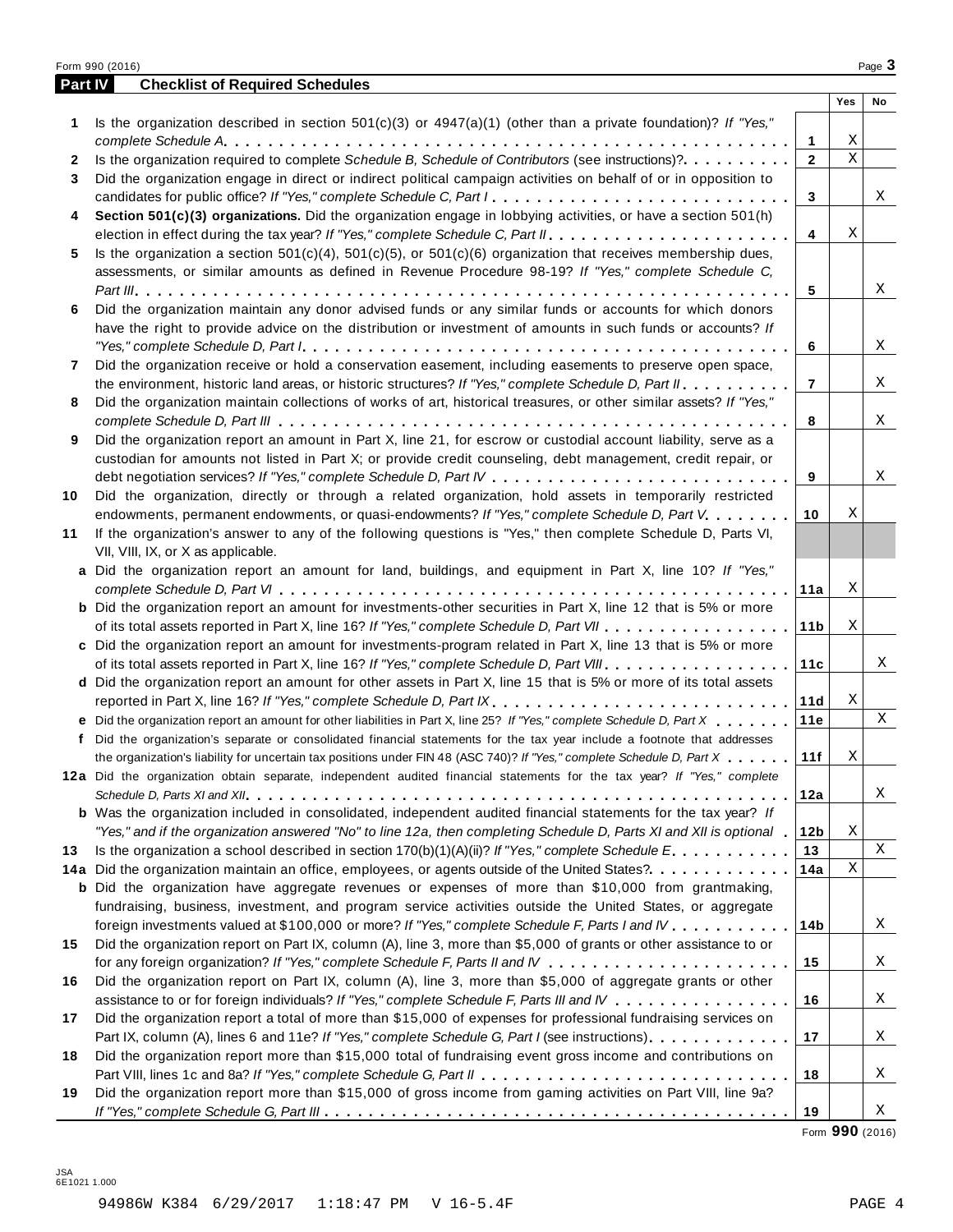|         | Form 990 (2016)                                                                                                                         |                 |     | Page 4      |
|---------|-----------------------------------------------------------------------------------------------------------------------------------------|-----------------|-----|-------------|
| Part IV | <b>Checklist of Required Schedules (continued)</b>                                                                                      |                 |     |             |
|         |                                                                                                                                         |                 | Yes | No          |
| 20 a    | Did the organization operate one or more hospital facilities? If "Yes," complete Schedule H.                                            | 20a             |     | Χ           |
| b       | If "Yes" to line 20a, did the organization attach a copy of its audited financial statements to this return?                            | 20b             |     |             |
| 21      | Did the organization report more than \$5,000 of grants or other assistance to any domestic organization or                             |                 |     |             |
|         | domestic government on Part IX, column (A), line 1? If "Yes," complete Schedule I, Parts I and II.                                      | 21              |     | X           |
| 22      | Did the organization report more than \$5,000 of grants or other assistance to or for domestic individuals on                           |                 |     |             |
|         |                                                                                                                                         | 22              |     | X           |
| 23      | Did the organization answer "Yes" to Part VII, Section A, line 3, 4, or 5 about compensation of the                                     |                 |     |             |
|         | organization's current and former officers, directors, trustees, key employees, and highest compensated                                 |                 |     | X           |
|         |                                                                                                                                         | 23              |     |             |
| 24 a    | Did the organization have a tax-exempt bond issue with an outstanding principal amount of more than                                     |                 |     |             |
|         | \$100,000 as of the last day of the year, that was issued after December 31, 2002? If "Yes," answer lines 24b                           | 24a             |     | Χ           |
|         | through 24d and complete Schedule K. If "No," go to line 25a. $\dots \dots \dots \dots \dots \dots \dots \dots \dots \dots \dots \dots$ | 24b             |     |             |
| b       | Did the organization invest any proceeds of tax-exempt bonds beyond a temporary period exception?                                       |                 |     |             |
| C       | Did the organization maintain an escrow account other than a refunding escrow at any time during the year                               | 24c             |     |             |
|         | Did the organization act as an "on behalf of" issuer for bonds outstanding at any time during the year?                                 | 24d             |     |             |
| d       | Section 501(c)(3), 501(c)(4), and 501(c)(29) organizations. Did the organization engage in an excess benefit                            |                 |     |             |
| 25 a    | transaction with a disqualified person during the year? If "Yes," complete Schedule L, Part $1, \ldots, \ldots, \ldots$                 | 25a             |     | X           |
| b       | Is the organization aware that it engaged in an excess benefit transaction with a disqualified person in a prior                        |                 |     |             |
|         | year, and that the transaction has not been reported on any of the organization's prior Forms 990 or 990-EZ?                            |                 |     |             |
|         |                                                                                                                                         | 25 <sub>b</sub> |     | X           |
| 26      | Did the organization report any amount on Part X, line 5, 6, or 22 for receivables from or payables to any                              |                 |     |             |
|         | current or former officers, directors, trustees, key employees, highest compensated employees, or                                       |                 |     |             |
|         |                                                                                                                                         | 26              |     | Χ           |
| 27      | Did the organization provide a grant or other assistance to an officer, director, trustee, key employee,                                |                 |     |             |
|         | substantial contributor or employee thereof, a grant selection committee member, or to a 35% controlled                                 |                 |     |             |
|         | entity or family member of any of these persons? If "Yes," complete Schedule L, Part III.                                               | 27              |     | Χ           |
| 28      | Was the organization a party to a business transaction with one of the following parties (see Schedule L,                               |                 |     |             |
|         | Part IV instructions for applicable filing thresholds, conditions, and exceptions):                                                     |                 |     |             |
| а       | A current or former officer, director, trustee, or key employee? If "Yes," complete Schedule L, Part IV                                 | 28a             |     | X           |
|         | <b>b</b> A family member of a current or former officer, director, trustee, or key employee? If "Yes," complete                         |                 |     |             |
|         |                                                                                                                                         | 28b             |     | X           |
|         | c An entity of which a current or former officer, director, trustee, or key employee (or a family member thereof)                       |                 |     |             |
|         | was an officer, director, trustee, or direct or indirect owner? If "Yes," complete Schedule L, Part IV.                                 | 28c             |     | Χ           |
| 29      | Did the organization receive more than \$25,000 in non-cash contributions? If "Yes," complete Schedule M.                               | 29              |     | $\mathbf X$ |
| 30      | Did the organization receive contributions of art, historical treasures, or other similar assets, or qualified                          |                 |     |             |
|         |                                                                                                                                         | 30              |     | Χ           |
| 31      | Did the organization liquidate, terminate, or dissolve and cease operations? If "Yes," complete Schedule N,                             |                 |     |             |
|         |                                                                                                                                         | 31              |     | X           |
| 32      | Did the organization sell, exchange, dispose of, or transfer more than 25% of its net assets? If "Yes,"                                 |                 |     |             |
|         |                                                                                                                                         | 32              |     | X           |
| 33      | Did the organization own 100% of an entity disregarded as separate from the organization under Regulations                              |                 |     |             |
|         | sections 301.7701-2 and 301.7701-3? If "Yes," complete Schedule R, Part $1, \ldots, \ldots, \ldots, \ldots, \ldots, \ldots$             | 33              |     | Χ           |
| 34      | Was the organization related to any tax-exempt or taxable entity? If "Yes," complete Schedule R, Part II, III,                          |                 |     |             |
|         |                                                                                                                                         | 34              | Χ   |             |
| 35a     | Did the organization have a controlled entity within the meaning of section $512(b)(13)? \ldots \ldots \ldots \ldots$                   | 35a             | Χ   |             |
| b       | If "Yes" to line 35a, did the organization receive any payment from or engage in any transaction with a                                 |                 |     |             |
|         | controlled entity within the meaning of section 512(b)(13)? If "Yes," complete Schedule R, Part V, line 2                               | 35b             | Χ   |             |
| 36      | Section 501(c)(3) organizations. Did the organization make any transfers to an exempt non-charitable                                    |                 |     |             |
|         |                                                                                                                                         | 36              |     | X           |
| 37      | Did the organization conduct more than 5% of its activities through an entity that is not a related organization                        |                 |     |             |
|         | and that is treated as a partnership for federal income tax purposes? If "Yes," complete Schedule R,                                    |                 |     |             |
|         |                                                                                                                                         | 37              |     | Χ           |
| 38      | Did the organization complete Schedule O and provide explanations in Schedule O for Part VI, lines 11b and                              |                 |     |             |
|         | 19? Note. All Form 990 filers are required to complete Schedule O.                                                                      | 38              | Χ   |             |

Form **990** (2016)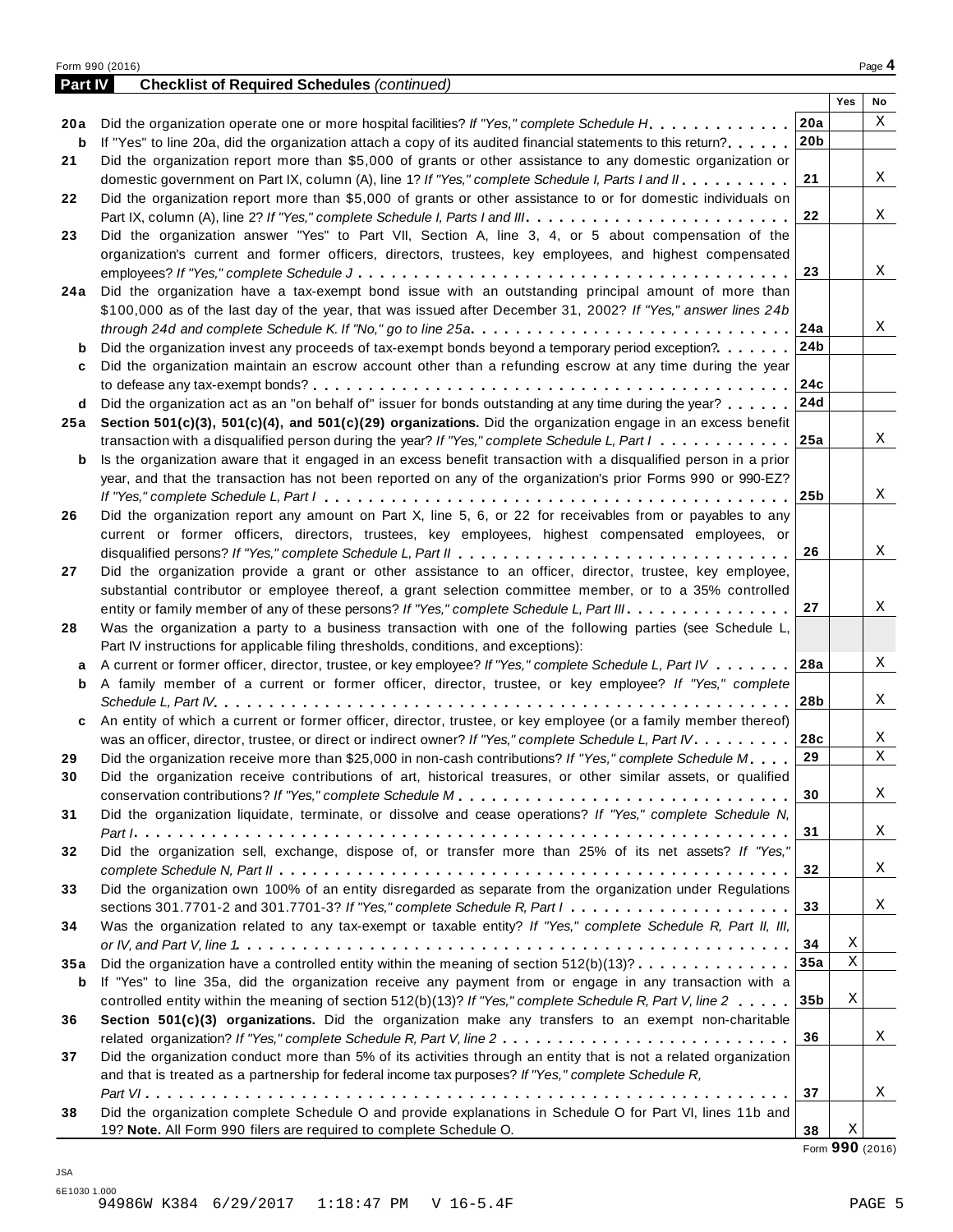|        | Form 990 (2016)                                                                                                                      |                 |     | Page 5 |
|--------|--------------------------------------------------------------------------------------------------------------------------------------|-----------------|-----|--------|
| Part V | <b>Statements Regarding Other IRS Filings and Tax Compliance</b>                                                                     |                 |     |        |
|        | Check if Schedule O contains a response or note to any line in this Part V                                                           |                 |     |        |
|        |                                                                                                                                      |                 | Yes | No     |
|        | 17<br>  1a<br>1a Enter the number reported in Box 3 of Form 1096. Enter -0- if not applicable                                        |                 |     |        |
|        | 0.<br>1 <sub>b</sub><br><b>b</b> Enter the number of Forms W-2G included in line 1a. Enter -0- if not applicable                     |                 |     |        |
|        | c Did the organization comply with backup withholding rules for reportable payments to vendors and                                   |                 |     |        |
|        |                                                                                                                                      | 1с              |     |        |
|        | 2a Enter the number of employees reported on Form W-3, Transmittal of Wage and Tax                                                   |                 |     |        |
|        | 26<br>Statements, filed for the calendar year ending with or within the year covered by this return 2a                               |                 |     |        |
|        | <b>b</b> If at least one is reported on line 2a, did the organization file all required federal employment tax returns?              | 2b              | Χ   |        |
|        | Note. If the sum of lines 1a and 2a is greater than 250, you may be required to e-file (see instructions)                            |                 |     |        |
|        | 3a Did the organization have unrelated business gross income of \$1,000 or more during the year?                                     | 3a              |     | X      |
|        | <b>b</b> If "Yes," has it filed a Form 990-T for this year? If "No" to line 3b, provide an explanation in Schedule O.                | 3b              |     |        |
|        | 4a At any time during the calendar year, did the organization have an interest in, or a signature or other authority                 |                 |     |        |
|        | over, a financial account in a foreign country (such as a bank account, securities account, or other financial                       |                 |     |        |
|        |                                                                                                                                      | 4a              | Χ   |        |
|        | <b>b</b> If "Yes," enter the name of the foreign country: $\triangleright$ SWITZERLAND                                               |                 |     |        |
|        | See instructions for filing requirements for FinCEN Form 114, Report of Foreign Bank and Financial Accounts                          |                 |     |        |
|        | (FBAR).                                                                                                                              |                 |     |        |
|        | 5a Was the organization a party to a prohibited tax shelter transaction at any time during the tax year?                             | 5a              |     | Χ      |
|        | <b>b</b> Did any taxable party notify the organization that it was or is a party to a prohibited tax shelter transaction?            | 5b              |     | Χ      |
|        |                                                                                                                                      | 5c              |     |        |
|        | 6a Does the organization have annual gross receipts that are normally greater than \$100,000, and did the                            |                 |     |        |
|        | organization solicit any contributions that were not tax deductible as charitable contributions?                                     | 6a              |     | X      |
|        | <b>b</b> If "Yes," did the organization include with every solicitation an express statement that such contributions or              |                 |     |        |
|        |                                                                                                                                      | 6b              |     |        |
| 7      | Organizations that may receive deductible contributions under section 170(c).                                                        |                 |     |        |
|        | a Did the organization receive a payment in excess of \$75 made partly as a contribution and partly for goods                        |                 |     |        |
|        |                                                                                                                                      | 7a              |     | Χ      |
|        | <b>b</b> If "Yes," did the organization notify the donor of the value of the goods or services provided?                             | 7b              |     |        |
|        | c Did the organization sell, exchange, or otherwise dispose of tangible personal property for which it was                           |                 |     |        |
|        |                                                                                                                                      | 7c              |     | Х      |
|        |                                                                                                                                      |                 |     |        |
|        |                                                                                                                                      | 7е              |     | Χ      |
|        | e Did the organization receive any funds, directly or indirectly, to pay premiums on a personal benefit contract?                    | 7f              |     | Χ      |
|        | f Did the organization, during the year, pay premiums, directly or indirectly, on a personal benefit contract?                       | 7g              |     |        |
|        | g If the organization received a contribution of qualified intellectual property, did the organization file Form 8899 as required?   | $7\,\mathrm{h}$ |     |        |
|        | h If the organization received a contribution of cars, boats, airplanes, or other vehicles, did the organization file a Form 1098-C? |                 |     |        |
| 8      | Sponsoring organizations maintaining donor advised funds. Did a donor advised fund maintained by the                                 | 8               |     |        |
|        | sponsoring organization have excess business holdings at any time during the year?                                                   |                 |     |        |
| 9      | Sponsoring organizations maintaining donor advised funds.                                                                            |                 |     |        |
|        | a Did the sponsoring organization make any taxable distributions under section 4966?                                                 | 9а              |     |        |
|        | <b>b</b> Did the sponsoring organization make a distribution to a donor, donor advisor, or related person?                           | 9b              |     |        |
| 10     | Section 501(c)(7) organizations. Enter:                                                                                              |                 |     |        |
|        | 10a<br>a Initiation fees and capital contributions included on Part VIII, line 12                                                    |                 |     |        |
|        | 10 <sub>b</sub><br><b>b</b> Gross receipts, included on Form 990, Part VIII, line 12, for public use of club facilities.             |                 |     |        |
| 11     | Section 501(c)(12) organizations. Enter:                                                                                             |                 |     |        |
|        | 11a                                                                                                                                  |                 |     |        |
|        | <b>b</b> Gross income from other sources (Do not net amounts due or paid to other sources                                            |                 |     |        |
|        | 11b                                                                                                                                  |                 |     |        |
|        | 12a Section 4947(a)(1) non-exempt charitable trusts. Is the organization filing Form 990 in lieu of Form 1041?                       | 12a             |     |        |
|        | 12b<br><b>b</b> If "Yes," enter the amount of tax-exempt interest received or accrued during the year                                |                 |     |        |
| 13     | Section 501(c)(29) qualified nonprofit health insurance issuers.                                                                     |                 |     |        |
|        | a Is the organization licensed to issue qualified health plans in more than one state?                                               | 13а             |     |        |
|        | Note. See the instructions for additional information the organization must report on Schedule O.                                    |                 |     |        |
|        | <b>b</b> Enter the amount of reserves the organization is required to maintain by the states in which                                |                 |     |        |
|        | 13 <sub>b</sub>                                                                                                                      |                 |     |        |
|        | 13c<br><b>c</b> Enter the amount of reserves on hand                                                                                 |                 |     |        |
|        | 14a Did the organization receive any payments for indoor tanning services during the tax year?                                       | 14a             |     | Χ      |
|        | <b>b</b> If "Yes," has it filed a Form 720 to report these payments? If "No," provide an explanation in Schedule $0$                 | 14 <sub>b</sub> |     |        |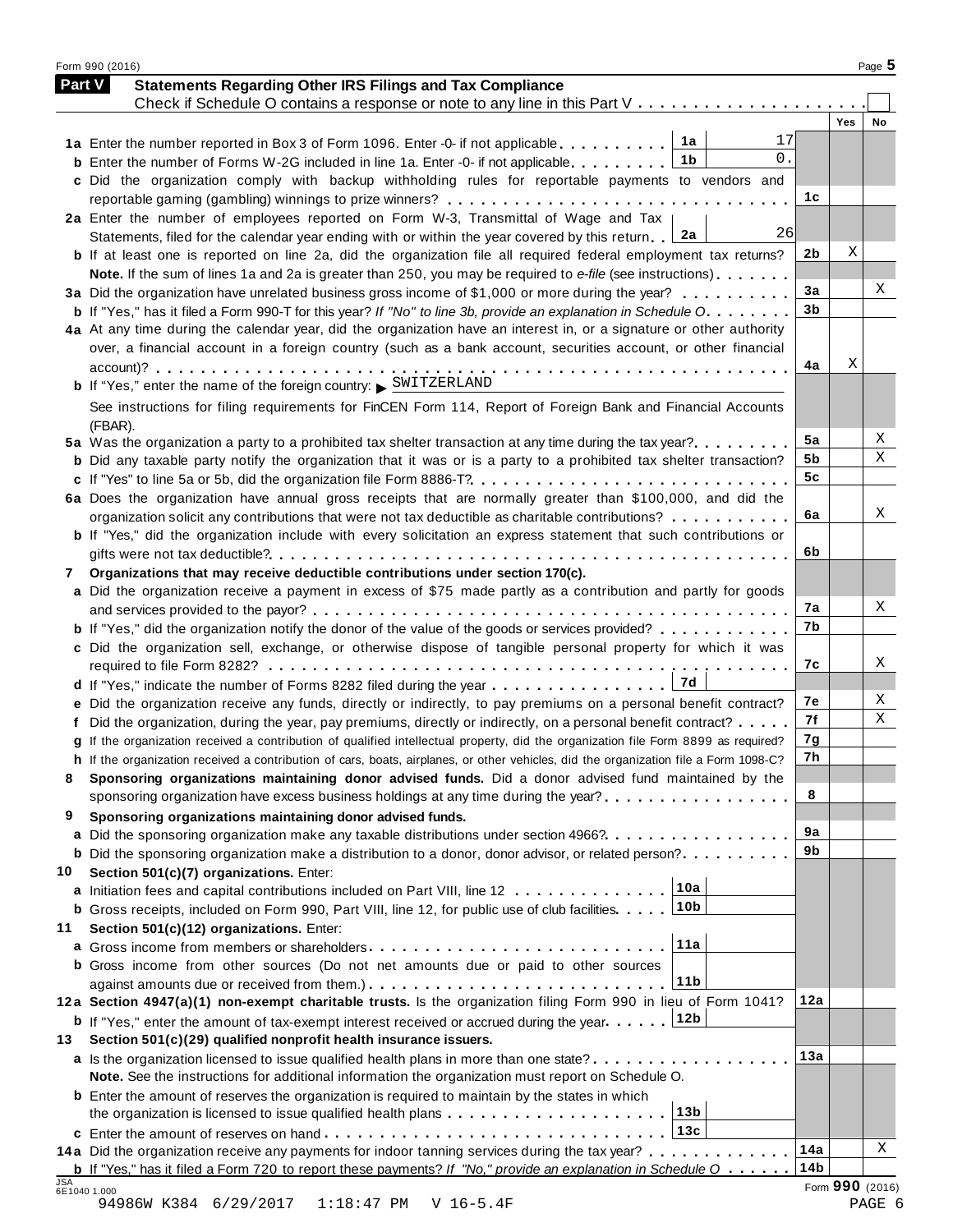|         | Form 990 (2016)                                                                                                                                                                                                                         |                 |     | Page $6$    |
|---------|-----------------------------------------------------------------------------------------------------------------------------------------------------------------------------------------------------------------------------------------|-----------------|-----|-------------|
| Part VI | Governance, Management, and Disclosure For each "Yes" response to lines 2 through 7b below, and for a "No"<br>response to line 8a, 8b, or 10b below, describe the circumstances, processes, or changes in Schedule O. See instructions. |                 |     |             |
|         |                                                                                                                                                                                                                                         |                 |     | $\mathbf X$ |
|         | <b>Section A. Governing Body and Management</b>                                                                                                                                                                                         |                 |     |             |
|         |                                                                                                                                                                                                                                         |                 | Yes | No          |
| 1a      | 11<br>1a<br>Enter the number of voting members of the governing body at the end of the tax year                                                                                                                                         |                 |     |             |
|         | If there are material differences in voting rights among members of the governing body, or if the governing                                                                                                                             |                 |     |             |
|         | body delegated broad authority to an executive committee or similar committee, explain in Schedule O.                                                                                                                                   |                 |     |             |
| b       | 11<br>1b<br>Enter the number of voting members included in line 1a, above, who are independent                                                                                                                                          |                 |     |             |
| 2       | Did any officer, director, trustee, or key employee have a family relationship or a business relationship with                                                                                                                          |                 |     |             |
|         |                                                                                                                                                                                                                                         | 2               |     | Χ           |
| 3       | Did the organization delegate control over management duties customarily performed by or under the direct                                                                                                                               |                 |     |             |
|         | supervision of officers, directors, or trustees, or key employees to a management company or other person?                                                                                                                              | 3               |     | Χ           |
| 4       | Did the organization make any significant changes to its governing documents since the prior Form 990 was filed?                                                                                                                        | 4               |     | Χ           |
| 5       | Did the organization become aware during the year of a significant diversion of the organization's assets?                                                                                                                              | 5               |     | Χ           |
| 6       |                                                                                                                                                                                                                                         | 6               |     | X           |
| 7a      | Did the organization have members, stockholders, or other persons who had the power to elect or appoint                                                                                                                                 |                 |     |             |
|         |                                                                                                                                                                                                                                         | 7a              |     | Χ           |
| b       | Are any governance decisions of the organization reserved to (or subject to approval by) members,                                                                                                                                       |                 |     |             |
|         |                                                                                                                                                                                                                                         | 7b              |     | Χ           |
| 8       | Did the organization contemporaneously document the meetings held or written actions undertaken during                                                                                                                                  |                 |     |             |
|         | the year by the following:                                                                                                                                                                                                              |                 |     |             |
| a       |                                                                                                                                                                                                                                         | 8а              | Χ   |             |
| b       |                                                                                                                                                                                                                                         | 8b              | Χ   |             |
| 9       | Is there any officer, director, trustee, or key employee listed in Part VII, Section A, who cannot be reached at                                                                                                                        |                 |     |             |
|         | the organization's mailing address? If "Yes," provide the names and addresses in Schedule O                                                                                                                                             | 9               |     | Χ           |
|         | Section B. Policies (This Section B requests information about policies not required by the Internal Revenue Code.)                                                                                                                     |                 |     |             |
|         |                                                                                                                                                                                                                                         |                 | Yes | No          |
| 10a     | Did the organization have local chapters, branches, or affiliates?                                                                                                                                                                      | 10a             |     | Χ           |
| b       | If "Yes," did the organization have written policies and procedures governing the activities of such chapters,                                                                                                                          |                 |     |             |
|         | affiliates, and branches to ensure their operations are consistent with the organization's exempt purposes?                                                                                                                             | 10 <sub>b</sub> |     |             |
| 11a     | Has the organization provided a complete copy of this Form 990 to all members of its governing body before filing the form?                                                                                                             | 11a             | X   |             |
| b       | Describe in Schedule O the process, if any, used by the organization to review this Form 990.                                                                                                                                           |                 |     |             |
| 12a     | Did the organization have a written conflict of interest policy? If "No," go to line 13                                                                                                                                                 | 12a             | X   |             |
| b       | Were officers, directors, or trustees, and key employees required to disclose annually interests that could give                                                                                                                        |                 |     |             |
|         |                                                                                                                                                                                                                                         | 12 <sub>b</sub> | X   |             |
|         | Did the organization regularly and consistently monitor and enforce compliance with the policy? If "Yes,                                                                                                                                |                 |     |             |
|         |                                                                                                                                                                                                                                         | 12c             | X   |             |
| 13      | Did the organization have a written whistleblower policy?                                                                                                                                                                               | 13              | X   |             |
| 14      | Did the organization have a written document retention and destruction policy?                                                                                                                                                          | 14              | Χ   |             |
| 15      | Did the process for determining compensation of the following persons include a review and approval by                                                                                                                                  |                 |     |             |
|         | independent persons, comparability data, and contemporaneous substantiation of the deliberation and decision?                                                                                                                           |                 |     |             |
|         |                                                                                                                                                                                                                                         | 15a             | X   |             |
| a       |                                                                                                                                                                                                                                         | 15b             | X   |             |
| b       | If "Yes" to line 15a or 15b, describe the process in Schedule O (see instructions).                                                                                                                                                     |                 |     |             |
|         |                                                                                                                                                                                                                                         |                 |     |             |
|         | 16a Did the organization invest in, contribute assets to, or participate in a joint venture or similar arrangement                                                                                                                      | 16a             | X   |             |
|         |                                                                                                                                                                                                                                         |                 |     |             |
|         | <b>b</b> If "Yes," did the organization follow a written policy or procedure requiring the organization to evaluate its                                                                                                                 |                 |     |             |
|         | participation in joint venture arrangements under applicable federal tax law, and take steps to safeguard the                                                                                                                           | 16 <sub>b</sub> | X   |             |
|         | <b>Section C. Disclosure</b>                                                                                                                                                                                                            |                 |     |             |
|         |                                                                                                                                                                                                                                         |                 |     |             |
| 17      | List the states with which a copy of this Form 990 is required to be filed $\blacktriangleright_{\text{MN}}^{\text{MN}}$ .                                                                                                              |                 |     |             |
| 18      | Section 6104 requires an organization to make its Forms 1023 (or 1024 if applicable), 990, and 990-T (Section 501(c)(3)s only)                                                                                                          |                 |     |             |
|         | available for public inspection. Indicate how you made these available. Check all that apply.                                                                                                                                           |                 |     |             |
|         | $X$ Upon request<br>Own website<br>Another's website<br>Other (explain in Schedule O)<br>Χ                                                                                                                                              |                 |     |             |
| 19      | Describe in Schedule O whether (and if so, how) the organization made its governing documents, conflict of interest policy, and                                                                                                         |                 |     |             |
|         | financial statements available to the public during the tax year.                                                                                                                                                                       |                 |     |             |
| 20      | State the name, address, and telephone number of the person who possesses the organization's books and records: ►                                                                                                                       |                 |     |             |

| ilitational statements available to the public during the tax year.                                             |  |  |  |  |  |  |  |  |  |
|-----------------------------------------------------------------------------------------------------------------|--|--|--|--|--|--|--|--|--|
| State the name, address, and telephone number of the person who possesses the organization's books and records: |  |  |  |  |  |  |  |  |  |
| JULIETTE MAJOT 2105 FIRST AVENUE SOUTH MINNEAPOLIS, MN 55404<br>612-870-0453                                    |  |  |  |  |  |  |  |  |  |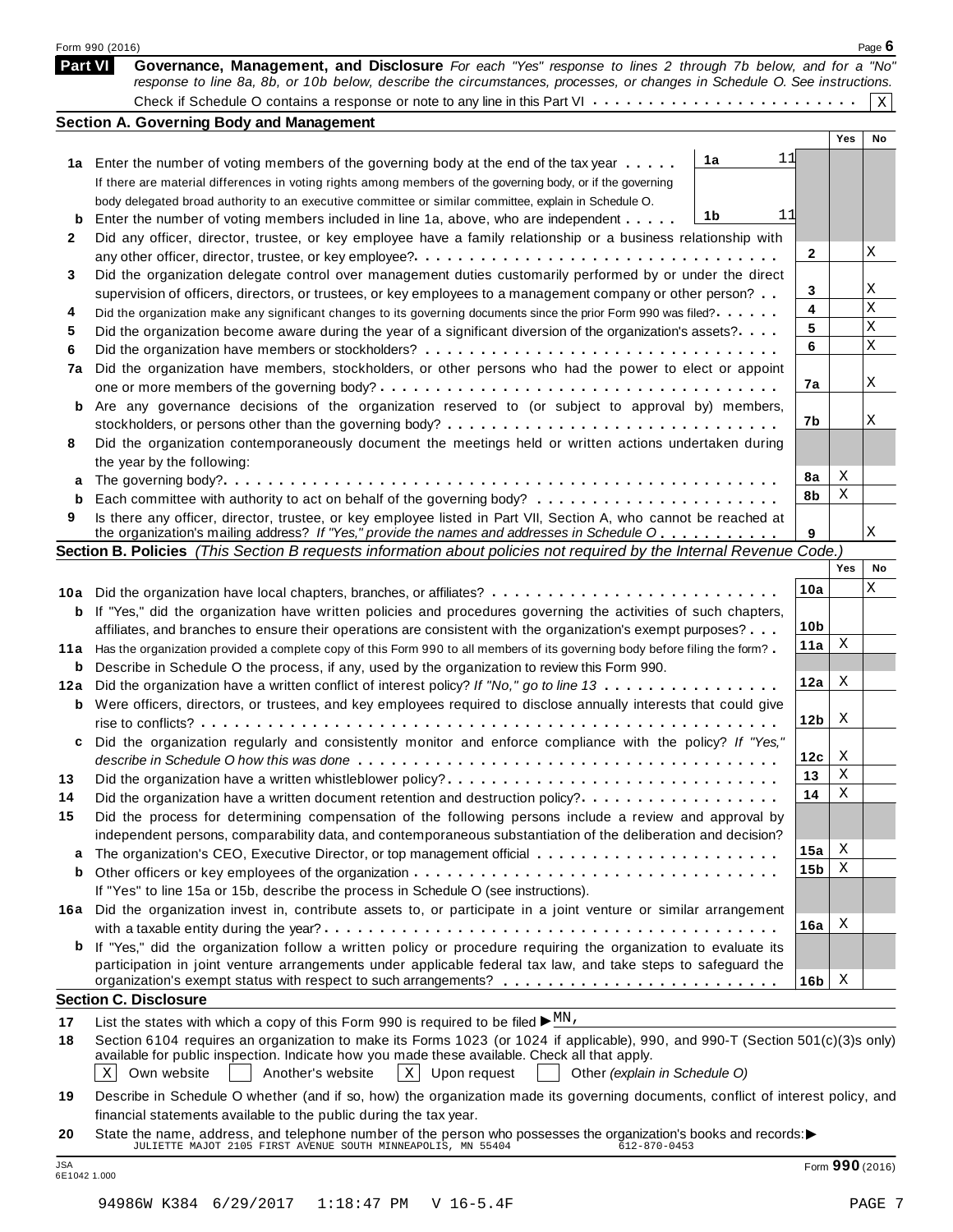| Form 990 (2016)          | Page 7                                                                                                                             |  |
|--------------------------|------------------------------------------------------------------------------------------------------------------------------------|--|
| <b>Part VII</b>          | Compensation of Officers, Directors, Trustees, Key Employees, Highest Compensated Employees, and<br><b>Independent Contractors</b> |  |
|                          | Check if Schedule O contains a response or note to any line in this Part VII                                                       |  |
| Section A.               | Officers, Directors, Trustees, Key Employees, and Highest Compensated Employees                                                    |  |
| organization's tax year. | 1a Complete this table for all persons required to be listed. Report compensation for the calendar year ending with or within the  |  |

anization's lax year.<br>● List all of the organization's **current** officers, directors, trustees (whether individuals or organizations), regardless of amount of<br>nnensation Enter -0- in columns (D) (E) and (E) if no compensa compensation. Enter -0- in columns (D), (E), and (F) if no compensation was paid.

• List all of the organization's **current** key employees, if any. See instructions for definition of "key employee."<br>● List the experientials five expect highest expressed explores (other than an efficer director of

**Example in the organization's current** key employees, if any. See instructions for definition of key employee.<br>• List the organization's five **current** highest compensated employees (other than an officer, director, trust who received reportable compensation (Box 5 of Form W-2 and/or Box 7 of Form 1099-MISC) of more than \$100,000 from the

organization and any related organizations.<br>• List all of the organization's **former** officers, key employees, and highest compensated employees who received more than<br>\$1.00.000 of reportable componention from the erganiza \$100,000 of reportable compensation from the organization and any related organizations.

% List all of the organization's **former directors or trustees** that received, in the capacity as a former director or trustee of the organization, more than \$10,000 of reportable compensation from the organization and any related organizations.

List persons in the following order: individual trustees or directors; institutional trustees; officers; key employees; highest compensated employees; and former such persons.

Check this box if neither the organization nor any related organization compensated any current officer, director, or trustee.

|                                    |                               |                                   |                                                              |         | (C)                  |                                 |                              |                    |                 |                             |
|------------------------------------|-------------------------------|-----------------------------------|--------------------------------------------------------------|---------|----------------------|---------------------------------|------------------------------|--------------------|-----------------|-----------------------------|
| (A)                                | (B)                           |                                   | Position                                                     |         | (D)                  | (E)                             | (F)                          |                    |                 |                             |
| Name and Title                     | Average                       |                                   | (do not check more than one<br>box, unless person is both an |         | Reportable           | Reportable                      | Estimated                    |                    |                 |                             |
|                                    | hours per<br>week (list any   |                                   | officer and a director/trustee)                              |         | compensation<br>from |                                 | compensation from<br>related | amount of<br>other |                 |                             |
|                                    | hours for                     | Fomer                             |                                                              |         |                      |                                 | the                          | organizations      | compensation    |                             |
|                                    | related                       | Individual trustee<br>or director | Institutional trustee                                        | Officer | Key employee         | Highest compensated<br>employee |                              | organization       | (W-2/1099-MISC) | from the                    |
|                                    | organizations<br>below dotted |                                   |                                                              |         |                      |                                 |                              | (W-2/1099-MISC)    |                 | organization<br>and related |
|                                    | line)                         |                                   |                                                              |         |                      |                                 |                              |                    |                 | organizations               |
|                                    |                               |                                   |                                                              |         |                      |                                 |                              |                    |                 |                             |
|                                    |                               |                                   |                                                              |         |                      |                                 |                              |                    |                 |                             |
|                                    |                               |                                   |                                                              |         |                      |                                 |                              |                    |                 |                             |
| (1) HARRIET BARLOW                 | 1.00                          |                                   |                                                              |         |                      |                                 |                              |                    |                 |                             |
| BOARD CHAIR                        | $0$ .                         | X                                 |                                                              | X       |                      |                                 |                              | $0$ .              | 0.              | 0.                          |
| (2) BECKY GLASS                    | 1.00                          |                                   |                                                              |         |                      |                                 |                              |                    |                 |                             |
| SECRETARY                          | 0.                            | Χ                                 |                                                              | X       |                      |                                 |                              | $\mathbf{0}$ .     | $0$ .           | 0.                          |
| (3) STEVEN SHRYBMAN                | 1.00                          |                                   |                                                              |         |                      |                                 |                              |                    |                 |                             |
| <b>DIRECTOR</b>                    | 0.                            | Χ                                 |                                                              |         |                      |                                 |                              | 0.                 | $0$ .           | $\mathsf 0$ .               |
| (4) ESTRELLA PENUNIA               | 1.00                          |                                   |                                                              |         |                      |                                 |                              |                    |                 |                             |
| <b>DIRECTOR</b>                    | 0.                            | X                                 |                                                              |         |                      |                                 |                              | 0.                 | $0$ .           | $\mathsf 0$ .               |
| (5) DR. SIVAN KARTHA, PH.D.        | 1.00                          |                                   |                                                              |         |                      |                                 |                              |                    |                 |                             |
| <b>DIRECTOR</b>                    | 0.                            | Χ                                 |                                                              |         |                      |                                 |                              | 0.                 | $0$ .           | $\mathsf 0$ .               |
| (6) PAMELA SAUNDERS                | 1.00                          |                                   |                                                              |         |                      |                                 |                              |                    |                 |                             |
| TREASURER                          | 0.                            | Χ                                 |                                                              | X       |                      |                                 |                              | 0.                 | 0.              | $\mathsf 0$ .               |
| (7) DR. ARIE VAN DEN BRAND         | 1.00                          |                                   |                                                              |         |                      |                                 |                              |                    |                 |                             |
| <b>DIRECTOR</b>                    | 0.                            | X                                 |                                                              |         |                      |                                 |                              | 0.                 | 0.              | $0$ .                       |
| (8) HANNES LORENZEN                | 1.00                          |                                   |                                                              |         |                      |                                 |                              |                    |                 |                             |
| <b>DIRECTOR</b>                    | 0.                            | X                                 |                                                              |         |                      |                                 |                              | 0.                 | 0.              | $\mathsf 0$ .               |
| (9) FIROZE MANJI                   | 1.00                          |                                   |                                                              |         |                      |                                 |                              |                    |                 |                             |
| <b>DIRECTOR</b>                    | 0.                            | Χ                                 |                                                              |         |                      |                                 |                              | $0$ .              | 0.              | 0.                          |
| (10) DR. DANIEL DE LA TORRE UGARTE | 1.00                          |                                   |                                                              |         |                      |                                 |                              |                    |                 |                             |
| <b>DIRECTOR</b>                    | 0.                            | X                                 |                                                              |         |                      |                                 |                              | $\mathbf{0}$ .     | $0$ .           | $0$ .                       |
| (11) BRIAN AHLBERG                 | 1.00                          |                                   |                                                              |         |                      |                                 |                              |                    |                 |                             |
| <b>DIRECTOR</b>                    | 0.                            | X                                 |                                                              |         |                      |                                 |                              | 0.                 | 0.              | $0$ .                       |
| (12) JULIE MAJOT                   | 40.00                         |                                   |                                                              |         |                      |                                 |                              |                    |                 |                             |
| EXECUTIVE DIRECTOR                 | 0.                            |                                   |                                                              | Χ       |                      |                                 |                              | 95,983.            | 0.              | $\mathsf 0$ .               |
| (13)                               |                               |                                   |                                                              |         |                      |                                 |                              |                    |                 |                             |
|                                    |                               |                                   |                                                              |         |                      |                                 |                              |                    |                 |                             |
| (14)                               |                               |                                   |                                                              |         |                      |                                 |                              |                    |                 |                             |
|                                    |                               |                                   |                                                              |         |                      |                                 |                              |                    |                 |                             |

6E1041 1.000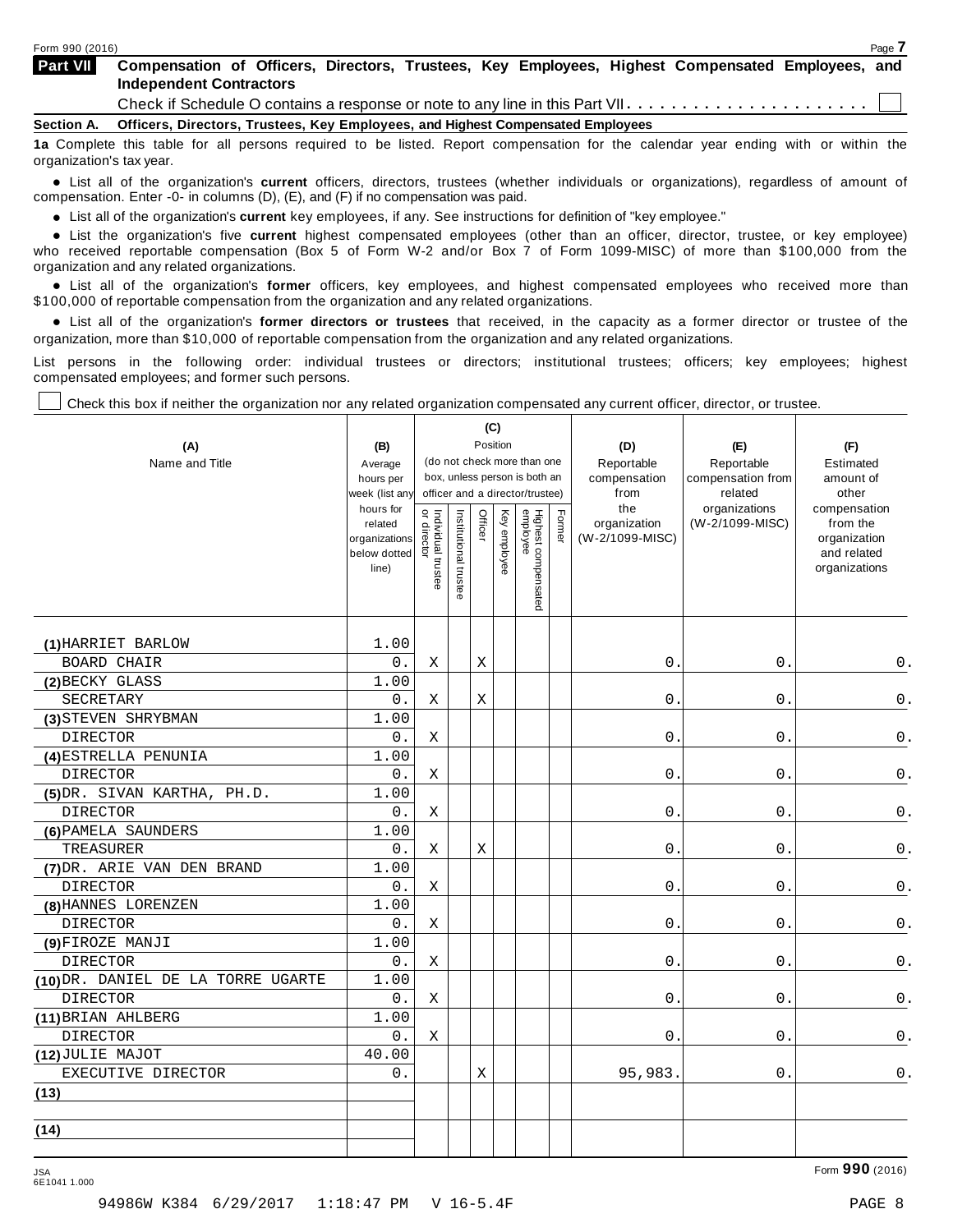### **Section B. Independent Contractors**

**1** Complete this table for your five highest compensated independent contractors that received more than \$100,000 of compensation from the organization. Report compensation for the calendar year ending with or within the organization's tax year.

|     | (A)<br>Name and business address                                                                                                                                                            | (B)<br>Description of services | (C)<br>Compensation                                                                |
|-----|---------------------------------------------------------------------------------------------------------------------------------------------------------------------------------------------|--------------------------------|------------------------------------------------------------------------------------|
|     |                                                                                                                                                                                             |                                |                                                                                    |
|     |                                                                                                                                                                                             |                                |                                                                                    |
|     |                                                                                                                                                                                             |                                |                                                                                    |
|     |                                                                                                                                                                                             |                                |                                                                                    |
|     |                                                                                                                                                                                             |                                |                                                                                    |
|     | 2 Total number of independent contractors (including but not limited to those listed above) who received<br>more than \$100,000 in compensation from the organization $\blacktriangleright$ |                                |                                                                                    |
| 10A |                                                                                                                                                                                             |                                | $\begin{array}{ccc}\n\bullet & \bullet & \bullet & \bullet & \bullet\n\end{array}$ |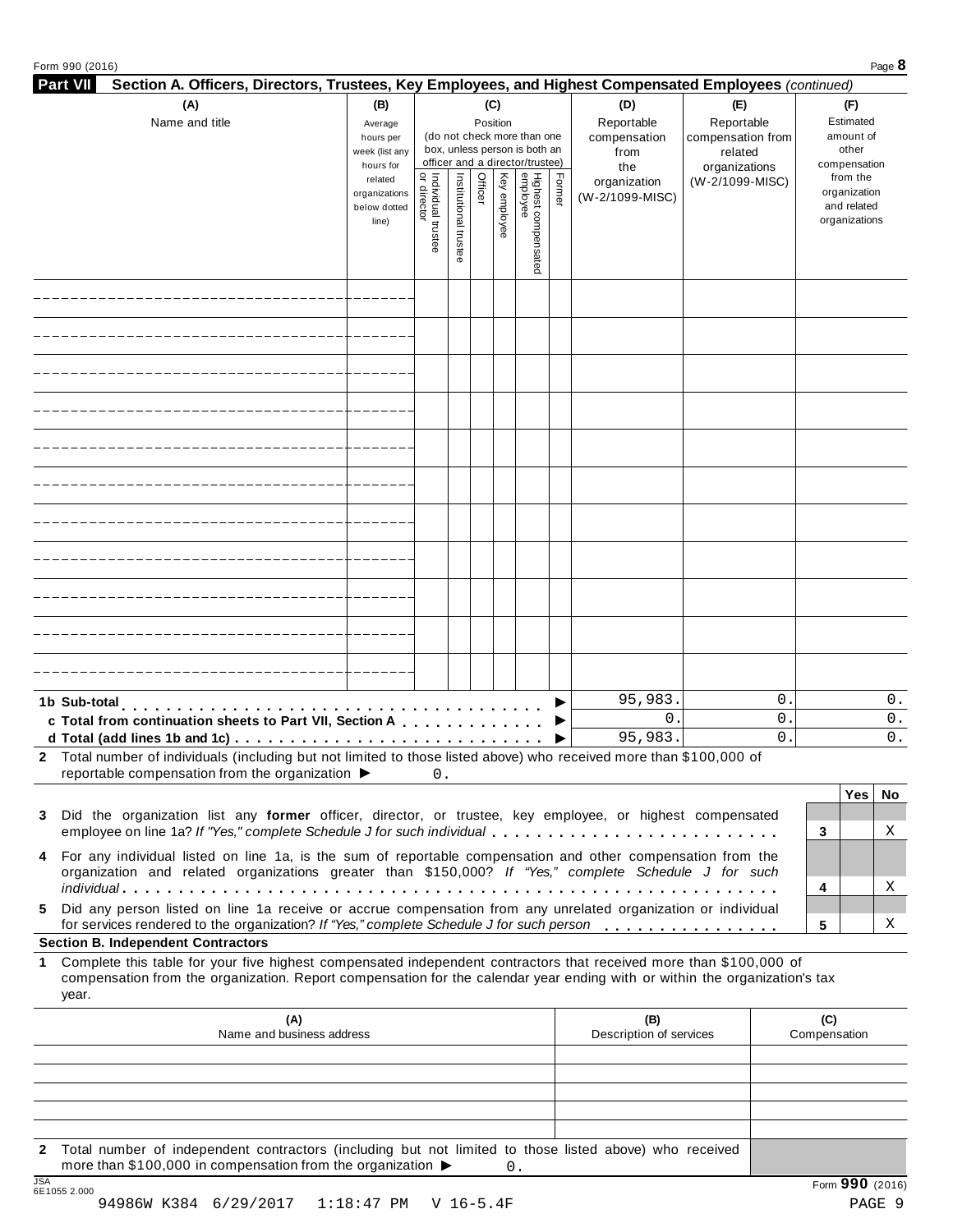|                                                           | <b>Part VIII</b> | <b>Statement of Revenue</b>                                                                                                                                                                                                         |                           |                                   |                      |                                                    |                                         | $\mathbf X$                                                      |
|-----------------------------------------------------------|------------------|-------------------------------------------------------------------------------------------------------------------------------------------------------------------------------------------------------------------------------------|---------------------------|-----------------------------------|----------------------|----------------------------------------------------|-----------------------------------------|------------------------------------------------------------------|
|                                                           |                  |                                                                                                                                                                                                                                     |                           |                                   | (A)<br>Total revenue | (B)<br>Related or<br>exempt<br>function<br>revenue | (C)<br>Unrelated<br>business<br>revenue | (D)<br>Revenue<br>excluded from tax<br>under sections<br>512-514 |
|                                                           | 1а               | Federated campaigns <b>Federated</b>                                                                                                                                                                                                | 1a                        |                                   |                      |                                                    |                                         |                                                                  |
| Contributions, Gifts, Grants<br>and Other Similar Amounts | b                | Membership dues                                                                                                                                                                                                                     | 1b                        |                                   |                      |                                                    |                                         |                                                                  |
|                                                           | c                | Fundraising events <b>Fundraising</b>                                                                                                                                                                                               | 1с                        |                                   |                      |                                                    |                                         |                                                                  |
|                                                           | d                | Related organizations <b>contains</b> and the Related organizations and the Relations of the Relations of the Relations of the Relations of the Relations of Relations and Relations of Relations and Relations of Relations and Re | 1d                        |                                   |                      |                                                    |                                         |                                                                  |
|                                                           | е                | Government grants (contributions).                                                                                                                                                                                                  | 1е                        |                                   |                      |                                                    |                                         |                                                                  |
|                                                           | f                | All other contributions, gifts, grants,<br>and similar amounts not included above                                                                                                                                                   | 1f                        | 1,179,865.                        |                      |                                                    |                                         |                                                                  |
|                                                           | g                | Noncash contributions included in lines 1a-1f: \$                                                                                                                                                                                   |                           |                                   |                      |                                                    |                                         |                                                                  |
|                                                           | h                |                                                                                                                                                                                                                                     |                           | <b>Business Code</b>              | 1,179,865.           |                                                    |                                         |                                                                  |
| Program Service Revenue                                   |                  |                                                                                                                                                                                                                                     |                           |                                   |                      |                                                    |                                         |                                                                  |
|                                                           | 2a               | HONORARIA<br>CONTRACT SERVICE FEES                                                                                                                                                                                                  |                           | 511190<br>541900                  | 3,353.<br>131,424.   | 3,353.<br>131,424.                                 |                                         |                                                                  |
|                                                           | b<br>c           | CONFERENCE INCOME                                                                                                                                                                                                                   |                           | 541900                            | 52,554.              | 52,554.                                            |                                         |                                                                  |
|                                                           | d                |                                                                                                                                                                                                                                     |                           |                                   |                      |                                                    |                                         |                                                                  |
|                                                           | е                |                                                                                                                                                                                                                                     |                           |                                   |                      |                                                    |                                         |                                                                  |
|                                                           | f                | All other program service revenue                                                                                                                                                                                                   |                           |                                   |                      |                                                    |                                         |                                                                  |
|                                                           | g                | Total. Add lines 2a-2f ▶                                                                                                                                                                                                            |                           |                                   | 187, 331.            |                                                    |                                         |                                                                  |
|                                                           | 3                | Investment<br>income<br>and other similar amounts). $\text{ATTACHMENT}$ 2                                                                                                                                                           | (including)<br>dividends, | interest,                         | 72,068.              |                                                    |                                         | 72,068.                                                          |
|                                                           | 4                | Income from investment of tax-exempt bond proceeds $\blacktriangleright$                                                                                                                                                            |                           |                                   | $\mathsf{0}$ .       |                                                    |                                         |                                                                  |
|                                                           | 5                |                                                                                                                                                                                                                                     |                           |                                   | 0.                   |                                                    |                                         |                                                                  |
|                                                           |                  |                                                                                                                                                                                                                                     | (i) Real                  | (ii) Personal                     |                      |                                                    |                                         |                                                                  |
|                                                           | 6a               | Gross rents <b>contains a container</b>                                                                                                                                                                                             |                           |                                   |                      |                                                    |                                         |                                                                  |
|                                                           | b                | Less: rental expenses                                                                                                                                                                                                               |                           |                                   |                      |                                                    |                                         |                                                                  |
|                                                           | c<br>d           | Rental income or (loss)<br>Net rental income or (loss) $\ldots$ , $\ldots$ , $\ldots$ , $\blacktriangleright$                                                                                                                       |                           |                                   | 0.                   |                                                    |                                         |                                                                  |
|                                                           | 7а               | Gross amount from sales of                                                                                                                                                                                                          | (i) Securities            | (ii) Other                        |                      |                                                    |                                         |                                                                  |
|                                                           |                  | assets other than inventory                                                                                                                                                                                                         | 691,106.                  |                                   |                      |                                                    |                                         |                                                                  |
|                                                           | b                | Less: cost or other basis                                                                                                                                                                                                           |                           |                                   |                      |                                                    |                                         |                                                                  |
|                                                           |                  | and sales expenses                                                                                                                                                                                                                  | 593,470.                  |                                   |                      |                                                    |                                         |                                                                  |
|                                                           | c                | Gain or (loss) <b>comparison</b>                                                                                                                                                                                                    | 97,636.                   |                                   |                      |                                                    |                                         |                                                                  |
|                                                           | d.               | Net gain or (loss) <b>interact in the set of the set of the set of the set of the set of the set of the set of the</b>                                                                                                              |                           |                                   | 97,636.              |                                                    |                                         | 97,636.                                                          |
|                                                           | 8а               | Gross income from fundraising                                                                                                                                                                                                       |                           |                                   |                      |                                                    |                                         |                                                                  |
| Other Revenue                                             |                  | events (not including \$                                                                                                                                                                                                            |                           |                                   |                      |                                                    |                                         |                                                                  |
|                                                           |                  | of contributions reported on line 1c).                                                                                                                                                                                              |                           |                                   |                      |                                                    |                                         |                                                                  |
|                                                           |                  | See Part IV, line 18 a                                                                                                                                                                                                              |                           | $0$ .<br>$0$ .                    |                      |                                                    |                                         |                                                                  |
|                                                           | b                | Less: direct expenses by the set of the basic direct expenses<br>c Net income or (loss) from fundraising events▶                                                                                                                    |                           |                                   | $\mathbf{0}$ .       |                                                    |                                         |                                                                  |
|                                                           | 9а               | Gross income from gaming activities.                                                                                                                                                                                                |                           |                                   |                      |                                                    |                                         |                                                                  |
|                                                           |                  | See Part IV, line 19                                                                                                                                                                                                                |                           | $\mathbb O$ .                     |                      |                                                    |                                         |                                                                  |
|                                                           | b                | Less: direct expenses b                                                                                                                                                                                                             |                           | $0$ .                             |                      |                                                    |                                         |                                                                  |
|                                                           | c                | Net income or (loss) from gaming activities $\qquad \qquad \blacktriangleright$                                                                                                                                                     |                           |                                   | 0.                   |                                                    |                                         |                                                                  |
|                                                           | 10a              | Gross sales of inventory,                                                                                                                                                                                                           | less                      |                                   |                      |                                                    |                                         |                                                                  |
|                                                           |                  | returns and allowances and allowances                                                                                                                                                                                               |                           | $\mathbb O$ .                     |                      |                                                    |                                         |                                                                  |
|                                                           | b                | Less: cost of goods sold b<br>c Net income or (loss) from sales of inventory                                                                                                                                                        |                           | $0$ .                             | 0.                   |                                                    |                                         |                                                                  |
|                                                           |                  | Miscellaneous Revenue                                                                                                                                                                                                               |                           | <b>Business Code</b>              |                      |                                                    |                                         |                                                                  |
|                                                           | 11a              | MISCELLANEOUS                                                                                                                                                                                                                       |                           | 900004                            | 11,383.              | 11,383.                                            |                                         |                                                                  |
|                                                           | b                | the control of the control of the control of the control of the control of                                                                                                                                                          |                           |                                   |                      |                                                    |                                         |                                                                  |
|                                                           | c                | <u> 1989 - Johann Stein, mars et al. (</u> † 1920)                                                                                                                                                                                  |                           | and the control of the control of |                      |                                                    |                                         |                                                                  |
|                                                           | d                | All other revenue entitled to the state of the state of the state of the state of the state of the state of the<br>Total. Add lines 11a-11d ▶                                                                                       |                           |                                   | 11,383.              |                                                    |                                         |                                                                  |
|                                                           | е<br>12          |                                                                                                                                                                                                                                     |                           |                                   | 1,548,283.           | 198,714.                                           |                                         | 169,704                                                          |
| <b>ISA</b>                                                |                  |                                                                                                                                                                                                                                     |                           |                                   |                      |                                                    |                                         |                                                                  |

Form <sup>990</sup> (2016) Page **9 Part 2016**<br>**Part <b>VIII Statement of Revenue**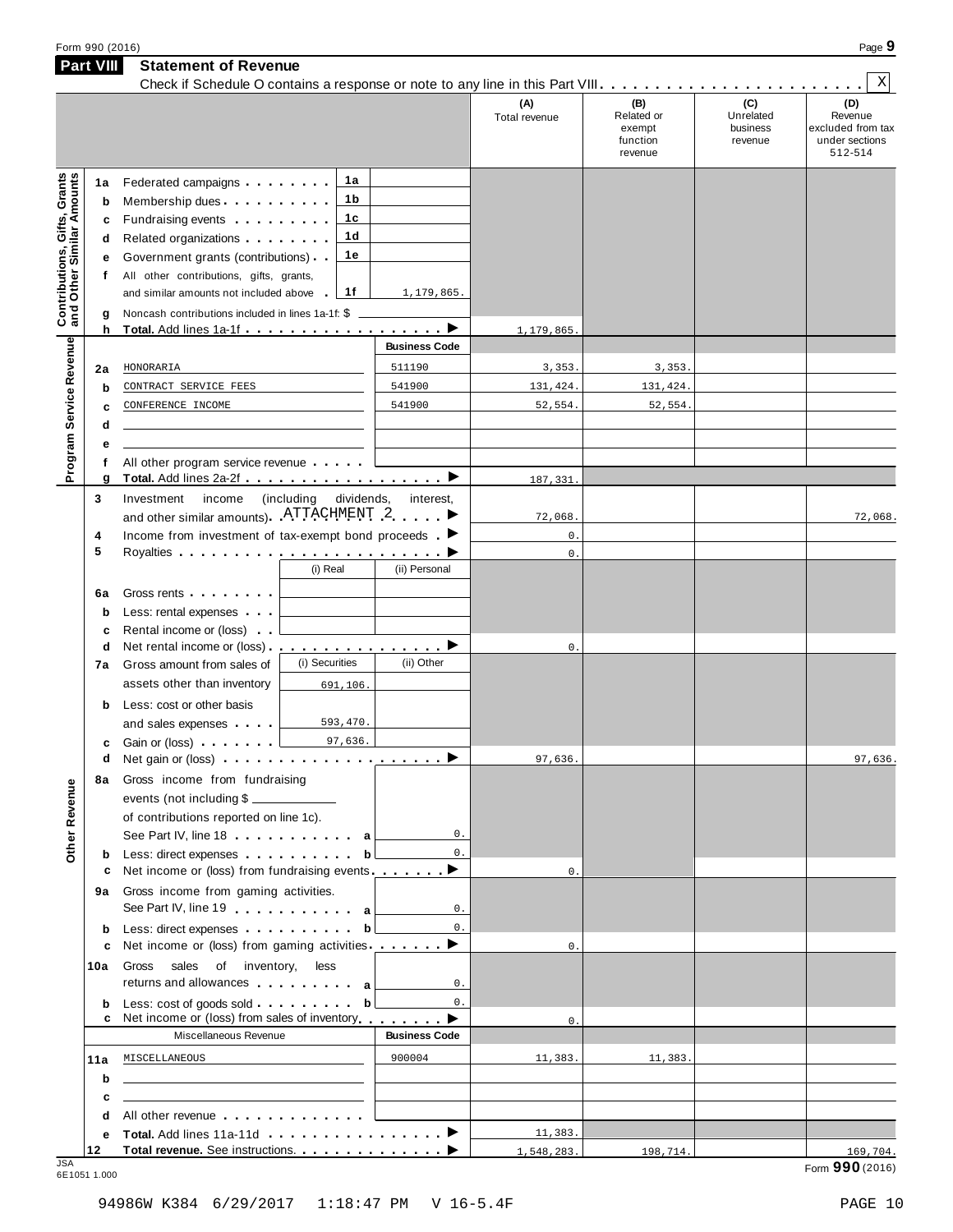| <b>Part X</b> Statement of Functional Expenses                                                                             |                       |                                    |                                           |                                |  |  |  |  |  |
|----------------------------------------------------------------------------------------------------------------------------|-----------------------|------------------------------------|-------------------------------------------|--------------------------------|--|--|--|--|--|
| Section 501(c)(3) and 501(c)(4) organizations must complete all columns. All other organizations must complete column (A). |                       |                                    |                                           |                                |  |  |  |  |  |
|                                                                                                                            |                       |                                    |                                           |                                |  |  |  |  |  |
| Do not include amounts reported on lines 6b, 7b,<br>8b, 9b, and 10b of Part VIII.                                          | (A)<br>Total expenses | (B)<br>Program service<br>expenses | (C)<br>Management and<br>general expenses | (D)<br>Fundraising<br>expenses |  |  |  |  |  |
| Grants and other assistance to domestic organizations<br>and domestic governments. See Part IV, line 21                    | 0.                    |                                    |                                           |                                |  |  |  |  |  |
| assistance<br>2 Grants and other<br>domestic<br>to<br>individuals. See Part IV, line 22                                    | 0.                    |                                    |                                           |                                |  |  |  |  |  |
| other assistance to foreign<br>3 Grants<br>and                                                                             |                       |                                    |                                           |                                |  |  |  |  |  |

organizations, foreign governments, and foreign individuals. See Part IV, lines <sup>15</sup> and <sup>16</sup> <sup>m</sup> <sup>m</sup> <sup>m</sup> <sup>m</sup> <sup>m</sup> **<sup>4</sup>** Benefits paid to or for members <sup>m</sup> <sup>m</sup> <sup>m</sup> <sup>m</sup> <sup>m</sup> <sup>m</sup> <sup>m</sup> <sup>m</sup> <sup>m</sup> **5** Compensation of current officers, directors, trustees, and key employees m m m m m m m m m m

**6** Compensation not included above, to disqualified persons (as defined under section 4958(f)(1)) and persons described in section 4958(c)(3)(B) <sup>m</sup> <sup>m</sup> <sup>m</sup> <sup>m</sup> <sup>m</sup> <sup>m</sup> **<sup>7</sup>** Other salaries and wages <sup>m</sup> <sup>m</sup> <sup>m</sup> <sup>m</sup> <sup>m</sup> <sup>m</sup> <sup>m</sup> <sup>m</sup> <sup>m</sup> <sup>m</sup> <sup>m</sup> <sup>m</sup>

**8** Pension plan accruals and contributions (include section 401(k) and 403(b) employer contributions)

**9** Section 401(k) and 403(b) employer contributions<br>9 Other employee benefits

9 Other employee benefits **10** Payroll taxes **10** 

Fees for services (non-employees): **11** Fees for services (non-employees):<br>**a** Management ..................<br>**b** Legal ......................... Legal m m m m m m m m m m m m m m m m m m m m m Accounting m m m m m m m m m m m m m m m m m m Lobbying **cd** m m m m m m m m m m m m m m m m m m m

A) amount, list line 11g expenses on Schedule O.<br>**12** Advertising and promotion **manual 13** Office expenses **13** Office expenses<br>**14** Information technology **manual manual metal of the metal of the metal of the metal of 15** Royalties m m m m m m m m m m m m m m m m m m m m **16** Occupancy m m m m m m m m m m m m m m m m m m **16** Occupancy ...................<br>17 Travel..................... **d** Lobbying **e**<br> **e** Professional fundraising services. See Part IV, line 17 **P** Professional fundraising services. See Part IV, line 17<br>**f** Investment management fees **g** Other. (If line 11g amount exceeds 10% of line 25, column (A) amount, list line 11g expenses on Schedule O.) measurement m m m m m m m m m m m m m m m m

**18** Payments of travel or entertainment expenses for any federal, state, or local public officials<br>**19** Conferences, conventions, and meetings **19** Conferences, conventions, and meetings **endorship.**<br>20 Interest **manual meeting 21** Payments to affiliates m m m m m m m m m m m m m m 21 Payments to affiliates<br>22 Depreciation, depletion, and amortization <sub>1</sub> , , , **22** Depreciation, depletion, and amortization **manufation**<br>23 Insurance for any federal, state, or local public officials

24 Other expenses. Itemize expenses not covered | above (List miscellaneous expenses in line 24e. If line 24e amount exceeds 10% of line 25, column (A) amount, list line 24e expenses on Schedule O.)

**cd e** All other expenses 1,814,957. 1,288,713. 313,227. 213,017.

**26 Joint costs.** Complete this line only if the organization reported in column (B) joint costs from a combined educational campaign and fundraising solicitation. Check here  $\blacktriangleright$   $\Box$  if following SOP 98-2 (ASC 958-720) following SOP 98-2 (ASC 958-720) <sup>m</sup> <sup>m</sup> <sup>m</sup> <sup>m</sup> <sup>m</sup> <sup>m</sup> <sup>m</sup> JSA Form **<sup>990</sup>** (2016) 6E1052 1.000

> 0. 0.

0.

0.

0. 0.

0.

0.

0.

0.  $\mathsf{O}$  .

0.

 $1,297.$   $1,297.$ 

 $6,050.$   $4,234.$   $1,096.$  720. 137,991. 96,573. 24,991. 16,427.

95,983. 64,466. 19,399. 12,118.

933,448. 626,946. 188,656. 117,846.

 $11,500.$  7,724. 2,324. 1,452. 137,182. 92,138. 27,725. 17,319. 85,620. 57,506. 17,305. 10,809.

173,317. 153,658. 8,469. 11,190.

28,779. 18,149. 4,088. 6,542. 36,932. 25,848. 6,688. 4,396.

52,294. 41,281. 6,645. 4,368. 55,779. 48,640. 266. 6,873.

 $23,858.$  23,517. 291. 291.

 $11,613.$  8,128. 2,102. 1,383. 11,563. 7,476. 2,816. 1,271.

**ab** DUES & SUBSCRIPTIONS 11,751. 11,132. 366. 253.

**25 Total functional expenses.** Add lines 1 through 24e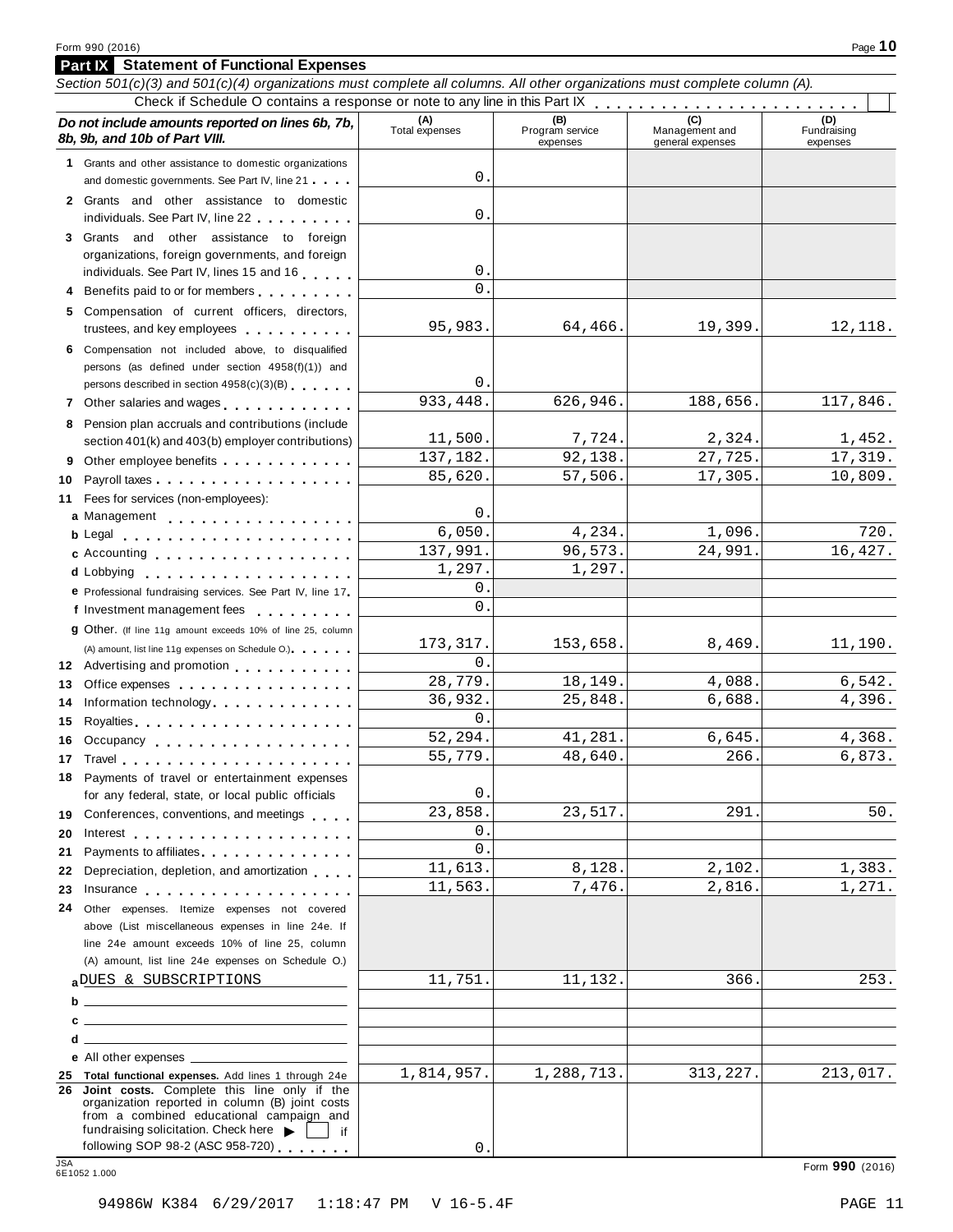Form <sup>990</sup> (2016) Page **11**

|                   | Part X       | <b>Balance Sheet</b>                                                                                                                                                                                                             |                          |                         |                    |
|-------------------|--------------|----------------------------------------------------------------------------------------------------------------------------------------------------------------------------------------------------------------------------------|--------------------------|-------------------------|--------------------|
|                   |              |                                                                                                                                                                                                                                  |                          |                         | $\mathbf{x}$       |
|                   |              |                                                                                                                                                                                                                                  | (A)<br>Beginning of year |                         | (B)<br>End of year |
|                   | 1            |                                                                                                                                                                                                                                  | 0.                       | $\mathbf{1}$            | 0.                 |
|                   | $\mathbf{2}$ |                                                                                                                                                                                                                                  | 787,950.                 | $\overline{2}$          | 716,406.           |
|                   | 3            |                                                                                                                                                                                                                                  | 106,458.                 | $\mathbf{3}$            | 459,803.           |
|                   | 4            |                                                                                                                                                                                                                                  | 57,904.                  | $\overline{\mathbf{4}}$ | 9,010.             |
|                   | 5            | Loans and other receivables from current and former officers, directors,                                                                                                                                                         |                          |                         |                    |
|                   |              | trustees, key employees, and highest compensated employees.                                                                                                                                                                      |                          |                         |                    |
|                   |              | Complete Part II of Schedule L<br>Loans and other receivables from other disqualified persons (as defined under section                                                                                                          | 0.                       | $5\phantom{.0}$         | $0$ .              |
|                   | 6            | 4958(f)(1)), persons described in section 4958(c)(3)(B), and contributing employers<br>and sponsoring organizations of section 501(c)(9) voluntary employees' beneficiary                                                        |                          |                         |                    |
|                   |              | organizations (see instructions). Complete Part II of Schedule Letter Part 1 and 20                                                                                                                                              | 0.                       | 6                       | $0$ .              |
| Assets            | 7            |                                                                                                                                                                                                                                  | 3,350.                   | $\overline{7}$          | 0.                 |
|                   | 8            | Inventories for sale or use enterpreteral resources in the sale or use of the set of the set of the set of the                                                                                                                   | 0.                       | 8                       | 0.                 |
|                   | 9            |                                                                                                                                                                                                                                  | 22,418.                  | 9                       | 20,983.            |
|                   |              | 10a Land, buildings, and equipment: cost or                                                                                                                                                                                      |                          |                         |                    |
|                   |              | 570,485.<br>other basis. Complete Part VI of Schedule D<br>│10a │                                                                                                                                                                |                          |                         |                    |
|                   |              | 414,900.                                                                                                                                                                                                                         | $167, 198.$ 10c          |                         | 155,585.           |
|                   | 11           | Investments - publicly traded securities  ATCH 3                                                                                                                                                                                 | 1,277,169.               | 11                      | 604, 408.          |
|                   | 12           | Investments - other securities. See Part IV, line 11.                                                                                                                                                                            | 604,842.                 | 12                      | 696,718.           |
|                   | 13           | Investments - program-related. See Part IV, line 11                                                                                                                                                                              | 0.                       | 13                      | 0.                 |
|                   | 14           | Intangible assets experience in the contract of the contract of the contract of the contract of the contract of                                                                                                                  | 0.                       | 14                      | $0$ .              |
|                   | 15           |                                                                                                                                                                                                                                  | 463,083.                 | 15                      | 584,103.           |
|                   | 16           | Total assets. Add lines 1 through 15 (must equal line 34)                                                                                                                                                                        | 3,490,372.               | 16                      | 3, 247, 016.       |
|                   | 17           | Accounts payable and accrued expenses                                                                                                                                                                                            | 112,914.                 | 17                      | 122,930.           |
|                   | 18           |                                                                                                                                                                                                                                  | 0.                       | 18                      | 0.                 |
|                   | 19           |                                                                                                                                                                                                                                  | $0$ .                    | 19                      | 0.                 |
|                   | 20           |                                                                                                                                                                                                                                  | 0.                       | 20                      | 0.                 |
|                   | 21           | Escrow or custodial account liability. Complete Part IV of Schedule D                                                                                                                                                            | 0.1                      | 21                      | 0.                 |
| Liabilities       | 22           | Loans and other payables to current and former officers, directors,                                                                                                                                                              |                          |                         |                    |
|                   |              | trustees, key employees, highest compensated employees, and                                                                                                                                                                      |                          |                         |                    |
|                   |              | disqualified persons. Complete Part II of Schedule L                                                                                                                                                                             | 0.                       | 22                      | 0.                 |
|                   | 23           | Secured mortgages and notes payable to unrelated third parties                                                                                                                                                                   | 114,578.                 | 23                      | 69,050.            |
|                   | 24           | Unsecured notes and loans payable to unrelated third parties                                                                                                                                                                     | 0.                       | 24                      | 0.                 |
|                   | 25           | Other liabilities (including federal income tax, payables to related third                                                                                                                                                       |                          |                         |                    |
|                   |              | parties, and other liabilities not included on lines 17-24). Complete Part X                                                                                                                                                     |                          |                         |                    |
|                   |              |                                                                                                                                                                                                                                  | $0$ .                    | 25                      | 0.                 |
|                   | 26           |                                                                                                                                                                                                                                  | 227,492.                 | 26                      | 191,980.           |
|                   |              | $\overline{X}$ and<br>Organizations that follow SFAS 117 (ASC 958), check here ▶<br>complete lines 27 through 29, and lines 33 and 34.                                                                                           |                          |                         |                    |
|                   | 27           | Unrestricted net assets                                                                                                                                                                                                          | 1,387,122.               | 27                      | 1,195,610.         |
|                   | 28           |                                                                                                                                                                                                                                  | 750,758.                 | 28                      | 867,788.           |
|                   | 29           | Permanently restricted net assets<br>intervals and intervals are not restricted to the set of assets are not restricted to the set of the set of the set of the set of the set of the set of the set of the set of the set of th | 1,125,000.               | 29                      | 991,638.           |
|                   |              | Organizations that do not follow SFAS 117 (ASC 958), check here ▶<br>and                                                                                                                                                         |                          |                         |                    |
| or Fund Balances  |              | complete lines 30 through 34.                                                                                                                                                                                                    |                          |                         |                    |
|                   | 30           |                                                                                                                                                                                                                                  |                          | 30                      |                    |
| <b>Net Assets</b> | 31           | Paid-in or capital surplus, or land, building, or equipment fund<br>                                                                                                                                                             |                          | 31                      |                    |
|                   | 32           | Retained earnings, endowment, accumulated income, or other funds                                                                                                                                                                 |                          | 32                      |                    |
|                   | 33           |                                                                                                                                                                                                                                  | 3,262,880                | 33                      | 3,055,036.         |
|                   | 34           | Total liabilities and net assets/fund balances                                                                                                                                                                                   | 3,490,372.               | 34                      | 3, 247, 016.       |

Form **990** (2016)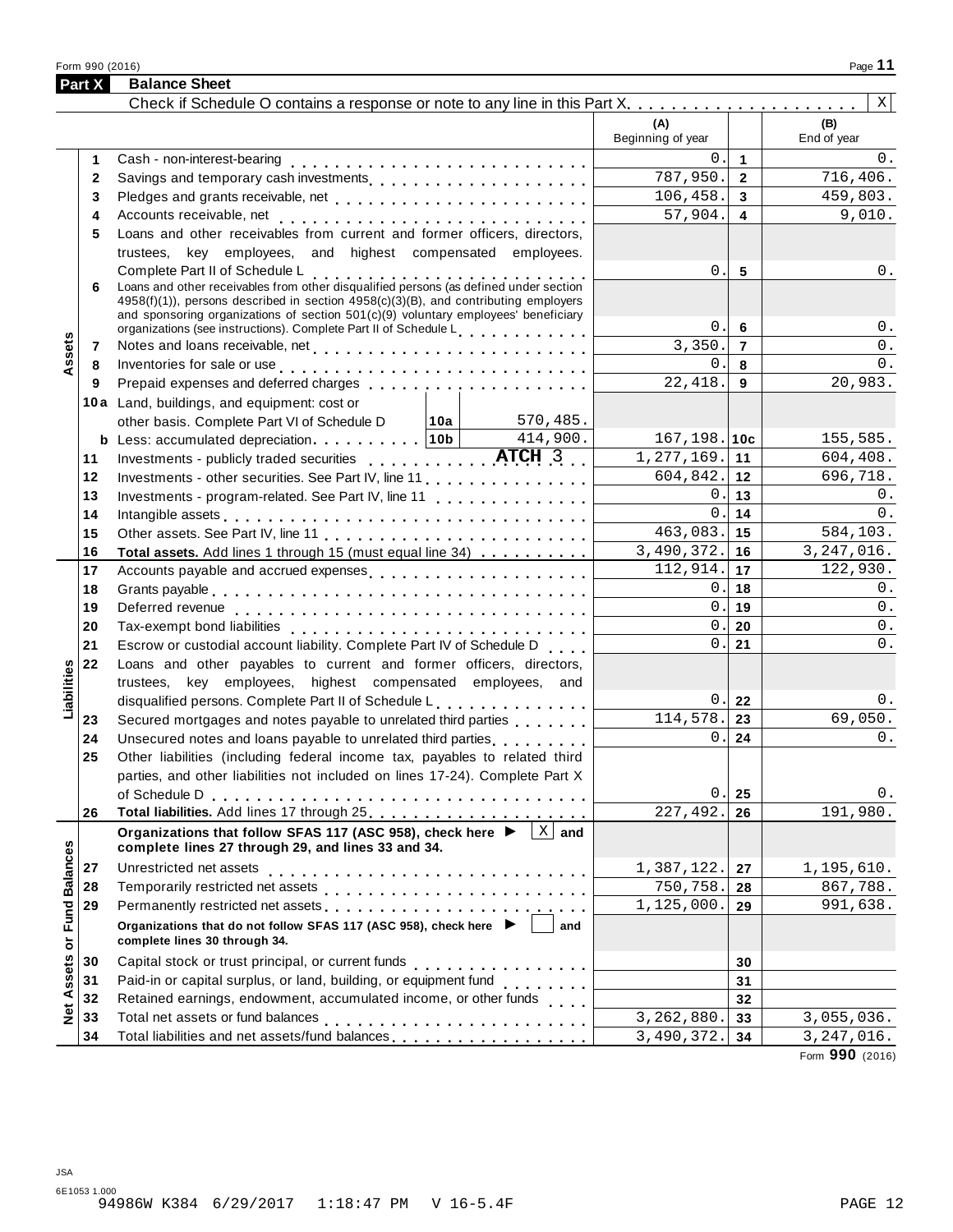|                | Form 990 (2016)                                                                                                       |                |                |                 | Page 12     |
|----------------|-----------------------------------------------------------------------------------------------------------------------|----------------|----------------|-----------------|-------------|
| <b>Part XI</b> | <b>Reconciliation of Net Assets</b>                                                                                   |                |                |                 |             |
|                |                                                                                                                       |                |                |                 | $\mathbf X$ |
| 1.             |                                                                                                                       | $\mathbf{1}$   |                | 1,548,283.      |             |
| $\mathbf{2}$   | Total expenses (must equal Part IX, column (A), line 25)                                                              | $\mathbf{2}$   |                | 1,814,957.      |             |
| 3              |                                                                                                                       | $\overline{3}$ |                | $-266,674.$     |             |
| 4              | Net assets or fund balances at beginning of year (must equal Part X, line 33, column (A))                             | 4              |                | 3,262,880.      |             |
| 5              |                                                                                                                       | 5              |                | $-33,046.$      |             |
| 6              |                                                                                                                       | 6              |                |                 | 0.          |
| $\overline{7}$ |                                                                                                                       | $\overline{7}$ |                |                 | 0.          |
| 8              |                                                                                                                       | 8              |                |                 | 0.          |
| 9              | Other changes in net assets or fund balances (explain in Schedule O)                                                  | 9              |                | 91,876.         |             |
| 10             | Net assets or fund balances at end of year. Combine lines 3 through 9 (must equal Part X, line                        |                |                |                 |             |
|                |                                                                                                                       | 10             |                | 3,055,036.      |             |
| Part XII       | <b>Financial Statements and Reporting</b>                                                                             |                |                |                 |             |
|                |                                                                                                                       |                |                |                 |             |
|                |                                                                                                                       |                |                | Yes             | <b>No</b>   |
| 1              | $\overline{x}$ Accrual<br>Accounting method used to prepare the Form 990:  <br>Cash<br>Other                          |                |                |                 |             |
|                | If the organization changed its method of accounting from a prior year or checked "Other," explain in                 |                |                |                 |             |
|                | Schedule O.                                                                                                           |                |                |                 |             |
|                | 2a Were the organization's financial statements compiled or reviewed by an independent accountant?                    |                | 2a             |                 | Χ           |
|                | If "Yes," check a box below to indicate whether the financial statements for the year were compiled or                |                |                |                 |             |
|                | reviewed on a separate basis, consolidated basis, or both:                                                            |                |                |                 |             |
|                | Separate basis<br>Consolidated basis<br>Both consolidated and separate basis                                          |                |                |                 |             |
|                | <b>b</b> Were the organization's financial statements audited by an independent accountant?                           |                | 2 <sub>b</sub> | Χ               |             |
|                | If "Yes," check a box below to indicate whether the financial statements for the year were audited on a               |                |                |                 |             |
|                | separate basis, consolidated basis, or both:                                                                          |                |                |                 |             |
|                | $X \mid$ Consolidated basis<br>Separate basis<br>Both consolidated and separate basis                                 |                |                |                 |             |
|                | c If "Yes" to line 2a or 2b, does the organization have a committee that assumes responsibility for oversight         |                |                |                 |             |
|                | of the audit, review, or compilation of its financial statements and selection of an independent accountant?          |                | 2c             | Χ               |             |
|                | If the organization changed either its oversight process or selection process during the tax year, explain in         |                |                |                 |             |
|                | Schedule O.                                                                                                           |                |                |                 |             |
|                | 3a As a result of a federal award, was the organization required to undergo an audit or audits as set forth in        |                |                |                 |             |
|                |                                                                                                                       |                | 3a             |                 | Χ           |
|                | <b>b</b> If "Yes," did the organization undergo the required audit or audits? If the organization did not undergo the |                |                |                 |             |
|                | required audit or audits, explain why in Schedule O and describe any steps taken to undergo such audits.              |                | 3 <sub>b</sub> |                 |             |
|                |                                                                                                                       |                |                | Form 990 (2016) |             |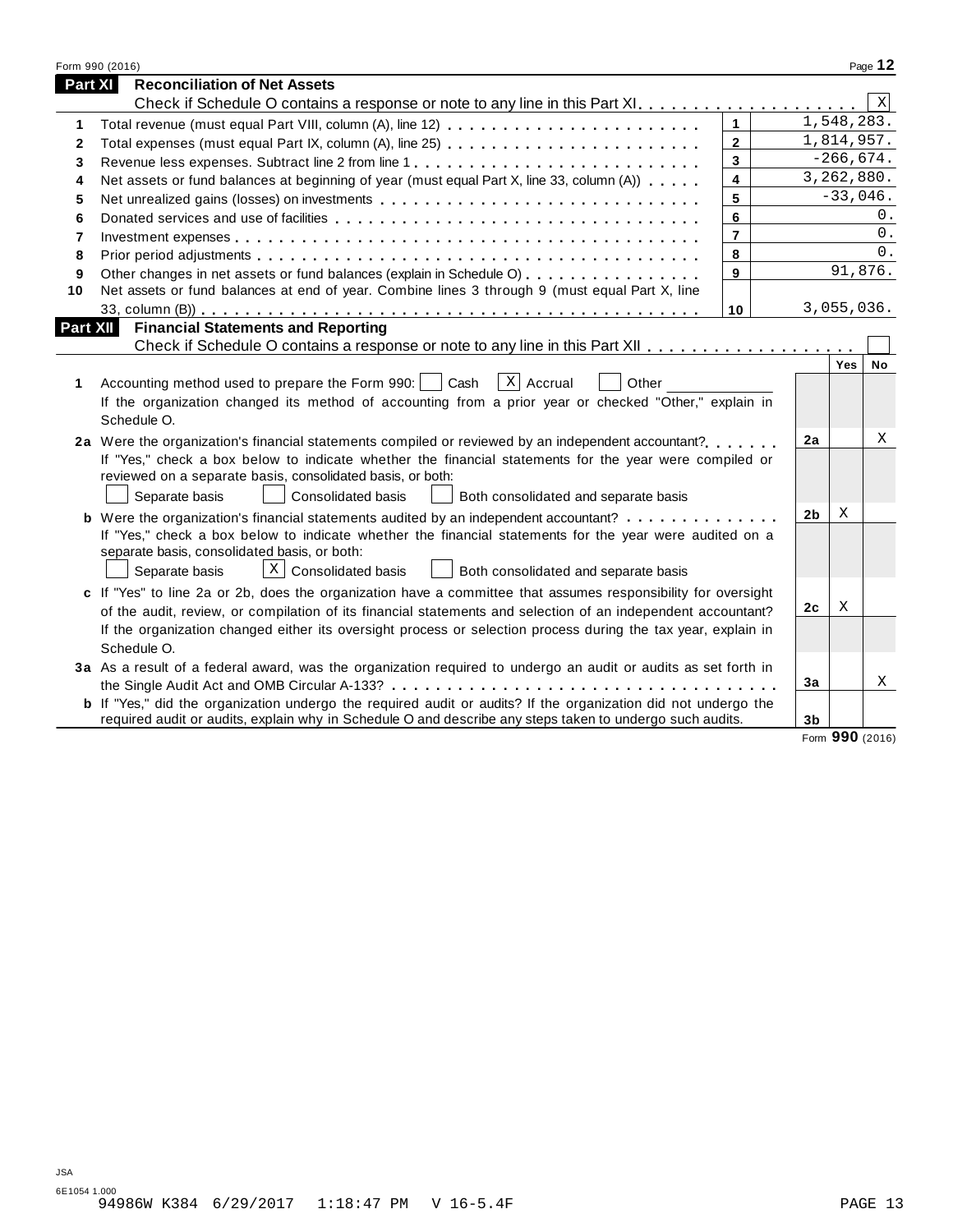# **SCHEDULE A Public Charity Status and Public Support**<br>(Form 990 or 990-EZ) complete if the examination is a section 501/01/2) organization or a section 4047/01/1 percepant charitable trust **20016**

(Form 990 or 990-EZ) complete if the organization is a section 501(c)(3) organization or a section 4947(a)(1) nonexempt charitable trust. 2016 <sup>D</sup> I **Attach to Form <sup>990</sup> or Form 990-EZ.** epartment of the Treasury **Open to Public** Department of the Treasury |<br>Internal Revenue Service → Internal Revenue Service → Internal Revenue Service → Internal Revenue Service → In

|  | ▶ Attach to Form 990 or Form 990-EZ. |  |  |  |  |
|--|--------------------------------------|--|--|--|--|
|  |                                      |  |  |  |  |

**Inspection**

|        |                                                                                                   | Name of the organization                                                                                                                                                                                                                                    |          |                                                       |     |                                       | <b>Employer identification number</b> |                                     |  |  |
|--------|---------------------------------------------------------------------------------------------------|-------------------------------------------------------------------------------------------------------------------------------------------------------------------------------------------------------------------------------------------------------------|----------|-------------------------------------------------------|-----|---------------------------------------|---------------------------------------|-------------------------------------|--|--|
|        |                                                                                                   | INSTITUTE FOR AGRICULTURE & TRADE POLICY                                                                                                                                                                                                                    |          |                                                       |     |                                       | 36-3501938                            |                                     |  |  |
| Part I |                                                                                                   | Reason for Public Charity Status (All organizations must complete this part.) See instructions.                                                                                                                                                             |          |                                                       |     |                                       |                                       |                                     |  |  |
|        |                                                                                                   | The organization is not a private foundation because it is: (For lines 1 through 12, check only one box.)                                                                                                                                                   |          |                                                       |     |                                       |                                       |                                     |  |  |
| 1      |                                                                                                   | A church, convention of churches, or association of churches described in section 170(b)(1)(A)(i).                                                                                                                                                          |          |                                                       |     |                                       |                                       |                                     |  |  |
| 2      | A school described in section 170(b)(1)(A)(ii). (Attach Schedule E (Form 990 or 990-EZ).)         |                                                                                                                                                                                                                                                             |          |                                                       |     |                                       |                                       |                                     |  |  |
| 3      | A hospital or a cooperative hospital service organization described in section 170(b)(1)(A)(iii). |                                                                                                                                                                                                                                                             |          |                                                       |     |                                       |                                       |                                     |  |  |
| 4      |                                                                                                   | A medical research organization operated in conjunction with a hospital described in section 170(b)(1)(A)(iii). Enter the                                                                                                                                   |          |                                                       |     |                                       |                                       |                                     |  |  |
|        |                                                                                                   | hospital's name, city, and state:                                                                                                                                                                                                                           |          |                                                       |     |                                       |                                       |                                     |  |  |
| 5      |                                                                                                   | An organization operated for the benefit of a college or university owned or operated by a governmental unit described in                                                                                                                                   |          |                                                       |     |                                       |                                       |                                     |  |  |
|        |                                                                                                   | section 170(b)(1)(A)(iv). (Complete Part II.)                                                                                                                                                                                                               |          |                                                       |     |                                       |                                       |                                     |  |  |
| 6      |                                                                                                   | A federal, state, or local government or governmental unit described in section 170(b)(1)(A)(v).                                                                                                                                                            |          |                                                       |     |                                       |                                       |                                     |  |  |
| 7      | X                                                                                                 | An organization that normally receives a substantial part of its support from a governmental unit or from the general public                                                                                                                                |          |                                                       |     |                                       |                                       |                                     |  |  |
|        |                                                                                                   | described in section 170(b)(1)(A)(vi). (Complete Part II.)                                                                                                                                                                                                  |          |                                                       |     |                                       |                                       |                                     |  |  |
| 8      |                                                                                                   | A community trust described in section 170(b)(1)(A)(vi). (Complete Part II.)                                                                                                                                                                                |          |                                                       |     |                                       |                                       |                                     |  |  |
| 9      |                                                                                                   | An agricultural research organization described in section 170(b)(1)(A)(ix) operated in conjunction with a land-grant college                                                                                                                               |          |                                                       |     |                                       |                                       |                                     |  |  |
|        |                                                                                                   | or university or a non-land-grant college of agriculture (see instructions). Enter the name, city, and state of the college or                                                                                                                              |          |                                                       |     |                                       |                                       |                                     |  |  |
|        |                                                                                                   | university:                                                                                                                                                                                                                                                 |          |                                                       |     |                                       |                                       |                                     |  |  |
| 10     |                                                                                                   | An organization that normally receives: (1) more than 331/3 % of its support from contributions, membership fees, and gross<br>receipts from activities related to its exempt functions - subject to certain exceptions, and (2) no more than 331/3% of its |          |                                                       |     |                                       |                                       |                                     |  |  |
|        |                                                                                                   | support from gross investment income and unrelated business taxable income (less section 511 tax) from businesses                                                                                                                                           |          |                                                       |     |                                       |                                       |                                     |  |  |
| 11     |                                                                                                   | acquired by the organization after June 30, 1975. See section 509(a)(2). (Complete Part III.)<br>An organization organized and operated exclusively to test for public safety. See section 509(a)(4).                                                       |          |                                                       |     |                                       |                                       |                                     |  |  |
| 12     |                                                                                                   | An organization organized and operated exclusively for the benefit of, to perform the functions of, or to carry out the purposes                                                                                                                            |          |                                                       |     |                                       |                                       |                                     |  |  |
|        |                                                                                                   | of one or more publicly supported organizations described in section 509(a)(1) or section 509(a)(2). See section 509(a)(3).                                                                                                                                 |          |                                                       |     |                                       |                                       |                                     |  |  |
|        |                                                                                                   | Check the box in lines 12a through 12d that describes the type of supporting organization and complete lines 12e, 12f, and 12g.                                                                                                                             |          |                                                       |     |                                       |                                       |                                     |  |  |
|        |                                                                                                   | Type I. A supporting organization operated, supervised, or controlled by its supported organization(s), typically by giving                                                                                                                                 |          |                                                       |     |                                       |                                       |                                     |  |  |
| a      |                                                                                                   | the supported organization(s) the power to regularly appoint or elect a majority of the directors or trustees of the                                                                                                                                        |          |                                                       |     |                                       |                                       |                                     |  |  |
|        |                                                                                                   | supporting organization. You must complete Part IV, Sections A and B.                                                                                                                                                                                       |          |                                                       |     |                                       |                                       |                                     |  |  |
| b      |                                                                                                   | Type II. A supporting organization supervised or controlled in connection with its supported organization(s), by having                                                                                                                                     |          |                                                       |     |                                       |                                       |                                     |  |  |
|        |                                                                                                   | control or management of the supporting organization vested in the same persons that control or manage the supported                                                                                                                                        |          |                                                       |     |                                       |                                       |                                     |  |  |
|        |                                                                                                   | organization(s). You must complete Part IV, Sections A and C.                                                                                                                                                                                               |          |                                                       |     |                                       |                                       |                                     |  |  |
| c      |                                                                                                   | Type III functionally integrated. A supporting organization operated in connection with, and functionally integrated with,                                                                                                                                  |          |                                                       |     |                                       |                                       |                                     |  |  |
|        |                                                                                                   | its supported organization(s) (see instructions). You must complete Part IV, Sections A, D, and E.                                                                                                                                                          |          |                                                       |     |                                       |                                       |                                     |  |  |
| d      |                                                                                                   | Type III non-functionally integrated. A supporting organization operated in connection with its supported organization(s)                                                                                                                                   |          |                                                       |     |                                       |                                       |                                     |  |  |
|        |                                                                                                   | that is not functionally integrated. The organization generally must satisfy a distribution requirement and an attentiveness                                                                                                                                |          |                                                       |     |                                       |                                       |                                     |  |  |
|        |                                                                                                   | requirement (see instructions). You must complete Part IV, Sections A and D, and Part V.                                                                                                                                                                    |          |                                                       |     |                                       |                                       |                                     |  |  |
| е      |                                                                                                   | Check this box if the organization received a written determination from the IRS that it is a Type I, Type II, Type III                                                                                                                                     |          |                                                       |     |                                       |                                       |                                     |  |  |
|        |                                                                                                   | functionally integrated, or Type III non-functionally integrated supporting organization.                                                                                                                                                                   |          |                                                       |     |                                       |                                       |                                     |  |  |
|        |                                                                                                   | Enter the number of supported organizations                                                                                                                                                                                                                 |          |                                                       |     |                                       |                                       |                                     |  |  |
| g      |                                                                                                   | Provide the following information about the supported organization(s).                                                                                                                                                                                      |          |                                                       |     |                                       |                                       |                                     |  |  |
|        |                                                                                                   | (i) Name of supported organization                                                                                                                                                                                                                          | (ii) EIN | (iii) Type of organization                            |     | (iv) Is the organization              | (v) Amount of monetary                | (vi) Amount of                      |  |  |
|        |                                                                                                   |                                                                                                                                                                                                                                                             |          | (described on lines 1-10<br>above (see instructions)) |     | listed in your governing<br>document? | support (see<br>instructions)         | other support (see<br>instructions) |  |  |
|        |                                                                                                   |                                                                                                                                                                                                                                                             |          |                                                       | Yes | No                                    |                                       |                                     |  |  |
|        |                                                                                                   |                                                                                                                                                                                                                                                             |          |                                                       |     |                                       |                                       |                                     |  |  |
| (A)    |                                                                                                   |                                                                                                                                                                                                                                                             |          |                                                       |     |                                       |                                       |                                     |  |  |
|        |                                                                                                   |                                                                                                                                                                                                                                                             |          |                                                       |     |                                       |                                       |                                     |  |  |
| (B)    |                                                                                                   |                                                                                                                                                                                                                                                             |          |                                                       |     |                                       |                                       |                                     |  |  |
| (C)    |                                                                                                   |                                                                                                                                                                                                                                                             |          |                                                       |     |                                       |                                       |                                     |  |  |
|        |                                                                                                   |                                                                                                                                                                                                                                                             |          |                                                       |     |                                       |                                       |                                     |  |  |
| (D)    |                                                                                                   |                                                                                                                                                                                                                                                             |          |                                                       |     |                                       |                                       |                                     |  |  |
|        |                                                                                                   |                                                                                                                                                                                                                                                             |          |                                                       |     |                                       |                                       |                                     |  |  |
| (E)    |                                                                                                   |                                                                                                                                                                                                                                                             |          |                                                       |     |                                       |                                       |                                     |  |  |
|        |                                                                                                   |                                                                                                                                                                                                                                                             |          |                                                       |     |                                       |                                       |                                     |  |  |
| Total  |                                                                                                   |                                                                                                                                                                                                                                                             |          |                                                       |     |                                       |                                       |                                     |  |  |
|        |                                                                                                   |                                                                                                                                                                                                                                                             |          |                                                       |     |                                       |                                       |                                     |  |  |

For Paperwork Reduction Act Notice, see the Instructions for Form 990 or 990-EZ. Schedule A (Form 990 or 990-EZ) 2016 JSA 6E1210 1.000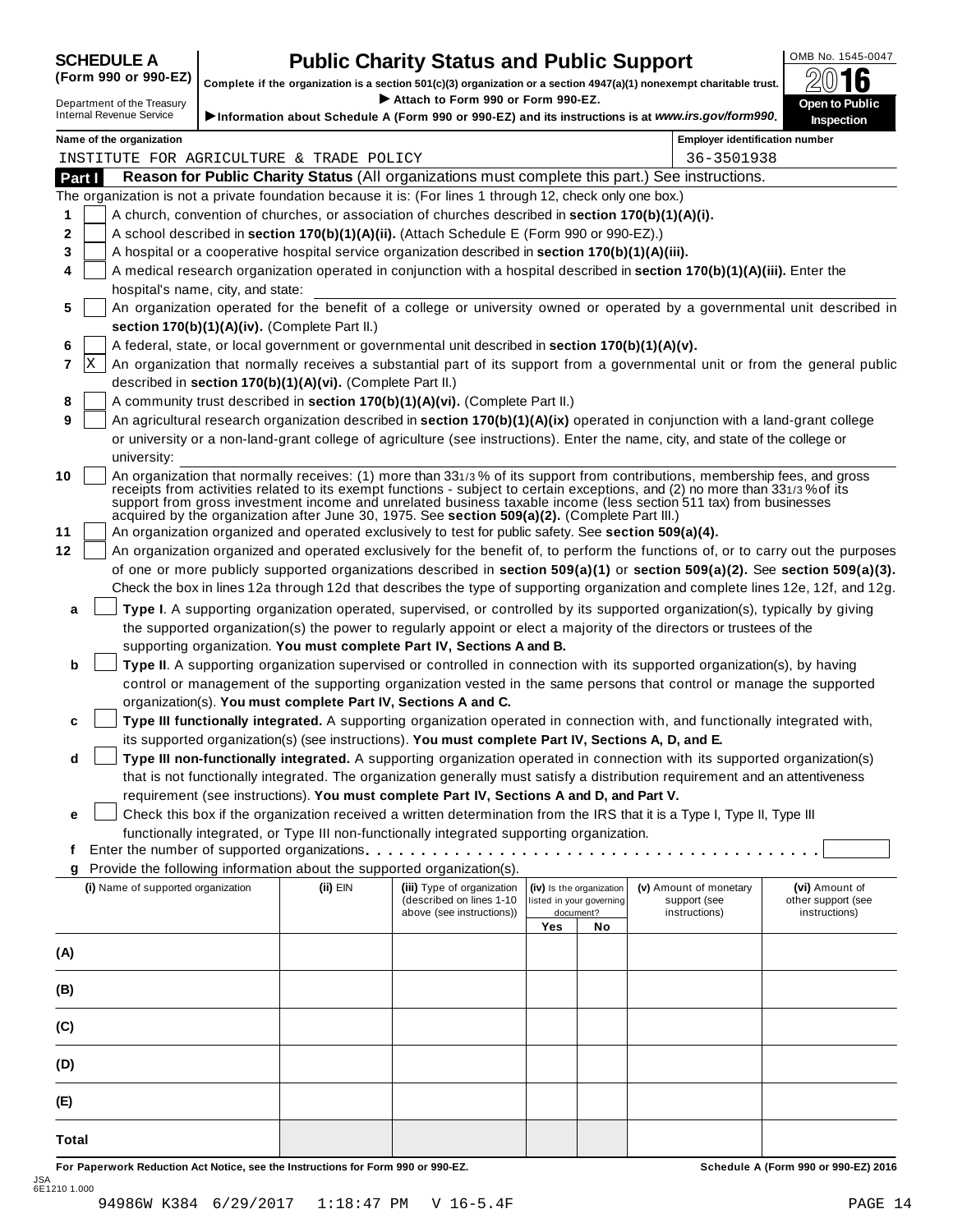**Support Schedule for Organizations Described in Sections 170(b)(1)(A)(iv) and 170(b)(1)(A)(vi)** (Complete only if you checked the box on line 5, 7, or 8 of Part I or if the organization failed to qualify under Part III. If the organization fails to qualify under the tests listed below, please complete Part III.) **Part II**

|              | <b>Section A. Public Support</b>                                                                                                                                                                                                                                                                                                                                                     |                       |                        |                       |                       |                       |                        |
|--------------|--------------------------------------------------------------------------------------------------------------------------------------------------------------------------------------------------------------------------------------------------------------------------------------------------------------------------------------------------------------------------------------|-----------------------|------------------------|-----------------------|-----------------------|-----------------------|------------------------|
|              | Calendar year (or fiscal year beginning in)                                                                                                                                                                                                                                                                                                                                          | (a) $2012$            | (b) $2013$             | $(c)$ 2014            | $(d)$ 2015            | (e) $2016$            | (f) Total              |
| 1.           | Gifts,<br>grants,<br>contributions,<br>and<br>membership fees received. (Do not<br>include any "unusual grants.")                                                                                                                                                                                                                                                                    | 1,584,330.            | 1,055,735.             | 1,085,472.            | 1,009,827.            | 1,179,865.            | 5,915,229.             |
| $\mathbf{2}$ | Tax<br>levied<br>revenues<br>for<br>the<br>organization's benefit and either paid<br>to or expended on its behalf                                                                                                                                                                                                                                                                    |                       |                        |                       |                       |                       | 0.                     |
| 3            | The value of services or facilities<br>furnished by a governmental unit to the<br>organization without charge                                                                                                                                                                                                                                                                        |                       |                        |                       |                       |                       | 0.                     |
| 4            | Total. Add lines 1 through 3                                                                                                                                                                                                                                                                                                                                                         | 1,584,330.            | 1,055,735.             | 1,085,472.            | 1,009,827.            | 1,179,865.            | 5,915,229.             |
| 5            | The portion of total contributions by<br>person<br>(other<br>each<br>than<br>a<br>unit<br>publicly<br>governmental<br>or<br>supported organization) included on<br>line 1 that exceeds 2% of the amount                                                                                                                                                                              |                       |                        |                       |                       |                       |                        |
|              | shown on line 11, column (f)                                                                                                                                                                                                                                                                                                                                                         |                       |                        |                       |                       |                       | 1,578,740.             |
| 6            | Public support. Subtract line 5 from line 4.                                                                                                                                                                                                                                                                                                                                         |                       |                        |                       |                       |                       | 4,336,489.             |
|              | <b>Section B. Total Support</b><br>Calendar year (or fiscal year beginning in) ▶                                                                                                                                                                                                                                                                                                     | (a) 2012              | (b) $2013$             | $(c)$ 2014            | $(d)$ 2015            | (e) $2016$            | (f) Total              |
|              |                                                                                                                                                                                                                                                                                                                                                                                      |                       |                        |                       |                       |                       |                        |
| 7<br>8       | Amounts from line 4<br>Gross income from interest, dividends,<br>payments received on securities loans,<br>rents, royalties and income from similar<br>sources and the set of the set of the set of the set of the set of the set of the set of the set of the set of                                                                                                                | 1,584,330.<br>32,071. | 1,055,735.<br>61, 223. | 1,085,472.<br>47,060. | 1,009,827.<br>72,850. | 1,179,865.<br>72,068. | 5,915,229.<br>285,272. |
| 9            | Net income from unrelated business<br>activities, whether or not the business<br>is regularly carried on the control of the control of the control of the control of the control of the control o                                                                                                                                                                                    |                       |                        |                       |                       |                       | 0.                     |
| 10<br>11     | Other income. Do not include gain or<br>loss from the sale of capital assets<br>(Explain in Part VI.) ATCH 1<br>Total support. Add lines 7 through 10                                                                                                                                                                                                                                | 1,897.                | 1,888.                 | 9,655.                | 904.                  | 11,383.               | 25,727.                |
| 12           |                                                                                                                                                                                                                                                                                                                                                                                      |                       |                        |                       |                       |                       | 6,226,228.             |
| 13           | First five years. If the Form 990 is for the organization's first, second, third, fourth, or fifth tax year as a section 501(c)(3)<br>organization, check this box and stop here $\ldots \ldots \ldots \ldots \ldots \ldots \ldots \ldots \ldots \ldots \ldots \ldots \ldots$                                                                                                        |                       |                        |                       |                       | 12                    | 1,845,581.             |
|              | <b>Section C. Computation of Public Support Percentage</b>                                                                                                                                                                                                                                                                                                                           |                       |                        |                       |                       |                       |                        |
| 14           | Public support percentage for 2016 (line 6, column (f) divided by line 11, column (f) $\ldots$ ,,,,,,                                                                                                                                                                                                                                                                                |                       |                        |                       |                       | 14                    | 69.65%                 |
| 15           |                                                                                                                                                                                                                                                                                                                                                                                      |                       |                        |                       |                       | 15                    | 60.14%                 |
|              | 16a 331/3% support test - 2016. If the organization did not check the box on line 13, and line 14 is 331/3% or more, check                                                                                                                                                                                                                                                           |                       |                        |                       |                       |                       |                        |
|              | this box and stop here. The organization qualifies as a publicly supported organization                                                                                                                                                                                                                                                                                              |                       |                        |                       |                       |                       | X                      |
|              | b 331/3% support test - 2015. If the organization did not check a box on line 13 or 16a, and line 15 is 331/3% or more,                                                                                                                                                                                                                                                              |                       |                        |                       |                       |                       |                        |
|              |                                                                                                                                                                                                                                                                                                                                                                                      |                       |                        |                       |                       |                       |                        |
|              | 17a 10%-facts-and-circumstances test - 2016. If the organization did not check a box on line 13, 16a, or 16b, and line 14 is<br>10% or more, and if the organization meets the "facts-and-circumstances" test, check this box and stop here. Explain in<br>Part VI how the organization meets the "facts-and-circumstances" test. The organization qualifies as a publicly supported |                       |                        |                       |                       |                       |                        |
|              | b 10%-facts-and-circumstances test - 2015. If the organization did not check a box on line 13, 16a, 16b, or 17a, and line<br>15 is 10% or more, and if the organization meets the "facts-and-circumstances" test, check this box and stop here.                                                                                                                                      |                       |                        |                       |                       |                       |                        |
|              | Explain in Part VI how the organization meets the "facts-and-circumstances" test. The organization qualifies as a publicly                                                                                                                                                                                                                                                           |                       |                        |                       |                       |                       |                        |
|              | Private foundation. If the organization did not check a box on line 13, 16a, 16b, 17a, or 17b, check this box and see                                                                                                                                                                                                                                                                |                       |                        |                       |                       |                       |                        |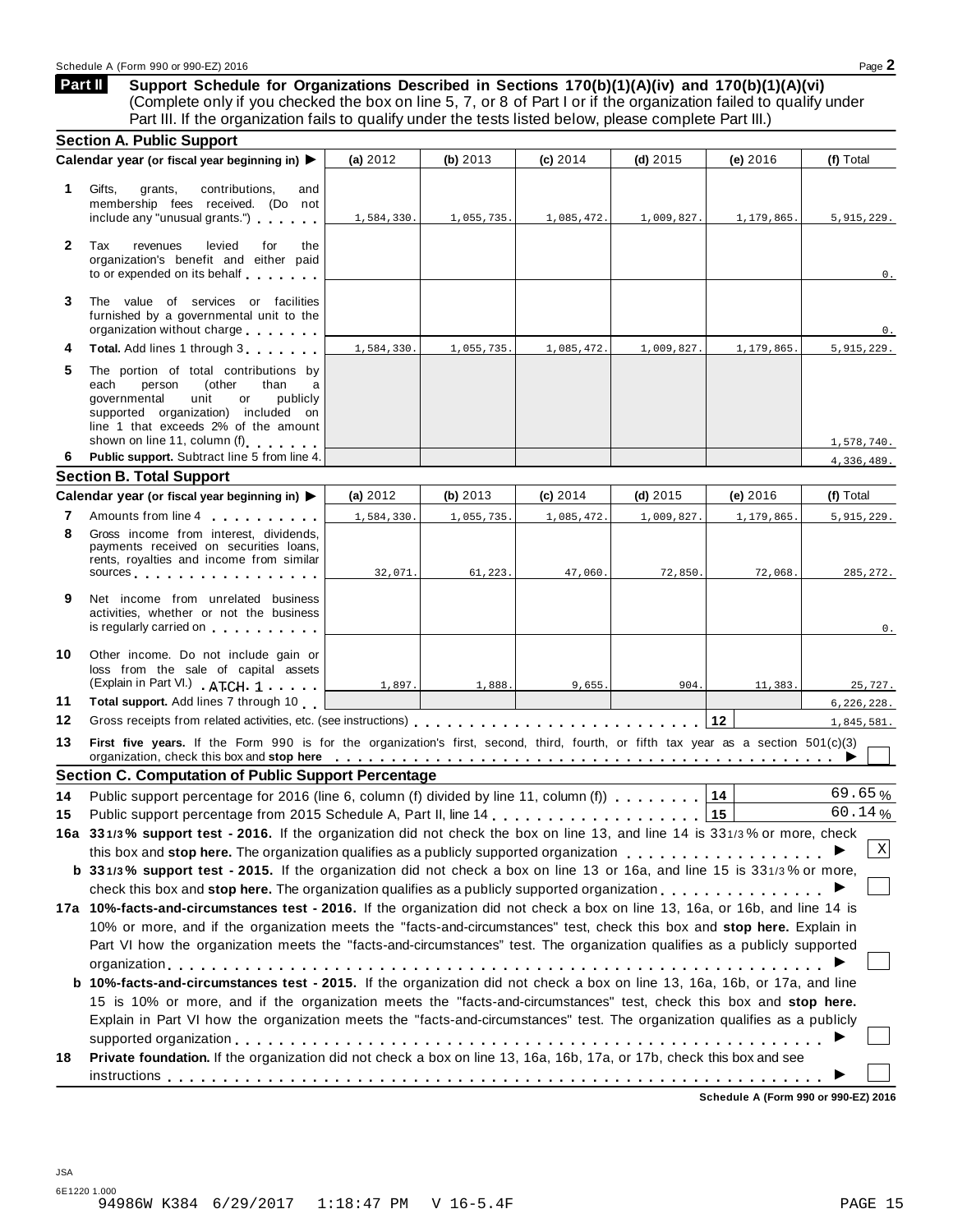### Schedule A (Form 990 or 990-EZ) 2016 Page 3

### **Support Schedule for Organizations Described in Section 509(a)(2) Part III**

(Complete only if you checked the box on line 10 of Part I or if the organization failed to qualify under Part II. If the organization fails to qualify under the tests listed below, please complete Part II.)

|                                  | <b>Section A. Public Support</b>                                                                                                                                                                                               |            |            |            |            |          |                  |
|----------------------------------|--------------------------------------------------------------------------------------------------------------------------------------------------------------------------------------------------------------------------------|------------|------------|------------|------------|----------|------------------|
|                                  | Calendar year (or fiscal year beginning in) $\blacktriangleright$                                                                                                                                                              | (a) 2012   | (b) 2013   | $(c)$ 2014 | $(d)$ 2015 | (e) 2016 | (f) Total        |
| $\mathbf{1}$                     | Gifts, grants, contributions, and membership fees                                                                                                                                                                              |            |            |            |            |          |                  |
|                                  | received. (Do not include any "unusual grants.")                                                                                                                                                                               |            |            |            |            |          |                  |
| 2                                | Gross receipts from admissions, merchandise                                                                                                                                                                                    |            |            |            |            |          |                  |
|                                  | sold or services performed, or facilities                                                                                                                                                                                      |            |            |            |            |          |                  |
|                                  | furnished in any activity that is related to the                                                                                                                                                                               |            |            |            |            |          |                  |
|                                  | organization's tax-exempt purpose                                                                                                                                                                                              |            |            |            |            |          |                  |
| 3                                | Gross receipts from activities that are not an                                                                                                                                                                                 |            |            |            |            |          |                  |
|                                  | unrelated trade or business under section 513                                                                                                                                                                                  |            |            |            |            |          |                  |
| 4                                | Tax<br>revenues<br>levied<br>for<br>the                                                                                                                                                                                        |            |            |            |            |          |                  |
|                                  | organization's benefit and either paid                                                                                                                                                                                         |            |            |            |            |          |                  |
|                                  | to or expended on its behalf                                                                                                                                                                                                   |            |            |            |            |          |                  |
| 5                                | The value of services or facilities                                                                                                                                                                                            |            |            |            |            |          |                  |
|                                  | furnished by a governmental unit to the                                                                                                                                                                                        |            |            |            |            |          |                  |
|                                  |                                                                                                                                                                                                                                |            |            |            |            |          |                  |
|                                  | organization without charge                                                                                                                                                                                                    |            |            |            |            |          |                  |
| 6                                | Total. Add lines 1 through 5                                                                                                                                                                                                   |            |            |            |            |          |                  |
|                                  | <b>7a</b> Amounts included on lines 1, 2, and 3                                                                                                                                                                                |            |            |            |            |          |                  |
|                                  | received from disqualified persons<br><b>b</b> Amounts included on lines 2 and 3                                                                                                                                               |            |            |            |            |          |                  |
|                                  | received from other than disqualified                                                                                                                                                                                          |            |            |            |            |          |                  |
|                                  | persons that exceed the greater of \$5,000                                                                                                                                                                                     |            |            |            |            |          |                  |
|                                  | or 1% of the amount on line 13 for the year                                                                                                                                                                                    |            |            |            |            |          |                  |
|                                  | c Add lines 7a and 7b                                                                                                                                                                                                          |            |            |            |            |          |                  |
| 8                                | <b>Public support.</b> (Subtract line 7c from                                                                                                                                                                                  |            |            |            |            |          |                  |
|                                  | line 6.)                                                                                                                                                                                                                       |            |            |            |            |          |                  |
|                                  | <b>Section B. Total Support</b>                                                                                                                                                                                                |            |            |            |            |          |                  |
|                                  | Calendar year (or fiscal year beginning in) ▶                                                                                                                                                                                  | (a) $2012$ | (b) $2013$ | $(c)$ 2014 | (d) $2015$ | (e) 2016 | (f) Total        |
| 9                                |                                                                                                                                                                                                                                |            |            |            |            |          |                  |
|                                  | 10 a Gross income from interest, dividends,                                                                                                                                                                                    |            |            |            |            |          |                  |
|                                  | payments received on securities loans,<br>rents, royalties and income from similar                                                                                                                                             |            |            |            |            |          |                  |
|                                  | sources entering the set of the set of the set of the set of the set of the set of the set of the set of the set of the set of the set of the set of the set of the set of the set of the set of the set of the set of the set |            |            |            |            |          |                  |
|                                  | <b>b</b> Unrelated business taxable income (less                                                                                                                                                                               |            |            |            |            |          |                  |
|                                  | section 511 taxes) from businesses                                                                                                                                                                                             |            |            |            |            |          |                  |
|                                  | acquired after June 30, 1975                                                                                                                                                                                                   |            |            |            |            |          |                  |
|                                  | c Add lines 10a and 10b                                                                                                                                                                                                        |            |            |            |            |          |                  |
| 11                               | Net income from unrelated business                                                                                                                                                                                             |            |            |            |            |          |                  |
|                                  | activities not included in line 10b,                                                                                                                                                                                           |            |            |            |            |          |                  |
|                                  | whether or not the business is regularly                                                                                                                                                                                       |            |            |            |            |          |                  |
|                                  | carried on the carried on the control of the care of the control of the control of the control of the control of the control of the control of the control of the control of the control of the control of the control of the  |            |            |            |            |          |                  |
| 12                               | Other income. Do not include gain or                                                                                                                                                                                           |            |            |            |            |          |                  |
|                                  |                                                                                                                                                                                                                                |            |            |            |            |          |                  |
|                                  | loss from the sale of capital assets                                                                                                                                                                                           |            |            |            |            |          |                  |
|                                  | (Explain in Part VI.) <b>All Accords</b>                                                                                                                                                                                       |            |            |            |            |          |                  |
|                                  | Total support. (Add lines 9, 10c, 11,                                                                                                                                                                                          |            |            |            |            |          |                  |
|                                  | and 12.) $\cdots$ $\cdots$ $\cdots$ $\cdots$                                                                                                                                                                                   |            |            |            |            |          |                  |
|                                  | First five years. If the Form 990 is for the organization's first, second, third, fourth, or fifth tax year as a section 501(c)(3)                                                                                             |            |            |            |            |          |                  |
|                                  |                                                                                                                                                                                                                                |            |            |            |            |          |                  |
|                                  | <b>Section C. Computation of Public Support Percentage</b>                                                                                                                                                                     |            |            |            |            |          |                  |
|                                  | Public support percentage for 2016 (line 8, column (f) divided by line 13, column (f))                                                                                                                                         |            |            |            |            | 15       |                  |
|                                  | Public support percentage from 2015 Schedule A, Part III, line 15                                                                                                                                                              |            |            |            |            | 16       |                  |
|                                  | Section D. Computation of Investment Income Percentage                                                                                                                                                                         |            |            |            |            |          |                  |
|                                  | Investment income percentage for 2016 (line 10c, column (f) divided by line 13, column (f) $\ldots$ ,,,,,,,,                                                                                                                   |            |            |            |            | 17       |                  |
|                                  |                                                                                                                                                                                                                                |            |            |            |            | 18       |                  |
|                                  | 19a 331/3% support tests - 2016. If the organization did not check the box on line 14, and line 15 is more than 331/3%, and line                                                                                               |            |            |            |            |          |                  |
|                                  | 17 is not more than 331/3%, check this box and stop here. The organization qualifies as a publicly supported organization                                                                                                      |            |            |            |            |          |                  |
| 13<br>14<br>15<br>16<br>17<br>18 | <b>b</b> 331/3% support tests - 2015. If the organization did not check a box on line 14 or line 19a, and line 16 is more than 331/3%, and                                                                                     |            |            |            |            |          |                  |
|                                  | line 18 is not more than 331/3%, check this box and stop here. The organization qualifies as a publicly supported organization                                                                                                 |            |            |            |            |          |                  |
| 20                               | Private foundation. If the organization did not check a box on line 14, 19a, or 19b, check this box and see instructions ▶                                                                                                     |            |            |            |            |          | %<br>%<br>%<br>% |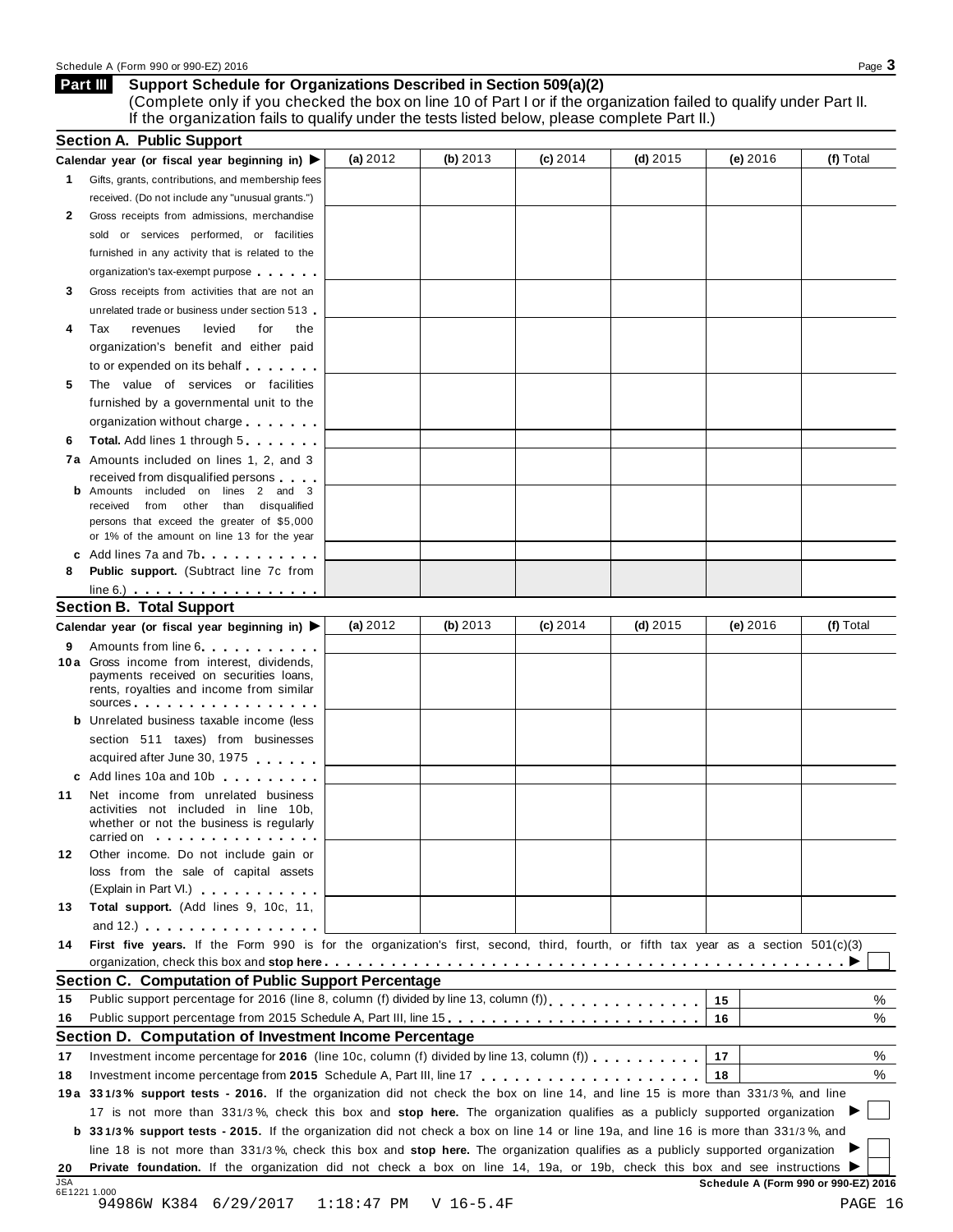**Yes No**

**2**

**3a**

**3b**

**3c**

**4a**

**4b**

**4c**

**5a**

**5b 5c**

**6**

**7**

**8**

**9a**

**9b**

**9c**

**10a**

### **Part IV Supporting Organizations**

(Complete only if you checked a box in line 12 on Part I. If you checked 12a of Part I, complete Sections A and B. If you checked 12b of Part I, complete Sections A and C. If you checked 12c of Part I, complete Sections A, D, and E. If you checked 12d of Part I, complete Sections A and D, and complete Part V.)

### **Section A. All Supporting Organizations**

- **1** Are all of the organization's supported organizations listed by name in the organization's governing documents? *If* "*No,*" *describe in Part VI how the supported organizations are designated. If designated by class or purpose, describe the designation. If historic and continuing relationship, explain.* **1**
- **2** Did the organization have any supported organization that does not have an IRS determination of status under section 509(a)(1) or (2)? *If*"*Yes,*" *explain in Part VI how the organization determined that the supported organization was described in section 509(a)(1) or (2).*
- **3 a** Did the organization have a supported organization described in section 501(c)(4), (5), or (6)? *If* "*Yes,*" *answer (b) and (c) below.*
- **b** Did the organization confirm that each supported organization qualified under section 501(c)(4), (5), or (6) and | satisfied the public support tests under section 509(a)(2)? *If* "*Yes,*" *describe in Part VI when and how the organization made the determination.*
- **c** Did the organization ensure that all support to such organizations was used exclusively for section 170(c)(2)(B) purposes? *If*"*Yes,*" *explain in Part VI what controls the organization put in place to ensure such use.*
- **4 a** Was any supported organization not organized in the United States ("foreign supported organization")? *If* "*Yes,*" *and if you checked 12a or 12b in Part I, answer (b) and (c) below.*
- **b** Did the organization have ultimate control and discretion in deciding whether to make grants to the foreign | supported organization? *If* "*Yes,*" *describe in Part VI how the organization had such control and discretion despite being controlled or supervised by or in connection with its supported organizations.*
- **c** Did the organization support any foreign supported organization that does not have an IRS determination | under sections 501(c)(3) and 509(a)(1) or (2)? *If* "*Yes,*" *explain in Part VI what controls the organization used to ensure that all support to the foreign supported organization was used exclusively for section 170(c)(2)(B) purposes.*
- **5 a** Did the organization add, substitute, or remove any supported organizations during the tax year? *If* "*Yes,*" answer (b) and (c) below (if applicable). Also, provide detail in Part VI, including (i) the names and EIN *numbers of the supported organizations added, substituted, or removed; (ii) the reasons for each such action;* (iii) the authority under the organization's organizing document authorizing such action; and (iv) how the action *was accomplished (such as by amendment to the organizing document).*
- **b** Type I or Type II only. Was any added or substituted supported organization part of a class already | designated in the organization's organizing document?
- **c Substitutions only.** Was the substitution the result of an event beyond the organization's control?
- **6** Did the organization provide support (whether in the form of grants or the provision of services or facilities) to anyone other than (i) its supported organizations, (ii) individuals that are part of the charitable class benefited by one or more of its supported organizations, or (iii) other supporting organizations that also support or benefit one or more of the filing organization's supported organizations? *If*"*Yes,*" *provide detail in Part VI.*
- **7** Did the organization provide a grant, loan, compensation, or other similar payment to a substantial contributor (defined in section 4958(c)(3)(C)), a family member of a substantial contributor, or a 35% controlled entity with regard to a substantial contributor? *If*"*Yes,*" *complete Part I of Schedule L (Form 990 or 990-EZ).*
- **8** Did the organization make a loan to a disqualified person (as defined in section 4958) not described in line 7? *If* "*Yes,*" *complete Part I of Schedule L (Form 990 or 990-EZ).*
- **a** Was the organization controlled directly or indirectly at any time during the tax year by one or more | **9** disqualified persons as defined in section 4946 (other than foundation managers and organizations described in section 509(a)(1) or (2))? *If*"*Yes,*" *provide detail in Part VI.*
- **b** Did one or more disqualified persons (as defined in line 9a) hold a controlling interest in any entity in which | the supporting organization had an interest? *If*"*Yes,*" *provide detail in Part VI.*
- **c** Did a disqualified person (as defined in line 9a) have an ownership interest in, or derive any personal benefit from, assets in which the supporting organization also had an interest? *If*"*Yes,*" *provide detail in Part VI.*
- **10a** Was the organization subject to the excess business holdings rules of section 4943 because of section | 4943(f) (regarding certain Type II supporting organizations, and all Type III non-functionally integrated supporting organizations)? *If*"*Yes,*" *answer 10b below.*
	- **b** Did the organization have any excess business holdings in the tax year? *(Use Schedule C, Form 4720, to determine whether the organization had excess business holdings.)*

**10b** JSA **Schedule A (Form 990 or 990-EZ) 2016**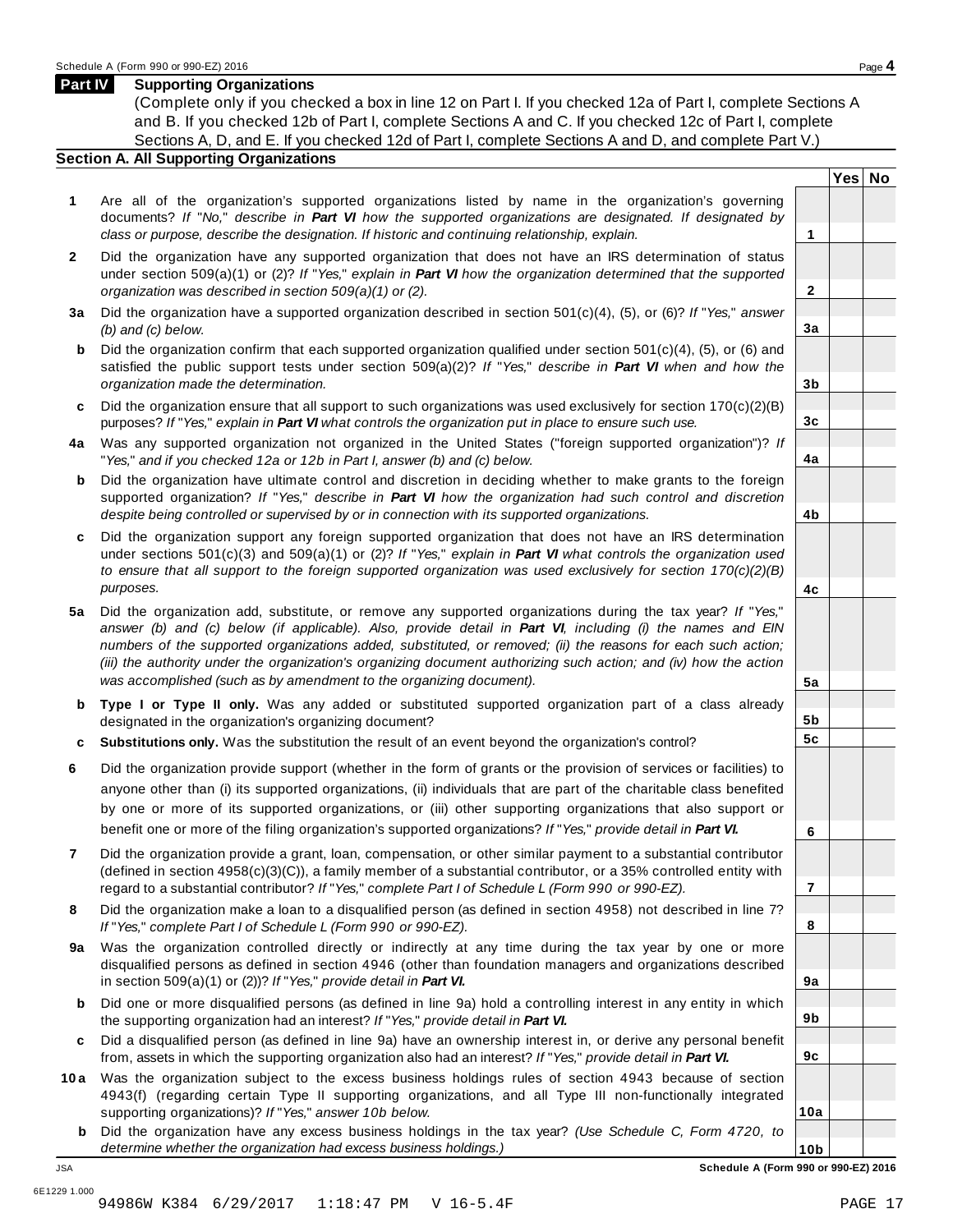| 11 | Has the organization accepted a gift or contribution from any of the following persons?                                                                                                                                                  |                 |        |  |
|----|------------------------------------------------------------------------------------------------------------------------------------------------------------------------------------------------------------------------------------------|-----------------|--------|--|
|    | a A person who directly or indirectly controls, either alone or together with persons described in (b) and (c)                                                                                                                           |                 |        |  |
|    | below, the governing body of a supported organization?                                                                                                                                                                                   | 11a             |        |  |
|    | <b>b</b> A family member of a person described in (a) above?                                                                                                                                                                             | 11 <sub>b</sub> |        |  |
|    | c A 35% controlled entity of a person described in (a) or (b) above? If "Yes" to a, b, or c, provide detail in Part VI.                                                                                                                  | 11c             |        |  |
|    | <b>Section B. Type I Supporting Organizations</b>                                                                                                                                                                                        |                 |        |  |
|    |                                                                                                                                                                                                                                          |                 | Yes No |  |
| 1  | Did the directors, trustees, or membership of one or more supported organizations have the power to                                                                                                                                      |                 |        |  |
|    | regularly appoint or elect at least a majority of the organization's directors or trustees at all times during the                                                                                                                       |                 |        |  |
|    | tax year? If "No," describe in Part VI how the supported organization(s) effectively operated, supervised, or                                                                                                                            |                 |        |  |
|    | controlled the organization's activities. If the organization had more than one supported organization,                                                                                                                                  |                 |        |  |
|    | describe how the powers to appoint and/or remove directors or trustees were allocated among the supported                                                                                                                                |                 |        |  |
|    | organizations and what conditions or restrictions, if any, applied to such powers during the tax year.                                                                                                                                   | 1               |        |  |
| 2  | Did the organization operate for the benefit of any supported organization other than the supported                                                                                                                                      |                 |        |  |
|    | organization(s) that operated, supervised, or controlled the supporting organization? If "Yes," explain in Part                                                                                                                          |                 |        |  |
|    | VI how providing such benefit carried out the purposes of the supported organization(s) that operated,                                                                                                                                   |                 |        |  |
|    | supervised, or controlled the supporting organization.                                                                                                                                                                                   | $\mathbf{2}$    |        |  |
|    | <b>Section C. Type II Supporting Organizations</b>                                                                                                                                                                                       |                 |        |  |
|    |                                                                                                                                                                                                                                          |                 | Yes No |  |
| 1  | Were a majority of the organization's directors or trustees during the tax year also a majority of the directors                                                                                                                         |                 |        |  |
|    | or trustees of each of the organization's supported organization(s)? If "No," describe in Part VI how control                                                                                                                            |                 |        |  |
|    | or management of the supporting organization was vested in the same persons that controlled or managed                                                                                                                                   |                 |        |  |
|    | the supported organization(s).                                                                                                                                                                                                           | 1               |        |  |
|    | <b>Section D. All Type III Supporting Organizations</b>                                                                                                                                                                                  |                 |        |  |
|    |                                                                                                                                                                                                                                          |                 | Yes No |  |
| 1  | Did the organization provide to each of its supported organizations, by the last day of the fifth month of the<br>organization's tax year, (i) a written notice describing the type and amount of support provided during the prior      |                 |        |  |
|    | tax year, (ii) a copy of the Form 990 that was most recently filed as of the date of notification, and (iii) copies of                                                                                                                   |                 |        |  |
|    | the organization's governing documents in effect on the date of notification, to the extent not previously                                                                                                                               |                 |        |  |
|    | provided?                                                                                                                                                                                                                                | $\mathbf{1}$    |        |  |
| 2  | Were any of the organization's officers, directors, or trustees either (i) appointed or elected by the supported                                                                                                                         |                 |        |  |
|    | organization(s) or (ii) serving on the governing body of a supported organization? If "No," explain in Part VI how                                                                                                                       |                 |        |  |
|    | the organization maintained a close and continuous working relationship with the supported organization(s).                                                                                                                              | $\mathbf{2}$    |        |  |
| 3  | By reason of the relationship described in (2), did the organization's supported organizations have a                                                                                                                                    |                 |        |  |
|    | significant voice in the organization's investment policies and in directing the use of the organization's                                                                                                                               |                 |        |  |
|    | income or assets at all times during the tax year? If "Yes," describe in Part VI the role the organization's                                                                                                                             |                 |        |  |
|    | supported organizations played in this regard.                                                                                                                                                                                           | 3               |        |  |
|    | Section E. Type III Functionally Integrated Supporting Organizations                                                                                                                                                                     |                 |        |  |
|    | Check the box next to the method that the organization used to satisfy the Integral Part Test during the year (see instructions).                                                                                                        |                 |        |  |
| a  | The organization satisfied the Activities Test. Complete line 2 below.                                                                                                                                                                   |                 |        |  |
| b  | The organization is the parent of each of its supported organizations. Complete line 3 below.                                                                                                                                            |                 |        |  |
| C  | The organization supported a governmental entity. Describe in Part VI how you supported a government entity (see instructions).                                                                                                          |                 |        |  |
| 2  | Activities Test. Answer (a) and (b) below.                                                                                                                                                                                               |                 | Yes No |  |
| a  | Did substantially all of the organization's activities during the tax year directly further the exempt purposes of                                                                                                                       |                 |        |  |
|    |                                                                                                                                                                                                                                          |                 |        |  |
|    |                                                                                                                                                                                                                                          |                 |        |  |
|    | the supported organization(s) to which the organization was responsive? If "Yes," then in Part VI identify<br>those supported organizations and explain how these activities directly furthered their exempt purposes,                   |                 |        |  |
|    | how the organization was responsive to those supported organizations, and how the organization determined                                                                                                                                |                 |        |  |
|    | that these activities constituted substantially all of its activities.                                                                                                                                                                   | 2a              |        |  |
|    |                                                                                                                                                                                                                                          |                 |        |  |
| b  | Did the activities described in (a) constitute activities that, but for the organization's involvement, one or more<br>of the organization's supported organization(s) would have been engaged in? If "Yes," explain in Part VI the      |                 |        |  |
|    | reasons for the organization's position that its supported organization(s) would have engaged in these                                                                                                                                   |                 |        |  |
|    | activities but for the organization's involvement.                                                                                                                                                                                       | 2 <sub>b</sub>  |        |  |
| 3  | Parent of Supported Organizations. Answer (a) and (b) below.                                                                                                                                                                             |                 |        |  |
| a  | Did the organization have the power to regularly appoint or elect a majority of the officers, directors, or                                                                                                                              |                 |        |  |
|    | trustees of each of the supported organizations? Provide details in Part VI.                                                                                                                                                             | 3a              |        |  |
| b  | Did the organization exercise a substantial degree of direction over the policies, programs, and activities of each<br>of its supported organizations? If "Yes," describe in Part VI the role played by the organization in this regard. |                 |        |  |

**Part IV Supporting Organizations** *(continued)*

**Yes No**

Г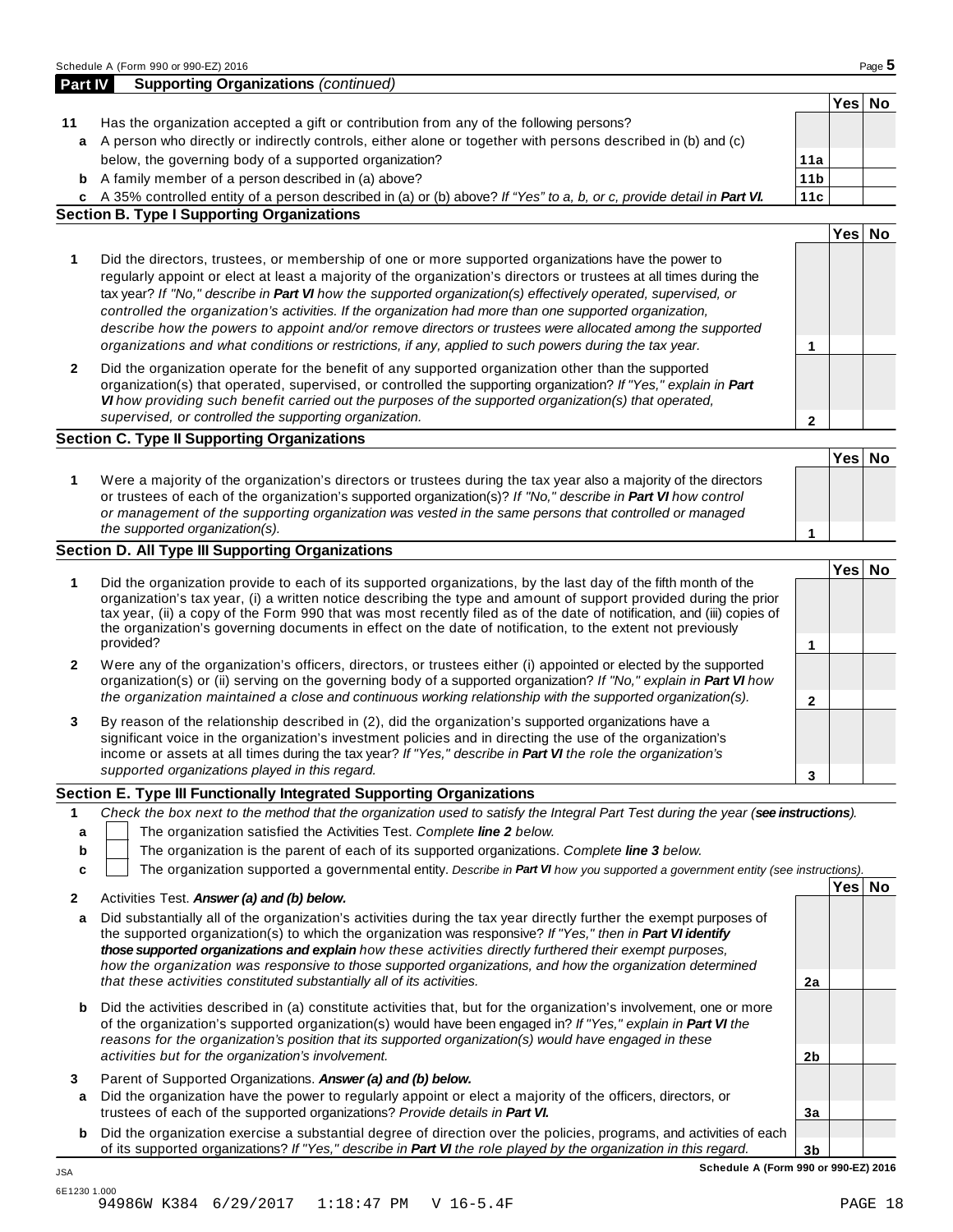| Schedule A (Form 990 or 990-EZ) 2016                                                                                                  |                         |                | Page $6$                       |
|---------------------------------------------------------------------------------------------------------------------------------------|-------------------------|----------------|--------------------------------|
| Part V<br>Type III Non-Functionally Integrated 509(a)(3) Supporting Organizations                                                     |                         |                |                                |
| Check here if the organization satisfied the Integral Part Test as a qualifying trust on Nov. 20, 1970 (explain in Part VI). See<br>1 |                         |                |                                |
| instructions. All other Type III non-functionally integrated supporting organizations must complete Sections A through E.             |                         |                |                                |
| <b>Section A - Adjusted Net Income</b>                                                                                                |                         | (A) Prior Year | (B) Current Year               |
|                                                                                                                                       |                         |                | (optional)                     |
| 1 Net short-term capital gain                                                                                                         | 1                       |                |                                |
| 2 Recoveries of prior-year distributions                                                                                              | $\overline{\mathbf{2}}$ |                |                                |
| 3 Other gross income (see instructions)                                                                                               | 3                       |                |                                |
| 4 Add lines 1 through 3.                                                                                                              | 4                       |                |                                |
| 5 Depreciation and depletion                                                                                                          | 5                       |                |                                |
| 6 Portion of operating expenses paid or incurred for production or                                                                    |                         |                |                                |
| collection of gross income or for management, conservation, or                                                                        |                         |                |                                |
| maintenance of property held for production of income (see instructions)                                                              | 6                       |                |                                |
| 7 Other expenses (see instructions)                                                                                                   | $\overline{7}$          |                |                                |
| 8 Adjusted Net Income (subtract lines 5, 6, and 7 from line 4).                                                                       | 8                       |                |                                |
| <b>Section B - Minimum Asset Amount</b>                                                                                               |                         | (A) Prior Year | (B) Current Year<br>(optional) |
| 1 Aggregate fair market value of all non-exempt-use assets (see                                                                       |                         |                |                                |
| instructions for short tax year or assets held for part of year):                                                                     |                         |                |                                |
| a Average monthly value of securities                                                                                                 | 1a                      |                |                                |
| <b>b</b> Average monthly cash balances                                                                                                | 1b                      |                |                                |
| c Fair market value of other non-exempt-use assets                                                                                    | 1c                      |                |                                |
| d Total (add lines 1a, 1b, and 1c)                                                                                                    | 1 <sub>d</sub>          |                |                                |
| e Discount claimed for blockage or other                                                                                              |                         |                |                                |
| factors (explain in detail in Part VI):                                                                                               |                         |                |                                |
| 2 Acquisition indebtedness applicable to non-exempt-use assets                                                                        | $\mathbf{2}$            |                |                                |
| 3 Subtract line 2 from line 1d.                                                                                                       | 3                       |                |                                |
| 4 Cash deemed held for exempt use. Enter 1-1/2% of line 3 (for greater amount,<br>see instructions).                                  | 4                       |                |                                |
| 5 Net value of non-exempt-use assets (subtract line 4 from line 3)                                                                    | 5                       |                |                                |
| 6 Multiply line 5 by .035.                                                                                                            | 6                       |                |                                |
| 7 Recoveries of prior-year distributions                                                                                              | $\overline{7}$          |                |                                |
| 8 Minimum Asset Amount (add line 7 to line 6)                                                                                         | 8                       |                |                                |
| <b>Section C - Distributable Amount</b>                                                                                               |                         |                | <b>Current Year</b>            |
| 1 Adjusted net income for prior year (from Section A, line 8, Column A)                                                               | 1                       |                |                                |
| 2 Enter 85% of line 1.                                                                                                                | $\mathbf 2$             |                |                                |
| 3 Minimum asset amount for prior year (from Section B, line 8, Column A)                                                              | 3                       |                |                                |
| 4 Enter greater of line 2 or line 3.                                                                                                  | 4                       |                |                                |
| 5 Income tax imposed in prior year                                                                                                    | 5                       |                |                                |
| 6 Distributable Amount. Subtract line 5 from line 4, unless subject to                                                                |                         |                |                                |
| emergency temporary reduction (see instructions).                                                                                     | 6                       |                |                                |

**7**  $\bigsqcup$  Check here if the current year is the organization's first as a non-functionally integrated Type III supporting organization (see instructions).

**Schedule A (Form 990 or 990-EZ) 2016**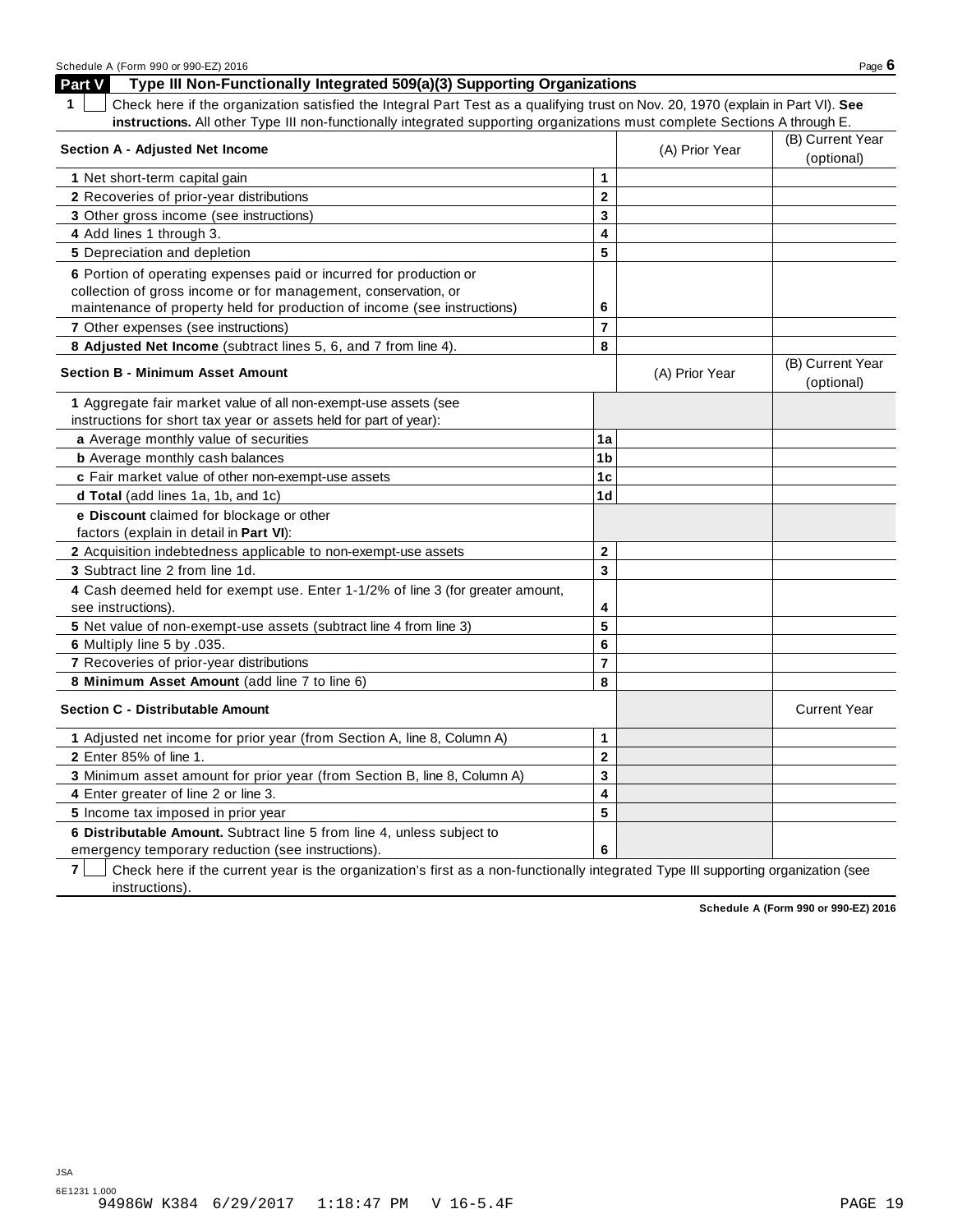|                | Schedule A (Form 990 or 990-EZ) 2016                                                       |                                    |                                               | Page 7                                           |
|----------------|--------------------------------------------------------------------------------------------|------------------------------------|-----------------------------------------------|--------------------------------------------------|
| Part V         | Type III Non-Functionally Integrated 509(a)(3) Supporting Organizations (continued)        |                                    |                                               |                                                  |
|                | <b>Section D - Distributions</b>                                                           |                                    |                                               | <b>Current Year</b>                              |
| 1              | Amounts paid to supported organizations to accomplish exempt purposes                      |                                    |                                               |                                                  |
| $\mathbf{2}$   | Amounts paid to perform activity that directly furthers exempt purposes of supported       |                                    |                                               |                                                  |
|                | organizations, in excess of income from activity                                           |                                    |                                               |                                                  |
| 3              | Administrative expenses paid to accomplish exempt purposes of supported organizations      |                                    |                                               |                                                  |
| 4              | Amounts paid to acquire exempt-use assets                                                  |                                    |                                               |                                                  |
| 5              | Qualified set-aside amounts (prior IRS approval required)                                  |                                    |                                               |                                                  |
| 6              | Other distributions (describe in Part VI). See instructions.                               |                                    |                                               |                                                  |
| 7              | Total annual distributions. Add lines 1 through 6.                                         |                                    |                                               |                                                  |
| 8              | Distributions to attentive supported organizations to which the organization is responsive |                                    |                                               |                                                  |
|                | (provide details in Part VI). See instructions.                                            |                                    |                                               |                                                  |
| 9              | Distributable amount for 2016 from Section C, line 6                                       |                                    |                                               |                                                  |
| 10             | Line 8 amount divided by Line 9 amount                                                     |                                    |                                               |                                                  |
|                | Section E - Distribution Allocations (see instructions)                                    | (i)<br><b>Excess Distributions</b> | (ii)<br><b>Underdistributions</b><br>Pre-2016 | (iii)<br><b>Distributable</b><br>Amount for 2016 |
| 1              | Distributable amount for 2016 from Section C, line 6                                       |                                    |                                               |                                                  |
|                | Underdistributions, if any, for years prior to 2016                                        |                                    |                                               |                                                  |
| $\mathbf{2}$   | (reasonable cause required-explain in Part VI). See                                        |                                    |                                               |                                                  |
|                | instructions.                                                                              |                                    |                                               |                                                  |
| 3              | Excess distributions carryover, if any, to 2016:                                           |                                    |                                               |                                                  |
| a              |                                                                                            |                                    |                                               |                                                  |
| b              |                                                                                            |                                    |                                               |                                                  |
| c              | From 2013                                                                                  |                                    |                                               |                                                  |
| d              | From 2014                                                                                  |                                    |                                               |                                                  |
| е              | From 2015.                                                                                 |                                    |                                               |                                                  |
| f              | Total of lines 3a through e                                                                |                                    |                                               |                                                  |
| g              | Applied to underdistributions of prior years                                               |                                    |                                               |                                                  |
| h              | Applied to 2016 distributable amount                                                       |                                    |                                               |                                                  |
| j.             | Carryover from 2011 not applied (see instructions)                                         |                                    |                                               |                                                  |
|                | Remainder. Subtract lines 3g, 3h, and 3i from 3f.                                          |                                    |                                               |                                                  |
| 4              | Distributions for 2016 from                                                                |                                    |                                               |                                                  |
|                | Section D, line 7:<br>\$                                                                   |                                    |                                               |                                                  |
| a              | Applied to underdistributions of prior years                                               |                                    |                                               |                                                  |
| b              | Applied to 2016 distributable amount                                                       |                                    |                                               |                                                  |
| c              | Remainder. Subtract lines 4a and 4b from 4                                                 |                                    |                                               |                                                  |
| 5              | Remaining underdistributions for years prior to 2016, if                                   |                                    |                                               |                                                  |
|                | any. Subtract lines 3g and 4a from line 2. For result                                      |                                    |                                               |                                                  |
|                | greater than zero, explain in Part VI. See instructions.                                   |                                    |                                               |                                                  |
| 6              | Remaining underdistributions for 2016. Subtract lines 3h                                   |                                    |                                               |                                                  |
|                | and 4b from line 1. For result greater than zero, explain in                               |                                    |                                               |                                                  |
|                | Part VI. See instructions.                                                                 |                                    |                                               |                                                  |
| $\overline{7}$ | Excess distributions carryover to 2017. Add lines 3j                                       |                                    |                                               |                                                  |
|                | and 4c.                                                                                    |                                    |                                               |                                                  |
| 8              | Breakdown of line 7:                                                                       |                                    |                                               |                                                  |
| a              |                                                                                            |                                    |                                               |                                                  |
| b              | Excess from 2013                                                                           |                                    |                                               |                                                  |
| c              | Excess from 2014                                                                           |                                    |                                               |                                                  |
| d              | Excess from 2015                                                                           |                                    |                                               |                                                  |
| е              | Excess from 2016                                                                           |                                    |                                               |                                                  |
|                |                                                                                            |                                    |                                               |                                                  |

**Schedule A (Form 990 or 990-EZ) 2016**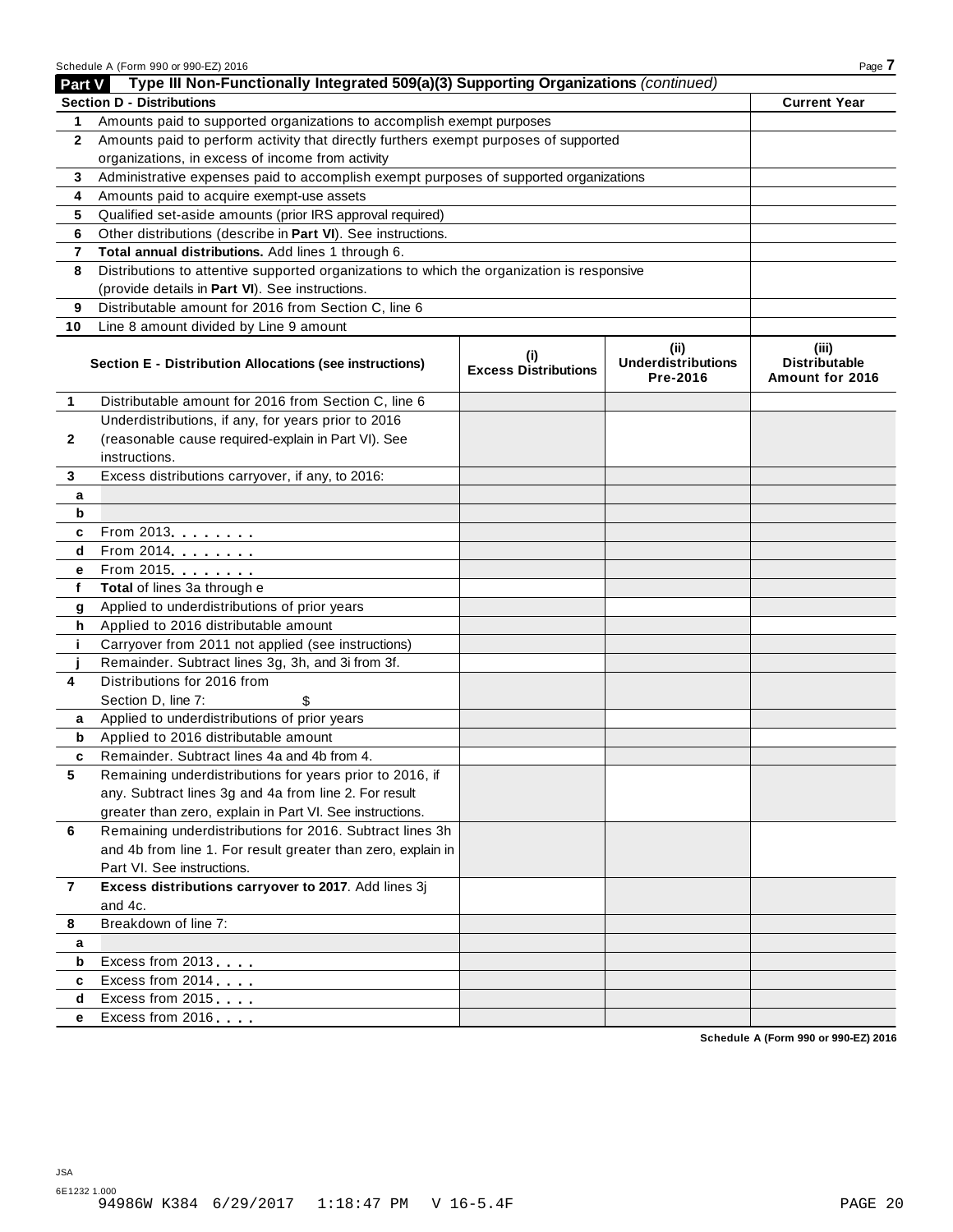<span id="page-19-0"></span>**Supplemental Information.** Provide the explanations required by Part II, line 10; Part II, line 17a or 17b; Part **Part VI** III, line 12; Part IV, Section A, lines 1, 2, 3b, 3c, 4b, 4c, 5a, 6, 9a, 9b, 9c, 11a, 11b, and 11c; Part IV, Section B, lines 1 and 2; Part IV, Section C, line 1; Part IV, Section D, lines 2 and 3; Part IV, Section E, lines 1c, 2a, 2b, 3a and 3b; Part V, line 1; Part V, Section B, line 1e; Part V, Section D, lines 5, 6, and 8; and Part V, Section E, lines 2, 5, and 6. Also complete this part for any additional information. (See instructions.)

|                               |                                    |        |        |      | <b>ATTACHMENT</b> |         |  |  |  |  |  |
|-------------------------------|------------------------------------|--------|--------|------|-------------------|---------|--|--|--|--|--|
|                               | SCHEDULE A, PART II - OTHER INCOME |        |        |      |                   |         |  |  |  |  |  |
|                               |                                    |        |        |      |                   |         |  |  |  |  |  |
| DESCRIPTION                   | 2012                               | 2013   | 2014   | 2015 | 2016              | TOTAL   |  |  |  |  |  |
|                               |                                    |        |        |      |                   |         |  |  |  |  |  |
| OTHER PROGRAM AND MISC INCOME | 1,897.                             | 1,888. | 9,655. | 904. | 11,383.           | 25,727. |  |  |  |  |  |
|                               |                                    |        |        |      |                   |         |  |  |  |  |  |
| TOTALS                        | 1,897.                             | 1,888. | 9,655. | 904. | 11,383.           | 25,727. |  |  |  |  |  |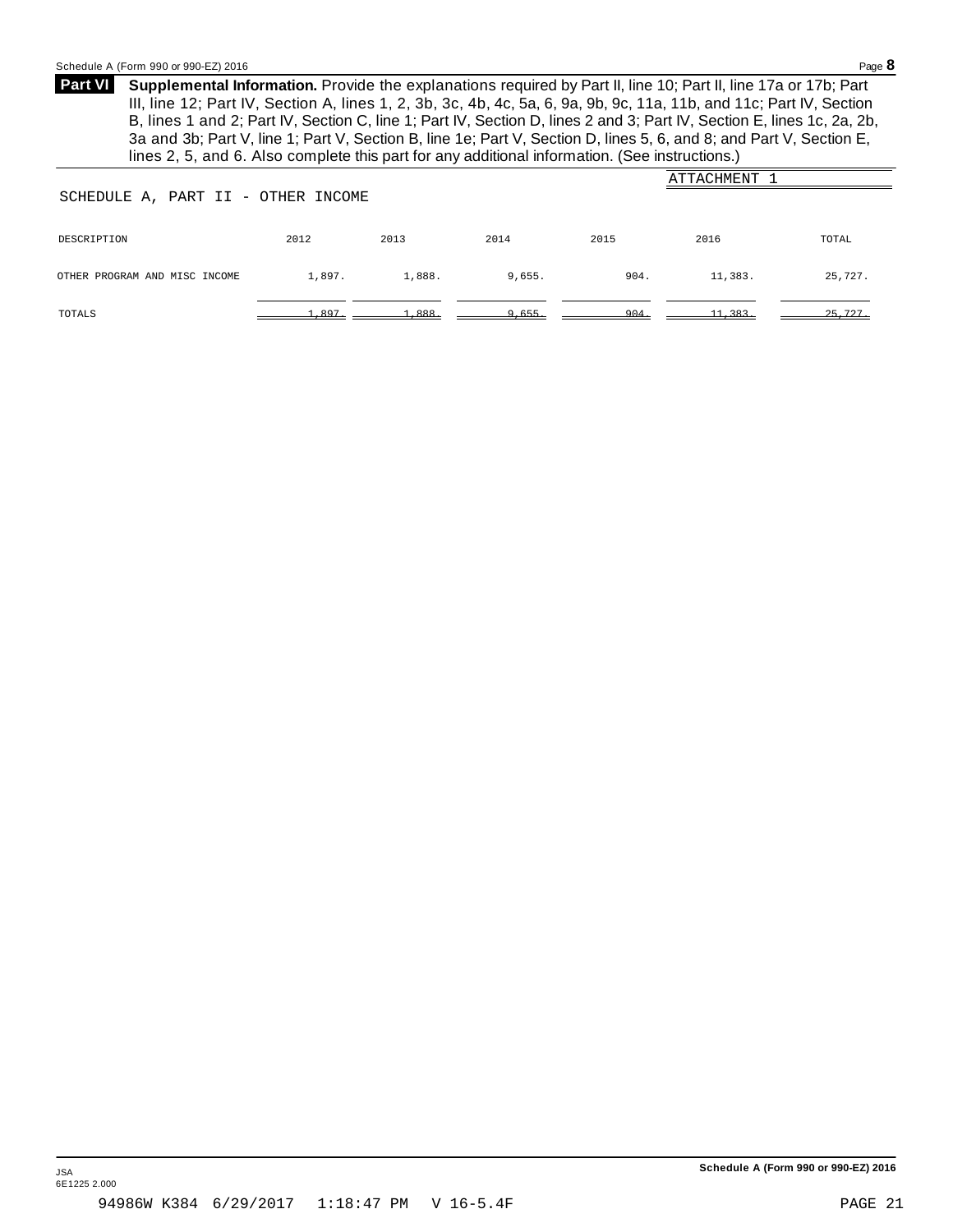| <b>Schedule B</b>             |  |  |
|-------------------------------|--|--|
| $T_{\text{max}}$ and and $F7$ |  |  |

| ILOIIII AAN' AAN-ET'            |
|---------------------------------|
| or 990-PF)                      |
| Department of the Treasury      |
| <b>Internal Revenue Service</b> |

### **Schedule B chedule of Contributors**

**2016** 

or 990-PF)<br>Department of the Treasury<br>Internal Revenue Service has information about Schedule B (Form 990, 990-EZ, or 990-PF) and its instructions is at www.irs.gov/form990.<br>Name of the organization **internal Revenue Servi** 

|  | INSTITUTE FOR AGRICULTURE & TRADE POLICY |  |  |
|--|------------------------------------------|--|--|

36-3501938

### **Organization type** (check one):

| Filers of:         | Section:                                                                    |
|--------------------|-----------------------------------------------------------------------------|
| Form 990 or 990-EZ | $\mathbf{X}$<br>501(c)( $3$<br>) (enter number) organization                |
|                    | $4947(a)(1)$ nonexempt charitable trust not treated as a private foundation |
|                    | 527 political organization                                                  |
| Form 990-PF        | 501(c)(3) exempt private foundation                                         |
|                    | $4947(a)(1)$ nonexempt charitable trust treated as a private foundation     |
|                    | 501(c)(3) taxable private foundation                                        |
|                    |                                                                             |

Check if your organization is covered by the **General Rule** or a **Special Rule.**

**Note:** Only a section 501(c)(7), (8), or (10) organization can check boxes for both the General Rule and a Special Rule. See instructions.

### **General Rule**

 $\text{X}$  For an organization filing Form 990, 990-EZ, or 990-PF that received, during the year, contributions totaling \$5,000 or more (in money or property) from any one contributor. Complete Parts I and II. See instructions for determining a contributor's total contributions.

### **Special Rules**

For an organization described in section 501(c)(3) filing Form 990 or 990-EZ that met the 33 1/3 % support test of the regulations under sections 509(a)(1) and 170(b)(1)(A)(vi), that checked Schedule A (Form 990 or 990-EZ), Part II, line 13, 16a, or 16b, and that received from any one contributor, during the year, total contributions of the greater of **(1)** \$5,000 or **(2)** 2% of the amount on (i) Form 990, Part VIII, line 1h, or (ii) Form 990-EZ, line 1. Complete Parts I and II.

For an organization described in section 501(c)(7), (8), or (10) filing Form 990 or 990-EZ that received from any one contributor, during the year, total contributions of more than \$1,000 *exclusively* for religious, charitable, scientific, literary, or educational purposes, or for the prevention of cruelty to children or animals. Complete Parts I, II, and III.

For an organization described in section 501(c)(7), (8), or (10) filing Form 990 or 990-EZ that received from any one contributor, during the year, contributions *exclusively* for religious, charitable, etc., purposes, but no such contributions totaled more than \$1,000. If this box is checked, enter here the total contributions that were received during the year for an *exclusively* religious, charitable, etc., purpose. Don't complete any of the parts unless the **General Rule** applies to this organization because it received *nonexclusively* religious, charitable, etc., contributions totaling \$5,000 or more during the year m m m m m m m m m m m m m m m m m m m m m m m m m m m m m m m I \$

**Caution:** An organization that isn't covered by the General Rule and/or the Special Rules doesn't file Schedule B (Form 990, 990-EZ, or 990-PF), but it **must** answer "No" on Part IV, line 2, of its Form 990; or check the box on line H of its Form 990-EZ or on its Form 990-PF, Part I, line 2, to certify that it doesn't meet the filing requirements of Schedule B (Form 990, 990-EZ, or 990-PF).

For Paperwork Reduction Act Notice, see the Instructions for Form 990, 990-EZ, or 990-PF. Schedule B (Form 990, 990-EZ, or 990-PF) (2016)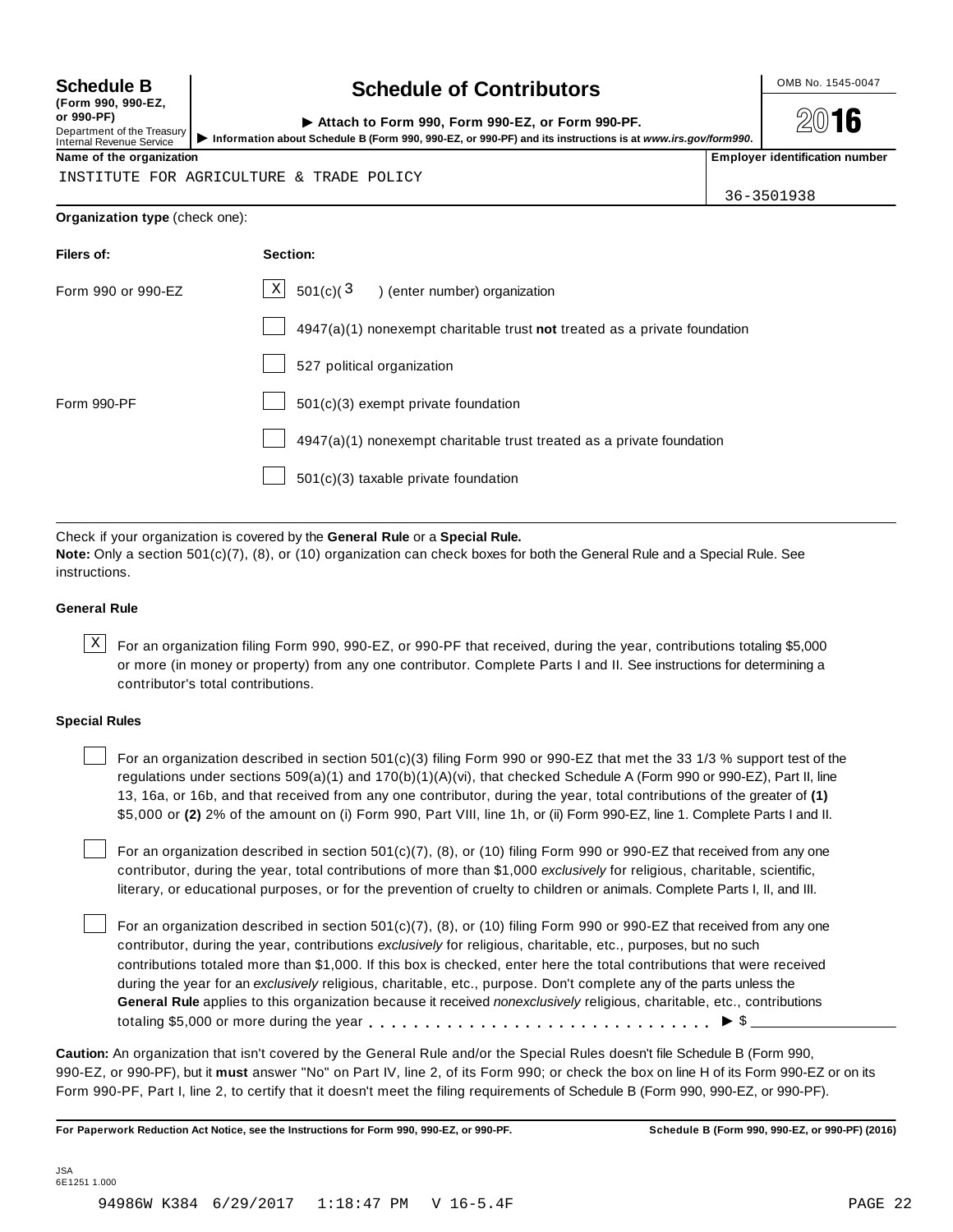36-3501938

| (a) | (b)                        | (c)                        | (d)                                                                                             |
|-----|----------------------------|----------------------------|-------------------------------------------------------------------------------------------------|
| No. | Name, address, and ZIP + 4 | <b>Total contributions</b> | Type of contribution                                                                            |
| 1   |                            | 180,000.<br>\$             | $\mathbf X$<br>Person<br>Payroll<br>Noncash<br>(Complete Part II for<br>noncash contributions.) |
| (a) | (b)                        | (c)                        | (d)                                                                                             |
| No. | Name, address, and ZIP + 4 | <b>Total contributions</b> | Type of contribution                                                                            |
| 2   |                            | 70,000.<br>\$              | $\mathbf X$<br>Person<br>Payroll<br>Noncash<br>(Complete Part II for<br>noncash contributions.) |
| (a) | (b)                        | (c)                        | (d)                                                                                             |
| No. | Name, address, and ZIP + 4 | <b>Total contributions</b> | Type of contribution                                                                            |
| 3   |                            | 55,906.<br>\$              | $\mathbf X$<br>Person<br>Payroll<br>Noncash<br>(Complete Part II for<br>noncash contributions.) |
| (a) | (b)                        | (c)                        | (d)                                                                                             |
| No. | Name, address, and ZIP + 4 | <b>Total contributions</b> | Type of contribution                                                                            |
| 4   |                            | 40,000.<br>\$              | $\mathbf X$<br>Person<br>Payroll<br>Noncash<br>(Complete Part II for<br>noncash contributions.) |
| (a) | (b)                        | (c)                        | (d)                                                                                             |
| No. | Name, address, and ZIP + 4 | <b>Total contributions</b> | Type of contribution                                                                            |
| 5   |                            | 10,000.<br>$\frac{1}{2}$   | Χ<br>Person<br>Payroll<br><b>Noncash</b><br>(Complete Part II for<br>noncash contributions.)    |
| (a) | (b)                        | (c)                        | (d)                                                                                             |
| No. | Name, address, and ZIP + 4 | <b>Total contributions</b> | Type of contribution                                                                            |
| 6   |                            | 5,000.<br>$\frac{1}{2}$    | Χ<br>Person<br>Payroll<br><b>Noncash</b><br>(Complete Part II for<br>noncash contributions.)    |

 $S$ chedule B (Form 990, 990-EZ, or 990-PF) (2016)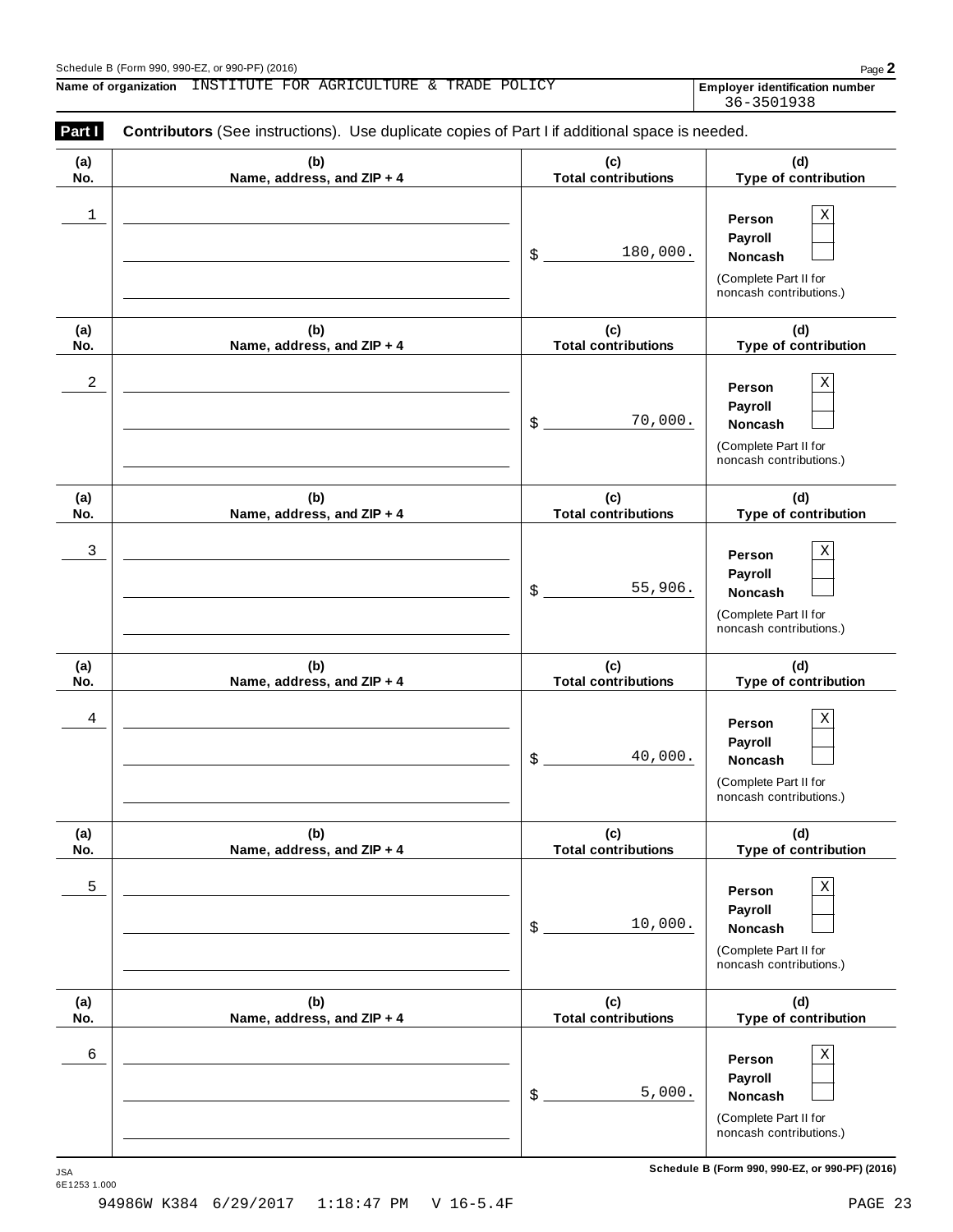36-3501938

| (a)    | (b)                        | (c)                        | (d)                                                                                             |
|--------|----------------------------|----------------------------|-------------------------------------------------------------------------------------------------|
| No.    | Name, address, and ZIP + 4 | <b>Total contributions</b> | Type of contribution                                                                            |
| 7      |                            | 5,000.<br>\$               | Χ<br>Person<br>Payroll<br>Noncash<br>(Complete Part II for<br>noncash contributions.)           |
| (a)    | (b)                        | (c)                        | (d)                                                                                             |
| No.    | Name, address, and ZIP + 4 | <b>Total contributions</b> | Type of contribution                                                                            |
| 8      |                            | 25,000.<br>\$              | $\mathbf X$<br>Person<br>Payroll<br>Noncash<br>(Complete Part II for<br>noncash contributions.) |
| (a)    | (b)                        | (c)                        | (d)                                                                                             |
| No.    | Name, address, and ZIP + 4 | <b>Total contributions</b> | Type of contribution                                                                            |
| 9      |                            | 15,000.<br>\$              | $\mathbf X$<br>Person<br>Payroll<br>Noncash<br>(Complete Part II for<br>noncash contributions.) |
| (a)    | (b)                        | (c)                        | (d)                                                                                             |
| No.    | Name, address, and ZIP + 4 | <b>Total contributions</b> | Type of contribution                                                                            |
| 10     |                            | 5,000.<br>\$               | $\mathbf X$<br>Person<br>Payroll<br>Noncash<br>(Complete Part II for<br>noncash contributions.) |
| (a)    | (b)                        | (c)                        | (d)                                                                                             |
| No.    | Name, address, and ZIP + 4 | <b>Total contributions</b> | Type of contribution                                                                            |
| $11\,$ |                            | 85,000.<br>\$              | Χ<br>Person<br>Payroll<br><b>Noncash</b><br>(Complete Part II for<br>noncash contributions.)    |
| (a)    | (b)                        | (c)                        | (d)                                                                                             |
| No.    | Name, address, and ZIP + 4 | <b>Total contributions</b> | Type of contribution                                                                            |
| $12$   |                            | 125,000.<br>\$             | Χ<br>Person<br>Payroll<br>Noncash<br>(Complete Part II for<br>noncash contributions.)           |

 $S$ chedule B (Form 990, 990-EZ, or 990-PF) (2016)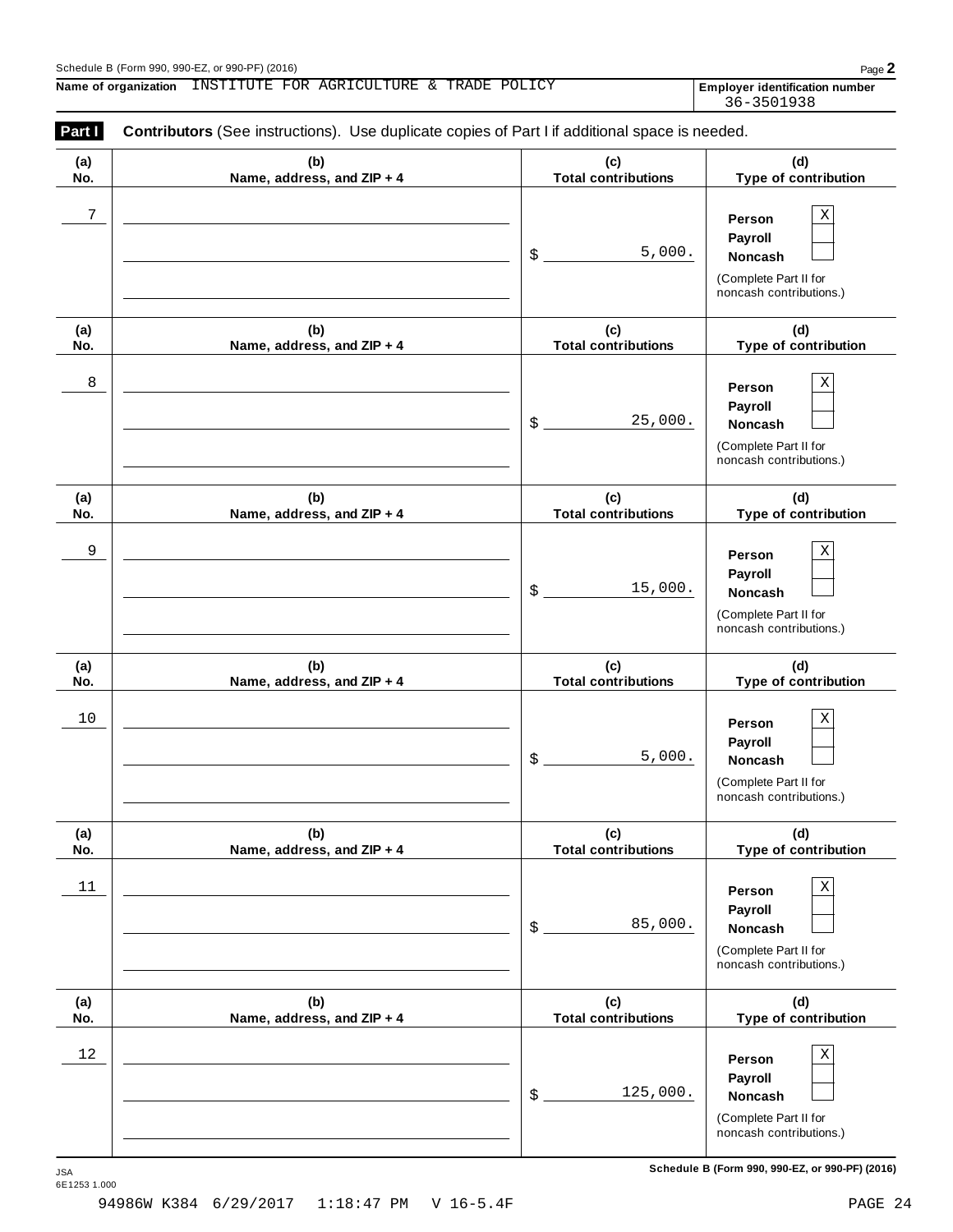36-3501938

| (a)  | (b)                        | (c)                        | (d)                                                                                             |
|------|----------------------------|----------------------------|-------------------------------------------------------------------------------------------------|
| No.  | Name, address, and ZIP + 4 | <b>Total contributions</b> | Type of contribution                                                                            |
| 13   |                            | 20,000.<br>\$              | Χ<br>Person<br>Payroll<br>Noncash<br>(Complete Part II for<br>noncash contributions.)           |
| (a)  | (b)                        | (c)                        | (d)                                                                                             |
| No.  | Name, address, and ZIP + 4 | <b>Total contributions</b> | Type of contribution                                                                            |
| 14   |                            | 21,000.<br>\$              | $\mathbf X$<br>Person<br>Payroll<br>Noncash<br>(Complete Part II for<br>noncash contributions.) |
| (a)  | (b)                        | (c)                        | (d)                                                                                             |
| No.  | Name, address, and ZIP + 4 | <b>Total contributions</b> | Type of contribution                                                                            |
| 15   |                            | 18,000.<br>\$              | $\mathbf X$<br>Person<br>Payroll<br>Noncash<br>(Complete Part II for<br>noncash contributions.) |
| (a)  | (b)                        | (c)                        | (d)                                                                                             |
| No.  | Name, address, and ZIP + 4 | <b>Total contributions</b> | Type of contribution                                                                            |
| 16   |                            | 7,500.<br>\$               | $\mathbf X$<br>Person<br>Payroll<br>Noncash<br>(Complete Part II for<br>noncash contributions.) |
| (a)  | (b)                        | (c)                        | (d)                                                                                             |
| No.  | Name, address, and ZIP + 4 | <b>Total contributions</b> | Type of contribution                                                                            |
| $17$ |                            | 30,000.<br>\$              | Χ<br>Person<br>Payroll<br><b>Noncash</b><br>(Complete Part II for<br>noncash contributions.)    |
| (a)  | (b)                        | (c)                        | (d)                                                                                             |
| No.  | Name, address, and ZIP + 4 | <b>Total contributions</b> | Type of contribution                                                                            |
| 18   |                            | 150,000.<br>\$             | Χ<br>Person<br>Payroll<br>Noncash<br>(Complete Part II for<br>noncash contributions.)           |

 $S$ chedule B (Form 990, 990-EZ, or 990-PF) (2016)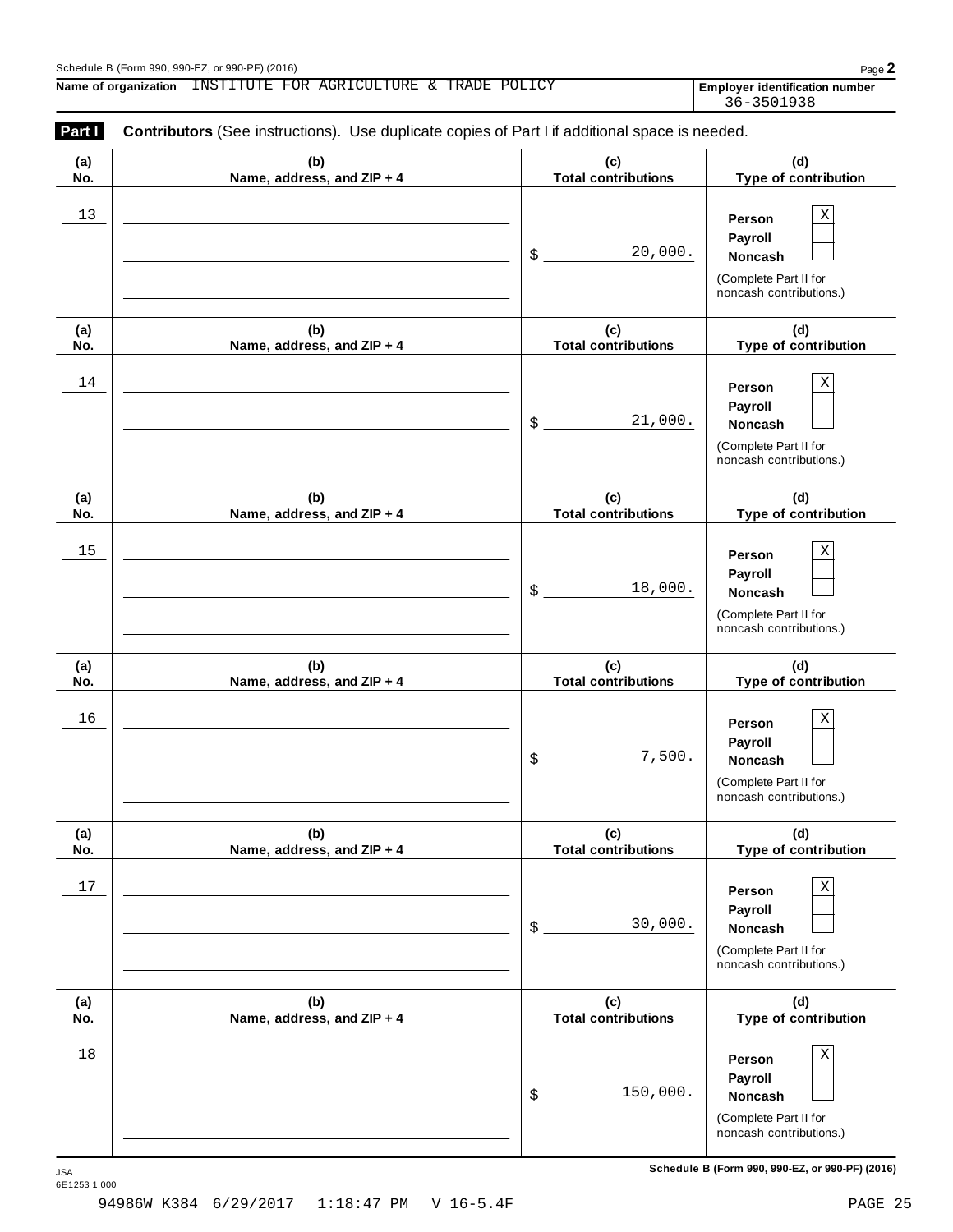36-3501938

| (a)  | (b)                        | (c)                                  | (d)                                                                                                    |
|------|----------------------------|--------------------------------------|--------------------------------------------------------------------------------------------------------|
| No.  | Name, address, and ZIP + 4 | <b>Total contributions</b>           | Type of contribution                                                                                   |
| 19   |                            | 9,426.<br>$\boldsymbol{\mathsf{S}}$  | $\mathbf X$<br>Person<br>Payroll<br><b>Noncash</b><br>(Complete Part II for<br>noncash contributions.) |
| (a)  | (b)                        | (c)                                  | (d)                                                                                                    |
| No.  | Name, address, and ZIP + 4 | <b>Total contributions</b>           | Type of contribution                                                                                   |
| $20$ |                            | 14,338.<br>$\boldsymbol{\mathsf{S}}$ | $\mathbf X$<br>Person<br>Payroll<br>Noncash<br>(Complete Part II for<br>noncash contributions.)        |
| (a)  | (b)                        | (c)                                  | (d)                                                                                                    |
| No.  | Name, address, and ZIP + 4 | <b>Total contributions</b>           | Type of contribution                                                                                   |
| 21   |                            | 8,625.<br>$\boldsymbol{\mathsf{S}}$  | $\mathbf X$<br>Person<br>Payroll<br>Noncash<br>(Complete Part II for<br>noncash contributions.)        |
| (a)  | (b)                        | (c)                                  | (d)                                                                                                    |
| No.  | Name, address, and ZIP + 4 | <b>Total contributions</b>           | Type of contribution                                                                                   |
|      |                            | \$                                   | Person<br>Payroll<br>Noncash<br>(Complete Part II for<br>noncash contributions.)                       |
| (a)  | (b)                        | (c)                                  | (d)                                                                                                    |
| No.  | Name, address, and ZIP + 4 | <b>Total contributions</b>           | Type of contribution                                                                                   |
|      |                            | \$                                   | Person<br>Payroll<br>Noncash<br>(Complete Part II for<br>noncash contributions.)                       |
| (a)  | (b)                        | (c)                                  | (d)                                                                                                    |
| No.  | Name, address, and ZIP + 4 | <b>Total contributions</b>           | Type of contribution                                                                                   |
|      |                            | \$                                   | Person<br>Payroll<br>Noncash<br>(Complete Part II for<br>noncash contributions.)                       |

 $S$ chedule B (Form 990, 990-EZ, or 990-PF) (2016)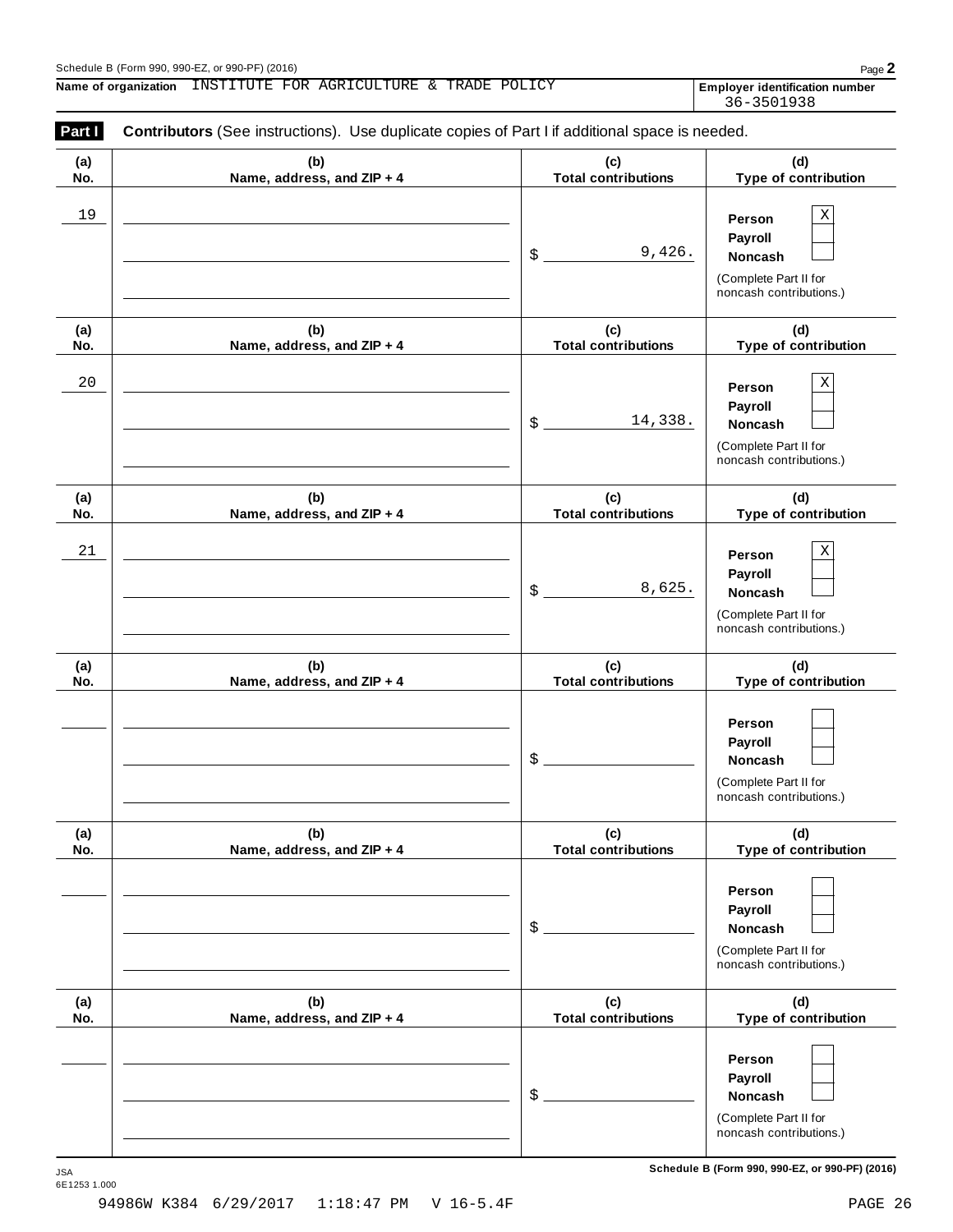| (a) No.                   |                                              | (c)                                            |                      |
|---------------------------|----------------------------------------------|------------------------------------------------|----------------------|
| from<br>Part I            | (b)<br>Description of noncash property given | FMV (or estimate)<br>(See instructions)        | (d)<br>Date received |
|                           |                                              |                                                |                      |
|                           |                                              | $\frac{2}{2}$                                  |                      |
| (a) No.<br>from<br>Part I | (b)<br>Description of noncash property given | (c)<br>FMV (or estimate)<br>(See instructions) | (d)<br>Date received |
|                           |                                              |                                                |                      |
|                           |                                              | $\frac{1}{2}$                                  |                      |
| (a) No.<br>from<br>Part I | (b)<br>Description of noncash property given | (c)<br>FMV (or estimate)<br>(See instructions) | (d)<br>Date received |
|                           |                                              |                                                |                      |
|                           |                                              | $\frac{1}{2}$                                  |                      |
| (a) No.<br>from<br>Part I | (b)<br>Description of noncash property given | (c)<br>FMV (or estimate)<br>(See instructions) | (d)<br>Date received |
|                           |                                              |                                                |                      |
|                           |                                              | \$                                             |                      |
| (a) No.<br>from<br>Part I | (b)<br>Description of noncash property given | (c)<br>FMV (or estimate)<br>(See instructions) | (d)<br>Date received |
|                           |                                              |                                                |                      |
|                           |                                              | \$                                             |                      |
| (a) No.<br>from<br>Part I | (b)<br>Description of noncash property given | (c)<br>FMV (or estimate)<br>(See instructions) | (d)<br>Date received |
|                           |                                              |                                                |                      |
|                           |                                              | $\$\$                                          |                      |

 $S$ chedule B (Form 990, 990-EZ, or 990-PF) (2016)

6E1254 1.000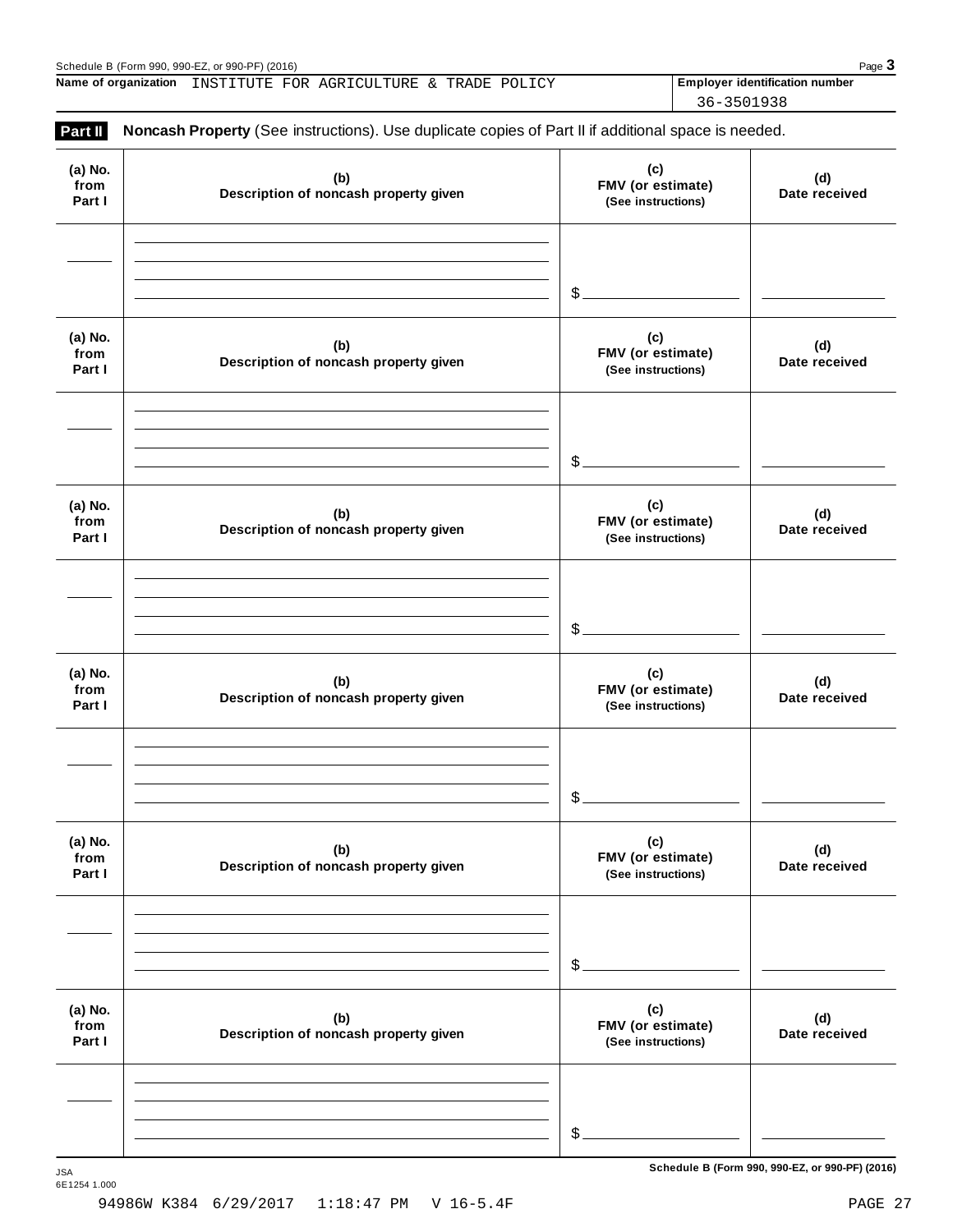|                     |                     |                                                                                                                                                                                                                                             | 36-3501938                                                                                                                                                                                                                                                                                                                                                                                                                                                                                                                                                                                                                                                               |
|---------------------|---------------------|---------------------------------------------------------------------------------------------------------------------------------------------------------------------------------------------------------------------------------------------|--------------------------------------------------------------------------------------------------------------------------------------------------------------------------------------------------------------------------------------------------------------------------------------------------------------------------------------------------------------------------------------------------------------------------------------------------------------------------------------------------------------------------------------------------------------------------------------------------------------------------------------------------------------------------|
|                     |                     |                                                                                                                                                                                                                                             |                                                                                                                                                                                                                                                                                                                                                                                                                                                                                                                                                                                                                                                                          |
| (b) Purpose of gift |                     |                                                                                                                                                                                                                                             | (d) Description of how gift is held                                                                                                                                                                                                                                                                                                                                                                                                                                                                                                                                                                                                                                      |
|                     |                     |                                                                                                                                                                                                                                             |                                                                                                                                                                                                                                                                                                                                                                                                                                                                                                                                                                                                                                                                          |
|                     |                     |                                                                                                                                                                                                                                             | Relationship of transferor to transferee                                                                                                                                                                                                                                                                                                                                                                                                                                                                                                                                                                                                                                 |
|                     |                     |                                                                                                                                                                                                                                             |                                                                                                                                                                                                                                                                                                                                                                                                                                                                                                                                                                                                                                                                          |
|                     |                     |                                                                                                                                                                                                                                             | (d) Description of how gift is held                                                                                                                                                                                                                                                                                                                                                                                                                                                                                                                                                                                                                                      |
|                     |                     |                                                                                                                                                                                                                                             |                                                                                                                                                                                                                                                                                                                                                                                                                                                                                                                                                                                                                                                                          |
|                     |                     |                                                                                                                                                                                                                                             | Relationship of transferor to transferee                                                                                                                                                                                                                                                                                                                                                                                                                                                                                                                                                                                                                                 |
| (b) Purpose of gift |                     |                                                                                                                                                                                                                                             | (d) Description of how gift is held                                                                                                                                                                                                                                                                                                                                                                                                                                                                                                                                                                                                                                      |
|                     |                     |                                                                                                                                                                                                                                             |                                                                                                                                                                                                                                                                                                                                                                                                                                                                                                                                                                                                                                                                          |
|                     |                     |                                                                                                                                                                                                                                             | Relationship of transferor to transferee                                                                                                                                                                                                                                                                                                                                                                                                                                                                                                                                                                                                                                 |
| (b) Purpose of gift |                     |                                                                                                                                                                                                                                             | (d) Description of how gift is held                                                                                                                                                                                                                                                                                                                                                                                                                                                                                                                                                                                                                                      |
|                     |                     |                                                                                                                                                                                                                                             |                                                                                                                                                                                                                                                                                                                                                                                                                                                                                                                                                                                                                                                                          |
|                     |                     |                                                                                                                                                                                                                                             |                                                                                                                                                                                                                                                                                                                                                                                                                                                                                                                                                                                                                                                                          |
|                     |                     |                                                                                                                                                                                                                                             | Relationship of transferor to transferee                                                                                                                                                                                                                                                                                                                                                                                                                                                                                                                                                                                                                                 |
|                     |                     |                                                                                                                                                                                                                                             | Schedule B (Form 990, 990-EZ, or 990-PF) (2016)                                                                                                                                                                                                                                                                                                                                                                                                                                                                                                                                                                                                                          |
|                     | (b) Purpose of gift | Use duplicate copies of Part III if additional space is needed.<br>Transferee's name, address, and ZIP + 4<br>Transferee's name, address, and ZIP + 4<br>Transferee's name, address, and ZIP + 4<br>Transferee's name, address, and ZIP + 4 | Exclusively religious, charitable, etc., contributions to organizations described in section 501(c)(7), (8), or<br>(10) that total more than \$1,000 for the year from any one contributor. Complete columns (a) through (e) and<br>the following line entry. For organizations completing Part III, enter the total of exclusively religious, charitable, etc.,<br>contributions of \$1,000 or less for the year. (Enter this information once. See instructions.) $\blacktriangleright$ \$<br>(c) Use of gift<br>(e) Transfer of gift<br>(c) Use of gift<br>(e) Transfer of gift<br>(c) Use of gift<br>(e) Transfer of gift<br>(c) Use of gift<br>(e) Transfer of gift |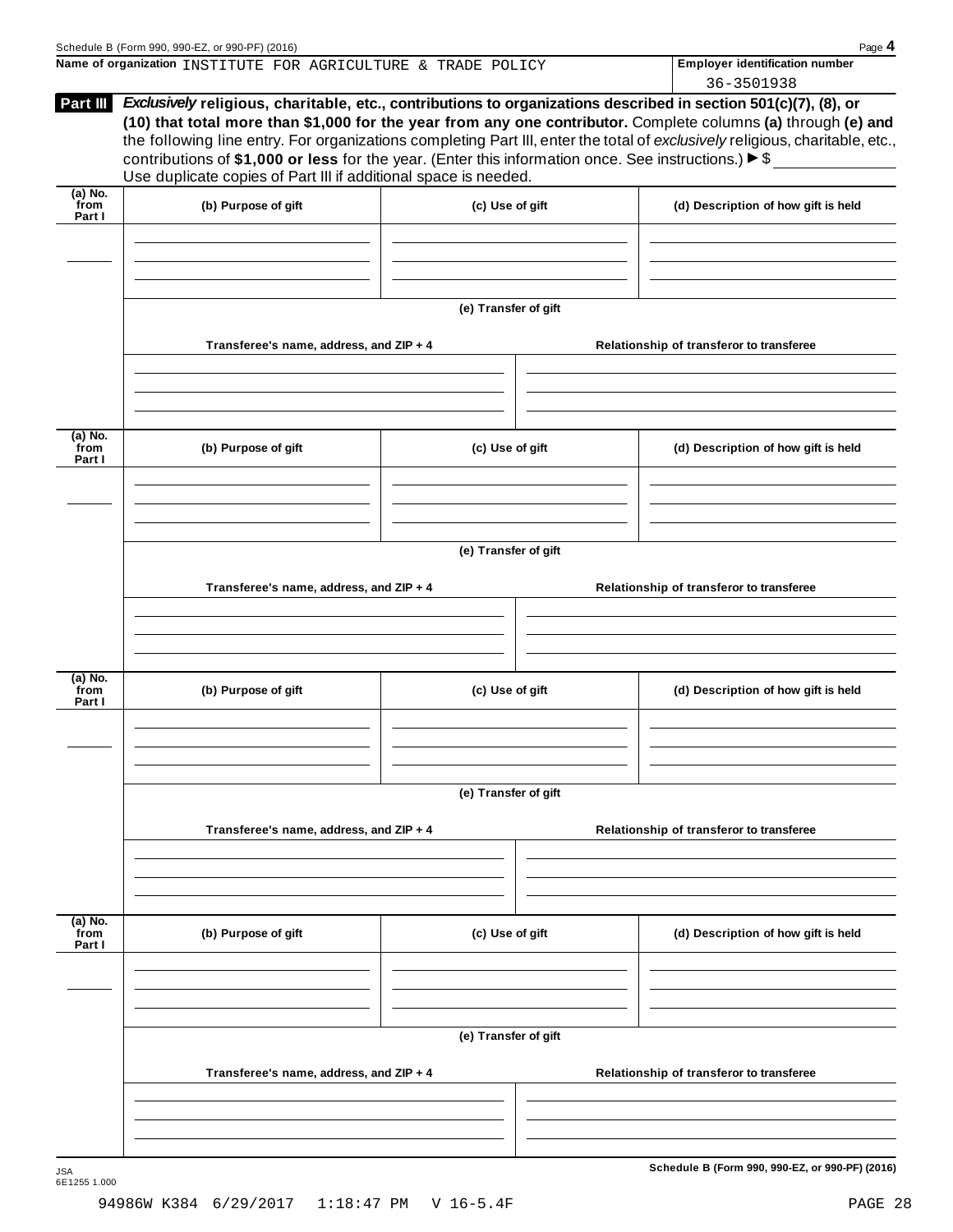|               | <b>SCHEDULE C</b>                                                                                     |  | <b>Political Campaign and Lobbying Activities</b>                                                                                                                                                                                                                                                                                                                                                                                                                                                                                                    |           |                                                                             | OMB No. 1545-0047                                                                                                                                           |
|---------------|-------------------------------------------------------------------------------------------------------|--|------------------------------------------------------------------------------------------------------------------------------------------------------------------------------------------------------------------------------------------------------------------------------------------------------------------------------------------------------------------------------------------------------------------------------------------------------------------------------------------------------------------------------------------------------|-----------|-----------------------------------------------------------------------------|-------------------------------------------------------------------------------------------------------------------------------------------------------------|
|               | (Form 990 or 990-EZ)<br>For Organizations Exempt From Income Tax Under section 501(c) and section 527 |  |                                                                                                                                                                                                                                                                                                                                                                                                                                                                                                                                                      | 2016      |                                                                             |                                                                                                                                                             |
|               | Department of the Treasury                                                                            |  | Complete if the organization is described below.<br>Information about Schedule C (Form 990 or 990-EZ) and its instructions is at www.irs.gov/form990.                                                                                                                                                                                                                                                                                                                                                                                                |           | Attach to Form 990 or Form 990-EZ.                                          | <b>Open to Public</b><br><b>Inspection</b>                                                                                                                  |
|               | <b>Internal Revenue Service</b>                                                                       |  | If the organization answered "Yes," on Form 990, Part IV, line 3, or Form 990-EZ, Part V, line 46 (Political Campaign Activities), then<br>• Section 501(c)(3) organizations: Complete Parts I-A and B. Do not complete Part I-C.                                                                                                                                                                                                                                                                                                                    |           |                                                                             |                                                                                                                                                             |
|               |                                                                                                       |  | • Section 501(c) (other than section 501(c)(3)) organizations: Complete Parts I-A and C below. Do not complete Part I-B.                                                                                                                                                                                                                                                                                                                                                                                                                             |           |                                                                             |                                                                                                                                                             |
|               |                                                                                                       |  | • Section 527 organizations: Complete Part I-A only.                                                                                                                                                                                                                                                                                                                                                                                                                                                                                                 |           |                                                                             |                                                                                                                                                             |
|               |                                                                                                       |  | If the organization answered "Yes," on Form 990, Part IV, line 4, or Form 990-EZ, Part VI, line 47 (Lobbying Activities), then                                                                                                                                                                                                                                                                                                                                                                                                                       |           |                                                                             |                                                                                                                                                             |
|               |                                                                                                       |  | • Section 501(c)(3) organizations that have filed Form 5768 (election under section 501(h)): Complete Part II-A. Do not complete Part II-B.                                                                                                                                                                                                                                                                                                                                                                                                          |           |                                                                             |                                                                                                                                                             |
|               | Tax) (see separate instructions), then                                                                |  | • Section 501(c)(3) organizations that have NOT filed Form 5768 (election under section 501(h)): Complete Part II-B. Do not complete Part II-A.<br>If the organization answered "Yes," on Form 990, Part IV, line 5 (Proxy Tax) (see separate instructions) or Form 990-EZ, Part V, line 35c (Proxy                                                                                                                                                                                                                                                  |           |                                                                             |                                                                                                                                                             |
|               | Name of organization                                                                                  |  | • Section 501(c)(4), (5), or (6) organizations: Complete Part III.                                                                                                                                                                                                                                                                                                                                                                                                                                                                                   |           | <b>Employer identification number</b>                                       |                                                                                                                                                             |
|               |                                                                                                       |  | INSTITUTE FOR AGRICULTURE & TRADE POLICY                                                                                                                                                                                                                                                                                                                                                                                                                                                                                                             |           | 36-3501938                                                                  |                                                                                                                                                             |
| Part I-A      |                                                                                                       |  | Complete if the organization is exempt under section 501(c) or is a section 527 organization.                                                                                                                                                                                                                                                                                                                                                                                                                                                        |           |                                                                             |                                                                                                                                                             |
| 1             |                                                                                                       |  | Provide a description of the organization's direct and indirect political campaign activities in Part IV. (see instructions for definition                                                                                                                                                                                                                                                                                                                                                                                                           |           |                                                                             |                                                                                                                                                             |
|               | of "political campaign activities")                                                                   |  |                                                                                                                                                                                                                                                                                                                                                                                                                                                                                                                                                      |           |                                                                             |                                                                                                                                                             |
|               |                                                                                                       |  |                                                                                                                                                                                                                                                                                                                                                                                                                                                                                                                                                      |           |                                                                             |                                                                                                                                                             |
| 2             |                                                                                                       |  |                                                                                                                                                                                                                                                                                                                                                                                                                                                                                                                                                      |           |                                                                             |                                                                                                                                                             |
| 3<br>Part I-B |                                                                                                       |  | Volunteer hours for political campaign activities (see instructions)<br>and the set of the set of the set of the set of the set of the set of the set of the set of the set of the set of the set of the set of the set of the s<br>Complete if the organization is exempt under section 501(c)(3).                                                                                                                                                                                                                                                  |           |                                                                             |                                                                                                                                                             |
| 1             |                                                                                                       |  | Enter the amount of any excise tax incurred by the organization under section 4955. ▶ \$                                                                                                                                                                                                                                                                                                                                                                                                                                                             |           |                                                                             | <u> 1989 - Johann Barn, mars et al. (b. 1989)</u>                                                                                                           |
| 2             |                                                                                                       |  | Enter the amount of any excise tax incurred by organization managers under section 4955 $\bullet$ \$                                                                                                                                                                                                                                                                                                                                                                                                                                                 |           |                                                                             |                                                                                                                                                             |
| 3             |                                                                                                       |  |                                                                                                                                                                                                                                                                                                                                                                                                                                                                                                                                                      |           |                                                                             | No<br>Yes                                                                                                                                                   |
|               |                                                                                                       |  |                                                                                                                                                                                                                                                                                                                                                                                                                                                                                                                                                      |           |                                                                             | No<br>Yes                                                                                                                                                   |
|               | <b>b</b> If "Yes," describe in Part IV.                                                               |  |                                                                                                                                                                                                                                                                                                                                                                                                                                                                                                                                                      |           |                                                                             |                                                                                                                                                             |
| Part I-C      |                                                                                                       |  | Complete if the organization is exempt under section 501(c), except section 501(c)(3).                                                                                                                                                                                                                                                                                                                                                                                                                                                               |           |                                                                             |                                                                                                                                                             |
|               |                                                                                                       |  |                                                                                                                                                                                                                                                                                                                                                                                                                                                                                                                                                      |           |                                                                             |                                                                                                                                                             |
| 1             |                                                                                                       |  | Enter the amount directly expended by the filing organization for section 527 exempt function                                                                                                                                                                                                                                                                                                                                                                                                                                                        |           |                                                                             |                                                                                                                                                             |
| 2             |                                                                                                       |  | Enter the amount of the filing organization's funds contributed to other organizations for section                                                                                                                                                                                                                                                                                                                                                                                                                                                   |           |                                                                             |                                                                                                                                                             |
|               |                                                                                                       |  | 527 exempt function activities $\ldots \ldots \ldots \ldots \ldots \ldots \ldots \ldots \ldots \ldots \ldots$                                                                                                                                                                                                                                                                                                                                                                                                                                        |           |                                                                             |                                                                                                                                                             |
| 3             |                                                                                                       |  | Total exempt function expenditures. Add lines 1 and 2. Enter here and on Form 1120-POL,                                                                                                                                                                                                                                                                                                                                                                                                                                                              |           |                                                                             |                                                                                                                                                             |
| 4<br>5        |                                                                                                       |  | Enter the names, addresses and employer identification number (EIN) of all section 527 political organizations to which the filing<br>organization made payments. For each organization listed, enter the amount paid from the filing organization's funds. Also enter<br>the amount of political contributions received that were promptly and directly delivered to a separate political organization, such<br>as a separate segregated fund or a political action committee (PAC). If additional space is needed, provide information in Part IV. |           |                                                                             | <b>No</b><br><b>Yes</b>                                                                                                                                     |
|               | (a) Name                                                                                              |  | (b) Address                                                                                                                                                                                                                                                                                                                                                                                                                                                                                                                                          | $(c)$ EIN | (d) Amount paid from<br>filing organization's<br>funds. If none, enter -0-. | (e) Amount of political<br>contributions received and<br>promptly and directly<br>delivered to a separate<br>political organization. If<br>none, enter -0-. |
| (1)           |                                                                                                       |  |                                                                                                                                                                                                                                                                                                                                                                                                                                                                                                                                                      |           |                                                                             |                                                                                                                                                             |
| (2)           |                                                                                                       |  |                                                                                                                                                                                                                                                                                                                                                                                                                                                                                                                                                      |           |                                                                             |                                                                                                                                                             |
| (3)           |                                                                                                       |  |                                                                                                                                                                                                                                                                                                                                                                                                                                                                                                                                                      |           |                                                                             |                                                                                                                                                             |
| (4)           |                                                                                                       |  |                                                                                                                                                                                                                                                                                                                                                                                                                                                                                                                                                      |           |                                                                             |                                                                                                                                                             |
| (5)           |                                                                                                       |  |                                                                                                                                                                                                                                                                                                                                                                                                                                                                                                                                                      |           |                                                                             |                                                                                                                                                             |
| (6)           |                                                                                                       |  |                                                                                                                                                                                                                                                                                                                                                                                                                                                                                                                                                      |           |                                                                             |                                                                                                                                                             |
|               |                                                                                                       |  | For Paperwork Reduction Act Notice, see the Instructions for Form 990 or 990-EZ.                                                                                                                                                                                                                                                                                                                                                                                                                                                                     |           |                                                                             | Schedule C (Form 990 or 990-EZ) 2016                                                                                                                        |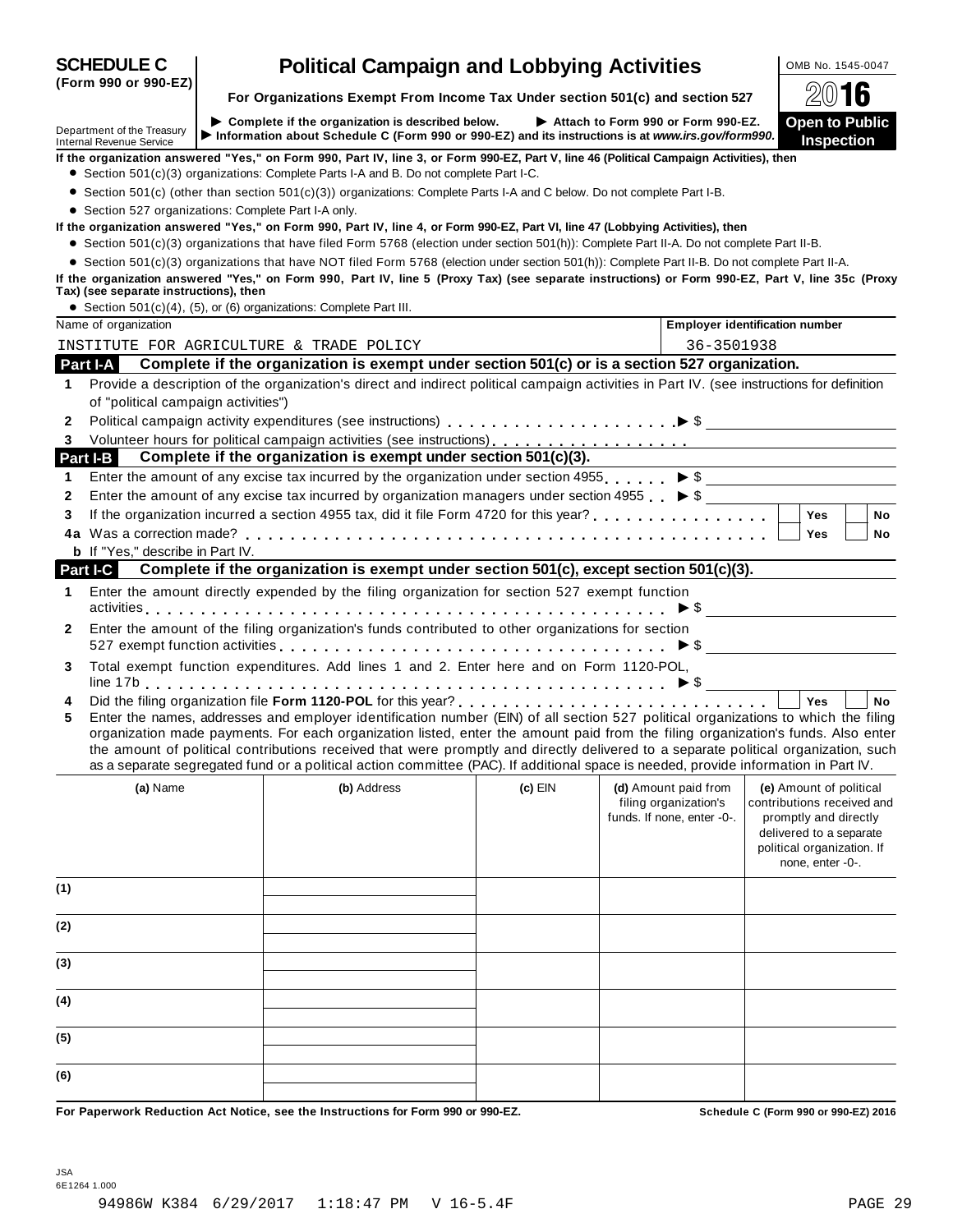| Schedule C (Form 990 or 990-EZ) 2016                                               |                                                                                                                                                                                            |                                     | Page 2                         |
|------------------------------------------------------------------------------------|--------------------------------------------------------------------------------------------------------------------------------------------------------------------------------------------|-------------------------------------|--------------------------------|
| Part II-A<br>section 501(h)).                                                      | Complete if the organization is exempt under section 501(c)(3) and filed Form 5768 (election under                                                                                         |                                     |                                |
| A Check $\blacktriangleright$                                                      | if the filing organization belongs to an affiliated group (and list in Part IV each affiliated group member's<br>name, address, EIN, expenses, and share of excess lobbying expenditures). |                                     |                                |
| Check $\blacktriangleright$<br>В                                                   | if the filing organization checked box A and "limited control" provisions apply.                                                                                                           |                                     |                                |
|                                                                                    | <b>Limits on Lobbying Expenditures</b><br>(The term "expenditures" means amounts paid or incurred.)                                                                                        | (a) Filing<br>organization's totals | (b) Affiliated<br>group totals |
|                                                                                    | 1a Total lobbying expenditures to influence public opinion (grass roots lobbying)                                                                                                          | 116.                                |                                |
|                                                                                    | <b>b</b> Total lobbying expenditures to influence a legislative body (direct lobbying)                                                                                                     | 1,181.                              |                                |
|                                                                                    |                                                                                                                                                                                            | 1,297.                              |                                |
|                                                                                    |                                                                                                                                                                                            | 1,813,660.                          |                                |
|                                                                                    | Total exempt purpose expenditures (add lines 1c and 1d)                                                                                                                                    | 1,814,957.                          |                                |
|                                                                                    | Lobbying nontaxable amount. Enter the amount from the following table in both                                                                                                              |                                     |                                |
| columns.                                                                           |                                                                                                                                                                                            | 240,748.                            |                                |
| If the amount on line 1e, column (a) or (b) is: The lobbying nontaxable amount is: |                                                                                                                                                                                            |                                     |                                |
| Not over \$500,000                                                                 | 20% of the amount on line 1e.                                                                                                                                                              |                                     |                                |
| Over \$500,000 but not over \$1,000,000                                            | \$100,000 plus 15% of the excess over \$500,000.                                                                                                                                           |                                     |                                |
| Over \$1,000,000 but not over \$1,500,000                                          | \$175,000 plus 10% of the excess over \$1,000,000.                                                                                                                                         |                                     |                                |
| Over \$1,500,000 but not over \$17,000,000                                         | \$225,000 plus 5% of the excess over \$1,500,000.                                                                                                                                          |                                     |                                |
| Over \$17,000,000                                                                  | \$1,000,000.                                                                                                                                                                               |                                     |                                |
|                                                                                    | g Grassroots nontaxable amount (enter 25% of line 1f)                                                                                                                                      | 60,187.                             |                                |
|                                                                                    | h Subtract line 1g from line 1a. If zero or less, enter -0-                                                                                                                                | 0.                                  | 0.                             |
|                                                                                    |                                                                                                                                                                                            | $\Omega$ .                          | 0.                             |
|                                                                                    | If there is an amount other than zero on either line 1h or line 1i, did the organization file Form 4720                                                                                    |                                     |                                |
|                                                                                    |                                                                                                                                                                                            |                                     | <b>No</b><br>Yes               |

**4-Year Averaging Period Under section 501(h)**

(Some organizations that made a section 501(h) election do not have to complete all of the five columns below.

**See the separate instructions for lines 2a through 2f.)**

| Lobbying Expenditures During 4-Year Averaging Period              |            |          |            |            |            |  |
|-------------------------------------------------------------------|------------|----------|------------|------------|------------|--|
| Calendar year (or fiscal year<br>beginning in)                    | (a) $2013$ | (b) 2014 | $(c)$ 2015 | $(d)$ 2016 | (e) Total  |  |
| 2a Lobbying nontaxable amount                                     | 297,321.   | 261,129. | 249,741.   | 240,748.   | 1,048,939. |  |
| <b>b</b> Lobbying ceiling amount<br>(150% of line 2a, column (e)) |            |          |            |            | 1,573,409. |  |
| c Total lobbying expenditures                                     | 4,771.     | 250.     | 5,441      | 1,297.     | 11,759.    |  |
| <b>d</b> Grassroots nontaxable amount                             | 74,330.    | 65,282.  | 62,435.    | 60,187.    | 262,234.   |  |
| e Grassroots ceiling amount<br>(150% of line 2d, column (e))      |            |          |            |            | 393,351.   |  |
| Grassroots lobbying expenditures                                  | 439.       |          |            | 116.       | 555.       |  |

**Schedule C (Form 990 or 990-EZ) 2016**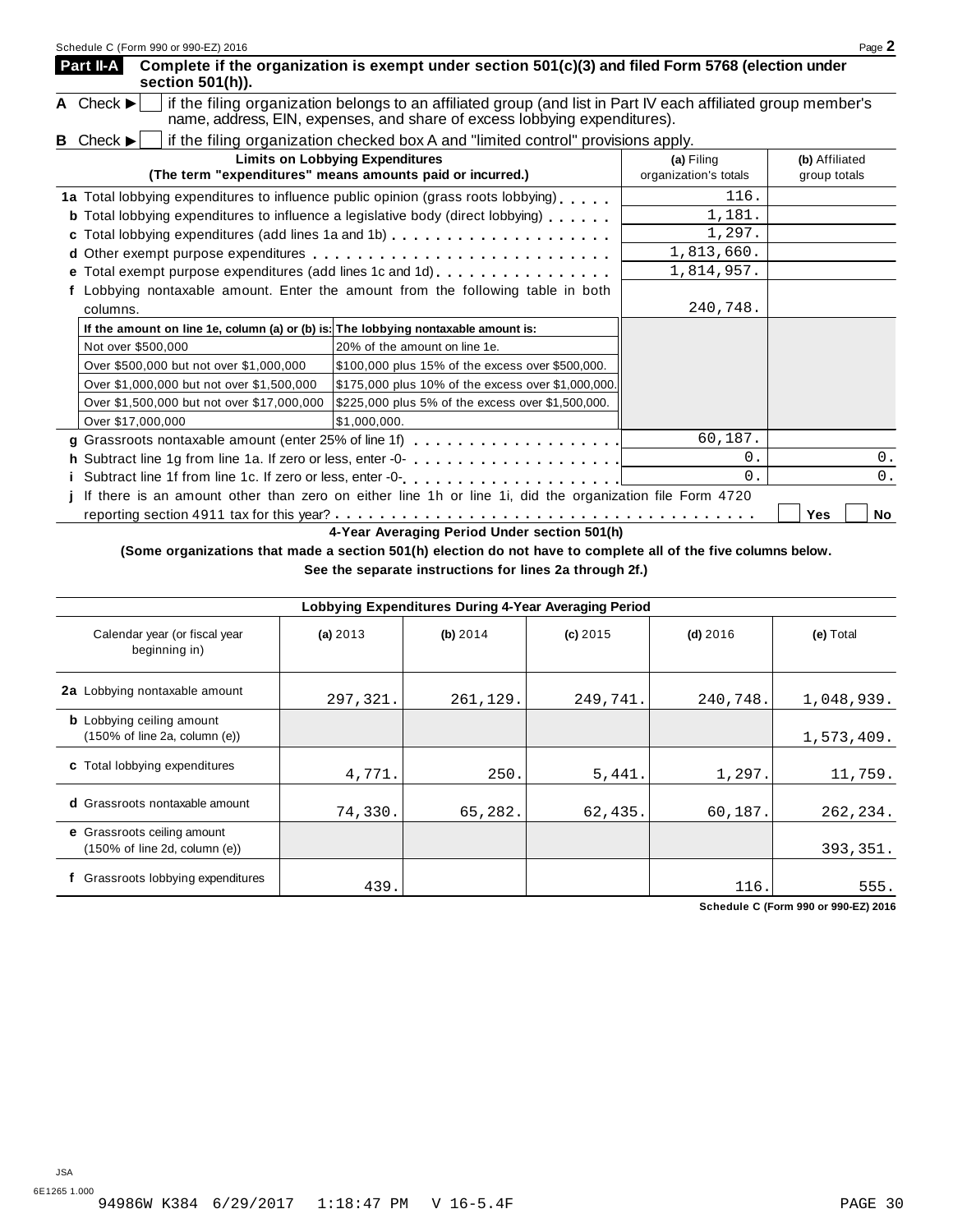| Schedule C (Form 990 or 990-EZ) 2016 | $P$ aqe $\bullet$ |  |
|--------------------------------------|-------------------|--|
|                                      |                   |  |

### **Complete if the organization is exempt under section 501(c)(3) and has NOT filed Form 5768 (Part II-B** Complete if the organization is (election under section 501(h)).

|    |                                                                                                                               | (a)  |           | (b)    |
|----|-------------------------------------------------------------------------------------------------------------------------------|------|-----------|--------|
|    | For each "Yes," response on lines 1a through 1i below, provide in Part IV a detailed<br>description of the lobbying activity. | Yes. | <b>No</b> | Amount |
| 1  | During the year, did the filing organization attempt to influence foreign, national, state or local                           |      |           |        |
|    | legislation, including any attempt to influence public opinion on a legislative matter or                                     |      |           |        |
|    | referendum, through the use of:                                                                                               |      |           |        |
| a  |                                                                                                                               |      |           |        |
| b  | Paid staff or management (include compensation in expenses reported on lines 1c through 1i)?                                  |      |           |        |
| c  |                                                                                                                               |      |           |        |
| d  |                                                                                                                               |      |           |        |
| е  |                                                                                                                               |      |           |        |
| f  | Grants to other organizations for lobbying purposes?                                                                          |      |           |        |
| q  | Direct contact with legislators, their staffs, government officials, or a legislative body?                                   |      |           |        |
| h. | Rallies, demonstrations, seminars, conventions, speeches, lectures, or any similar means?                                     |      |           |        |
|    | Other activities?                                                                                                             |      |           |        |
|    |                                                                                                                               |      |           |        |
| 2a | Did the activities in line 1 cause the organization to be not described in section $501(c)(3)?$ .                             |      |           |        |
| b  | If "Yes," enter the amount of any tax incurred under section $4912$                                                           |      |           |        |
| c  | If "Yes," enter the amount of any tax incurred by organization managers under section 4912.                                   |      |           |        |
| d  | If the filing organization incurred a section 4912 tax, did it file Form 4720 for this year?                                  |      |           |        |
|    | <b>Part III-A</b><br>Complete if the organization is exempt under section $501(c)(4)$ , section $501(c)(5)$ , or section      |      |           |        |
|    | $501(c)(6)$ .                                                                                                                 |      |           |        |

|                                                                                                                               | <b>Yes</b> | No |
|-------------------------------------------------------------------------------------------------------------------------------|------------|----|
| Were substantially all (90% or more) dues received nondeductible by members?                                                  |            |    |
|                                                                                                                               |            |    |
| Did the organization agree to carry over lobbying and political campaign activity expenditures from the prior year? $\vert$ 3 |            |    |

| <b>Part III-B</b> Complete if the organization is exempt under section $501(c)(4)$ , section $501(c)(5)$ , or section |  |
|-----------------------------------------------------------------------------------------------------------------------|--|
| 501(c)(6) and if either (a) BOTH Part III-A, lines 1 and 2, are answered "No," OR (b) Part III-A, line 3, is          |  |
| answered "Yes."                                                                                                       |  |
|                                                                                                                       |  |

|              | answered res.                                                                                                               |    |  |
|--------------|-----------------------------------------------------------------------------------------------------------------------------|----|--|
|              | Dues, assessments and similar amounts from members $\ldots \ldots \ldots \ldots \ldots \ldots \ldots \ldots \ldots \perp 1$ |    |  |
| $\mathbf{2}$ | Section 162(e) nondeductible lobbying and political expenditures (do not include amounts of                                 |    |  |
|              | political expenses for which the section 527(f) tax was paid).                                                              |    |  |
|              |                                                                                                                             | 2a |  |
|              |                                                                                                                             |    |  |
|              |                                                                                                                             | 2c |  |
| 3            | Aggregate amount reported in section 6033(e)(1)(A) notices of nondeductible section 162(e) dues.                            |    |  |
| 4            | If notices were sent and the amount on line 2c exceeds the amount on line 3, what portion of the                            |    |  |
|              | excess does the organization agree to carryover to the reasonable estimate of nondeductible lobbying                        |    |  |
|              |                                                                                                                             | 4  |  |
| 5            |                                                                                                                             |    |  |
|              |                                                                                                                             |    |  |

### **Part IV Supplemental Information**

Provide the descriptions required for Part I-A, line 1; Part I-B, line 4; Part I-C, line 5; Part II-A (affiliated group list); Part II-A, lines 1 and 2 (see instructions); and Part II-B, line 1. Also, complete this part for any additional information.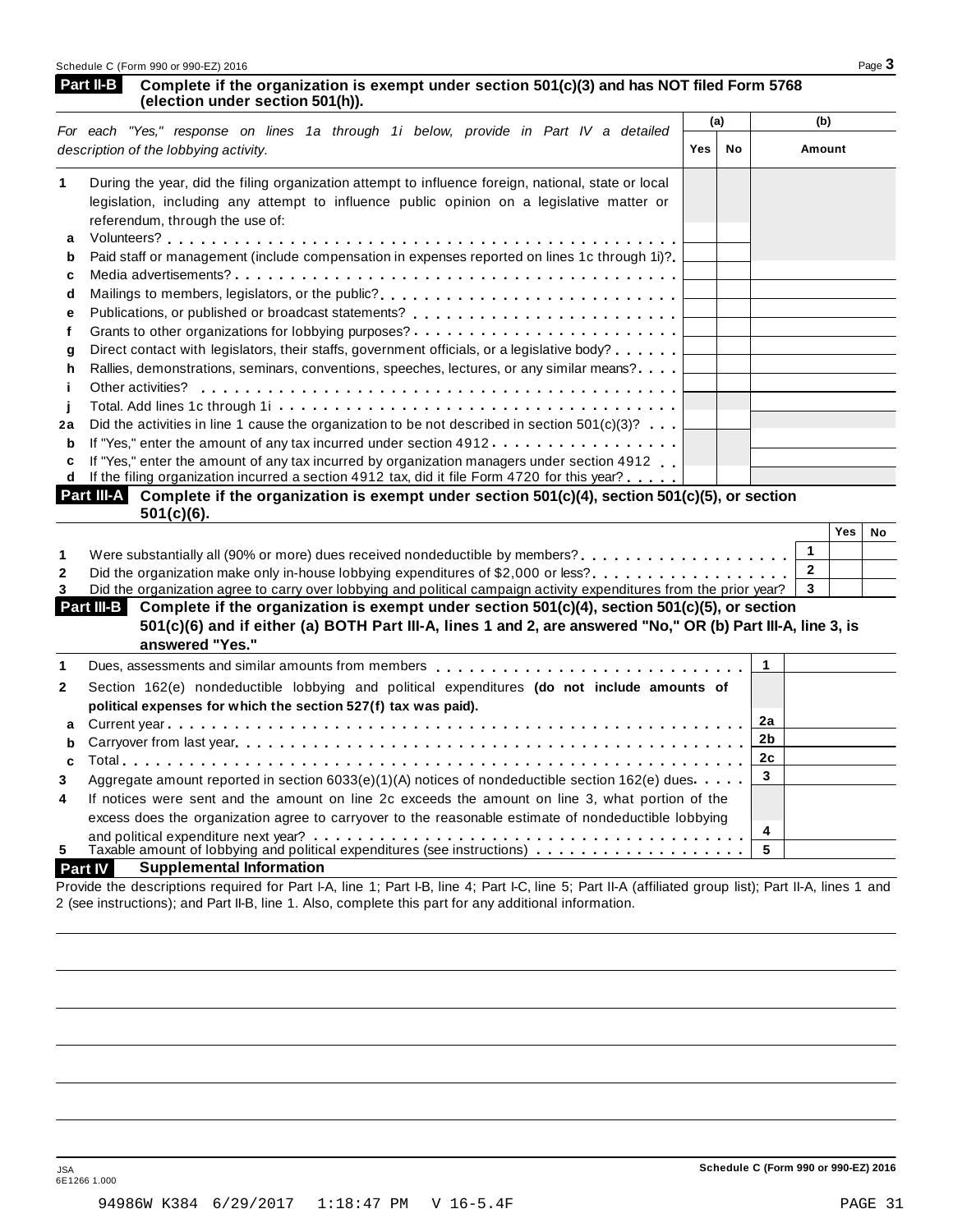| <b>SCHEDULE D</b> |  |
|-------------------|--|
| (Form 990)        |  |

# Supplemental Financial Statements<br>  $\triangleright$  Complete if the organization answered "Yes" on Form 990,<br>
Part IV, line 6, 7, 8, 9, 10, 11a, 11b, 11c, 11d, 11e, 11f, 12a, or 12b.

Department of the Treasury<br>Department of the Treasury Information about School is a section of the Information about School in Commence of the School and the instructions is at unusuing courier model in the Instruction of Internal Revenue Service I**Information about Schedule <sup>D</sup> (Form 990) and its instructions is at** *www.irs.gov/form990***. Inspection Name of the organization intervalse the control of the control of the control of the control of the control of the control of the control of the control of the control of the control of the control of the control of the Organizations Maintaining Donor Advised Funds or Other Similar Funds or Accounts. Part I Property:** Organizations Maintaining Donor Advised Funds or Other Similar Funds<br>Complete if the organization answered "Yes" on Form 990, Part IV, line 6. **(a)** Donor advised funds **(b)** Funds and other accounts **1 2 3 4 5 6** Total number at end of year  $\dots\dots\dots\dots$ Aggregate value of contributions to (during year) Aggregate value of contributions to (during year)<br>Aggregate value of grants from (during year) Aggregate value of grants from (during year)<br>Aggregate value at end of year Did the organization inform all donors and donor advisors in writing that the assets held in donor advised funds are the organization's property, subject to the organization's exclusive legal control? **matures**  $\Box$  Yes  $\Box$  Yes Did the organization inform all grantees, donors, and donor advisors in writing that grant funds can be used only for charitable purposes and not for the benefit of the donor or donor advisor, or for any other purpose **conferring impermissible private benefit?** metals are metals and more matured more metals of  $\blacksquare$  The  $\blacksquare$  Noor **Conservation Easements. Part II** Conservation Easements.<br>Complete if the organization answered "Yes" on Form 990, Part IV, line 7. **1** Purpose(s) of conservation easements held by the organization (check all that apply). Preservation of land for public use (e.g., recreation or education) Protection of natural habitat Preservation of open space Preservation of a historically important land area Preservation of a certified historic structure **2** Complete lines 2a through 2d if the organization held a qualified conservation contribution in the form of a conservation easement on the last day of the tax year. **Held at the End** of the Tax Year **2a 2b 2c 2d a** Total number of conservation easements m m m m m m m m m m m m m m m m m m m m m m m m m m m **a** Total number of conservation easements ............................<br>**b** Total acreage restricted by conservation easements ..................... **b** Total acreage restricted by conservation easements<br>**c** Number of conservation easements on a certified historic structure included in (a) . . . . . . **d** Number of conservation easements included in (c) acquired after 8/17/06, and not on a  $\mid$ historic structure listed in the National Register m m m m m m m m m m m m m m m m m m m m m m m m **3 4 5 6 7 8 9** Number of conservation easements modified, transferred, released, extinguished, or terminated by the organization during the tax vear  $\blacktriangleright$ Number of states where property subject to conservation easement is located  $\blacktriangleright$ . Does the organization have a written policy regarding the periodic monitoring, inspection, handling of violations, and enforcement of the conservation easements it holds? musical manager mann m m m m **y** es  $\Box$  No Staff and volunteer hours devoted to monitoring, inspecting, handling of violations, and enforcing conservation easements during the year <br>
> Amount of expenses incurred in monitoring, inspecting, handling of violations, and enforcing conservation easements during the year  $\blacktriangleright$  \$ Does each conservation easement reported on line 2(d) above satisfy the requirements of section 170(h)(4)(B)(i) and section 170(h)(4)(B)(ii)? m m m m m m m m m m m m m m m m m m m m m m m m m m m m m m m m m m m m m m m m m m m m m **Yes No** In Part XIII, describe how the organization reports conservation easements in its revenue and expense statement, and balance sheet, and include, if applicable, the text of the footnote to the organization's financial statements that describes the organization's accounting for conservation easements. **Organizations Maintaining Collections of Art, Historical Treasures, or Other Similar Assets. Part III Organizations Maintaining Collections of Art, Historical Treasures, or Organization answered "Yes" on Form 990, Part IV, line 8.** 1a If the organization elected, as permitted under SFAS 116 (ASC 958), not to report in its revenue statement and balance sheet<br>works of art, historical treasures, or other similar assets held for public exhibition, educat public service, provide, in Part XIII, the text of the footnote to its financial statements that describes these items. **b** If the organization elected, as permitted under SFAS 116 (ASC 958), to report in its revenue statement and balance sheet works of art, historical treasures, or other similar assets held for public exhibition, education, or research in furtherance of public service, provide the following amounts relating to these items: **(i)** I Revenue included in Form 990, Part VIII, line 1 m m m m m m m m m m m m m m m m m m m m m m m m m m m m m m \$ **(ii)** Assets included in Form 990, Part X m m m m m m m m m m m m m m m m m m m m m m m m m m m m m m m m m m m m I \$ **2** If the organization received or held works of art, historical treasures, or other similar assets for financial gain, provide the following amounts required to be reported under SFAS 116 (ASC 958) relating to these items: following amounts required to be reported under SFAS 116 (ASC 958) relating to these items:<br>**a** Revenue included in Form 990, Part VIII, line 1 **a** a more contained in Form 200, Dart Y. Assets included in Form 990, Part X **a** Revenue included in Form 990, Part VIII, line 1<br>**b** Assets included in Form 990, Part X. **For Paperwork Reduction Act Notice, see the Instructions for Form 990. Schedule D (Form 990) 2016** INSTITUTE FOR AGRICULTURE & TRADE POLICY 36-3501938

JSA 6E1268 1.000<br>94986W K384 6/29/2017 1:18:47 PM V 16-5.4F PAGE 32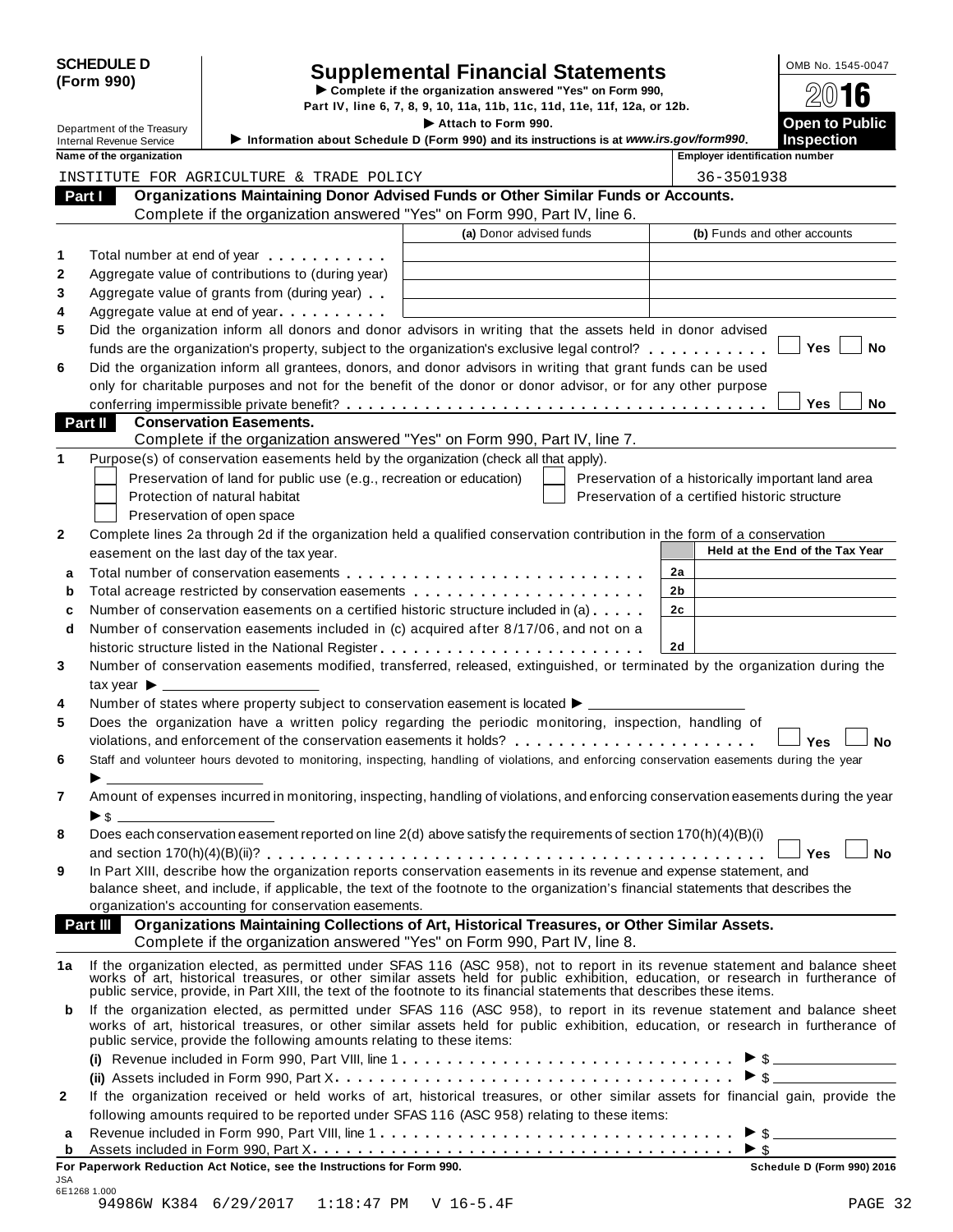|               | Schedule D (Form 990) 2016<br>Organizations Maintaining Collections of Art, Historical Treasures, or Other Similar Assets (continued)<br><b>Part III</b> |                                         |                |          |                         |            |                                 |                |                     |          | Page 2   |
|---------------|----------------------------------------------------------------------------------------------------------------------------------------------------------|-----------------------------------------|----------------|----------|-------------------------|------------|---------------------------------|----------------|---------------------|----------|----------|
| 3             | Using the organization's acquisition, accession, and other records, check any of the following that are a significant use of its                         |                                         |                |          |                         |            |                                 |                |                     |          |          |
|               | collection items (check all that apply):                                                                                                                 |                                         |                |          |                         |            |                                 |                |                     |          |          |
|               | Public exhibition<br>Loan or exchange programs<br>a                                                                                                      |                                         |                |          |                         |            |                                 |                |                     |          |          |
| b             | Scholarly research<br>Other<br>e                                                                                                                         |                                         |                |          |                         |            |                                 |                |                     |          |          |
|               | Preservation for future generations                                                                                                                      |                                         |                |          |                         |            |                                 |                |                     |          |          |
| c             |                                                                                                                                                          |                                         |                |          |                         |            |                                 |                |                     |          |          |
| 4             | Provide a description of the organization's collections and explain how they further the organization's exempt purpose in Part                           |                                         |                |          |                         |            |                                 |                |                     |          |          |
|               | XIII.                                                                                                                                                    |                                         |                |          |                         |            |                                 |                |                     |          |          |
| 5             | During the year, did the organization solicit or receive donations of art, historical treasures, or other similar                                        |                                         |                |          |                         |            |                                 |                |                     |          |          |
|               | assets to be sold to raise funds rather than to be maintained as part of the organization's collection?                                                  |                                         |                |          |                         |            |                                 |                | Yes                 |          | No       |
|               | <b>Escrow and Custodial Arrangements.</b><br>Part IV                                                                                                     |                                         |                |          |                         |            |                                 |                |                     |          |          |
|               | Complete if the organization answered "Yes" on Form 990, Part IV, line 9, or reported an amount on Form                                                  |                                         |                |          |                         |            |                                 |                |                     |          |          |
|               | 990, Part X, line 21.                                                                                                                                    |                                         |                |          |                         |            |                                 |                |                     |          |          |
|               | 1a Is the organization an agent, trustee, custodian or other intermediary for contributions or other assets not                                          |                                         |                |          |                         |            |                                 |                |                     |          |          |
|               |                                                                                                                                                          |                                         |                |          |                         |            |                                 |                | Yes                 |          | No       |
|               | b If "Yes," explain the arrangement in Part XIII and complete the following table:                                                                       |                                         |                |          |                         |            |                                 |                |                     |          |          |
|               |                                                                                                                                                          |                                         |                |          |                         |            | Amount                          |                |                     |          |          |
| c             |                                                                                                                                                          |                                         |                |          | 1c                      |            |                                 |                |                     |          |          |
|               |                                                                                                                                                          |                                         |                |          | 1d                      |            |                                 |                |                     |          |          |
| е             |                                                                                                                                                          |                                         |                |          | 1e                      |            |                                 |                |                     |          |          |
|               |                                                                                                                                                          |                                         |                |          | 1f                      |            |                                 |                |                     |          |          |
|               | 2a Did the organization include an amount on Form 990, Part X, line 21, for escrow or custodial account liability?                                       |                                         |                |          |                         |            |                                 |                | <b>Yes</b>          |          | No       |
|               | <b>b</b> If "Yes," explain the arrangement in Part XIII. Check here if the explanation has been provided on Part XIII                                    |                                         |                |          |                         |            |                                 |                |                     |          |          |
| <b>Part V</b> | <b>Endowment Funds.</b>                                                                                                                                  |                                         |                |          |                         |            |                                 |                |                     |          |          |
|               | Complete if the organization answered "Yes" on Form 990, Part IV, line 10.                                                                               |                                         |                |          |                         |            |                                 |                |                     |          |          |
|               |                                                                                                                                                          | (a) Current year                        | (b) Prior year |          | (c) Two years back      |            | (d) Three years back            |                | (e) Four years back |          |          |
|               |                                                                                                                                                          | 1,818,705.                              | 2,532,482.     |          |                         | 2,756,111. | 2,430,268.                      |                | 2,317,458.          |          |          |
| 1а            | Beginning of year balance                                                                                                                                |                                         |                |          |                         |            |                                 |                |                     |          |          |
| b             |                                                                                                                                                          |                                         |                |          |                         |            |                                 |                |                     |          |          |
|               | c Net investment earnings, gains,                                                                                                                        |                                         |                |          |                         |            |                                 |                |                     |          |          |
|               | and losses                                                                                                                                               | 116,312.                                |                | 2,823.   |                         | 180,510.   | 430,066.                        |                |                     |          | 180,800. |
|               | d Grants or scholarships                                                                                                                                 |                                         |                |          |                         |            |                                 |                |                     |          |          |
|               | e Other expenditures for facilities                                                                                                                      |                                         |                |          |                         |            |                                 |                |                     |          |          |
|               | and programs                                                                                                                                             | 694,172.                                |                | 716,600. |                         | 404,139.   | 104,223.                        |                |                     |          | 67,990.  |
|               | Administrative expenses                                                                                                                                  |                                         |                |          |                         |            |                                 |                |                     |          |          |
| g             | End of year balance expansion of year balance                                                                                                            | 1, 240, 845.                            | 1,818,705.     |          |                         | 2,532,482. | 2,756,111.                      |                | 2,430,268.          |          |          |
| 2             | Provide the estimated percentage of the current year end balance (line 1g, column (a)) held as:                                                          |                                         |                |          |                         |            |                                 |                |                     |          |          |
| a             | Board designated or quasi-endowment >                                                                                                                    |                                         | $\%$           |          |                         |            |                                 |                |                     |          |          |
| b             | Permanent endowment > 79.9200 %                                                                                                                          |                                         |                |          |                         |            |                                 |                |                     |          |          |
| c             | Temporarily restricted endowment > 20.0800 %                                                                                                             |                                         |                |          |                         |            |                                 |                |                     |          |          |
|               | The percentages on lines 2a, 2b, and 2c should equal 100%.                                                                                               |                                         |                |          |                         |            |                                 |                |                     |          |          |
|               | 3a Are there endowment funds not in the possession of the organization that are held and administered for the                                            |                                         |                |          |                         |            |                                 |                |                     |          |          |
|               | organization by:                                                                                                                                         |                                         |                |          |                         |            |                                 |                | Yes                 |          | No       |
|               |                                                                                                                                                          |                                         |                |          |                         |            |                                 |                | 3a(i)               |          | Χ        |
|               |                                                                                                                                                          |                                         |                |          |                         |            |                                 |                | 3a(ii)              |          | Χ        |
|               | If "Yes" on line 3a(ii), are the related organizations listed as required on Schedule R?                                                                 |                                         |                |          |                         |            |                                 |                | 3 <sub>b</sub>      |          |          |
| 4             | Describe in Part XIII the intended uses of the organization's endowment funds.                                                                           |                                         |                |          |                         |            |                                 |                |                     |          |          |
|               | Land, Buildings, and Equipment.<br><b>Part VI</b>                                                                                                        |                                         |                |          |                         |            |                                 |                |                     |          |          |
|               | Complete if the organization answered "Yes" on Form 990, Part IV, line 11a. See Form 990, Part X, line 10.                                               |                                         |                |          |                         |            |                                 |                |                     |          |          |
|               | Description of property                                                                                                                                  | (a) Cost or other basis<br>(investment) |                |          | (b) Cost or other basis |            | (c) Accumulated<br>depreciation | (d) Book value |                     |          |          |
| 1a            |                                                                                                                                                          |                                         |                |          | (other)                 |            |                                 |                |                     |          |          |
| b             | <b>Buildings</b>                                                                                                                                         |                                         |                |          | 272,999.                |            | 137,949.                        |                |                     | 135,050. |          |
| c             | .<br>Leasehold improvements <b>Leasehold</b> improvements                                                                                                |                                         |                |          |                         |            |                                 |                |                     |          |          |
|               |                                                                                                                                                          |                                         |                |          | 147,906.                |            | 129,684.                        |                |                     | 18,222.  |          |
| d             | Equipment<br>.                                                                                                                                           |                                         |                |          | 149,580.                |            | 147,267                         |                |                     | 2,313.   |          |
| е             | Other                                                                                                                                                    |                                         |                |          |                         |            |                                 |                |                     |          |          |
|               | Total. Add lines 1a through 1e. (Column (d) must equal Form 990, Part X, column (B), line 10c.)                                                          |                                         |                |          |                         |            |                                 |                |                     | 155,585. |          |

**Schedule D (Form 990) 2016**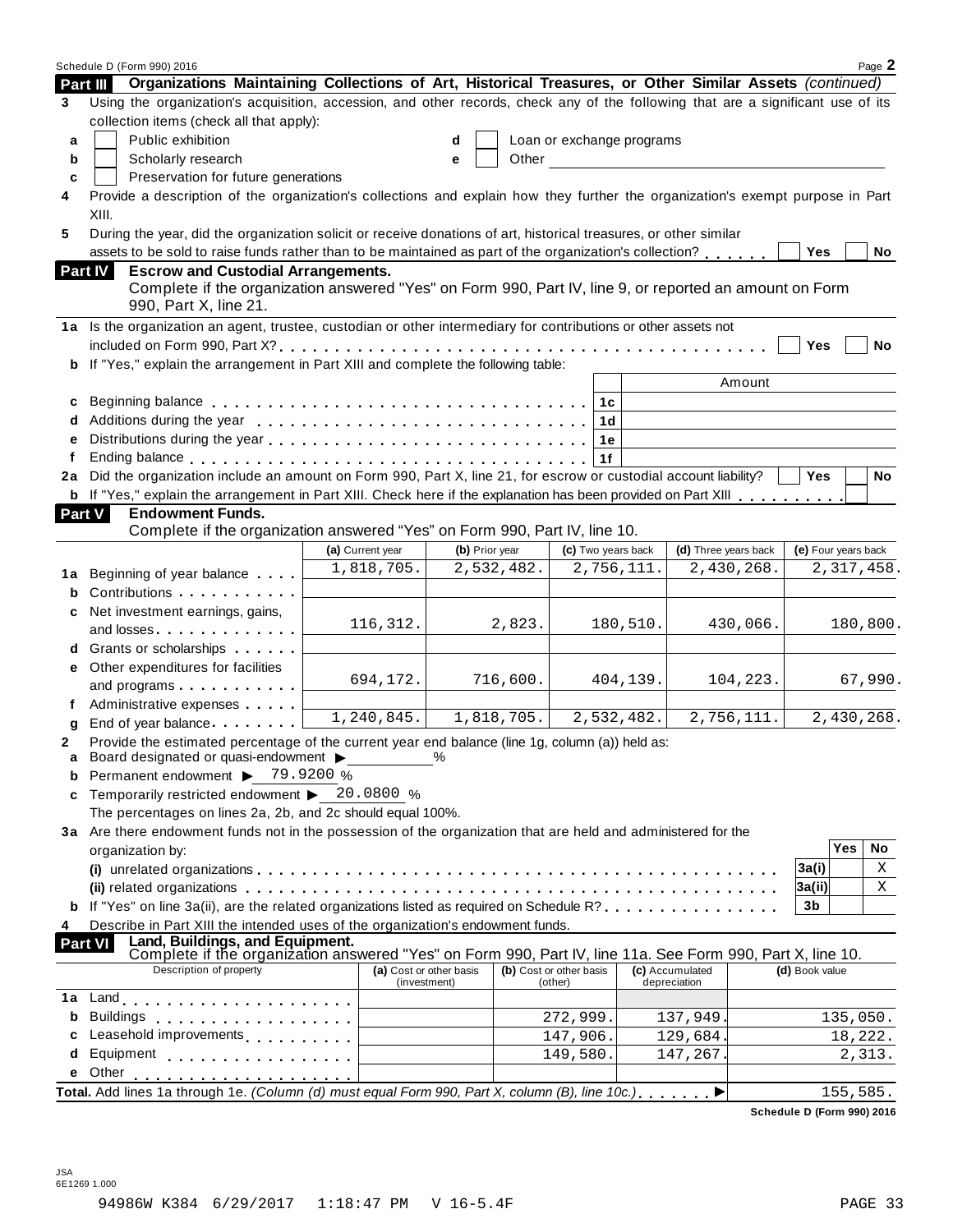### **Investments - Other Securities. Part VII** Investments - Other Securities.<br>Complete if the organization answered "Yes" on Form 990, Part IV, line 11b. See Form 990, Part X, line 12. **(a)** Description of security or category (including name of security) **(b)** Book value **(c)** Method of valuation: Cost or end-of-year market value **(1)** Financial derivatives m m m m m m m m m m m m m m m m m **(1)** Financial derivatives **maturity of minimum metallicity** Closely-held equity interests **maturity of momental (3)** Other (A) (B) (C) (D) (E) (F) (G) (H) **Total.** *(Column (b) must equal Form 990, Part X, col. (B) line 12.)* I **Investments - Program Related.** Complete if the organization answered "Yes" on Form 990, Part IV, line 11c. See Form 990, Part X, line 13. **(a)** Description of investment **(b)** Book value **(c)** Method of valuation: Cost or end-of-year market value **(1) (2) (3) (4) (5) (6) (7) (8) (9) Total.** *(Column (b) must equal Form 990, Part X, col. (B) line 13.)* I **Other Assets.** Complete if the organization answered "Yes" on Form 990, Part IV, line 11d. See Form 990, Part X, line 15. **(a)** Description **(b)** Book value **(1)** CONTRACT FOR DEED 371,772. **(2) (3)** OTHER GRANT RECEIVABLES 176,249. **(4)** DIVIDENDS RECEIVABLE 36,000. **(5) (6) (7) (8) (9)**  $\blacksquare$   $\blacksquare$   $\blacksquare$   $\blacksquare$   $\lozenge$   $\lozenge$   $\blacksquare$   $\blacksquare$   $\blacksquare$   $\blacksquare$   $\blacksquare$   $\blacksquare$   $\blacksquare$   $\blacksquare$   $\blacksquare$   $\blacksquare$   $\blacksquare$   $\blacksquare$   $\blacksquare$   $\blacksquare$   $\blacksquare$   $\blacksquare$   $\blacksquare$   $\blacksquare$   $\blacksquare$   $\blacksquare$   $\blacksquare$   $\blacksquare$   $\blacksquare$   $\blacksquare$   $\blacksquare$   $\blacks$ **Other Liabilities.** Complete if the organization answered "Yes" on Form 990, Part IV, line 11e or 11f. See Form 990, Part X, line 25. **Part X 1. (a)** Description of liability **(b)** Book value (1) Federal income taxes (2) (3) (4) (5) (6) (7) (8) (9) 696,718. [ATTACHMENT 1](#page-34-0) 696,718.  $\blacksquare$  SCROW  $\blacksquare$  82. 584,103.

**Total.** *(Column (b) must equal Form 990, Part X, col. (B) line 25.)* I **2.** Liability for uncertain tax positions. In Part XIII, provide the text of the footnote to the organization's financial statements that reports the organization's liability for uncertain tax positions under FIN 48 (ASC 740). Check here if the text of the footnote has been provided in Part XIII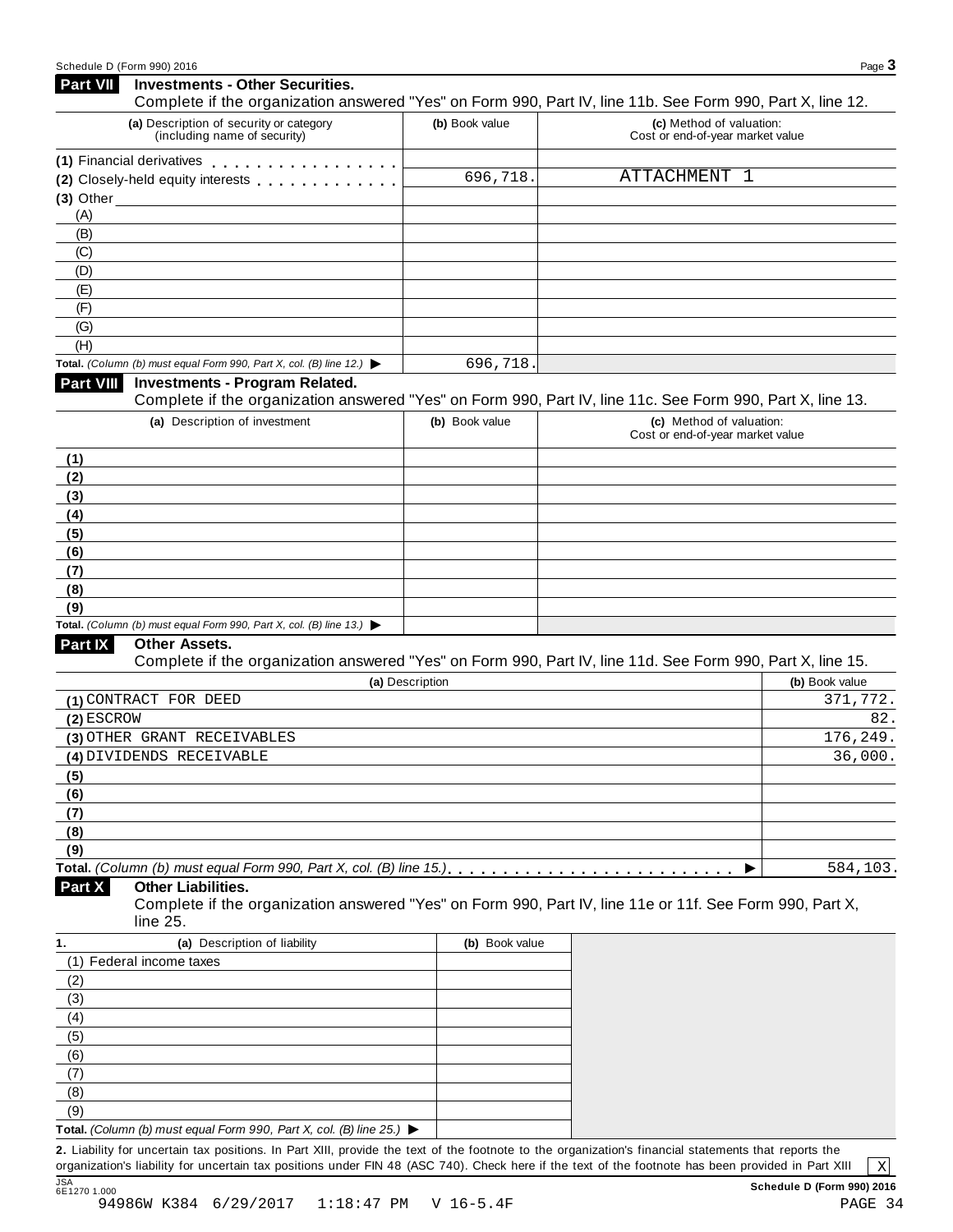|                 | Schedule D (Form 990) 2016                                                                                                                                                                                                                                                       |                | Page 4     |
|-----------------|----------------------------------------------------------------------------------------------------------------------------------------------------------------------------------------------------------------------------------------------------------------------------------|----------------|------------|
| Part XI         | Reconciliation of Revenue per Audited Financial Statements With Revenue per Return.<br>Complete if the organization answered "Yes" on Form 990, Part IV, line 12a.                                                                                                               |                |            |
| 1               | Total revenue, gains, and other support per audited financial statements                                                                                                                                                                                                         | 1              | 1,479,237. |
| $\mathbf{2}$    | Amounts included on line 1 but not on Form 990, Part VIII, line 12:                                                                                                                                                                                                              |                |            |
| a               | $-33,046.$<br>2a<br>Net unrealized gains (losses) on investments                                                                                                                                                                                                                 |                |            |
| b               | 2 <sub>b</sub>                                                                                                                                                                                                                                                                   |                |            |
| c               | 2c<br>Recoveries of prior year grants                                                                                                                                                                                                                                            |                |            |
| d               |                                                                                                                                                                                                                                                                                  |                |            |
| е               |                                                                                                                                                                                                                                                                                  | 2e             | $-33,046.$ |
| 3               |                                                                                                                                                                                                                                                                                  | $\overline{3}$ | 1,512,283. |
| 4               | Amounts included on Form 990, Part VIII, line 12, but not on line 1:                                                                                                                                                                                                             |                |            |
| a               | 4a<br>Investment expenses not included on Form 990, Part VIII, line 7b                                                                                                                                                                                                           |                |            |
| b               | 36,000.<br>4b                                                                                                                                                                                                                                                                    |                |            |
| C               |                                                                                                                                                                                                                                                                                  | 4c             | 36,000.    |
| 5.              | Total revenue. Add lines 3 and 4c. (This must equal Form 990, Part I, line 12.)                                                                                                                                                                                                  | 5              | 1,548,283. |
| <b>Part XII</b> | Reconciliation of Expenses per Audited Financial Statements With Expenses per Return.                                                                                                                                                                                            |                |            |
|                 | Complete if the organization answered "Yes" on Form 990, Part IV, line 12a.                                                                                                                                                                                                      |                |            |
| 1               | Total expenses and losses per audited financial statements                                                                                                                                                                                                                       | $\mathbf{1}$   | 1,815,049. |
| $\mathbf{2}$    | Amounts included on line 1 but not on Form 990, Part IX, line 25:                                                                                                                                                                                                                |                |            |
| a               | 2a                                                                                                                                                                                                                                                                               |                |            |
| b               | 2 <sub>b</sub>                                                                                                                                                                                                                                                                   |                |            |
| c               | 2c                                                                                                                                                                                                                                                                               |                |            |
| d               | 92.                                                                                                                                                                                                                                                                              |                |            |
| е               |                                                                                                                                                                                                                                                                                  | 2e             | 92.        |
| 3               |                                                                                                                                                                                                                                                                                  | 3              | 1,814,957. |
| 4               | Amounts included on Form 990, Part IX, line 25, but not on line 1:                                                                                                                                                                                                               |                |            |
| a               | 4a<br>Investment expenses not included on Form 990, Part VIII, line 7b                                                                                                                                                                                                           |                |            |
| b               | 4b                                                                                                                                                                                                                                                                               |                |            |
| C               |                                                                                                                                                                                                                                                                                  | 4с             |            |
| 5.              | Total expenses. Add lines 3 and 4c. (This must equal Form 990, Part I, line 18.)                                                                                                                                                                                                 | 5              | 1,814,957. |
|                 | Part XIII Supplemental Information.                                                                                                                                                                                                                                              |                |            |
|                 | Provide the descriptions required for Part II, lines 3, 5, and 9; Part III, lines 1a and 4; Part IV, lines 1b and 2b; Part V, line 4; Part X, line<br>2; Part XI, lines 2d and 4b; and Part XII, lines 2d and 4b. Also complete this part to provide any additional information. |                |            |

SEE PAGE 5

6E1271 1.000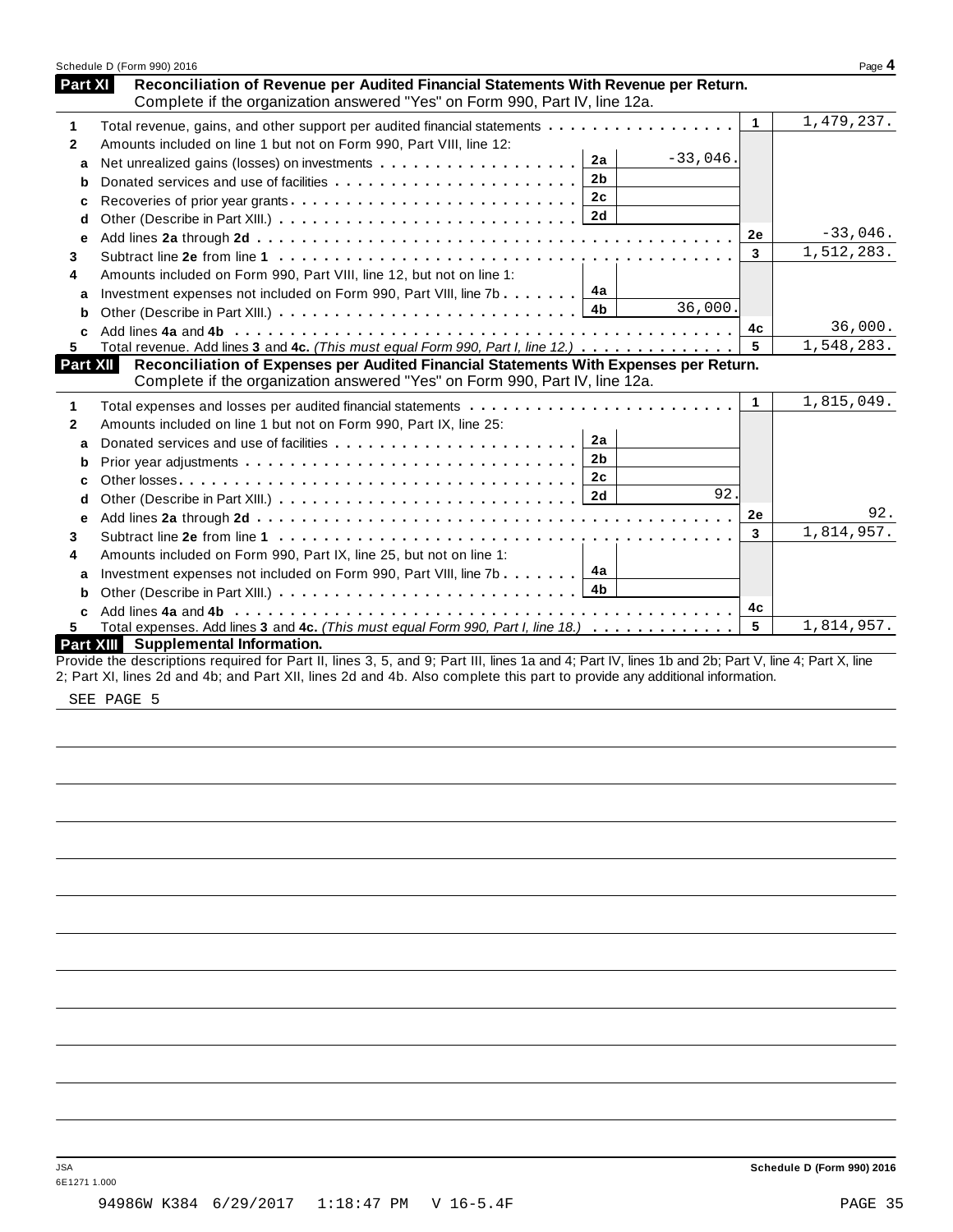### <span id="page-34-0"></span>**Part XIII Supplemental Information** *(continued)*

PART V, LINE 4

IATP INTENDS TO USE THE ENDOWMENT FUND EARNINGS TO PROVIDE REASONABLY STABLE AND PREDICTABLE FUNDS FOR IATP'S OPERATING BUDGET.

PART X, LINE 2

MANAGEMENT EVALUATED THE ORGANIZATION'S TAX POSITIONS AND CONCLUDED THAT THE ORGANIZATION HAD TAKEN NO UNCERTAIN TAX POSITIONS THAT REQUIRE ADJUSTMENT TO THE FINANCIAL STATEMENTS. THE ORGANIZATION'S TAX RETURNS GENERALLY REMAINING OPEN FOR EXAMINATION ARE THE LAST THREE YEARS FROM THE FILING DATES AND TAX RETURNS ARE CURRENT.

PART XII, LINE 2D

EXPENSES OF \$92 FOR IATP ACTION WHICH FILES A SEPERATE 990N

PART XI, LINE 4B

| DIVIDENDS RECEIVED FROM RELATED ORGANIZATIONS                      | \$36,000     |        |
|--------------------------------------------------------------------|--------------|--------|
|                                                                    | ATTACHMENT 1 |        |
| SCHEDULE D, PART VII - INVESTMENTS - CLOSELY HELD EOUITY INTERESTS |              |        |
|                                                                    |              | COST   |
| DESCRIPTION                                                        | BOOK VALUE   | OR FMV |
| INVESTMENT IN SUBSIDIARY                                           | 696,718.     | COST   |
| TOTALS                                                             | 696,718.     |        |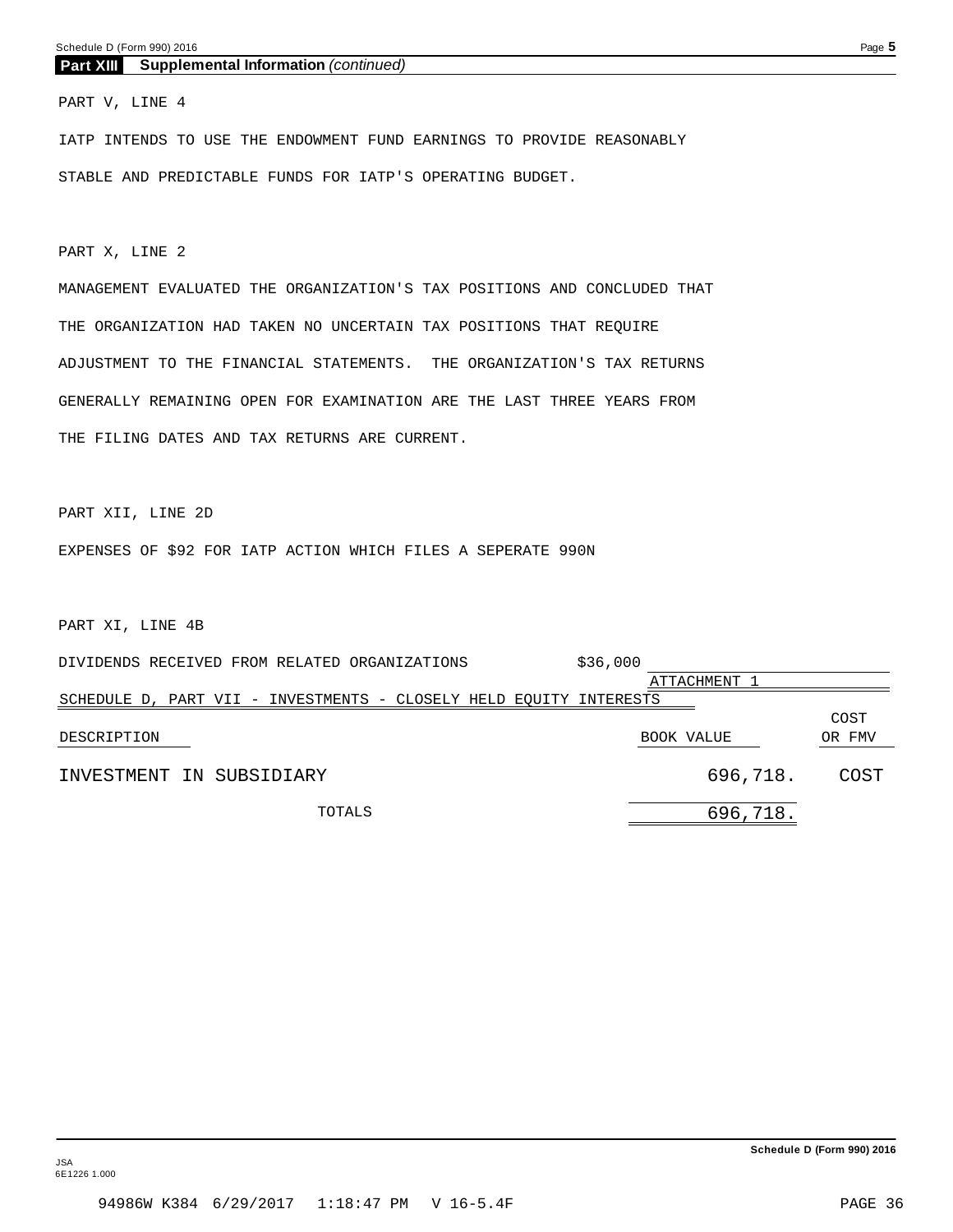### **SCHEDULE O** Supplemental Information to Form 990 or 990-EZ DMB No. 1545-0047

**(Form 990 or 990-EZ) Complete to provide information for responses to specific questions on** plete to provide information for responses to specific questions on  $\mathbb{Z}^{\square}$  **16 EXECUTE:** Attach to Form 990 or 990-EZ.<br>
Attach to Form 990 or 990-EZ.<br> **Company of the Company of the Company of the Company of the Company of the Company of the Company of the Company of the Company of the Company of th** 



Department of the Treasury<br>Internal Revenue Service

Department of the Treasury <br>Depen to Public<br>Name of the organization<br>Name of the organization<br>Name of the organization<br>Name of the organization

INSTITUTE FOR AGRICULTURE & TRADE POLICY

PART III, LINE 4A

INTERNATIONAL / TRADE AND GLOBAL GOVERNANCE

### TRADE:

IN 2016, IATP CONTINUED ITS WORK ON THE TRANSATLANTIC TRADE AND INVESTMENT PARTNERSHIP (TTIP) AND THE TRANS-PACIFIC PARTNERSHIP (TPP) AND THEIR POTENTIAL IMPACTS ON AGRICULTURE AND FOOD SYSTEMS IN THE U.S. AND ABROAD. WE PRODUCED ANALYSIS OF THE IMPACTS OF TTIP AND TPP ON FOOD SYSTEMS AND CONDUCTED EXTENSIVE OUTREACH TO THE MEDIA, DECISION MAKERS AND ACTIVISTS WORKING ON THOSE ISSUES. WE PUBLISHED SEVERAL REPORTS INCLUDING 'THE CLIMATE COST OF FREE TRADE AND SELLING OFF THE FARM: CORPORATE MEAT'S TAKEOVER THROUGH TTIP'. IATP ORGANIZED A SPEAKING TOUR TO SIX EUROPEAN COUNTRIES ON THE LATTER REPORT. IATP ALSO INTENSIFIED WORK WITH THE FAITH AND DEVELOPMENT COMMUNITIES ON TRADE, INCLUDING THROUGH JOINT POSITION PAPERS AND ADVOCACY, CONFERENCES AND WEBINARS. AS THE YEAR CLOSED, IATP SHIFTED ITS WORK WITH COLLEAGUES IN MEXICO AND CANADA FROM A FOCUS ON TPP TO NEW ENGAGEMENT ON NAFTA RENEGOTIATION.

### GLOBAL GOVERNANCE:

IATP ALSO ENGAGED WITH THE UN COMMITTEE ON WORLD FOOD SECURITY, WORKING WITH PARTNERS FROM DEVELOPING COUNTRIES TO PROMOTE AGROECOLOGY AND INSIST ON BETTER RULES ON LAND GRABS. THIS YEAR IATP BROUGHT ITS EXPERTISE AND PARTNERSHIPS TO DISCUSSIONS AT THE CFS ON LIVESTOCK AND FOOD SECURITY, FOCUSING ESPECIALLY ON THE INTERESTS OF PASTORALISTS AND ON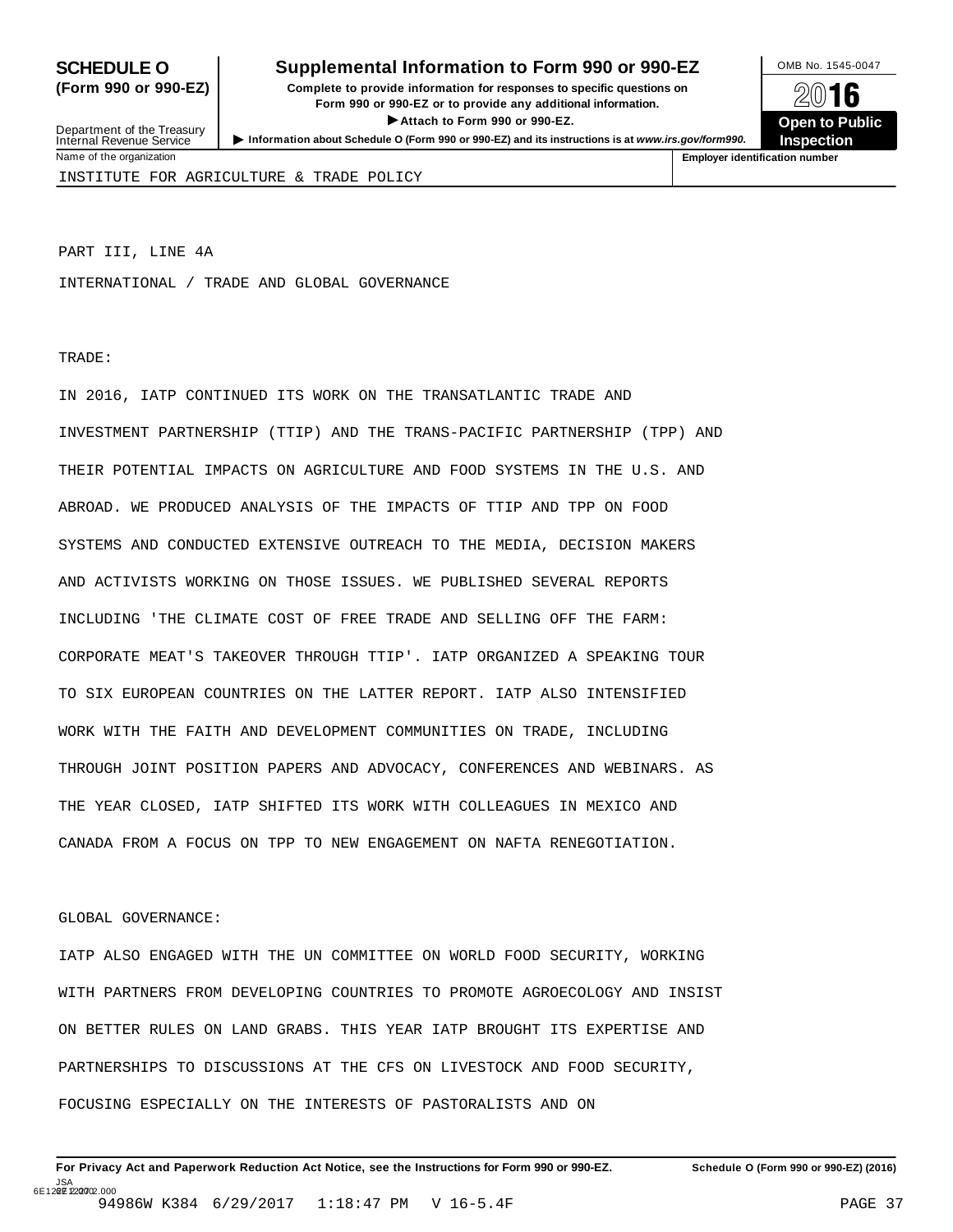| Schedule O (Form 990 or 990-EZ) 2016     |                                       | $P$ age $\blacktriangle$ |
|------------------------------------------|---------------------------------------|--------------------------|
| Name of the organization                 | <b>Employer identification number</b> |                          |
| INSTITUTE FOR AGRICULTURE & TRADE POLICY |                                       |                          |

CLIMATE-FRIENDLY APPROACHES TO THOSE ISSUES. IATP ALSO BEGAN A NEW PARTICIPATORY RESEARCH INITIATIVE IN MEXICO WITH THE ASOCIACIÓN NACIONAL DE EMPRESAS COMERCIALIZADORAS DE PRODUCTORES DEL CAMPO (ANEC) ON THE POLITICAL ECONOMY OF THEIR APPROACH TO AGROECOLOGY, BALANCING FARMERS' KNOWLEDGE WITH SCIENTIFIC ADVANCES.

PART III, LINE 4B CLIMATE CHANGE AND CORPORATE STRATEGIES

IN 2016, IATP'S CLIMATE INITIATIVE HAD SEVERAL COMPONENTS, ALL ROOTED IN SUSTAINABLE LAND USES AND ECONOMIES THAT BENEFIT FARMERS, RURAL COMMUNITIES AND THE ENVIRONMENT, INCLUDING THE RURAL CLIMATE NETWORK, RURAL CLIMATE DIALOGUES, INTERNATIONAL CLIMATE POLICY, THE WORKING LANDSCAPES CERTIFICATE PROGRAM, THE MINNESOTA GREEN CHEMISTRY FORUM.

### RURAL CLIMATE NETWORK:

JSA 6E1228 1.000

THE RURAL CLIMATE NETWORK IS A GROUPING OF ORGANIZATIONS THAT COME TOGETHER TO ADVANCE PRACTICAL CLIMATE CHANGE MITIGATION AND ADAPTATION STRATEGIES. IN 2016, THE RURAL CLIMATE NETWORK GREW TO 50 MEMBER ORGANIZATIONS. MEMBERS OF THE NETWORK SHARE SOCIAL AND TECHNICAL APPROACHES TO CLIMATE CHANGE AMONG AGRICULTURE, FORESTRY, AND OTHER NATURAL RESOURCE DEPENDENT COMMUNITIES. THE NETWORK DOCUMENTS INNOVATIONS, BEST PRACTICES, IMPACTS, AND OTHER STORIES ON THE WEBSITE WWW.RURALCLIMATENETWORK.ORG. AT THE CONCLUSION OF A YEAR-LONG PROCESS IN 2015, MEMBERS OF THE RURAL CLIMATE NETWORK ISSUED A SET OF RURAL CLIMATE POLICY PRIORITIES WITH HIGH-LEVEL POLICY RECOMMENDATIONS FOR DIFFERENT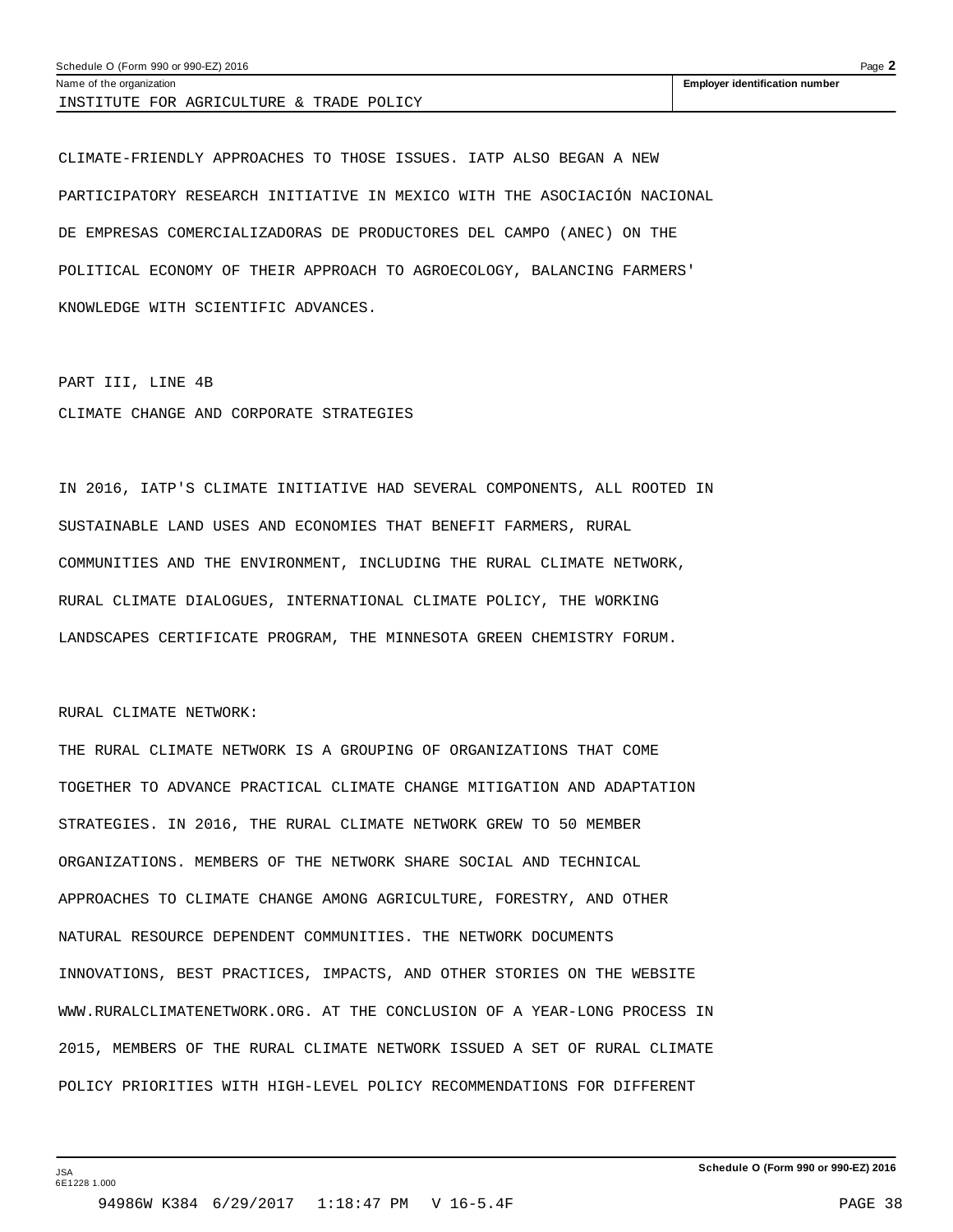| Schedule O (Form 990 or 990-EZ) 2016     | Page                                  |
|------------------------------------------|---------------------------------------|
| Name of the organization                 | <b>Employer identification number</b> |
| INSTITUTE FOR AGRICULTURE & TRADE POLICY |                                       |

SECTORS OF THE RURAL ECONOMY. IATP ALSO TRACKED AND REPORTED ON HOW THE OBAMA ADMINISTRATION'S PROPOSED CLEAN POWER PLAN WOULD IMPACT RURAL COMMUNITIES, AND OFFERED OPPORTUNITIES FOR RCN MEMBERS TO ENGAGE WITH THE DEVELOPMENT OF THE CLEAN POWER PLAN, INCLUDING SUBMITTING COMMENTS ON THE PROPOSED FEDERAL IMPLEMENTATION PLAN AND THE CLEAN ENERGY INCENTIVE PROGRAM. IATP INITIATED AND CONTINUES TO PLAY A LEADERSHIP ROLE IN THE RCN, INCLUDING SENDING OUT BI-MONTHLY NEWSLETTERS, UPDATING THE WEBSITE, AND ACTING AS THE POINT PERSON FOR MEMBERS.

### RURAL CLIMATE DIALOGUES:

IN 2016, IATP CONTINUED TO BUILD WORK AT THE COMMUNITY LEVEL THROUGH THE RURAL CLIMATE DIALOGUES. DEVELOPED IN PARTNERSHIP WITH THE JEFFERSON CENTER, THESE RURAL CLIMATE DIALOGUES ARE INTENDED TO FOSTER CONVERSATIONS IN RURAL COMMUNITIES TO HELP THEM THINK CRITICALLY AND PLAN STRATEGICALLY TO ADDRESS LOCAL CHALLENGES RELATED TO WEATHER, CLIMATE AND RESILIENCE. IATP'S FIRST DIALOGUE WAS IN MORRIS, MN IN 2014, AND WON THE 2015 ENVIRONMENTAL INITIATIVE AWARD FOR COMMUNITY ENGAGEMENT. IN MAY 2015, IATP AND THE JEFFERSON CENTER COMPLETED THE SECOND RURAL CLIMATE DIALOGUE IN GRAND RAPIDS, MINNESOTA, AND A THIRD RURAL CLIMATE DIALOGUE, THE WINONA COUNTY CLIMATE DIALOGUE, IN MARCH 2016. IN ALL THREE COMMUNITIES, PRELIMINARY CONVERSATIONS AND RELATIONSHIPS (INCLUDING DIRECT ENGAGEMENT WITH HIGH SCHOOL STUDENTS AND TEACHERS), SET THE FOUNDATION FOR THE RURAL CLIMATE DIALOGUE EVENT - A THREE-DAY CITIZEN'S JURY WHERE CITIZENS CREATE A ROBUST CLIMATE ADAPTATION PLAN INCLUDING INDIVIDUAL AND COMMUNITY ACTIONS ON ENERGY, WATER, AGRICULTURE AND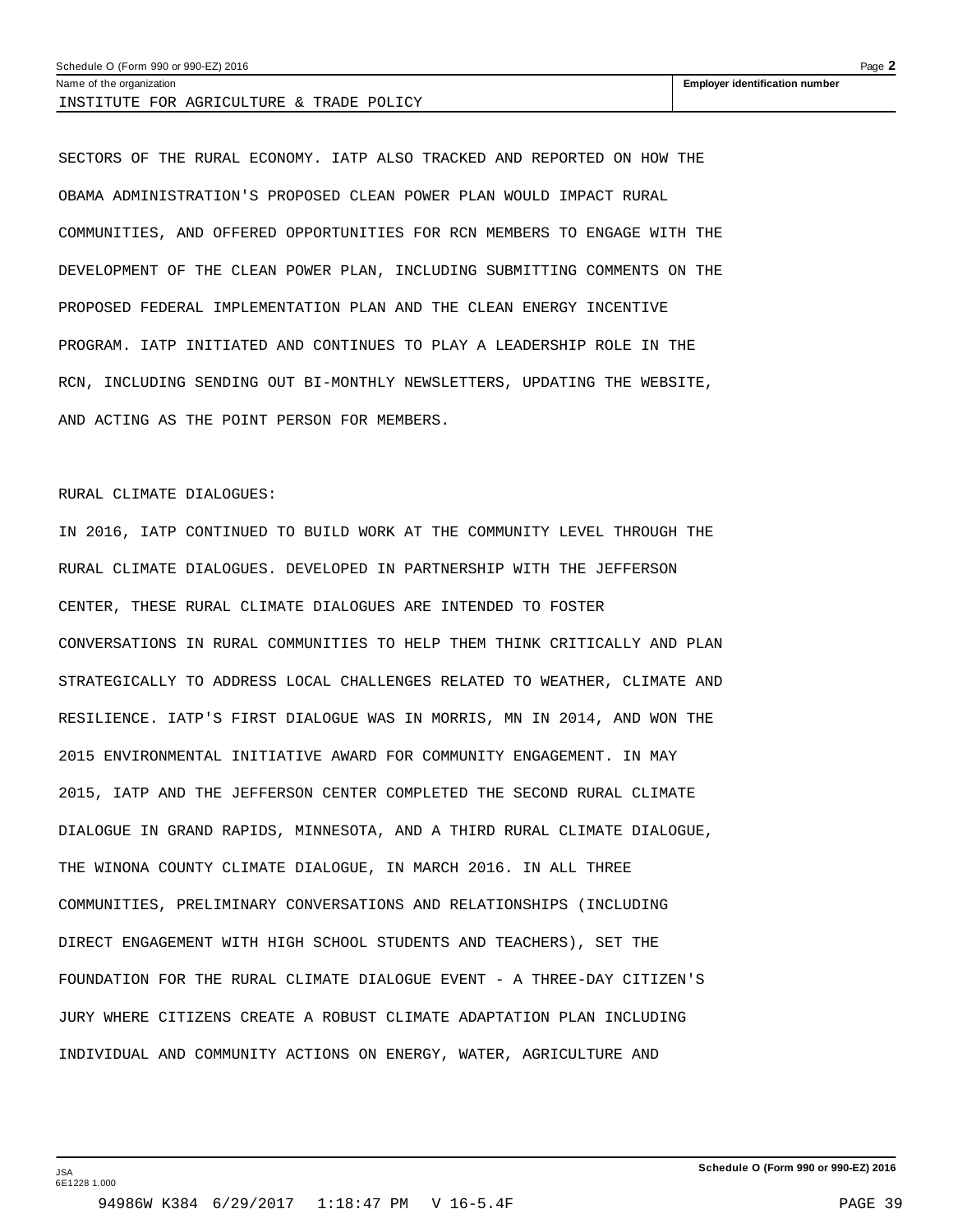| Schedule O (Form 990 or 990-EZ) 2016     |                                       |  |
|------------------------------------------|---------------------------------------|--|
| Name of the organization                 | <b>Employer identification number</b> |  |
| INSTITUTE FOR AGRICULTURE & TRADE POLICY |                                       |  |

TOURISM, AMONG OTHER TOPICS. FOLLOWING THE THREE RURAL CLIMATE DIALOGUES IATP HELD A 2-DAY RURAL CLIMATE DIALOGUE STATE CONVENING TO BRING TOGETHER RURAL CITIZENS WITH STATE AGENCY LEADERS AND POLICYMAKERS TO ELEVATE THE VOICES OF RURAL MINNESOTANS TO ADVANCE STATE POLICY AND ON-THE-GROUND ACTIONS THAT ARE NEEDED TO EFFECTIVELY ADDRESS CLIMATE CHANGE.

### GLOBAL CLIMATE POLICY:

IATP TRACKED THE INTERSECTION OF AGRICULTURE AND COMMUNITY-LEVEL RESPONSES TO CLIMATE CHANGE WITH THE UNITED NATIONS GLOBAL CLIMATE NEGOTIATIONS. IATP REPORTED ON A NUMBER OF AGRICULTURE AND TRADE-RELATED INITIATIVES WITHIN THE GLOBAL CLIMATE AGREEMENT. IATP PUBLISHED A MAJOR REPORT ON HOW THE PROPOSED TRANSPACIFIC PARTNERSHIP WILL IMPACT NATIONAL-LEVEL CLIMATE POLICY. IATP ALSO REPORTED ON HOW THE PRIMARY U.S. POLICY FOR ACHIEVING INTERNATIONAL CLIMATE GOALS, THE CLEAN POWER PLAN, COULD POSITIVELY IMPACT RURAL COMMUNITIES AND HOW CARBON MARKETS, BEING PUSHED IN THE U.S. AND INTERNATIONALLY, WILL NOT ACHIEVE CLIMATE GOALS AND INCREASE INEQUITY. FINALLY, IATP REPORTED ON HOW PAST TRADE AGREEMENTS, LIKE THE NORTH AMERICAN FREE TRADE AGREEMENT AND RULES AT THE WORLD TRADE ORGANIZATION, UNDERMINE CLIMATE POLICY. IATP ALSO REPORTED ON THE CANDIDATE POLICY POSITIONS ON CLIMATE CHANGE DURING THE 2016 ELECTION.

PART III, LINE 4C AGRICULTURE AND FOOD

JSA 6E1228 1.000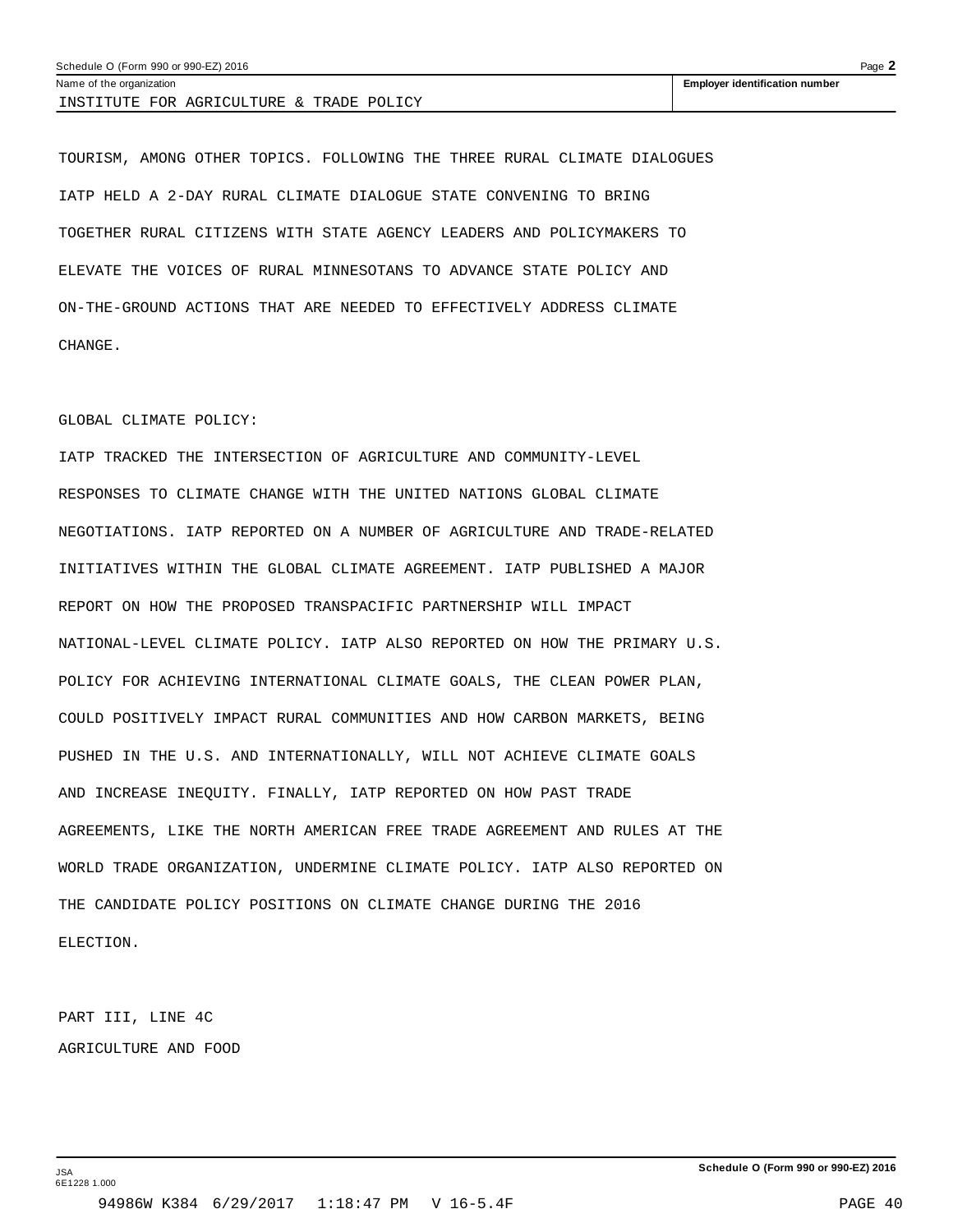| Schedule O (Form 990 or 990-EZ) 2016 | Page |
|--------------------------------------|------|
|--------------------------------------|------|

Name of the organization **Employer identification number**

### INSTITUTE FOR AGRICULTURE & TRADE POLICY

WORK IN 2016 CENTERED ON POLICY RESEARCH, ANALYSIS, OUTREACH AND ORGANIZING AROUND 1) TRANS PACIFIC PARTNERSHIP AND THE TRANSATLANTIC TRADE AND INVESTMENT PARTNERSHIP AND 2) THE ADOPTION AND IMPLEMENTATION OF A GOOD FOOD PURCHASING POLICY (GFPP) IN THE TWIN CITIES. IATP PUBLISHED ANALYSIS ON HOW THE TPP WILL IMPACT THE U.S. DAIRY MARKET AND HOW TTIP WILL UNDERMINE LOCAL FOOD SYSTEMS. IN ADDITION TO PUBLISHING REPORTS, OUTREACH INCLUDED ACTION ALERTS, SIGN-ON LETTERS, WEBINARS, PRESENTATIONS AT MULTIPLE PUBLIC EVENTS, AND DEVELOPMENT OF ALLIED FOOD AND FARM ORGANIZATIONS.

### AGROECOLOGY:

IATP CONTINUED TO ADVOCATE INTERNATIONALLY FOR AGROECOLOGY, A FARMER-LED SYSTEM OF PRODUCTION THAT WORKS WITH NATURE TO PRODUCE HEALTHY FOOD. IATP CONTRIBUTED TO AND REPORTED OUT ON A SERIES OF UN FOOD AND AGRICULTURE ORGANIZATION (FAO) REGIONAL MEETINGS (BRAZIL, SENEGAL, BANGKOK) ON AGROECOLOGY, IN ADDITION TO WRITING SEVERAL ARTICLES AND PRESENTING AT NUMEROUS CONFERENCES ON INDICATORS TO ADVANCE AGROECOLOGY IN POLICY. IATP ALSO REPORTED ON INTERNATIONAL EFFORTS BY SEED COMPANIES TO CONTROL THE GLOBAL SEED SUPPLY THROUGH TRADE AGREEMENTS AND OTHER INTERNATIONAL INSTITUTIONS.

IATP TRACKED THE INTERSECTION OF AGRICULTURE AND COMMUNITY-LEVEL RESPONSES TO CLIMATE CHANGE WITH THE UNITED NATIONS GLOBAL CLIMATE NEGOTIATIONS. IN 2016, IATP WIDELY DISTRIBUTED ITS IN- DEPTH ANALYSIS OF HOW TRADE AGREEMENT PROVISIONS LOCK IN POLICIES AND PRACTICES THAT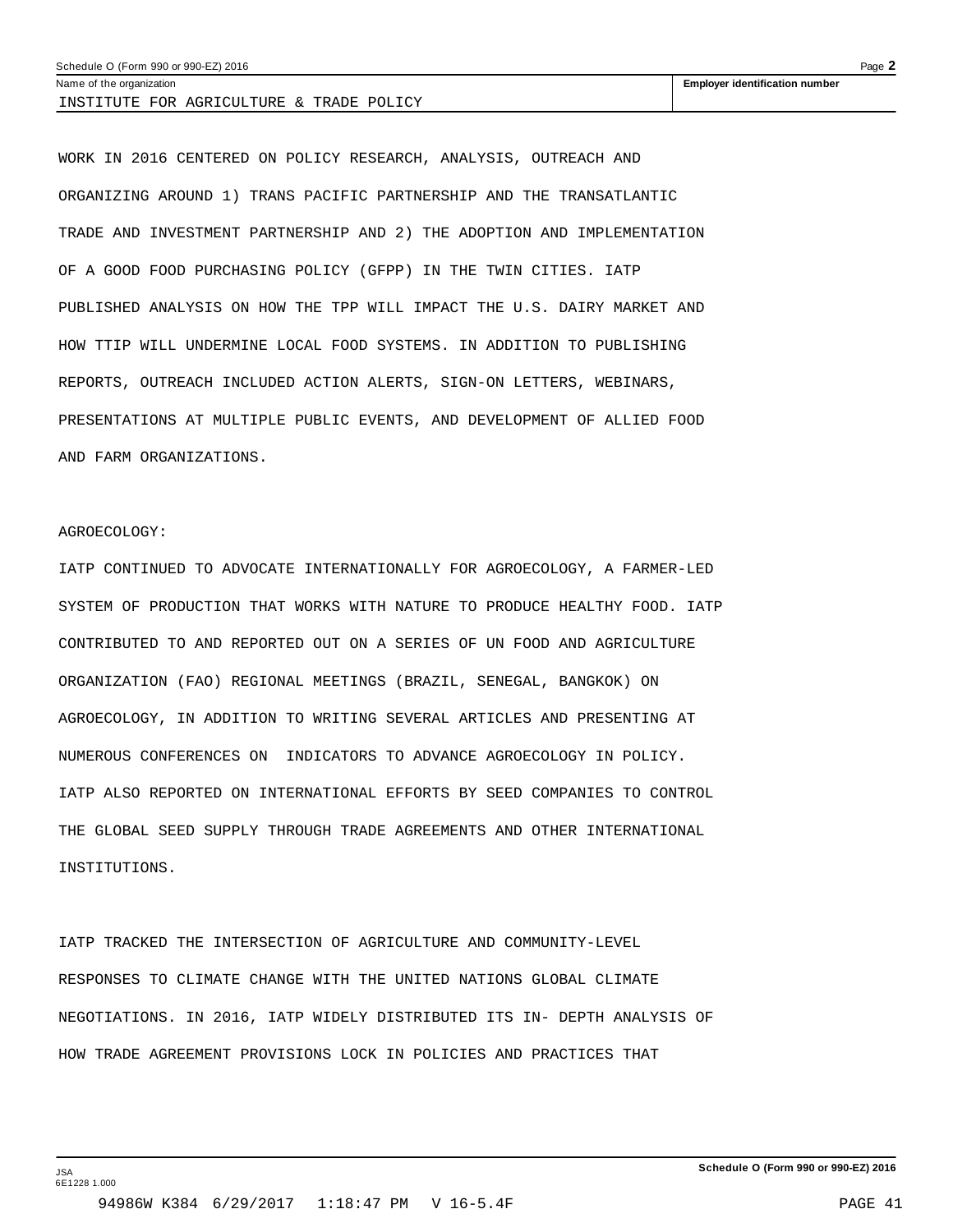INSTITUTE FOR AGRICULTURE & TRADE POLICY

CONTRIBUTE TO CLIMATE CHANGE AND UNDERMINE MITIGATION AND ADAPTATION MEASURES.

### WORKING LANDSCAPES CERTIFICATE PROGRAM:

IN 2016, IATP CONTINUED ITS COOPERATION WITH STONYFIELD AND OTHER RESPONSIBLE BIOPLASTIC USERS TO ENSURE THAT THEIR BIOPLASTIC USE SUPPORTED FARMERS IN PRODUCING CORN (THE BIOPLASTIC FEEDSTOCK) IN MORE SUSTAINABLE WAYS THROUGH ITS WLC PROGRAM. IT WAS ANOTHER SUCCESSFUL PRODUCTION YEAR, WITH 8 PARTICIPATING WLC FARMERS MEETING OR EXCEEDING PRODUCTION EXPECTATIONS, ALL WHILE GROWING CORN IN MORE RESPONSIBLE MANNER.

### INDUSTRIAL MEAT:

IN 2016, IATP RESEARCHED, ANALYZED AND PUBLISHED A MAJOR PUBLICATION TITLED: 'SELLING OFF THE FARM: CORPORATE MEAT'S TAKEOVER THROUGH TTIP'. THE IN-DEPTH REPORT EXAMINES REGULATIONS IN THE U.S. AND THE EU THAT LIMIT THE POWER OF THE MEAT INDUSTRY. IT FURTHER ANALYZED THE IMPLICATIONS OF THE TRANSATLANTIC TRADE AND INVESTMENT PARTNERSHIP (TTIP) FOR STRENGTHENING ENVIRONMENTAL, FOOD SAFETY AND PUBLIC HEALTH RULES THAT ARE NECESSARY TO REIGN IN THE NEGATIVE IMPACTS OF THE INDUSTRY. IATP AUNCHED THE REPORT AT A PUBLIC EVENT AT THE EUROPEAN PARLIAMENT, FOLLOWED BY A SPEAKERS TOUR IN THE FALL THROUGH BELGIUM, GERMANY, POLAND, FRANCE, SLOVENIA AND HUNGARY. IATP ALSO PUBLISHED A SHORT FACTSHEET ON THE COMPREHENSIVE ECONOMIC TRADE AGREEMENT (CETA) BETWEEN THE EUROPEAN UNION AND CANADA CALLED CETA: SELLING OFF THE FARM FOR THE SPEAKERS TOUR.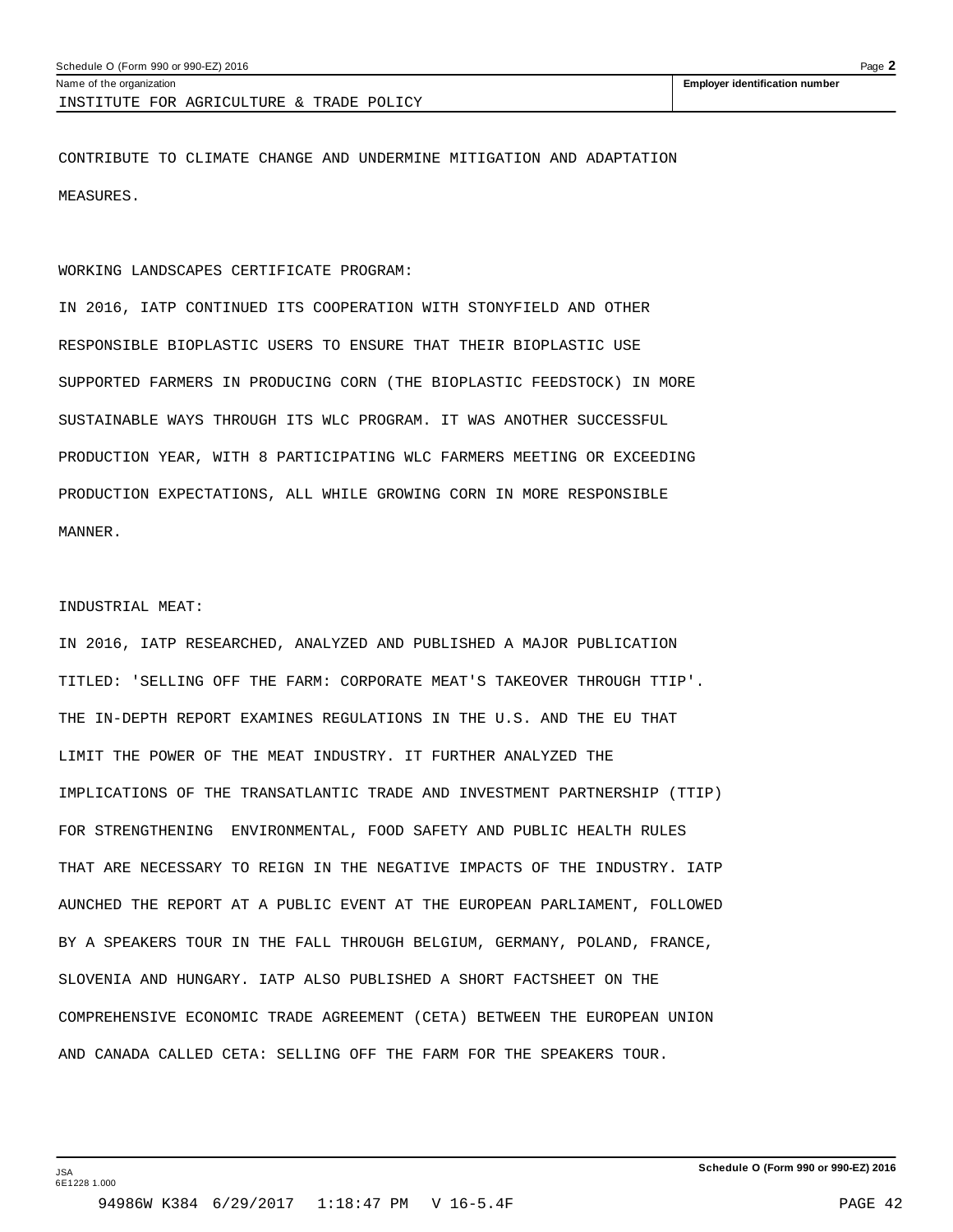INSTITUTE FOR AGRICULTURE & TRADE POLICY

Name of the organization **Employer identification number**

IATP CONTINUED TO ENGAGE IN A LEADERSHIP ROLE AT THE CIVIL SOCIETY MECHANISM (CSM) OF THE FOOD AND AGRICULTURE ORGANIZATION'S COMMITTEE ON WORLD FOOD SECURITY (CFS) BY BEING ONE OF THE COORDINATORS OF THE WORKING GROUP ON LIVESTOCK. THE GROUP ENGAGED IN THE CFS NEGOTIATIONS ON THE RECOMMENDATIONS THAT GOVERNMENTS ADOPTED ON THE 2016 HIGH LEVEL PANEL OF EXPERTS REPORT ON SUSTAINABLE AGRICULTURE, INCLUDING THE ROLE OF LIVESTOCK. IATP ALSO CONTINUED TO MAKE PUBLIC INTERVENTIONS INCLUDING AS SPEAKER IN DIFFERENT NON-GOVERNMENTAL AND INTER-GOVERNMENTAL EVENTS. FINALLY, IATP'S WORK WITH THE ANIMAL AGRICULTURE REFORM COLLABORATIVE IN THE U.S. CONTINUES WITH IATP STAFF CO-CHAIRING THE ENVIRONMENTAL JUSTICE WORKING GROUP AND THE ECONOMIC JUSTICE WORKING GROUP, BUILDING CAPACITY OF GRASSROOTS GROUPS ACROSS THE U.S. ON NATIONAL AND INTERNATIONAL POLICIES THAT IMPACT THEIR WORK TO STOP CONCENTRATED ANIMAL FEEDING OPERATIONS (CAFOS).

### FARM TO INSTITUTION:

JSA 6E1228 1.000

BUILDING ON IATP'S SUCCESSFUL PARTNERSHIP WITH COMMUNITY ACTION PARTNERSHIP OF RAMSEY AND WASHINGTON COUNTIES (CAPRW) HEAD START AND THE HMONG AMERICAN FARMERS ASSOCIATION (HAFA) IN 2014 AND 2015, IN 2016 IATP EXPANDED ITS EFFORT TO PARTNER WITH THREE NEW HEAD START PROGRAMS ACROSS THE STATE TO IMPLEMENT ITS 'FARM TO HEAD START' PROGRAM MODEL, SERVING FRESH LOCAL FOODS AND TEACHING CHILDREN ABOUT THEIR LOCAL FOOD SYSTEM. IATP'S 2016 HEAD START PARTNERS WERE THE ST. CLOUD REACH UP HEAD START PROGRAM, THE ROCHESTER/ALBERT LEA HEAD START PROGRAM AND THE PARENTS IN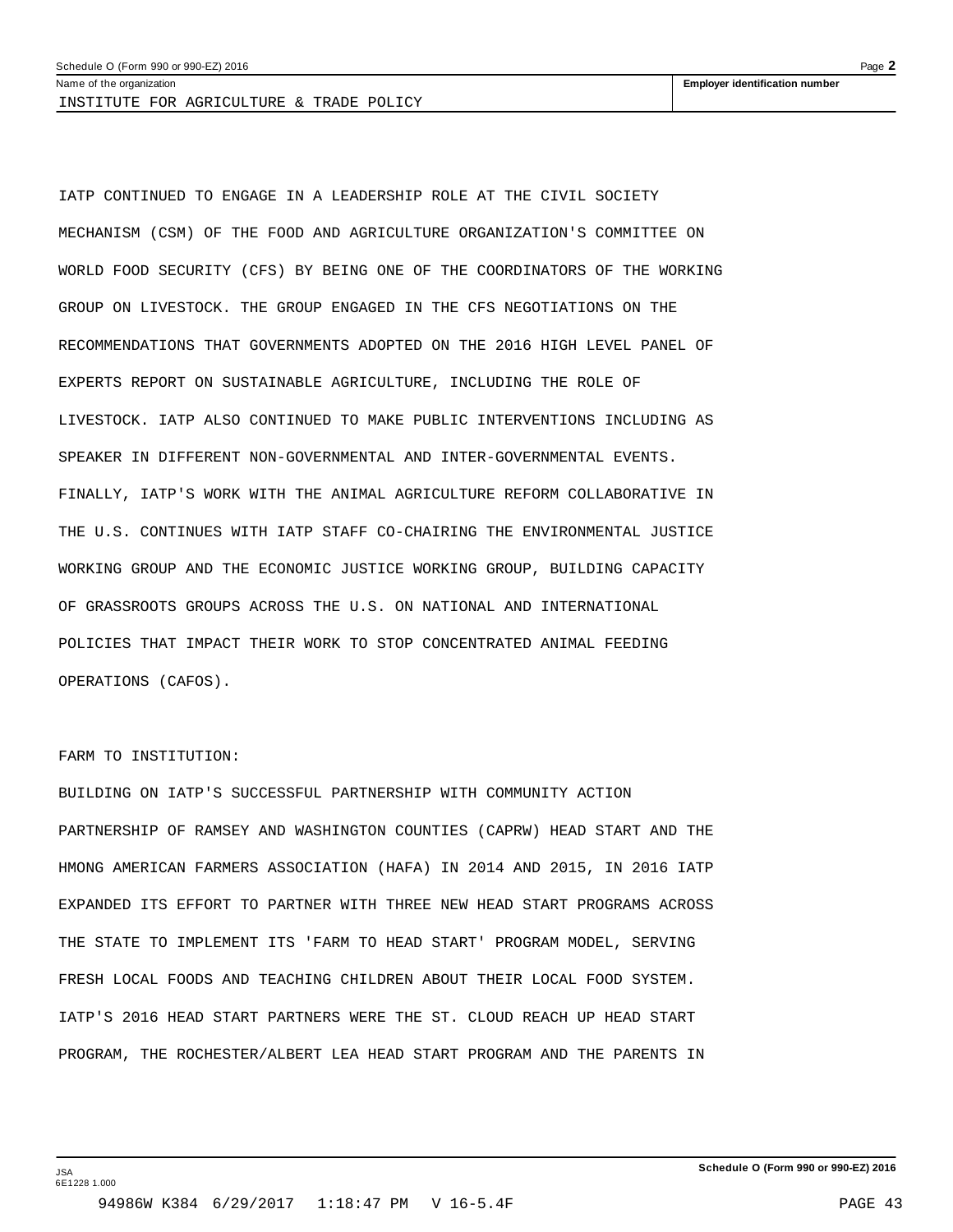COMMUNITY ACTION (PICA) HEAD START PROGRAM IN MINNEAPOLIS. WORKING WITH NEW HEAD START PARTNERS ALLOWED IATP TO LEARN HOW ITS MODEL CAN ADAPT TO DIFFERENT HEAD START CONTEXTS, ALLOWING IATP TO ADJUST ITS MODEL TO MEET THE DIVERSE NEEDS OF HEAD START PROGRAMS OUTSIDE OF THE ORIGINAL ST. PAUL PARTNER.

IATP HAS CONTINUED IN ITS ROLE AS FARM TO SCHOOL COMMUNITY PARTNER FOR ST. PAUL PUBLIC SCHOOLS, PARTICIPATING IN THE SCHOOL FOOD FOCUS UPPER MIDWEST REGIONAL LEARNING LAB TO BUILD REGIONAL CONNECTIONS TO EXPAND FARM TO SCHOOL IN THEIR DISTRICT. FOR A SECOND TIME WE COORDINATED THE REGIONAL 'MIDWEST MENU' AND 'GREAT APPLE CRUNCH' EVENTS DURING FARM TO SCHOOL MONTH, WHERE DISTRICTS ACROSS THE MIDWEST SERVED A MENU OF LOCAL, CLEAN LABEL CHICKEN, LOCAL APPLES, AND A LOCAL VEGETABLE AND GRAIN OF THEIR CHOICE ON THE SAME DAY TO CELEBRATE REGIONAL PRIDE AND PROMOTE FARM TO SCHOOL IN MIDWESTERN STATES.

IATP PARTICIPATED IN SEVERAL STATE, REGIONAL AND NATIONAL LEADERSHIP COALITIONS RELATED TO FARM TO INSTITUTION, INCLUDING THE NATIONAL FARM TO PRESCHOOL SUBCOMMITTEE, THE SCHOOL FOOD FOCUS UPPER MIDWEST REGIONAL LEARNING LAB, MN FARM TO SCHOOL LEADERSHIP TEAM, MN CHILDHOOD NUTRITION AND WELLNESS ADVISORY GROUP, MN HEALTHY KIDS COALITION AND MN HEALTHY LEGACY STEERING COMMITTEE. IATP ALSO CONTINUED TO COORDINATE THE MN FARM TO EARLY CARE COALITION TO ADVANCE THIS WORK IN ITS STATE, AND TO CO-LEAD A GROUP OF 30 STAKEHOLDER GROUPS WORKING SPECIFICALLY ON ADVOCATING FOR STATE LEVEL POLICY TO SUPPORT FARM TO SCHOOL/CHILDCARE. TO EXPAND

JSA 6E1228 1.000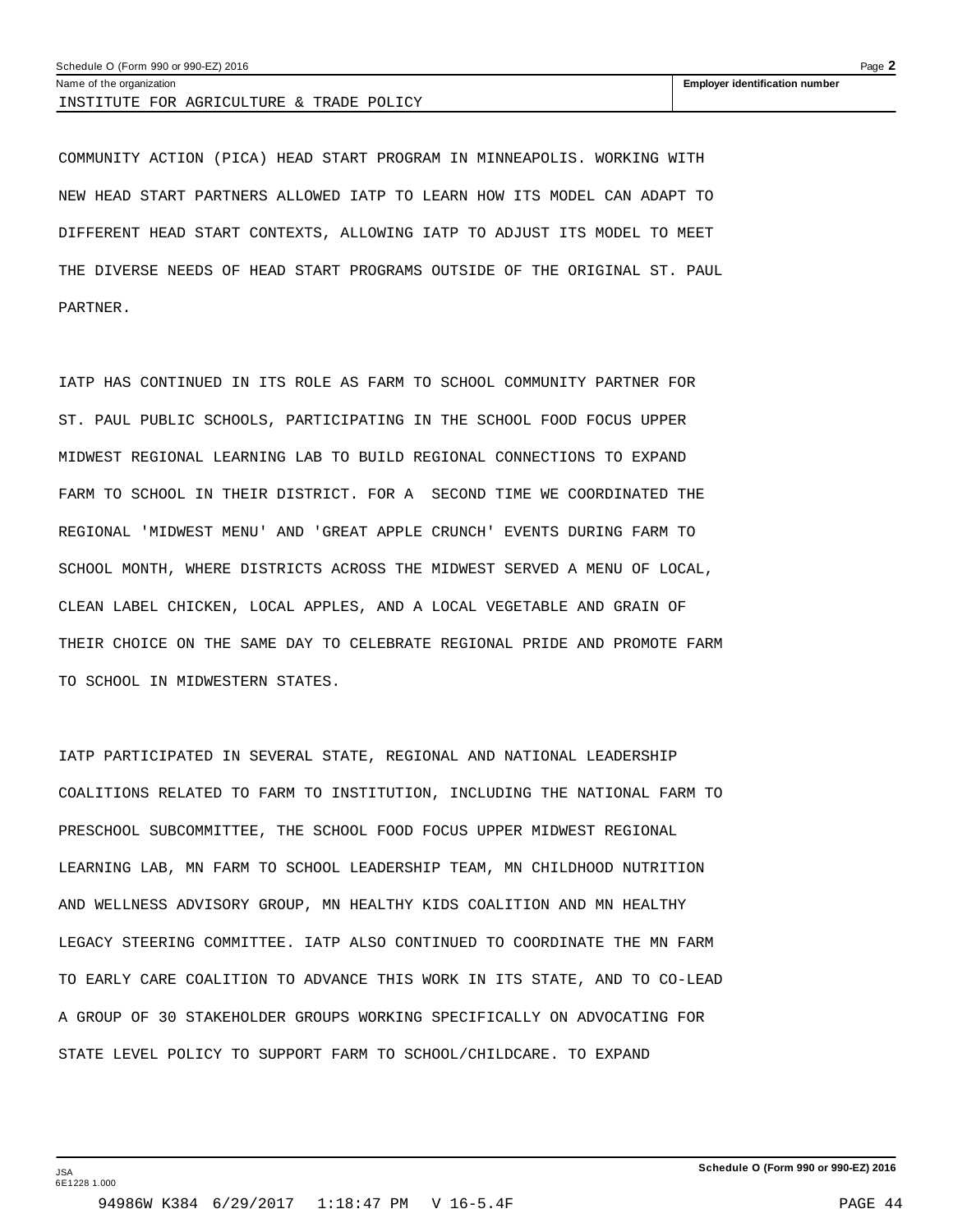| Schedule O (Form 990 or 990-EZ) 2016                |                                       |  |
|-----------------------------------------------------|---------------------------------------|--|
| Name of the organization                            | <b>Employer identification number</b> |  |
| AGR TOULTHER<br>POLTAL<br>TNSTTTITE<br>모∪프<br>TRADE |                                       |  |

UNDERSTANDING OF FARM TO INSTITUTION, IATP PRESENTED AT AND ATTENDED SEVERAL NATIONAL AND REGIONAL CONFERENCES, INCLUDING AMONG OTHERS THE NATIONAL HEAD START PARENT CONFERENCE AND NATIONAL HEAD START POLICY CONFERENCE, THE NATIONAL CHILD AND ADULT CARE FOOD PROGRAM CONFERENCE, THE NATIONAL FARM TO CAFETERIA CONFERENCE AND THE MINNESOTA ASSOCIATION FOR THE EDUCATION OF YOUNG CHILDREN CONFERENCE.

PART III, LINE 4C CONTINUED

NANOTECHNOLOGY AND SYNTHETIC BIOLOGY:

IN 2016, IATP CONTINUED TO RESEARCH, WRITE ABOUT THE RISKS INHERENT WITH APPLICATION OF NANOTECHNOLOGY AND SYNTHETIC BIOLOGY TECHNOLOGIES IN AGRICULTURE AND ADVOCATE FOR EFFECTIVE EXPOSURE SCIENCE AND REGULATORY MEASURES RELATED TO THESE TECHNOLOGIES. REPORTS, PRESENTATIONS, AND PUBLICATIONS INCLUDE:

- 'BRAZIL AND THE ORGANIZATION FOR ECONOMIC COOPERATION AND DEVELOPMENT: AN OPENING FOR NANOTECHNOLOGY POLICY' ('EL BRAZIL Y EL OECD: UNA APERTURA PARA LA POLÍTICA NANOTECNOLÓGICA,') SKYPE PRESENTATION AND INTERVIEW ON NANOTECNOLOGIA DO AVESSO NANOTECHNOLOGY INSIDE OUT) NO. 342, JANUARY 20. - TALK ON 'CO-EXISTENCE OF GENETICALLY ENGINEERED VARIETIES AND ORGANIC AGRICULTURE,' UNIVERSITY OF MINNESOTA GRADUATE STUDENT AGRONOMY CLUB. FEBRUARY 22.

- COMMENT ON THE REQUEST FOR INFORMATION 'ENVIRONMENTAL IMPACT STATEMENT: INTRODUCTION OF THE PRODUCTS OF BIOTECHNOLOGY,' U.S. DEPARTMENT OF AGRICULTURE, APRIL 21.

- 'U.S. TRIES TO EXPORT ITS BIOTECH DEREGULATORY REGIME,' MAY 2 BLOG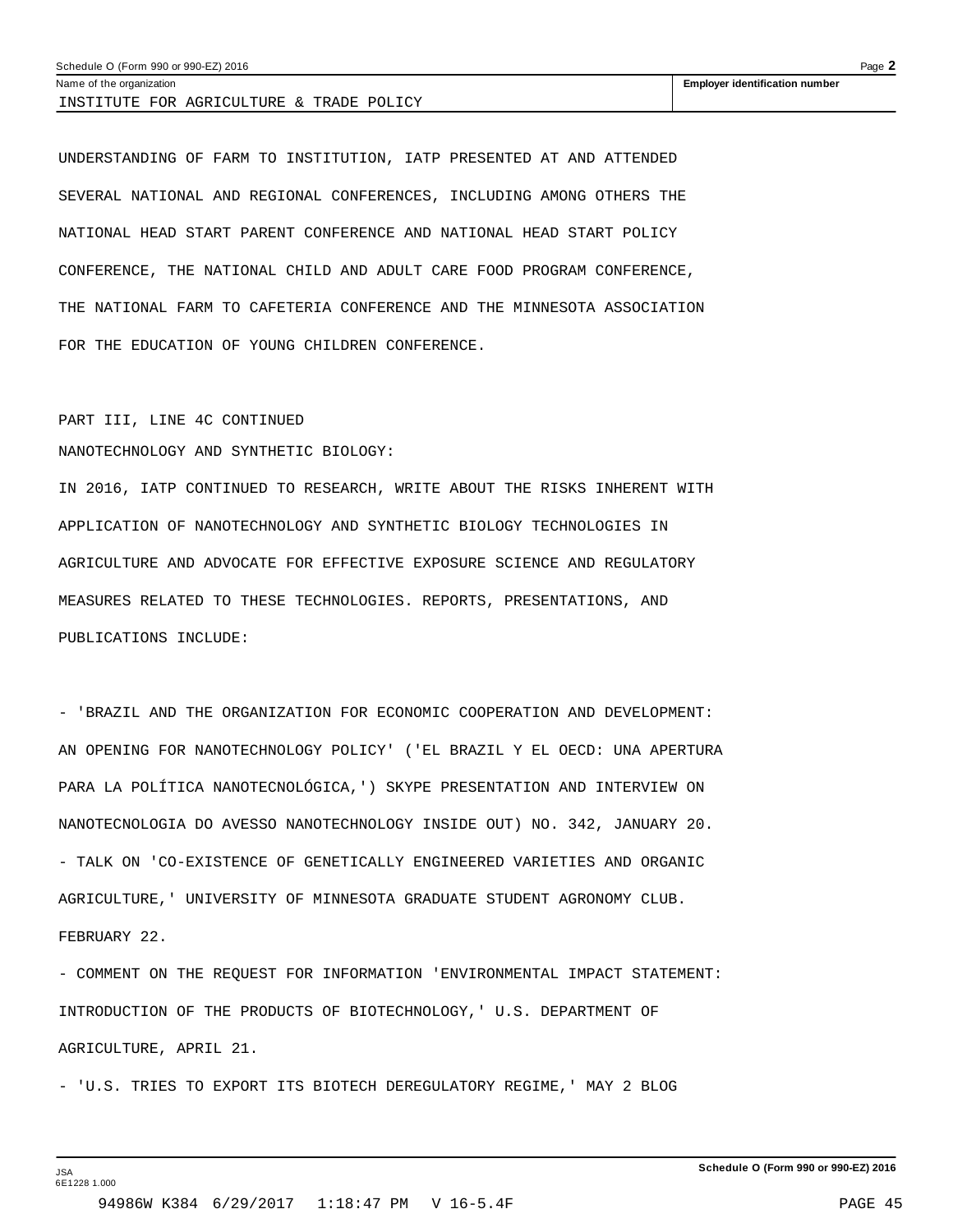| Schedule O (Form 990 or 990-EZ) 2016     |                                       |  |
|------------------------------------------|---------------------------------------|--|
| Name of the organization                 | <b>Employer identification number</b> |  |
| INSTITUTE FOR AGRICULTURE & TRADE POLICY |                                       |  |

ABOUT THE U.S. DEPARTMENT OF AGRICULTURE DEREGULATION OF PRODUCTS OF 'ADVANCED GENETIC ENGINEERING' AND THE ATTEMPT TO 'EXPORT' THAT DEREGULATORY REGIME THROUGH THE NEGOTIATIONS FOR A TRANSATLANTIC TRADE AND INVESTMENT PARTNERSHIP (TTIP) AGREEMENT

- 'NANOMATERIALS IN BABY FORMULA: WHY?' MAY 18 BLOG ABOUT THE FAILURE OF THE FOOD AND DRUG ADMINISTRATION'S VOLUNTARY GUIDANCE TO INDUSTRY TO PREVENT COMMERCIALIZATION OF BABY FORMULA INCORPORATING ENGINEERED NANOSCALE MATERIALS (ENMS).

- PARTICIPATION IN A U.S.-EU COMMUNITIES OF RESEARCH MOCK NANOTECHNOLOGY ACCIDENT SCENARIO ENVIRONMENTAL HEALTH AND SAFETY (EHS) ANALYSIS WORKSHOP JUNE 6-7, NATIONAL SCIENCE FOUNDATION,

WASHINGTON, DC.

JSA 6E1228 1.000

- ('LESSON FROM A HYPOTHETICAL NANOTECHNOLOGY ACCIDENT' ('LECCIONES DE UN NANO-ACCIDENTE HIPOTÉTICO,') SPANISH LANGUAGE SKYPE PRESENTATION OF AND INTERVIEW ABOUT THE MOCK NANOTECHNOLOGY ACCIDENT WORKSHOP: NANO ALERTA NO. 112 ON JUNE 13

- PARTICIPATION IN A SYNTHETIC BIOLOGY CIVIL SOCIETY FORUM, JUNE 22-23, AMSTERDAM, THE NETHERLANDS.

- PARTICIPATION IN A EUROPEAN COMMISSION SYNERGENE CIVIL SOCIETY FORUM CONFERENCE 'SYNTHETIC BIOLOGY: VISIONS OF THE FUTURE,' JUN 24-25, AMSTERDAM.

- 'TTIP [TRANSATLANTIC TRADE AND INVESTMENT PARTNERSHIP AND SYNTHETIC BIOLOGY: TRADE IN PRODUCTS OF MODERN BIOTECHNOLOGY' PRESENTATION TO A WORKSHOP, EXPLORING THE FUTURE GOVERNANCE OF SYNTHETIC BIOLOGY AND NEW GENETIC ENGINEERING TECHNIQUES,' JUNE 27, EUROPEAN COMMISSION SYNERGENE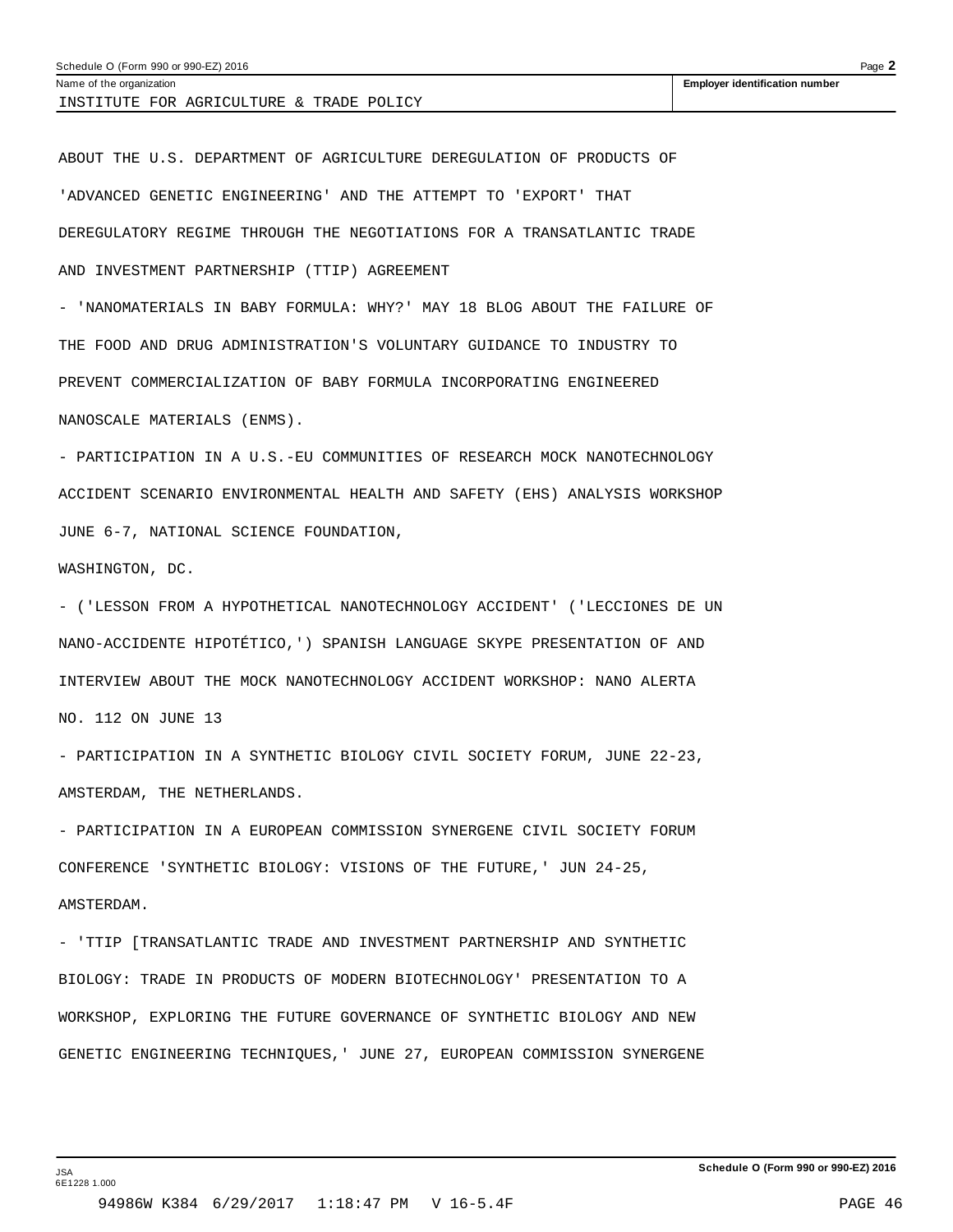INSTITUTE FOR AGRICULTURE & TRADE POLICY

CIVIL SOCIETY FORUM, BRUSSELS, BELGIUM.

- 'NANO INC.? THERE'S BEEN AN ACCIDENT ON HIGHWAY 15,' JULY 28 IATP BLOG ABOUT THE JUNE 6-7 WORKSHOP

- SPEAKER ON THE APPLICATION OF NANOTECHNOLOGY TO FERTILIZERS IN, 'WHAT THE PUBLIC NEEDS TO KNOW ABOUT NANOTECHNOLOGY AND OUR FOOD,' CENTER FOR FOOD SAFETY WEBINAR, SEPTEMBER 8.

- COMMENT ON THE NATIONAL NANOTECHNOLOGY INSTITUTE DRAFT 2016 STRATEGIC PLAN, SEPTEMBER 23.

- 'FIVE FORMS OF PUBLIC ENGAGEMENT WITH NANOTECHNOLOGY' ('CINCO FORMAS DE INTERCAMBIO CIUDADANO CON NANOTECNOLOGIA,' SKYPE PRESENTATION AND INTERVIEW ON NANOTECNOLOGIA DO AVESSO, OCTOBER 3.

- 'NANO-FERTILIZERS: JUSTIFICATIONS, RESEARCH, RISKS AND REGULATORY CHALLENGES,' 'NANO-FERTILIZANTES: RACIONIOS, INVESTIGACIONES, RIESGOS Y RETOS REGLAMENTARIOS,' SPANISH LANGUAGE SKYPE PRESENTATION TO THE 13TH INTERNATIONAL SEMINAR ON NANOTECHNOLOGY SOCIETY AND ENVIRONMENT, (XIII SEMINANOSOMA) UNIVERSITY OF CHAPECÓ (BRAZIL), OCTOBER 26.

- 'LESSONS FROM A HYPOTHETICAL NANOTECHNOLOGY ACCIDENT: MANAGING RISKS IN REAL TIME,' ('LECCIONES DE UN NANO-ACCIDENTE HIPOTÉTICO: GESTIONAR RIESGOS EN UN TIEMPO ACTUAL') SPANISH LANGUAGE SKYPE PRESENTATION TO XIII SEMINANOSOMA, OCTOBER 27 (AND EXPANDED VERSIÓN OF THE JUNE 13TH PRESENTATION TO NANO ALERTA)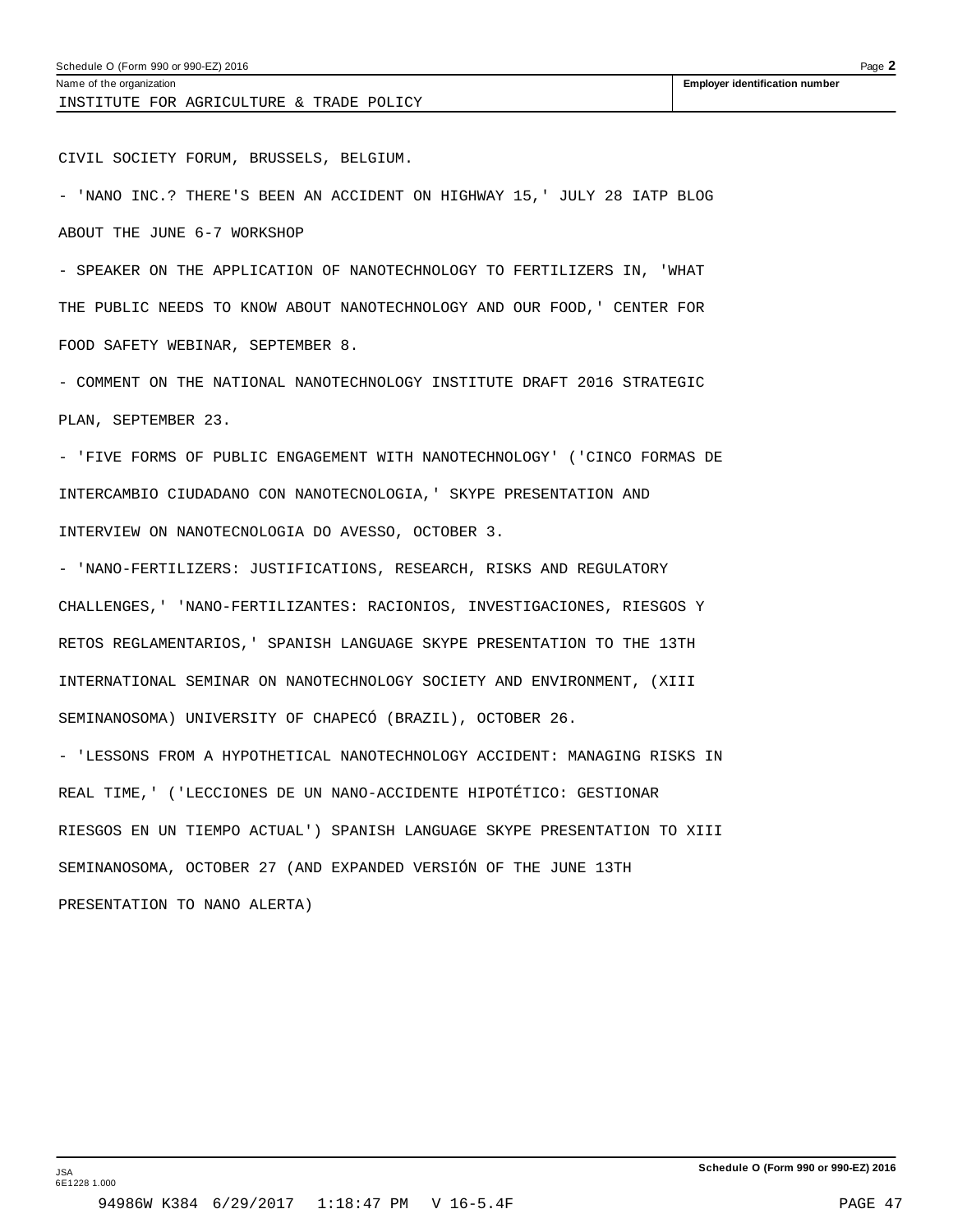INSTITUTE FOR AGRICULTURE & TRADE POLICY

Name of the organization **Employer identification number**

PART III, LINE 4D

COMMUNICATIONS

IATP'S COMMUNICATIONS WORK IS VITAL TO OUR PROGRAM GOALS AND THE ORGANIZATION'S MISSION. OUR PROGRAMMING STRATEGY INTEGRATES COMMUNICATION INTO THEIR OBJECTIVES AND WE MAINTAIN MULTIPLE COMMUNICATION STREAMS TO DISSEMINATE OUR WORK. THIS INCLUDES A WEBSITE THAT IS A VALUABLE RESEARCH TOOL; A SOCIAL MEDIA PRESENCE ON FACEBOOK AND TWITTER, WITH A COMBINED 17,000 FOLLOWERS, THAT CONTINUES TO ATTRACT NEW FOLLOWERS AND DAILY INTERACTIONS; MULTIPLE EMAIL LISTS OF UP TO 13,000 SUBSCRIBERS, INCLUDING PRESS LISTS, WHO RECEIVE NEWSLETTERS, ACTION ALERTS, AND PRESS RELEASES. WE ALSO WORK IN PARTNERSHIP WITH PUBLIC NEWS SERVICE TO DISTRIBUTE RADIO STORIES THAT ROUTINELY REACH OVER 200,000 LISTENERS. IATP COMMUNICATION STAFF WORKS CLOSELY WITH PROGRAM STAFF TO IDENTIFY THE BEST PLATFORMS FOR DISTRIBUTING THEIR WORK AND TO PROMOTE THAT WORK AS STRONGLY AS POSSIBLE.

### PART VI, SECTION B, LINE 11 B

THE FINANCE COMMITTEE WILL REVIEW AND APPROVE THE ORGANIZATION'S 990. THE FINAL RETURN WILL BE DISTRIBUTED TO THE BOARD OF DIRECTORS PRIOR TO FILING. AT THIS TIME, THE FINANCE COMMITTEE ALSO APPROVES THE REPORT TO THE STATE AG'S OFFICE.

PART VI, SECTION B, LINE 12 C EMPLOYEES AND BOARD MEMBERS ARE ASKED TO REVIEW AND SIGN THE POLICY ANNUALLY.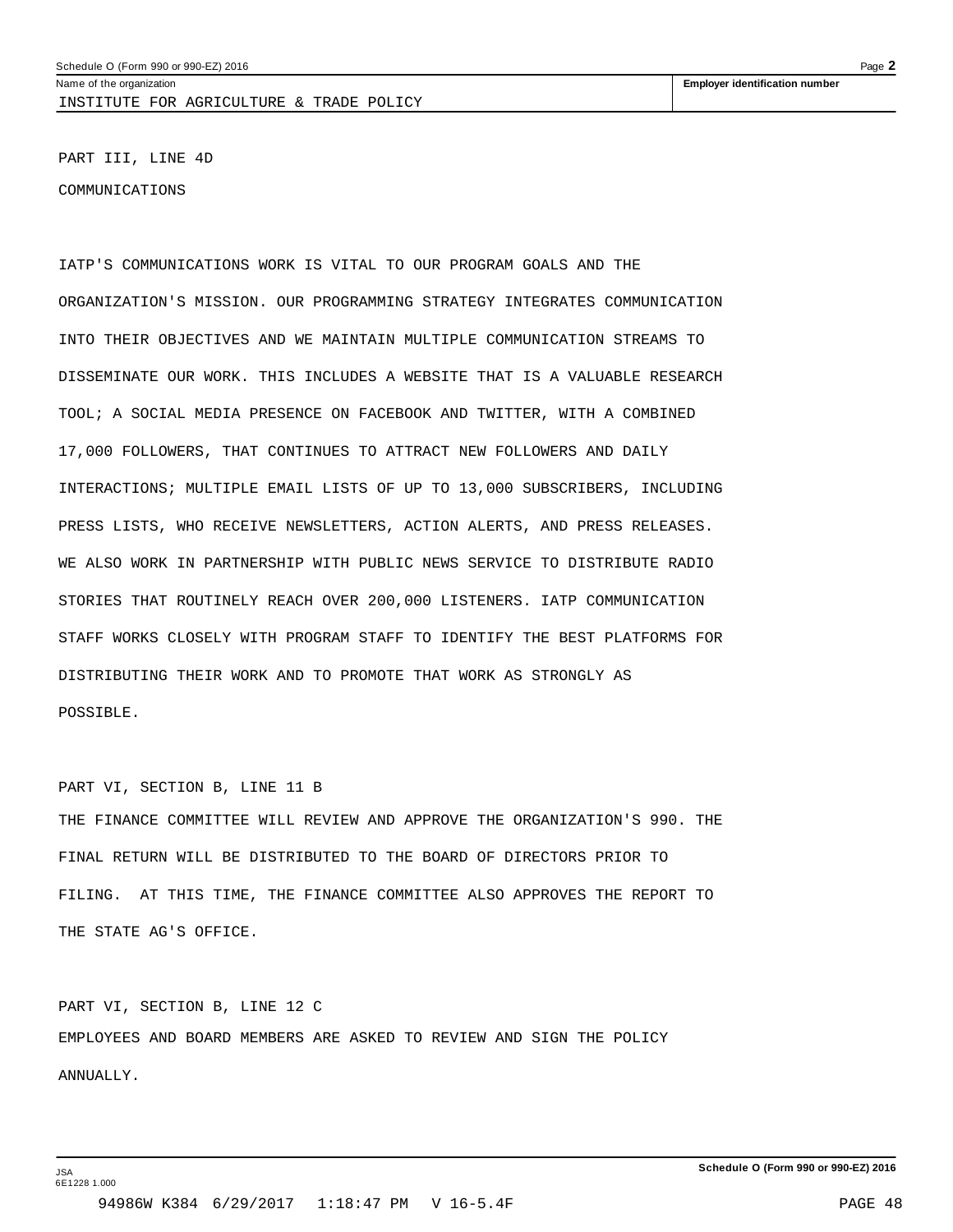Schedule O (Form 990 or 990-EZ) 2016 Page **2**

INSTITUTE FOR AGRICULTURE & TRADE POLICY

Name of the organization **intervalse of the organization number Employer identification number** 

PART VI, SECTION B, LINE 15 A & B EXECUTIVE DIRECTOR - SALARY IS COMPARED TO OTHER NONPROFITS AND THEN MUST BE APPROVED BY THE BOARD

OTHER KEY EMPLOYEES - ONLY INTERNAL

PART VI, SECTION C, LINE 19 GOVERNING DOCUMENTS, CONFLICT OF INTEREST POLICY, AND FINANCIAL STATEMENTS ARE AVALIABLE TO THE PUBLIC UPON REQUEST. THE 990 IS AVAILABLE AT WWW.IATP.ORG.

PART XI, LINE 9 THE \$127,876 IS THE EARNINGS OF A FOR PROFIT SUBSIDIARY WHICH FILES A FORM 1120 AND PAYS TAXES ON NET INCOME.

PART X, COLUMN A, LINE 27 & 28 THE ORIGINAL AMOUNTS FILED ON THE BALANCE SHEET FOR THE FOLLOWING ITEMS WERE:

| TOTAL NET ASSETS                  | 3,262,880 |
|-----------------------------------|-----------|
|                                   |           |
| PERMANENTLY RESTRICTED NET ASSETS | 1,125,000 |
| TEMPORARILY RESTRICTED NET ASSETS | 1,105,275 |
| UNRESTRICTED NET ASSETS           | 1,032,605 |

A RECLASSIFICATION WAS MADE TO CORRECT AN ERROR IN 2016 ON THE 2015

RETURN. THE NEW FIGURES ARE AS FOLLOWS: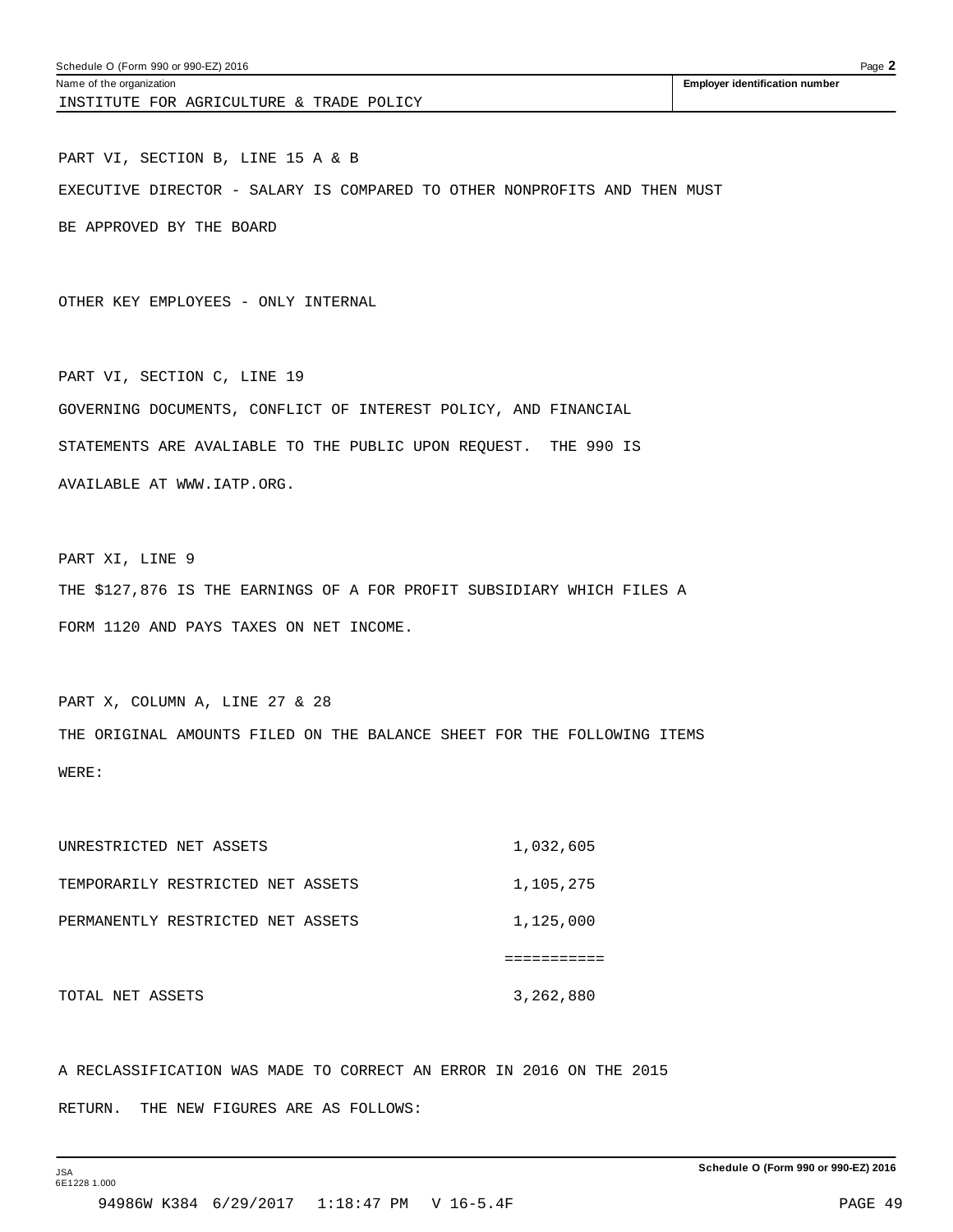| Name of the organization                             |         |                | <b>Employer identification number</b> |          |
|------------------------------------------------------|---------|----------------|---------------------------------------|----------|
| INSTITUTE FOR AGRICULTURE & TRADE POLICY             |         |                |                                       |          |
|                                                      |         |                |                                       |          |
|                                                      |         |                |                                       |          |
|                                                      |         |                |                                       |          |
|                                                      |         |                |                                       |          |
| UNRESTRICTED NET ASSETS                              |         | 1,387,122      |                                       |          |
|                                                      |         |                |                                       |          |
| TEMPORARILY RESTRICTED NET ASSETS                    |         | 750,758        |                                       |          |
| PERMANENTLY RESTRICTED NET ASSETS                    |         | 1,125,000      |                                       |          |
|                                                      |         |                |                                       |          |
|                                                      |         | ===========    |                                       |          |
|                                                      |         |                |                                       |          |
| TOTAL NET ASSETS                                     |         | 3,262,880      |                                       |          |
|                                                      |         |                |                                       |          |
|                                                      |         |                |                                       |          |
|                                                      |         |                |                                       |          |
| THE TOTALS OF THE NET ASSETS HAVE NOT CHANGED.       |         |                |                                       |          |
|                                                      |         |                |                                       |          |
|                                                      |         |                |                                       |          |
|                                                      |         |                | ATTACHMENT 1                          |          |
| FORM 990, PART III, LINE 4D - OTHER PROGRAM SERVICES |         |                |                                       |          |
| DESCRIPTION                                          |         | GRANTS         | EXPENSES                              | REVENUE  |
|                                                      |         |                |                                       |          |
| COMMUNICATIONS: SEE SCHEDULE O.                      |         |                | 213,398.                              |          |
|                                                      |         |                |                                       |          |
|                                                      | TOTALS  |                | $\overline{213}$ , 398.               |          |
|                                                      |         |                |                                       |          |
|                                                      |         |                |                                       |          |
|                                                      |         |                |                                       |          |
|                                                      |         |                |                                       |          |
|                                                      |         |                | ATTACHMENT 2                          |          |
| FORM 990, PART VIII - INVESTMENT INCOME              |         |                |                                       |          |
|                                                      |         |                |                                       |          |
|                                                      | (A)     | (B)            | (C)                                   | (D)      |
|                                                      | TOTAL   | RELATED OR     | UNRELATED                             | EXCLUDED |
| DESCRIPTION                                          | REVENUE | EXEMPT REVENUE | BUSINESS REV.                         | REVENUE  |
| INTEREST/DIVIDENDS                                   | 37,060. |                |                                       | 37,060.  |
|                                                      |         |                |                                       |          |
| DIVIDENDS FROM PEACE COFFEE                          | 36,000. |                |                                       | 36,000.  |
|                                                      |         |                |                                       |          |
| LOSS ON FOREIGN CURRENCY TRANSACTIONS                | $-992.$ |                |                                       | $-992.$  |
|                                                      |         |                |                                       |          |
| TOTALS                                               | 72,068. |                |                                       | 72,068.  |
|                                                      |         |                |                                       |          |

<span id="page-48-0"></span>Schedule O (Form 990 or 990-EZ) 2016 Page **2**

ATTACHMENT 3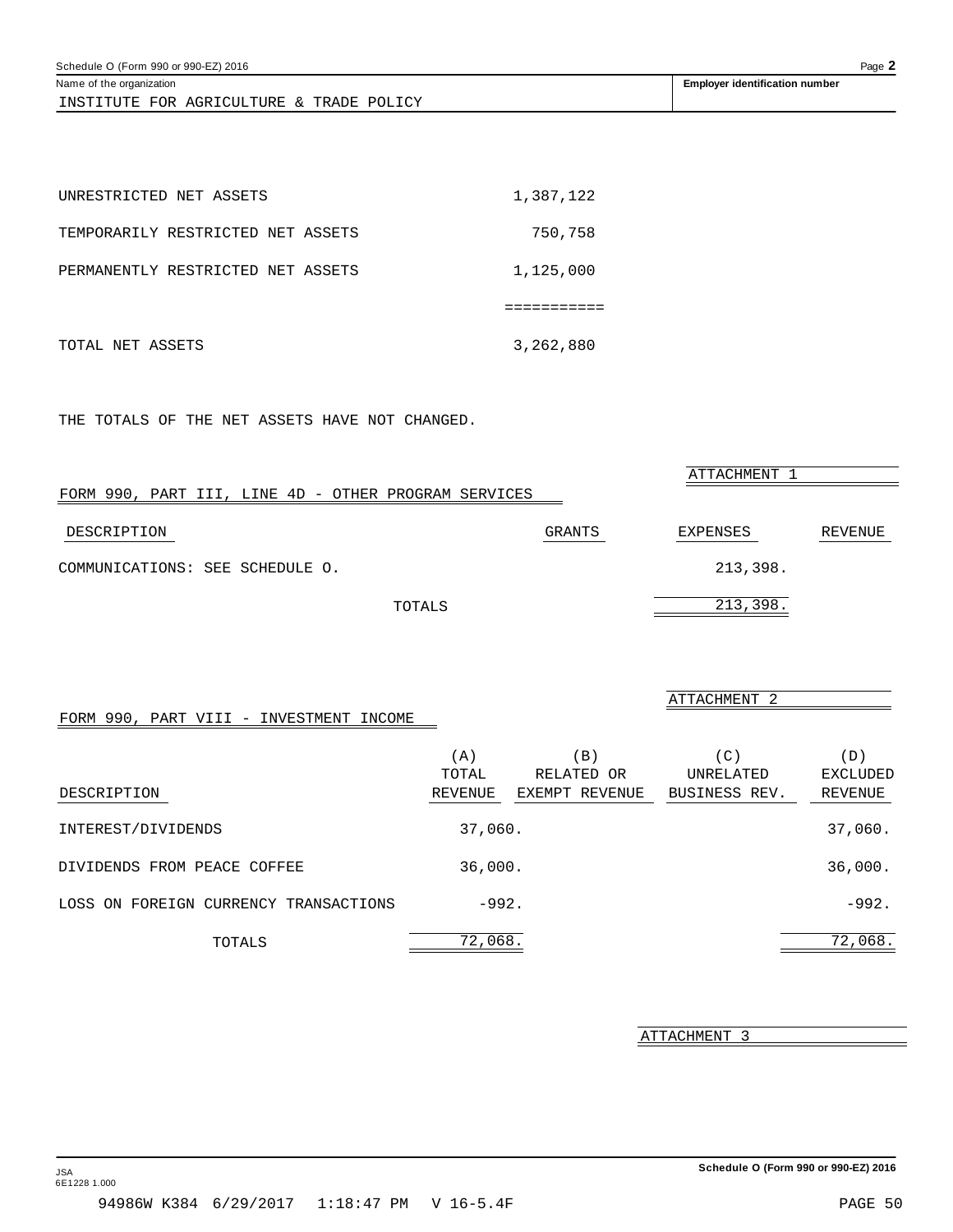| Schedule O (Form 990 or 990-EZ) 2016                        |                                       | Page 2      |
|-------------------------------------------------------------|---------------------------------------|-------------|
| Name of the organization                                    | <b>Employer identification number</b> |             |
| INSTITUTE FOR AGRICULTURE & TRADE POLICY                    |                                       |             |
|                                                             | ATTACHMENT 3                          | (CONT ' D ) |
| FORM 990, PART X - INVESTMENTS - PUBLICLY TRADED SECURITIES |                                       |             |
|                                                             |                                       |             |
|                                                             |                                       |             |
|                                                             | ENDING                                | COST        |
| DESCRIPTION                                                 | <b>BOOK VALUE</b>                     | OR FMV      |
| ENDOWMENT                                                   | 604,408.                              | FMV         |
| TOTALS                                                      | 604,408.                              |             |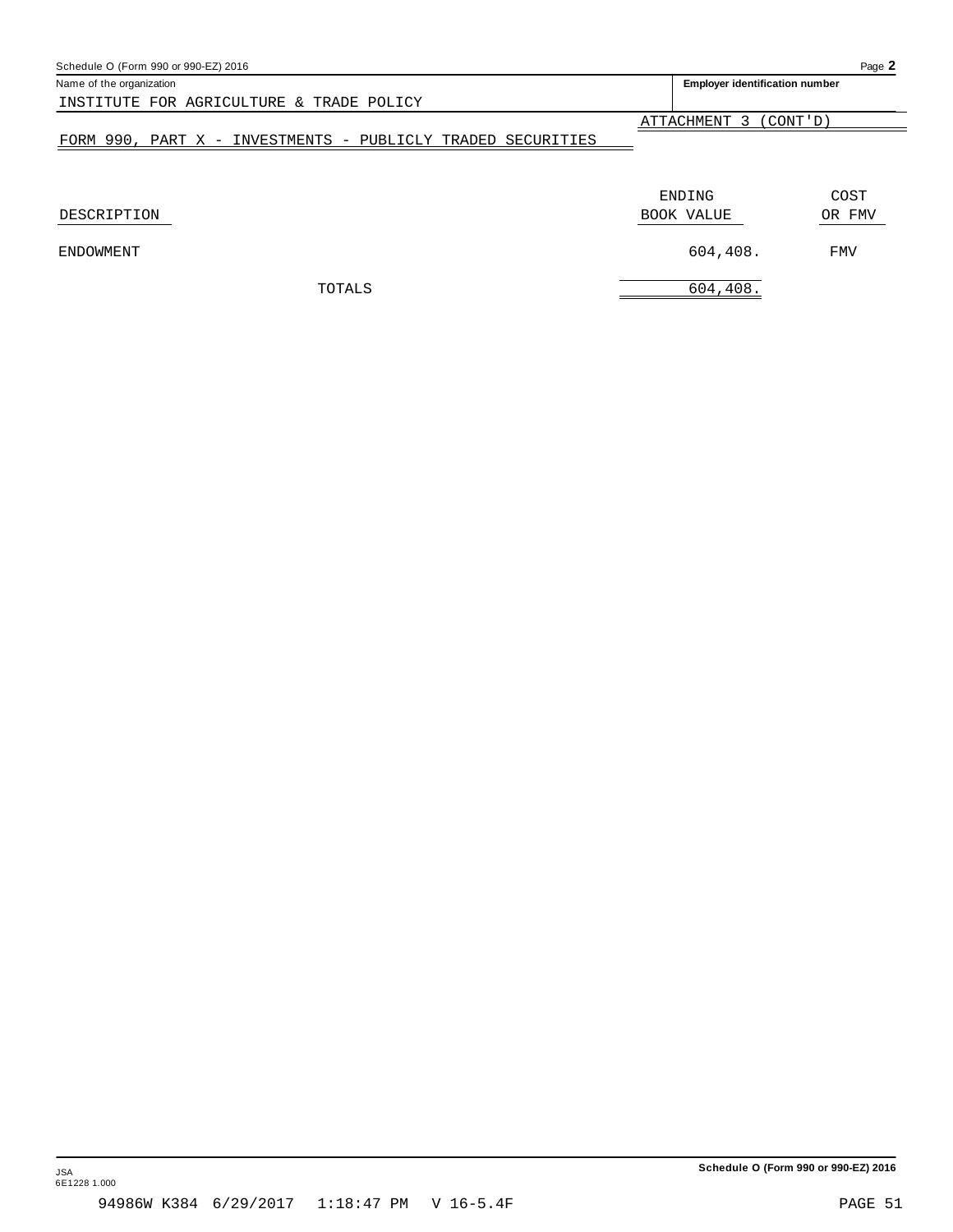## OMB No. 1545-0047 **SCHEDULE R (Form 990) Related Organizations and Unrelated Partnerships**

 $\triangleright$  Complete if the organization answered "Yes" on Form 990, Part IV, line 33, 34, 35b, 36, or 37.  $\overline{A}$  **CONTRES** on Form 990, Part IV, line 33, 34, 35b, 36, or 37.

**Inspection**

Department of the Treasury Department of the Treasury<br>
Department of the Treasury Depart to Fublic<br>
Inspection<br>
Name of the organization<br>
Name of the organization

INSTITUTE FOR AGRICULTURE & TRADE POLICY 36-3501938

### **Part I Identification of Disregarded Entities.** Complete if the organization answered "Yes" on Form 990, Part IV, line 33.

| (a)<br>Name, address, and EIN (if applicable) of disregarded entity | (b)<br>Primary activity | (c)<br>Legal domicile (state<br>or foreign country) | (d)<br>Total income | (e)<br>End-of-year assets | (f)<br>Direct controlling<br>entity |
|---------------------------------------------------------------------|-------------------------|-----------------------------------------------------|---------------------|---------------------------|-------------------------------------|
| (1)                                                                 |                         |                                                     |                     |                           |                                     |
|                                                                     |                         |                                                     |                     |                           |                                     |
| (2)                                                                 |                         |                                                     |                     |                           |                                     |
|                                                                     |                         |                                                     |                     |                           |                                     |
| (3)                                                                 |                         |                                                     |                     |                           |                                     |
|                                                                     |                         |                                                     |                     |                           |                                     |
| (4)                                                                 |                         |                                                     |                     |                           |                                     |
| (5)                                                                 |                         |                                                     |                     |                           |                                     |
|                                                                     |                         |                                                     |                     |                           |                                     |
| (6)                                                                 |                         |                                                     |                     |                           |                                     |
|                                                                     |                         |                                                     |                     |                           |                                     |

**Identification of Related Tax-Exempt Organizations.** Complete if the organization answered "Yes" on Form 990, Part IV, line 34 because it had **Part II** one or more related tax-exempt organizations during the tax year.

| (a)<br>Name, address, and EIN of related organization |                       | (b)<br>Primary activity | (c)<br>Legal domicile (state<br>Exempt Code section<br>or foreign country) |           | (e)<br>Public charity status<br>(if section $501(c)(3)$ ) | (f)<br>Direct controlling<br>entity | (g)<br>Section $\frac{3}{12(b)(13)}$<br>controlled<br>entity? |    |
|-------------------------------------------------------|-----------------------|-------------------------|----------------------------------------------------------------------------|-----------|-----------------------------------------------------------|-------------------------------------|---------------------------------------------------------------|----|
|                                                       |                       |                         |                                                                            |           |                                                           |                                     | Yes                                                           | No |
| $(1)$ LATPACTION                                      | 20-0103018            |                         |                                                                            |           |                                                           |                                     |                                                               |    |
| 2105 FIRST AVENUE SOUTH                               | MINNEAPOLIS, MN 55404 | LOBBYING                | MN                                                                         | 501(C)(4) |                                                           | IATP                                |                                                               | Χ  |
| (2)                                                   |                       |                         |                                                                            |           |                                                           |                                     |                                                               |    |
|                                                       |                       |                         |                                                                            |           |                                                           |                                     |                                                               |    |
| (3)                                                   |                       |                         |                                                                            |           |                                                           |                                     |                                                               |    |
|                                                       |                       |                         |                                                                            |           |                                                           |                                     |                                                               |    |
| (4)                                                   |                       |                         |                                                                            |           |                                                           |                                     |                                                               |    |
|                                                       |                       |                         |                                                                            |           |                                                           |                                     |                                                               |    |
| (5)                                                   |                       |                         |                                                                            |           |                                                           |                                     |                                                               |    |
|                                                       |                       |                         |                                                                            |           |                                                           |                                     |                                                               |    |
| (6)                                                   |                       |                         |                                                                            |           |                                                           |                                     |                                                               |    |
|                                                       |                       |                         |                                                                            |           |                                                           |                                     |                                                               |    |
| (7)                                                   |                       |                         |                                                                            |           |                                                           |                                     |                                                               |    |
|                                                       |                       |                         |                                                                            |           |                                                           |                                     |                                                               |    |

**For Paperwork Reduction Act Notice, see the Instructions for Form 990. Schedule R (Form 990) 2016**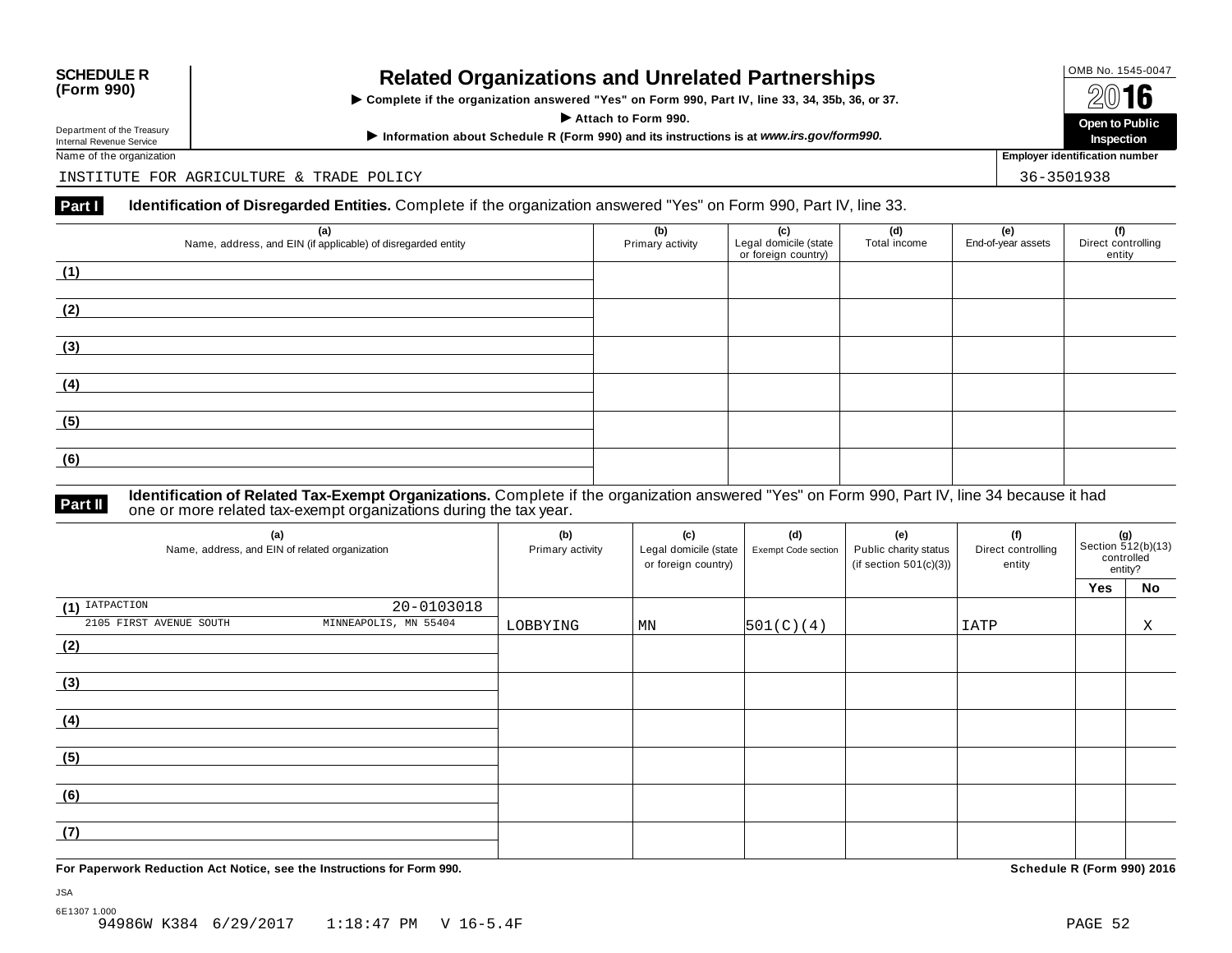Schedule <sup>R</sup> (Form 990) <sup>2016</sup> Page **2**

| (a)<br>Name, address, and EIN of<br>related organization | (b)<br>Primary activity | (c)<br>Legal<br>domicile<br>(state or<br>foreign<br>country) | (d)<br>Direct controlling<br>entity | (e)<br>Predominant<br>income (related,<br>unrelated,<br>excluded from<br>tax under<br>sections 512-514) | (f)<br>Share of total<br>income | (g)<br>Share of end-of-<br>year assets | (h)<br>Disproportionate<br>allocations? | (i)<br>Code V - UBI<br>amount in box 20<br>of Schedule K-1<br>(Form 1065) | managing | (j)<br>General or<br>partner? | (k)<br>Percentage<br>ownership |
|----------------------------------------------------------|-------------------------|--------------------------------------------------------------|-------------------------------------|---------------------------------------------------------------------------------------------------------|---------------------------------|----------------------------------------|-----------------------------------------|---------------------------------------------------------------------------|----------|-------------------------------|--------------------------------|
|                                                          |                         |                                                              |                                     |                                                                                                         |                                 |                                        | Yes No                                  |                                                                           | Yes No   |                               |                                |
| (1)                                                      |                         |                                                              |                                     |                                                                                                         |                                 |                                        |                                         |                                                                           |          |                               |                                |
| (2)                                                      |                         |                                                              |                                     |                                                                                                         |                                 |                                        |                                         |                                                                           |          |                               |                                |
| (3)                                                      |                         |                                                              |                                     |                                                                                                         |                                 |                                        |                                         |                                                                           |          |                               |                                |
| (4)                                                      |                         |                                                              |                                     |                                                                                                         |                                 |                                        |                                         |                                                                           |          |                               |                                |
| (5)                                                      |                         |                                                              |                                     |                                                                                                         |                                 |                                        |                                         |                                                                           |          |                               |                                |
| (6)                                                      |                         |                                                              |                                     |                                                                                                         |                                 |                                        |                                         |                                                                           |          |                               |                                |
| (7)                                                      |                         |                                                              |                                     |                                                                                                         |                                 |                                        |                                         |                                                                           |          |                               |                                |

# **Part IV** Identification of Related Organizations Taxable as a Corporation or Trust. Complete if the organization answered "Yes" on Form 990, Part IV,<br>line 34 because it had one or more related organizations treated as a c

| (a)<br>Name, address, and EIN of related organization                               | (b)<br>Primary activity | (c)<br>Legal domicile<br>(state or foreign<br>country) | (d)<br>Direct controlling<br>entity | (e)<br>Type of entity<br>(C corp, S corp, or<br>trust) | (f)<br>Share of total<br>income | (g)<br>Share of<br>end-of-year assets ownership 512(b)(13) | (h)<br>Percentage | (i)<br>Section<br>entity? |  |
|-------------------------------------------------------------------------------------|-------------------------|--------------------------------------------------------|-------------------------------------|--------------------------------------------------------|---------------------------------|------------------------------------------------------------|-------------------|---------------------------|--|
|                                                                                     |                         |                                                        |                                     |                                                        |                                 |                                                            |                   | Yes No                    |  |
| (1) PEACE COFFEE, SBC<br>41-1827780<br>2801 21ST AVENUE SOUTH MINNEAPOLIS, MN 55407 | COFFEE SALES            | MN                                                     | IATP                                | C CORP                                                 | 127,876.                        | $1,709,827.$ 100.0000 X                                    |                   |                           |  |
| (2)                                                                                 |                         |                                                        |                                     |                                                        |                                 |                                                            |                   |                           |  |
| (3)                                                                                 |                         |                                                        |                                     |                                                        |                                 |                                                            |                   |                           |  |
| (4)                                                                                 |                         |                                                        |                                     |                                                        |                                 |                                                            |                   |                           |  |
| (5)                                                                                 |                         |                                                        |                                     |                                                        |                                 |                                                            |                   |                           |  |
| (6)                                                                                 |                         |                                                        |                                     |                                                        |                                 |                                                            |                   |                           |  |
| (7)                                                                                 |                         |                                                        |                                     |                                                        |                                 |                                                            |                   |                           |  |

JSA **Schedule R (Form 990) 2016**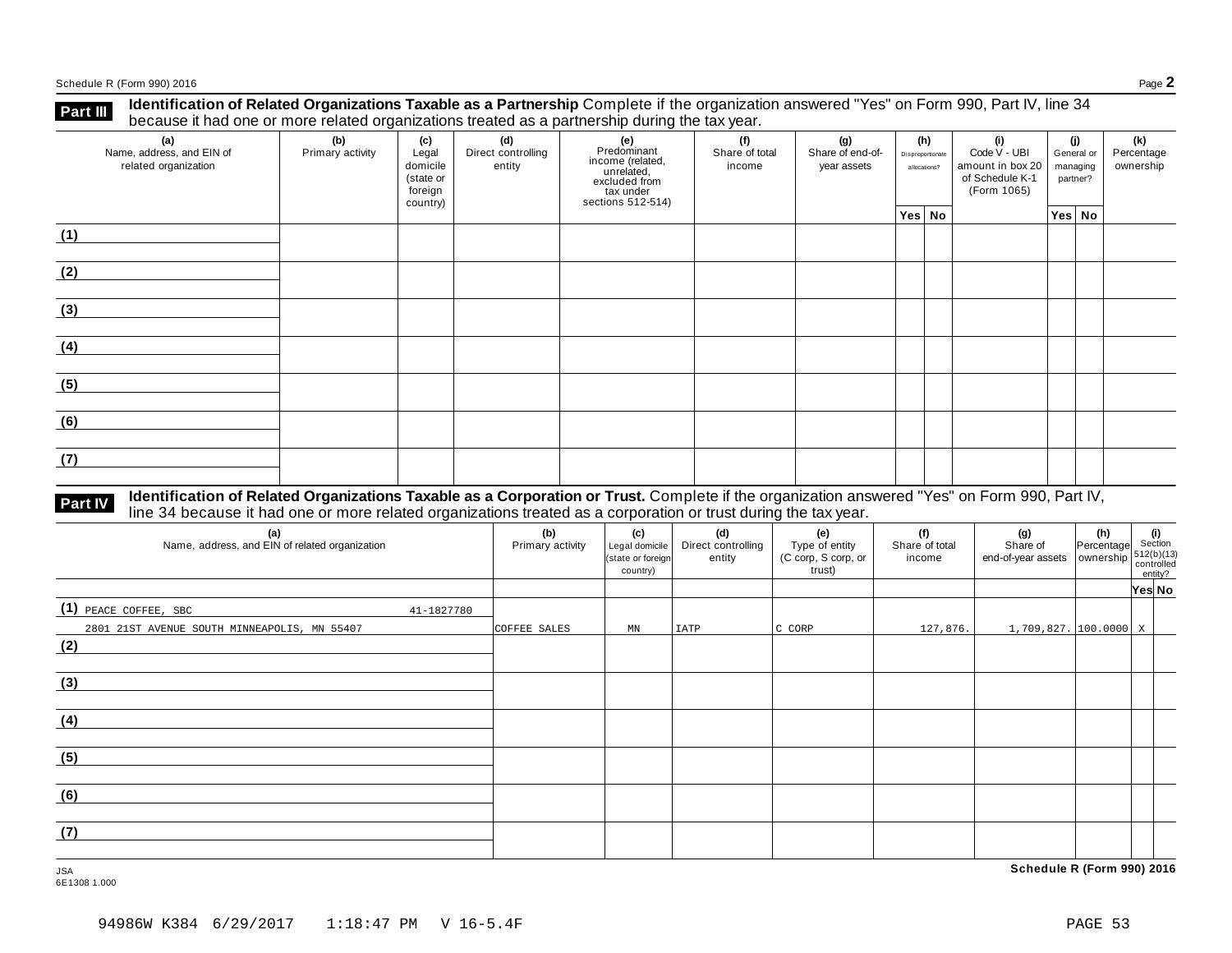| Part V I |  |  | Transactions With Related Organizations. Complete if the organization answered "Yes" on Form 990, Part IV, line 34, 35b, or 36. |
|----------|--|--|---------------------------------------------------------------------------------------------------------------------------------|
|----------|--|--|---------------------------------------------------------------------------------------------------------------------------------|

|     | Note: Complete line 1 if any entity is listed in Parts II, III, or IV of this schedule.                                                                                      |                                          | Yes No       |              |
|-----|------------------------------------------------------------------------------------------------------------------------------------------------------------------------------|------------------------------------------|--------------|--------------|
| 1   | During the tax year, did the organization engage in any of the following transactions with one or more related organizations listed in Parts II-IV?                          |                                          |              |              |
|     |                                                                                                                                                                              | 1a                                       |              | X            |
| b   |                                                                                                                                                                              | 1 <sub>b</sub>                           |              | $\mathbf X$  |
| C   |                                                                                                                                                                              | 1c                                       |              | $\mathbf X$  |
|     |                                                                                                                                                                              | 1 <sub>d</sub>                           | $\mathbf x$  |              |
|     |                                                                                                                                                                              | 1е                                       |              | X            |
|     |                                                                                                                                                                              |                                          |              |              |
| f   |                                                                                                                                                                              | 1f                                       | X            |              |
| a   |                                                                                                                                                                              | 1 <sub>g</sub>                           |              | $\mathbf X$  |
| h   |                                                                                                                                                                              | 1h                                       |              | X            |
|     |                                                                                                                                                                              | 1i                                       |              | $\mathbf x$  |
|     |                                                                                                                                                                              | 1i                                       |              | $\mathbf X$  |
|     |                                                                                                                                                                              |                                          |              |              |
|     |                                                                                                                                                                              | 1 <sup>k</sup>                           |              | X            |
|     |                                                                                                                                                                              | 11                                       |              | $\mathbf{x}$ |
|     |                                                                                                                                                                              | 1 <sub>m</sub>                           |              | $\mathbf x$  |
|     |                                                                                                                                                                              | 1n                                       |              | $\mathbf X$  |
|     |                                                                                                                                                                              | 10                                       |              | $\mathbf{x}$ |
|     |                                                                                                                                                                              |                                          |              |              |
| p   |                                                                                                                                                                              | 1p                                       |              | X            |
| a   |                                                                                                                                                                              | 1q                                       |              | $\mathbf{x}$ |
|     |                                                                                                                                                                              |                                          |              |              |
|     |                                                                                                                                                                              | 1r                                       | X            |              |
|     |                                                                                                                                                                              | 1s                                       | $\mathbf{x}$ |              |
|     | If the answer to any of the above is "Yes," see the instructions for information on who must complete this line, including covered relationships and transaction thresholds. |                                          |              |              |
|     | (b)<br>(a)<br>(c)                                                                                                                                                            | (d)                                      |              |              |
|     | Name of related organization<br>Transaction<br>Amount involved<br>$type(a-s)$                                                                                                | Method of determining<br>amount involved |              |              |
|     |                                                                                                                                                                              |                                          |              |              |
|     |                                                                                                                                                                              |                                          |              |              |
| (1) |                                                                                                                                                                              |                                          |              |              |
|     |                                                                                                                                                                              |                                          |              |              |
| (2) |                                                                                                                                                                              |                                          |              |              |
|     |                                                                                                                                                                              |                                          |              |              |
| (3) |                                                                                                                                                                              |                                          |              |              |
|     |                                                                                                                                                                              |                                          |              |              |
| (4) |                                                                                                                                                                              |                                          |              |              |
|     |                                                                                                                                                                              |                                          |              |              |
| (5) |                                                                                                                                                                              |                                          |              |              |
|     |                                                                                                                                                                              |                                          |              |              |
| (6) |                                                                                                                                                                              |                                          |              |              |

6E1309 1.000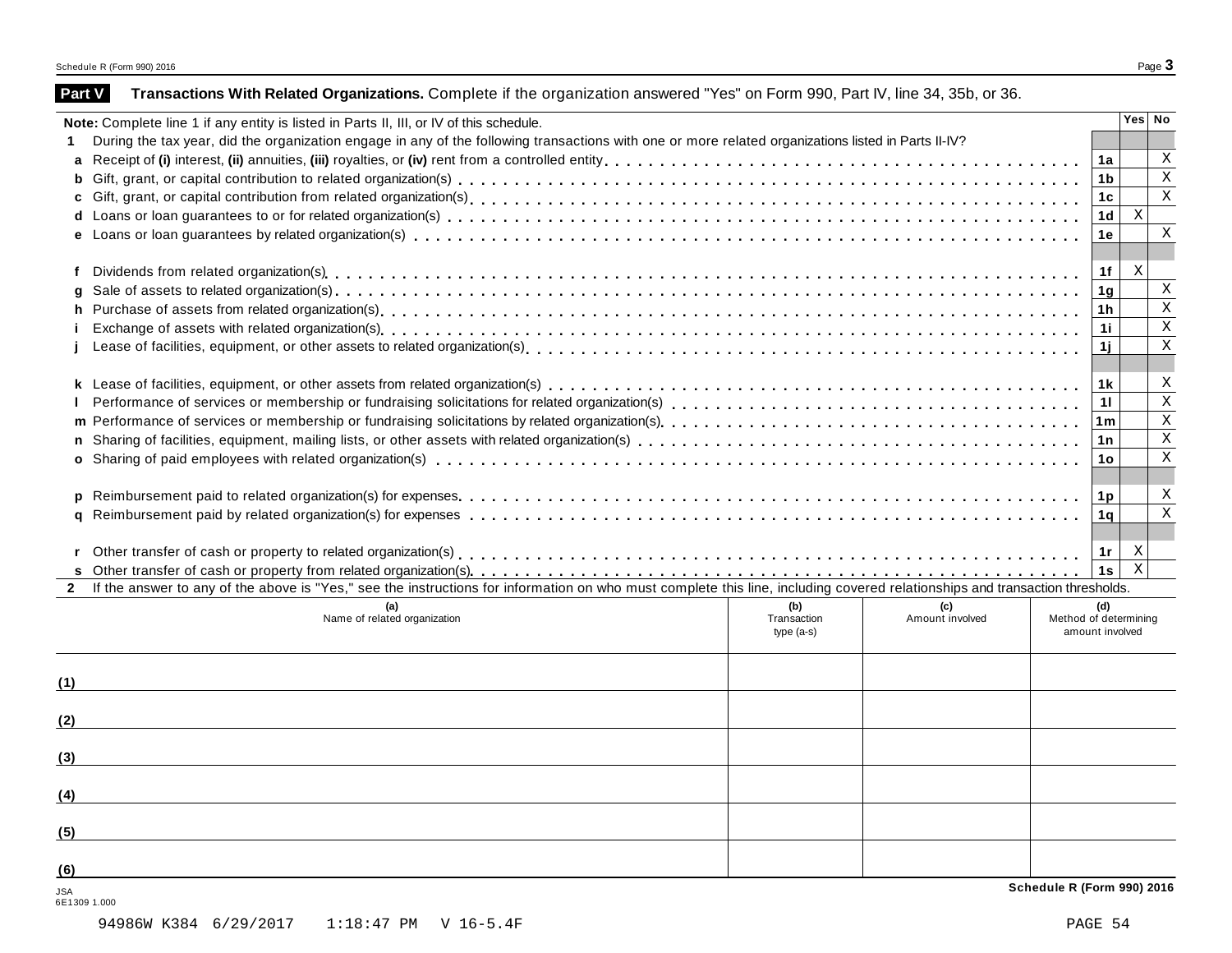### **Part VI Unrelated Organizations Taxable as a Partnership.** Complete if the organization answered "Yes" on Form 990, Part IV, line 37.

Provide the following information for each entity taxed as a partnership through which the organization conducted more than five percent of its activities (measured by total assets or gross revenue) that was not a related organization. See instructions regarding exclusion for certain investment partnerships.

| $\tilde{}$<br>$\overline{\phantom{a}}$<br>(a)<br>Name, address, and EIN of entity | $\tilde{\phantom{a}}$<br>(b)<br>Primary activity | $\tilde{\phantom{a}}$<br>(c)<br>Legal domicile<br>(state or foreign<br>country) |                                     | (e)<br>Are all partners<br>section<br>unrelated, excluded<br>501(c)(3)<br>organizations? |               | . .<br>(f)<br>Share of<br>total income | (g)<br>Share of<br>end-of-year<br>assets | (h)<br>Disproportionate<br>allocations? |           | $(i)$<br>Code $\vee$ - UBI<br>amount in box 20<br>of Schedule K-1<br>(Form 1065) | (j)<br>General or<br>managing<br>partner? |           | (k)<br>Percentage<br>ownership |
|-----------------------------------------------------------------------------------|--------------------------------------------------|---------------------------------------------------------------------------------|-------------------------------------|------------------------------------------------------------------------------------------|---------------|----------------------------------------|------------------------------------------|-----------------------------------------|-----------|----------------------------------------------------------------------------------|-------------------------------------------|-----------|--------------------------------|
|                                                                                   |                                                  |                                                                                 | from tax under<br>sections 512-514) |                                                                                          | $Yes \mid No$ |                                        |                                          | Yes                                     | <b>No</b> |                                                                                  | Yes                                       | <b>No</b> |                                |
| (1)                                                                               |                                                  |                                                                                 |                                     |                                                                                          |               |                                        |                                          |                                         |           |                                                                                  |                                           |           |                                |
| (2)                                                                               |                                                  |                                                                                 |                                     |                                                                                          |               |                                        |                                          |                                         |           |                                                                                  |                                           |           |                                |
| (3)                                                                               |                                                  |                                                                                 |                                     |                                                                                          |               |                                        |                                          |                                         |           |                                                                                  |                                           |           |                                |
| (4)                                                                               |                                                  |                                                                                 |                                     |                                                                                          |               |                                        |                                          |                                         |           |                                                                                  |                                           |           |                                |
| (5)                                                                               |                                                  |                                                                                 |                                     |                                                                                          |               |                                        |                                          |                                         |           |                                                                                  |                                           |           |                                |
| (6)                                                                               |                                                  |                                                                                 |                                     |                                                                                          |               |                                        |                                          |                                         |           |                                                                                  |                                           |           |                                |
| (7)                                                                               |                                                  |                                                                                 |                                     |                                                                                          |               |                                        |                                          |                                         |           |                                                                                  |                                           |           |                                |
| (8)                                                                               |                                                  |                                                                                 |                                     |                                                                                          |               |                                        |                                          |                                         |           |                                                                                  |                                           |           |                                |
| (9)                                                                               |                                                  |                                                                                 |                                     |                                                                                          |               |                                        |                                          |                                         |           |                                                                                  |                                           |           |                                |
| (10)                                                                              |                                                  |                                                                                 |                                     |                                                                                          |               |                                        |                                          |                                         |           |                                                                                  |                                           |           |                                |
| (11)                                                                              |                                                  |                                                                                 |                                     |                                                                                          |               |                                        |                                          |                                         |           |                                                                                  |                                           |           |                                |
| (12)                                                                              |                                                  |                                                                                 |                                     |                                                                                          |               |                                        |                                          |                                         |           |                                                                                  |                                           |           |                                |
| (13)                                                                              |                                                  |                                                                                 |                                     |                                                                                          |               |                                        |                                          |                                         |           |                                                                                  |                                           |           |                                |
| (14)                                                                              |                                                  |                                                                                 |                                     |                                                                                          |               |                                        |                                          |                                         |           |                                                                                  |                                           |           |                                |
| (15)                                                                              |                                                  |                                                                                 |                                     |                                                                                          |               |                                        |                                          |                                         |           |                                                                                  |                                           |           |                                |
| (16)                                                                              |                                                  |                                                                                 |                                     |                                                                                          |               |                                        |                                          |                                         |           |                                                                                  |                                           |           |                                |
| <b>JSA</b>                                                                        |                                                  |                                                                                 |                                     |                                                                                          |               |                                        |                                          |                                         |           |                                                                                  |                                           |           | Schedule R (Form 990) 2016     |

6E1310 1.000